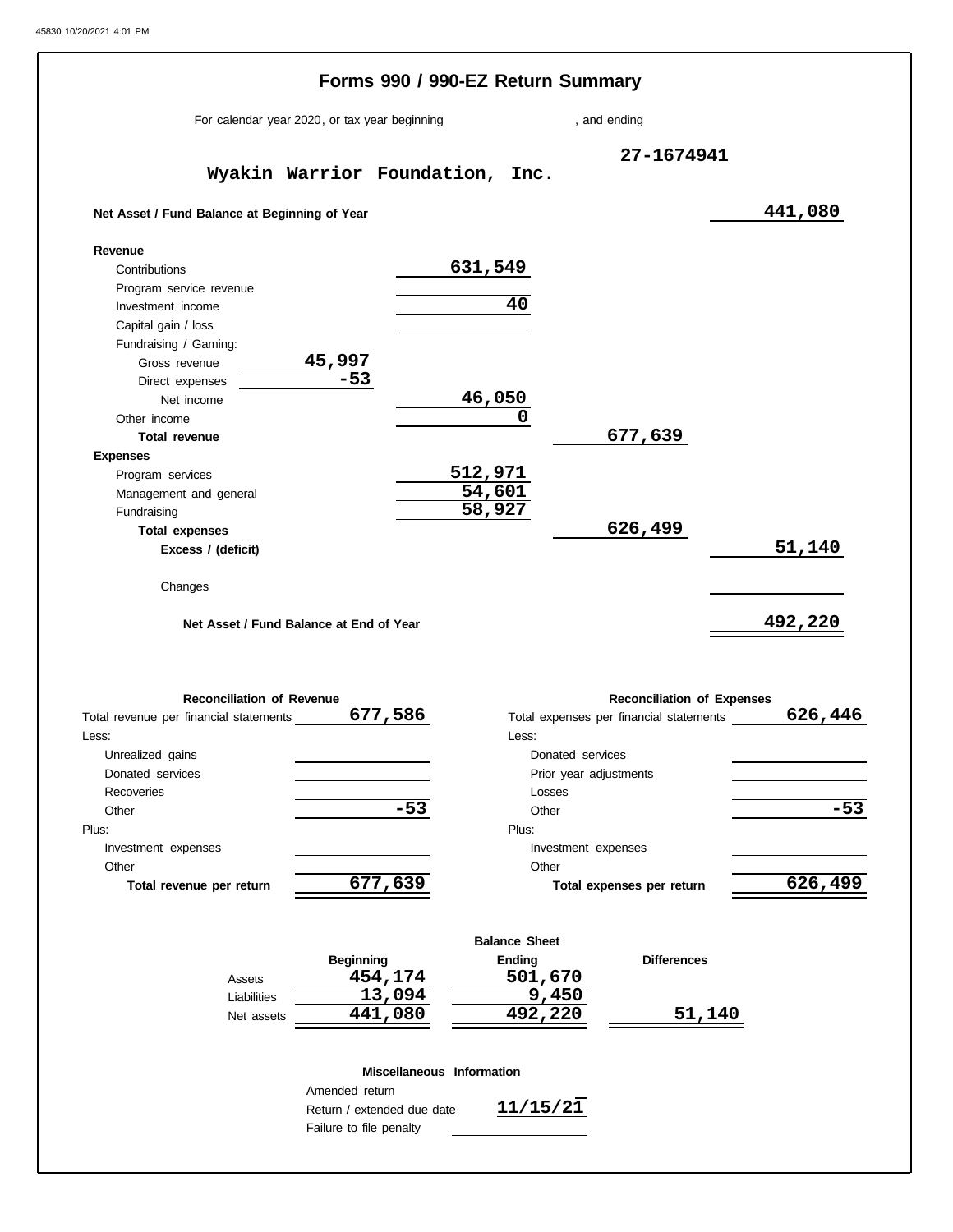| Form 8879-EO                                         |                                                                                                                                                                                                                                                                                                                                                                                                                                                                                                                                                                                                                                                                                                                                                                                                                                                                                                                                                                                                                                                                                                                                                                                                                                                                                                                                                                                                                                                                                                                                                                                                                                                                                                                                                                                                                                                                                                                                                                                                                                                                                                                                                                                                                                                                                                                                                            | <b>IRS</b> e-file Signature Authorization<br>for an Exempt Organization                                    |                                                                        | OMB No. 1545-0047                                                                                                     |
|------------------------------------------------------|------------------------------------------------------------------------------------------------------------------------------------------------------------------------------------------------------------------------------------------------------------------------------------------------------------------------------------------------------------------------------------------------------------------------------------------------------------------------------------------------------------------------------------------------------------------------------------------------------------------------------------------------------------------------------------------------------------------------------------------------------------------------------------------------------------------------------------------------------------------------------------------------------------------------------------------------------------------------------------------------------------------------------------------------------------------------------------------------------------------------------------------------------------------------------------------------------------------------------------------------------------------------------------------------------------------------------------------------------------------------------------------------------------------------------------------------------------------------------------------------------------------------------------------------------------------------------------------------------------------------------------------------------------------------------------------------------------------------------------------------------------------------------------------------------------------------------------------------------------------------------------------------------------------------------------------------------------------------------------------------------------------------------------------------------------------------------------------------------------------------------------------------------------------------------------------------------------------------------------------------------------------------------------------------------------------------------------------------------------|------------------------------------------------------------------------------------------------------------|------------------------------------------------------------------------|-----------------------------------------------------------------------------------------------------------------------|
| Department of the Treasury                           |                                                                                                                                                                                                                                                                                                                                                                                                                                                                                                                                                                                                                                                                                                                                                                                                                                                                                                                                                                                                                                                                                                                                                                                                                                                                                                                                                                                                                                                                                                                                                                                                                                                                                                                                                                                                                                                                                                                                                                                                                                                                                                                                                                                                                                                                                                                                                            | u Do not send to the IRS. Keep for your records.                                                           |                                                                        | 2020                                                                                                                  |
| Internal Revenue Service                             |                                                                                                                                                                                                                                                                                                                                                                                                                                                                                                                                                                                                                                                                                                                                                                                                                                                                                                                                                                                                                                                                                                                                                                                                                                                                                                                                                                                                                                                                                                                                                                                                                                                                                                                                                                                                                                                                                                                                                                                                                                                                                                                                                                                                                                                                                                                                                            | u Go to www.irs.gov/Form8879EO for the latest information.                                                 |                                                                        |                                                                                                                       |
| Name of exempt organization or person subject to tax |                                                                                                                                                                                                                                                                                                                                                                                                                                                                                                                                                                                                                                                                                                                                                                                                                                                                                                                                                                                                                                                                                                                                                                                                                                                                                                                                                                                                                                                                                                                                                                                                                                                                                                                                                                                                                                                                                                                                                                                                                                                                                                                                                                                                                                                                                                                                                            |                                                                                                            | Taxpayer identification number                                         |                                                                                                                       |
| Name and title of officer or person subject to tax   | Wyakin Warrior Foundation, Inc.                                                                                                                                                                                                                                                                                                                                                                                                                                                                                                                                                                                                                                                                                                                                                                                                                                                                                                                                                                                                                                                                                                                                                                                                                                                                                                                                                                                                                                                                                                                                                                                                                                                                                                                                                                                                                                                                                                                                                                                                                                                                                                                                                                                                                                                                                                                            |                                                                                                            | 27-1674941                                                             |                                                                                                                       |
|                                                      | Cory Rodriguez<br>Executive Director                                                                                                                                                                                                                                                                                                                                                                                                                                                                                                                                                                                                                                                                                                                                                                                                                                                                                                                                                                                                                                                                                                                                                                                                                                                                                                                                                                                                                                                                                                                                                                                                                                                                                                                                                                                                                                                                                                                                                                                                                                                                                                                                                                                                                                                                                                                       |                                                                                                            |                                                                        |                                                                                                                       |
| Part I                                               |                                                                                                                                                                                                                                                                                                                                                                                                                                                                                                                                                                                                                                                                                                                                                                                                                                                                                                                                                                                                                                                                                                                                                                                                                                                                                                                                                                                                                                                                                                                                                                                                                                                                                                                                                                                                                                                                                                                                                                                                                                                                                                                                                                                                                                                                                                                                                            |                                                                                                            |                                                                        |                                                                                                                       |
|                                                      | Type of Return and Return Information (Whole Dollars Only)                                                                                                                                                                                                                                                                                                                                                                                                                                                                                                                                                                                                                                                                                                                                                                                                                                                                                                                                                                                                                                                                                                                                                                                                                                                                                                                                                                                                                                                                                                                                                                                                                                                                                                                                                                                                                                                                                                                                                                                                                                                                                                                                                                                                                                                                                                 |                                                                                                            |                                                                        |                                                                                                                       |
|                                                      | Check the box for the return for which you are using this Form 8879-EO and enter the applicable amount, if any, from the return. If you                                                                                                                                                                                                                                                                                                                                                                                                                                                                                                                                                                                                                                                                                                                                                                                                                                                                                                                                                                                                                                                                                                                                                                                                                                                                                                                                                                                                                                                                                                                                                                                                                                                                                                                                                                                                                                                                                                                                                                                                                                                                                                                                                                                                                    |                                                                                                            |                                                                        |                                                                                                                       |
|                                                      | check the box on line 1a, 2a, 3a, 4a, 5a, 6a, or 7a below, and the amount on that line for the return being filed with this form was<br>blank, then leave line 1b, 2b, 3b, 4b, 5b, 6b, or 7b, whichever is applicable, blank (do not enter -0-). But, if you entered -0- on the                                                                                                                                                                                                                                                                                                                                                                                                                                                                                                                                                                                                                                                                                                                                                                                                                                                                                                                                                                                                                                                                                                                                                                                                                                                                                                                                                                                                                                                                                                                                                                                                                                                                                                                                                                                                                                                                                                                                                                                                                                                                            |                                                                                                            |                                                                        |                                                                                                                       |
|                                                      | return, then enter -0- on the applicable line below. Do not complete more than one line in Part I.                                                                                                                                                                                                                                                                                                                                                                                                                                                                                                                                                                                                                                                                                                                                                                                                                                                                                                                                                                                                                                                                                                                                                                                                                                                                                                                                                                                                                                                                                                                                                                                                                                                                                                                                                                                                                                                                                                                                                                                                                                                                                                                                                                                                                                                         |                                                                                                            |                                                                        |                                                                                                                       |
| 1a Form 990 check here >                             | $ {\bf X} $                                                                                                                                                                                                                                                                                                                                                                                                                                                                                                                                                                                                                                                                                                                                                                                                                                                                                                                                                                                                                                                                                                                                                                                                                                                                                                                                                                                                                                                                                                                                                                                                                                                                                                                                                                                                                                                                                                                                                                                                                                                                                                                                                                                                                                                                                                                                                |                                                                                                            | 1b                                                                     | 677,639                                                                                                               |
| 2a Form 990-EZ check here $\blacktriangleright$      |                                                                                                                                                                                                                                                                                                                                                                                                                                                                                                                                                                                                                                                                                                                                                                                                                                                                                                                                                                                                                                                                                                                                                                                                                                                                                                                                                                                                                                                                                                                                                                                                                                                                                                                                                                                                                                                                                                                                                                                                                                                                                                                                                                                                                                                                                                                                                            | <b>b</b> Total revenue, if any (Form 990-EZ, line 9) $\ldots$ $\ldots$ $\ldots$ $\ldots$ $\ldots$ $\ldots$ |                                                                        | 2b                                                                                                                    |
| 3a Form 1120-POL check here                          |                                                                                                                                                                                                                                                                                                                                                                                                                                                                                                                                                                                                                                                                                                                                                                                                                                                                                                                                                                                                                                                                                                                                                                                                                                                                                                                                                                                                                                                                                                                                                                                                                                                                                                                                                                                                                                                                                                                                                                                                                                                                                                                                                                                                                                                                                                                                                            |                                                                                                            |                                                                        |                                                                                                                       |
| 4a Form 990-PF check here                            |                                                                                                                                                                                                                                                                                                                                                                                                                                                                                                                                                                                                                                                                                                                                                                                                                                                                                                                                                                                                                                                                                                                                                                                                                                                                                                                                                                                                                                                                                                                                                                                                                                                                                                                                                                                                                                                                                                                                                                                                                                                                                                                                                                                                                                                                                                                                                            | <b>b</b> Tax based on investment income (Form 990-PF, Part VI, line 5)                                     |                                                                        | 4b                                                                                                                    |
| 5a Form 8868 check here $\blacktriangleright$        |                                                                                                                                                                                                                                                                                                                                                                                                                                                                                                                                                                                                                                                                                                                                                                                                                                                                                                                                                                                                                                                                                                                                                                                                                                                                                                                                                                                                                                                                                                                                                                                                                                                                                                                                                                                                                                                                                                                                                                                                                                                                                                                                                                                                                                                                                                                                                            |                                                                                                            | 5b                                                                     | <u> 1989 - Johann Harry Harry Harry Harry Harry Harry Harry Harry Harry Harry Harry Harry Harry Harry Harry Harry</u> |
| 6a Form 990-T check here                             |                                                                                                                                                                                                                                                                                                                                                                                                                                                                                                                                                                                                                                                                                                                                                                                                                                                                                                                                                                                                                                                                                                                                                                                                                                                                                                                                                                                                                                                                                                                                                                                                                                                                                                                                                                                                                                                                                                                                                                                                                                                                                                                                                                                                                                                                                                                                                            |                                                                                                            | 6b.                                                                    |                                                                                                                       |
| 7a Form 4720 check here ▶                            |                                                                                                                                                                                                                                                                                                                                                                                                                                                                                                                                                                                                                                                                                                                                                                                                                                                                                                                                                                                                                                                                                                                                                                                                                                                                                                                                                                                                                                                                                                                                                                                                                                                                                                                                                                                                                                                                                                                                                                                                                                                                                                                                                                                                                                                                                                                                                            |                                                                                                            | 7b.                                                                    |                                                                                                                       |
| Part II                                              | Declaration and Signature Authorization of Officer or Person Subject to Tax                                                                                                                                                                                                                                                                                                                                                                                                                                                                                                                                                                                                                                                                                                                                                                                                                                                                                                                                                                                                                                                                                                                                                                                                                                                                                                                                                                                                                                                                                                                                                                                                                                                                                                                                                                                                                                                                                                                                                                                                                                                                                                                                                                                                                                                                                |                                                                                                            |                                                                        |                                                                                                                       |
|                                                      | Under penalties of perjury, I declare that $\vert x \vert$ I am an officer of the above organization or $\vert$ I am a person subject to tax with respect to                                                                                                                                                                                                                                                                                                                                                                                                                                                                                                                                                                                                                                                                                                                                                                                                                                                                                                                                                                                                                                                                                                                                                                                                                                                                                                                                                                                                                                                                                                                                                                                                                                                                                                                                                                                                                                                                                                                                                                                                                                                                                                                                                                                               |                                                                                                            |                                                                        |                                                                                                                       |
| PIN: check one box only<br>ΙAΙ<br>I authorize        | of the 2020 electronic return and accompanying schedules and statements, and, to the best of my knowledge and belief, they are<br>true, correct, and complete. I further declare that the amount in Part I above is the amount shown on the copy of the electronic return.<br>I consent to allow my intermediate service provider, transmitter, or electronic return originator (ERO) to send the return to the IRS and<br>to receive from the IRS (a) an acknowledgement of receipt or reason for rejection of the transmission, (b) the reason for any delay in<br>processing the return or refund, and (c) the date of any refund. If applicable, I authorize the U.S. Treasury and its designated Financial<br>Agent to initiate an electronic funds withdrawal (direct debit) entry to the financial institution account indicated in the tax preparation<br>software for payment of the federal taxes owed on this return, and the financial institution to debit the entry to this account. To revoke<br>a payment, I must contact the U.S. Treasury Financial Agent at 1-888-353-4537 no later than 2 business days prior to the payment<br>(settlement) date. I also authorize the financial institutions involved in the processing of the electronic payment of taxes to receive<br>confidential information necessary to answer inquiries and resolve issues related to the payment. I have selected a personal<br>identification number (PIN) as my signature for the electronic return and, if applicable, the consent to electronic funds withdrawal.<br>Millington & Company<br>ERO firm name<br>on the tax year 2020 electronically filed return. If I have indicated within this return that a copy of the return is being filed with a<br>state agency(ies) regulating charities as part of the IRS Fed/State program, I also authorize the aforementioned ERO to enter my<br>PIN on the return's disclosure consent screen.<br>As an officer or person subject to tax with respect to the organization, I will enter my PIN as my signature on the tax year 2020<br>electronically filed return. If I have indicated within this return that a copy of the return is being filed with a state agency(ies)<br>regulating charities as part of the IRS Fed/State program, I will enter my PIN on the return's disclosure consent screen. | to enter my PIN                                                                                            | 93661<br>Enter five numbers, but<br>do not enter all zeros<br>08/17/21 | as my signature                                                                                                       |
| Signature of officer or person subject to tax }      |                                                                                                                                                                                                                                                                                                                                                                                                                                                                                                                                                                                                                                                                                                                                                                                                                                                                                                                                                                                                                                                                                                                                                                                                                                                                                                                                                                                                                                                                                                                                                                                                                                                                                                                                                                                                                                                                                                                                                                                                                                                                                                                                                                                                                                                                                                                                                            | Date                                                                                                       |                                                                        |                                                                                                                       |
| Part III                                             | <b>Certification and Authentication</b><br><b>ERO's EFIN/PIN.</b> Enter your six-digit electronic filing identification                                                                                                                                                                                                                                                                                                                                                                                                                                                                                                                                                                                                                                                                                                                                                                                                                                                                                                                                                                                                                                                                                                                                                                                                                                                                                                                                                                                                                                                                                                                                                                                                                                                                                                                                                                                                                                                                                                                                                                                                                                                                                                                                                                                                                                    |                                                                                                            |                                                                        |                                                                                                                       |
|                                                      | number (EFIN) followed by your five-digit self-selected PIN.                                                                                                                                                                                                                                                                                                                                                                                                                                                                                                                                                                                                                                                                                                                                                                                                                                                                                                                                                                                                                                                                                                                                                                                                                                                                                                                                                                                                                                                                                                                                                                                                                                                                                                                                                                                                                                                                                                                                                                                                                                                                                                                                                                                                                                                                                               |                                                                                                            |                                                                        | 82267854645<br>Do not enter all zeros                                                                                 |
| IRS e-file Providers for Business Returns.           | I certify that the above numeric entry is my PIN, which is my signature on the 2020 electronically filed return indicated above. I confirm<br>that I am submitting this return in accordance with the requirements of Pub. 4163, Modernized e-File (MeF) Information for Authorized                                                                                                                                                                                                                                                                                                                                                                                                                                                                                                                                                                                                                                                                                                                                                                                                                                                                                                                                                                                                                                                                                                                                                                                                                                                                                                                                                                                                                                                                                                                                                                                                                                                                                                                                                                                                                                                                                                                                                                                                                                                                        |                                                                                                            |                                                                        |                                                                                                                       |
| ERO's signature                                      | Millington<br>Dallas                                                                                                                                                                                                                                                                                                                                                                                                                                                                                                                                                                                                                                                                                                                                                                                                                                                                                                                                                                                                                                                                                                                                                                                                                                                                                                                                                                                                                                                                                                                                                                                                                                                                                                                                                                                                                                                                                                                                                                                                                                                                                                                                                                                                                                                                                                                                       | Date                                                                                                       | 08/17/21                                                               |                                                                                                                       |
|                                                      |                                                                                                                                                                                                                                                                                                                                                                                                                                                                                                                                                                                                                                                                                                                                                                                                                                                                                                                                                                                                                                                                                                                                                                                                                                                                                                                                                                                                                                                                                                                                                                                                                                                                                                                                                                                                                                                                                                                                                                                                                                                                                                                                                                                                                                                                                                                                                            |                                                                                                            |                                                                        |                                                                                                                       |
|                                                      |                                                                                                                                                                                                                                                                                                                                                                                                                                                                                                                                                                                                                                                                                                                                                                                                                                                                                                                                                                                                                                                                                                                                                                                                                                                                                                                                                                                                                                                                                                                                                                                                                                                                                                                                                                                                                                                                                                                                                                                                                                                                                                                                                                                                                                                                                                                                                            | <b>ERO Must Retain This Form - See Instructions</b>                                                        |                                                                        |                                                                                                                       |
|                                                      | Do Not Submit This Form to the IRS Unless Requested To Do So                                                                                                                                                                                                                                                                                                                                                                                                                                                                                                                                                                                                                                                                                                                                                                                                                                                                                                                                                                                                                                                                                                                                                                                                                                                                                                                                                                                                                                                                                                                                                                                                                                                                                                                                                                                                                                                                                                                                                                                                                                                                                                                                                                                                                                                                                               |                                                                                                            |                                                                        | r                                                                                                                     |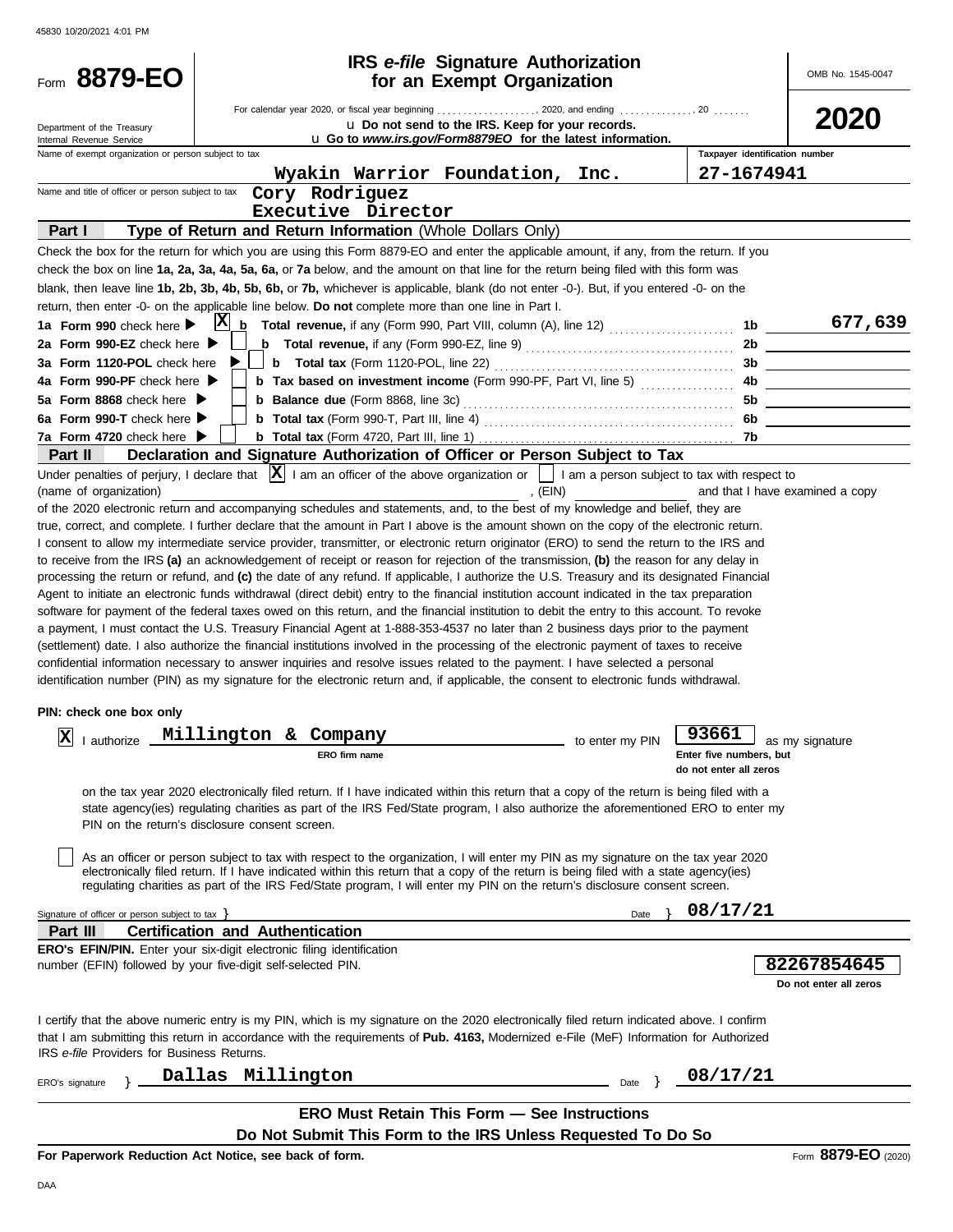Form

**u** Go to *www.irs.gov/Form990* for instructions and the latest information. **u** Do not enter social security numbers on this form as it may be made public. **990 2020 2010 2020 2020 2020 2020 2020 2020 2020 2020 2020 2020 2020 2020 2020** 

OMB No. 1545-0047

| ZUZU                  |
|-----------------------|
| <b>Open to Public</b> |
| <b>Inspection</b>     |

| <b>U</b> Do not enter social security numbers on this form as it may be made public.<br>Department of the Treasury<br>Internal Revenue Service<br><b>u</b> Go to www.irs.gov/Form990 for instructions and the latest information. |                             |                |                                                                                                                                                                            |                                                 |                                  | <b>Open to Public</b><br><b>Inspection</b> |  |  |
|-----------------------------------------------------------------------------------------------------------------------------------------------------------------------------------------------------------------------------------|-----------------------------|----------------|----------------------------------------------------------------------------------------------------------------------------------------------------------------------------|-------------------------------------------------|----------------------------------|--------------------------------------------|--|--|
|                                                                                                                                                                                                                                   |                             |                | For the 2020 calendar year, or tax year beginning<br>, and ending                                                                                                          |                                                 |                                  |                                            |  |  |
| В                                                                                                                                                                                                                                 | Check if applicable:        |                | C Name of organization                                                                                                                                                     |                                                 | D Employer identification number |                                            |  |  |
|                                                                                                                                                                                                                                   | Address change              |                | Wyakin Warrior Foundation, Inc.                                                                                                                                            |                                                 |                                  |                                            |  |  |
|                                                                                                                                                                                                                                   |                             |                | Doing business as                                                                                                                                                          |                                                 |                                  | 27-1674941                                 |  |  |
|                                                                                                                                                                                                                                   | Name change                 |                | Number and street (or P.O. box if mail is not delivered to street address)                                                                                                 | Room/suite                                      | E Telephone number               |                                            |  |  |
|                                                                                                                                                                                                                                   | Initial return              |                | 960 S Broadway, Suite 260                                                                                                                                                  |                                                 |                                  | 208-853-6001                               |  |  |
|                                                                                                                                                                                                                                   | Final return/<br>terminated |                | City or town, state or province, country, and ZIP or foreign postal code                                                                                                   |                                                 |                                  |                                            |  |  |
|                                                                                                                                                                                                                                   | Amended return              |                | ID 83706<br><b>Boise</b>                                                                                                                                                   |                                                 | G Gross receipts \$              | 677,586                                    |  |  |
|                                                                                                                                                                                                                                   |                             |                | F Name and address of principal officer:                                                                                                                                   | $H(a)$ Is this a group return for subordinates? |                                  | $\mathbf{X}$ No<br>Yes                     |  |  |
|                                                                                                                                                                                                                                   | Application pending         |                | Brent Taylor                                                                                                                                                               |                                                 |                                  |                                            |  |  |
|                                                                                                                                                                                                                                   |                             |                | 960 S Broadway, Ste 260                                                                                                                                                    | H(b) Are all subordinates included?             |                                  | No<br>Yes                                  |  |  |
|                                                                                                                                                                                                                                   |                             |                | <b>Boise</b><br>ID 83706                                                                                                                                                   |                                                 |                                  | If "No," attach a list. See instructions   |  |  |
|                                                                                                                                                                                                                                   | Tax-exempt status:          |                | $ \mathbf{X} $ 501(c)(3)<br>$501(c)$ (<br>) $t$ (insert no.)<br>4947(a)(1) or<br>527                                                                                       |                                                 |                                  |                                            |  |  |
|                                                                                                                                                                                                                                   | Website: U                  |                | www.wyakin.org                                                                                                                                                             | H(c) Group exemption number U                   |                                  |                                            |  |  |
|                                                                                                                                                                                                                                   | Form of organization:       |                | $ \mathbf{X} $ Corporation<br>Trust<br>Association<br>Other $\mathbf u$                                                                                                    | L Year of formation: 2010                       |                                  | ID<br>M State of legal domicile:           |  |  |
|                                                                                                                                                                                                                                   | Part I                      |                | <b>Summary</b>                                                                                                                                                             |                                                 |                                  |                                            |  |  |
|                                                                                                                                                                                                                                   |                             |                | 1 Briefly describe the organization's mission or most significant activities:                                                                                              |                                                 |                                  |                                            |  |  |
|                                                                                                                                                                                                                                   |                             |                | To serve as a conduit, connecting wounded and injured veterans to their                                                                                                    |                                                 |                                  |                                            |  |  |
| Governance                                                                                                                                                                                                                        |                             |                | successful and fulfilling civilian careers through education, development                                                                                                  |                                                 |                                  |                                            |  |  |
|                                                                                                                                                                                                                                   |                             |                | and guidance.                                                                                                                                                              |                                                 |                                  |                                            |  |  |
|                                                                                                                                                                                                                                   |                             |                | 2 Check this box $\mathbf{u}$   if the organization discontinued its operations or disposed of more than 25% of its net assets.                                            |                                                 |                                  |                                            |  |  |
| య                                                                                                                                                                                                                                 |                             |                | 3 Number of voting members of the governing body (Part VI, line 1a)                                                                                                        |                                                 | 3                                | 8                                          |  |  |
|                                                                                                                                                                                                                                   |                             |                |                                                                                                                                                                            |                                                 |                                  | 7                                          |  |  |
| <b>Activities</b>                                                                                                                                                                                                                 |                             |                |                                                                                                                                                                            |                                                 | 5                                | 5                                          |  |  |
|                                                                                                                                                                                                                                   |                             |                | 6 Total number of volunteers (estimate if necessary)                                                                                                                       |                                                 | 6                                | 100                                        |  |  |
|                                                                                                                                                                                                                                   |                             |                |                                                                                                                                                                            |                                                 | 7a                               | 0                                          |  |  |
|                                                                                                                                                                                                                                   |                             |                |                                                                                                                                                                            |                                                 | 7b                               | 0                                          |  |  |
|                                                                                                                                                                                                                                   |                             |                |                                                                                                                                                                            | Prior Year                                      | 684,122                          | Current Year<br>631,549                    |  |  |
|                                                                                                                                                                                                                                   |                             |                |                                                                                                                                                                            |                                                 |                                  |                                            |  |  |
| Revenue                                                                                                                                                                                                                           |                             |                |                                                                                                                                                                            |                                                 | 124                              | 40                                         |  |  |
|                                                                                                                                                                                                                                   |                             |                | 11 Other revenue (Part VIII, column (A), lines 5, 6d, 8c, 9c, 10c, and 11e)                                                                                                |                                                 | 72, 788                          | 46,050                                     |  |  |
|                                                                                                                                                                                                                                   |                             |                | 12 Total revenue – add lines 8 through 11 (must equal Part VIII, column (A), line 12)                                                                                      |                                                 | 757,034                          | 677,639                                    |  |  |
|                                                                                                                                                                                                                                   |                             |                |                                                                                                                                                                            |                                                 | 162,122                          | 172,094                                    |  |  |
|                                                                                                                                                                                                                                   |                             |                | 14 Benefits paid to or for members (Part IX, column (A), line 4)                                                                                                           |                                                 |                                  |                                            |  |  |
|                                                                                                                                                                                                                                   |                             |                | 15 Salaries, other compensation, employee benefits (Part IX, column (A), lines 5-10)                                                                                       |                                                 | 324,900                          | 330,575                                    |  |  |
| <b>ises</b>                                                                                                                                                                                                                       |                             |                | 16a Professional fundraising fees (Part IX, column (A), line 11e)                                                                                                          |                                                 |                                  | 0                                          |  |  |
|                                                                                                                                                                                                                                   |                             |                |                                                                                                                                                                            |                                                 |                                  |                                            |  |  |
| Exper                                                                                                                                                                                                                             |                             |                |                                                                                                                                                                            |                                                 | 138,802                          | 123,830                                    |  |  |
|                                                                                                                                                                                                                                   |                             |                | 18 Total expenses. Add lines 13-17 (must equal Part IX, column (A), line 25)                                                                                               |                                                 | 625,824                          | 626,499                                    |  |  |
|                                                                                                                                                                                                                                   |                             |                |                                                                                                                                                                            |                                                 | 131,210                          | 51,140                                     |  |  |
|                                                                                                                                                                                                                                   |                             |                |                                                                                                                                                                            | Beginning of Current Year                       |                                  | End of Year                                |  |  |
| Net Assets or<br>Fund Balances                                                                                                                                                                                                    |                             |                |                                                                                                                                                                            |                                                 | 454,174                          | 501,670                                    |  |  |
|                                                                                                                                                                                                                                   |                             |                | 21 Total liabilities (Part X, line 26)                                                                                                                                     |                                                 | 13,094                           | 9,450                                      |  |  |
|                                                                                                                                                                                                                                   |                             |                |                                                                                                                                                                            |                                                 | 441,080                          | 492,220                                    |  |  |
|                                                                                                                                                                                                                                   | Part II                     |                | <b>Signature Block</b>                                                                                                                                                     |                                                 |                                  |                                            |  |  |
|                                                                                                                                                                                                                                   |                             |                | Under penalties of perjury, I declare that I have examined this return, including accompanying schedules and statements, and to the best of my knowledge and belief, it is |                                                 |                                  |                                            |  |  |
|                                                                                                                                                                                                                                   |                             |                | true, correct, and complete. Declaration of preparer (other than officer) is based on all information of which preparer has any knowledge.                                 |                                                 |                                  |                                            |  |  |
|                                                                                                                                                                                                                                   |                             |                |                                                                                                                                                                            |                                                 |                                  |                                            |  |  |
| Sign                                                                                                                                                                                                                              |                             |                | Signature of officer                                                                                                                                                       |                                                 | Date                             |                                            |  |  |
| Here                                                                                                                                                                                                                              |                             |                | Executive<br>Cory Rodriguez                                                                                                                                                |                                                 | Director                         |                                            |  |  |
|                                                                                                                                                                                                                                   |                             |                | Type or print name and title                                                                                                                                               |                                                 |                                  |                                            |  |  |
|                                                                                                                                                                                                                                   |                             |                | Print/Type preparer's name<br>Preparer's signature                                                                                                                         | Date                                            | Check                            | PTIN                                       |  |  |
| Paid                                                                                                                                                                                                                              |                             |                | Dallas Millington<br>Dallas Millington                                                                                                                                     |                                                 | $10/20/21$ self-employed         | P01264206                                  |  |  |
|                                                                                                                                                                                                                                   | Preparer                    | Firm's name    | Millington & Company                                                                                                                                                       |                                                 | Firm's EIN                       | 82-3457050                                 |  |  |
|                                                                                                                                                                                                                                   | <b>Use Only</b>             |                | 2541 N Stokesberry Pl Ste 200                                                                                                                                              |                                                 |                                  |                                            |  |  |
|                                                                                                                                                                                                                                   |                             | Firm's address | Meridian,<br>ID<br>83646                                                                                                                                                   |                                                 | Phone no.                        | 208-229-1040                               |  |  |
|                                                                                                                                                                                                                                   |                             |                |                                                                                                                                                                            |                                                 |                                  | X Yes<br>No                                |  |  |

| Sign        | Signature of officer                                                                             |                               |                          | Date          |  |  |  |  |
|-------------|--------------------------------------------------------------------------------------------------|-------------------------------|--------------------------|---------------|--|--|--|--|
| <b>Here</b> | Rodriguez<br>Cory                                                                                |                               | Executive Director       |               |  |  |  |  |
|             | Type or print name and title<br>Print/Type preparer's name                                       | Preparer's signature          | Date                     | PTIN<br>Check |  |  |  |  |
| Paid        | Dallas Millington                                                                                | Dallas Millington             | $10/20/21$ self-employed | P01264206     |  |  |  |  |
| Preparer    | Millington & Company<br>Firm's name                                                              |                               | Firm's $EIN$             | 82-3457050    |  |  |  |  |
| Use Only    |                                                                                                  | 2541 N Stokesberry Pl Ste 200 |                          |               |  |  |  |  |
|             | Meridian, ID<br>Firm's address                                                                   | 83646                         | Phone no.                | 208-229-1040  |  |  |  |  |
|             | X Yes<br>l No<br>May the IRS discuss this return with the preparer shown above? See instructions |                               |                          |               |  |  |  |  |
|             | Form $990(2020)$<br>For Paperwork Reduction Act Notice, see the separate instructions.           |                               |                          |               |  |  |  |  |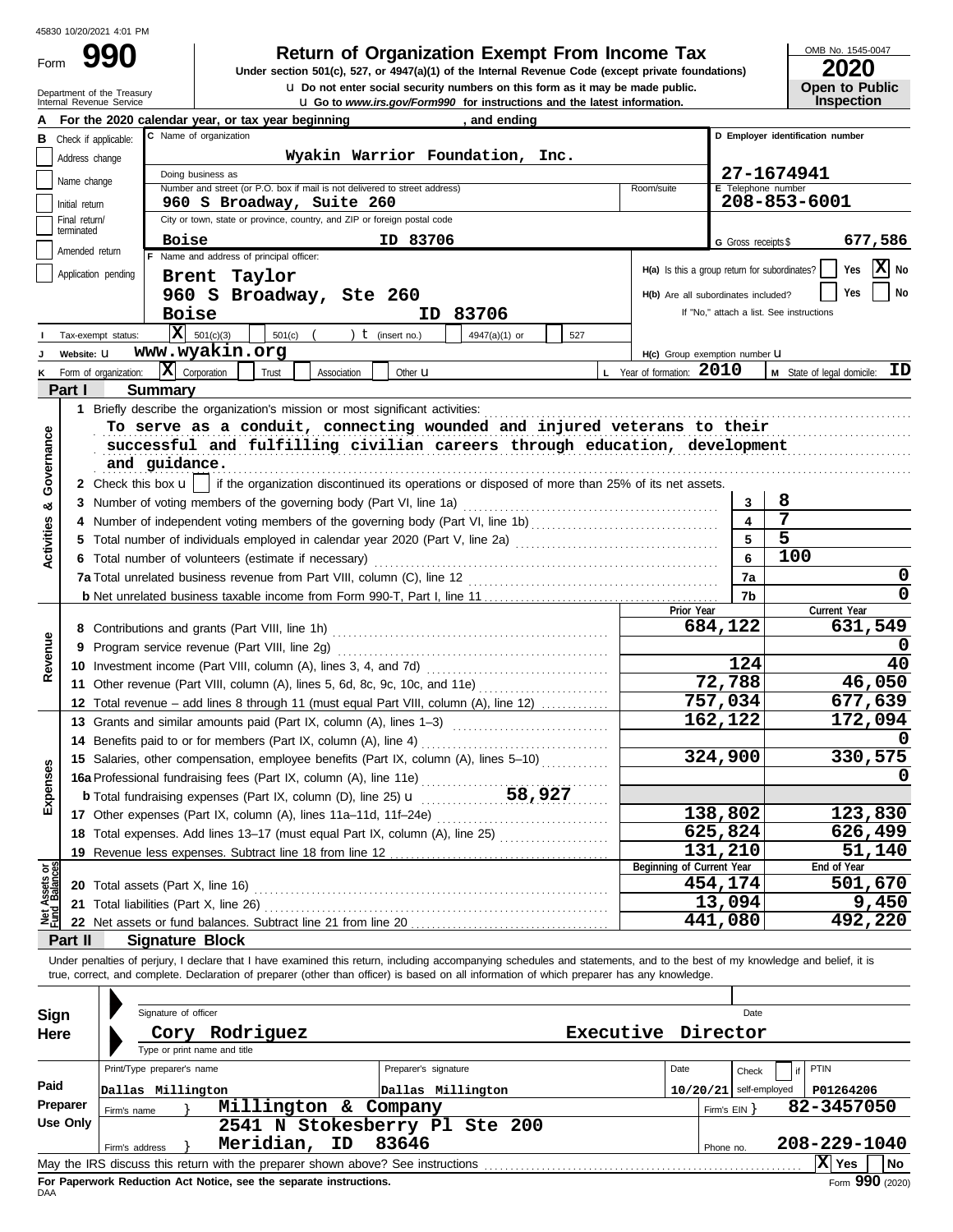|              | Form 990 (2020) Wyakin Warrior Foundation, Inc.<br>27-1674941                                                                                   | Page 2                |
|--------------|-------------------------------------------------------------------------------------------------------------------------------------------------|-----------------------|
|              | <b>Statement of Program Service Accomplishments</b><br>Part III<br>Check if Schedule O contains a response or note to any line in this Part III | $ \mathbf{x} $        |
|              | 1 Briefly describe the organization's mission:                                                                                                  |                       |
|              | To serve as a conduit, connecting wounded and injured veterans to their                                                                         |                       |
|              | successful and fulfilling civilian careers through education, development                                                                       |                       |
|              | and guidance.                                                                                                                                   |                       |
|              |                                                                                                                                                 |                       |
| $\mathbf{2}$ | Did the organization undertake any significant program services during the year which were not listed on the                                    |                       |
|              | prior Form 990 or 990-EZ?                                                                                                                       | Yes $ X $ No          |
|              | If "Yes," describe these new services on Schedule O.                                                                                            |                       |
| 3            | Did the organization cease conducting, or make significant changes in how it conducts, any program                                              | Yes $\overline{X}$ No |
|              | services?<br>If "Yes," describe these changes on Schedule O.                                                                                    |                       |
| 4            | Describe the organization's program service accomplishments for each of its three largest program services, as measured by                      |                       |
|              | expenses. Section 501(c)(3) and 501(c)(4) organizations are required to report the amount of grants and allocations to others,                  |                       |
|              | the total expenses, and revenue, if any, for each program service reported.                                                                     |                       |
|              |                                                                                                                                                 |                       |
|              | 143,780 including grants of \$143,780 (Revenue \$143,780)<br>4a (Code:<br>) (Expenses \$                                                        |                       |
|              |                                                                                                                                                 |                       |
|              | Educational/Financial Assistance - Provides educational support for<br>severely wounded, injured or ill, veterans that includes cash assistance |                       |
|              | for such things as room, board, books, tutoring, and living expenses. Our                                                                       |                       |
|              | program provides benefits beyond what the VA provides to help meet the                                                                          |                       |
|              | wounded veteran's financial needs and remove obstacles to achieve                                                                               |                       |
|              | educational success. Retention graduation, and job placement rates remain                                                                       |                       |
|              | over twice the national average for veterans.                                                                                                   |                       |
|              |                                                                                                                                                 |                       |
|              |                                                                                                                                                 |                       |
|              |                                                                                                                                                 |                       |
|              |                                                                                                                                                 |                       |
|              |                                                                                                                                                 |                       |
|              | ) (Expenses \$<br>including grants of \$<br>4b (Code:<br>$\ldots$ (Revenue \$                                                                   |                       |
|              | N/A                                                                                                                                             |                       |
|              |                                                                                                                                                 |                       |
|              |                                                                                                                                                 |                       |
|              |                                                                                                                                                 |                       |
|              |                                                                                                                                                 |                       |
|              |                                                                                                                                                 |                       |
|              |                                                                                                                                                 |                       |
|              |                                                                                                                                                 |                       |
|              |                                                                                                                                                 |                       |
|              |                                                                                                                                                 |                       |
|              |                                                                                                                                                 |                       |
|              | including grants of \$<br>4c (Code:<br>) (Expenses \$                                                                                           | ) (Revenue \$         |
|              | N/A                                                                                                                                             |                       |
|              |                                                                                                                                                 |                       |
|              |                                                                                                                                                 |                       |
|              |                                                                                                                                                 |                       |
|              |                                                                                                                                                 |                       |
|              |                                                                                                                                                 |                       |
|              |                                                                                                                                                 |                       |
|              |                                                                                                                                                 |                       |
|              |                                                                                                                                                 |                       |
|              |                                                                                                                                                 |                       |
|              |                                                                                                                                                 |                       |
|              |                                                                                                                                                 |                       |
|              | 4d Other program services (Describe on Schedule O.)                                                                                             |                       |
|              | 369,191<br>28,314<br>including grants of \$<br>(Expenses \$<br>(Revenue \$<br>512,971                                                           |                       |
|              | <b>4e</b> Total program service expenses <b>u</b>                                                                                               |                       |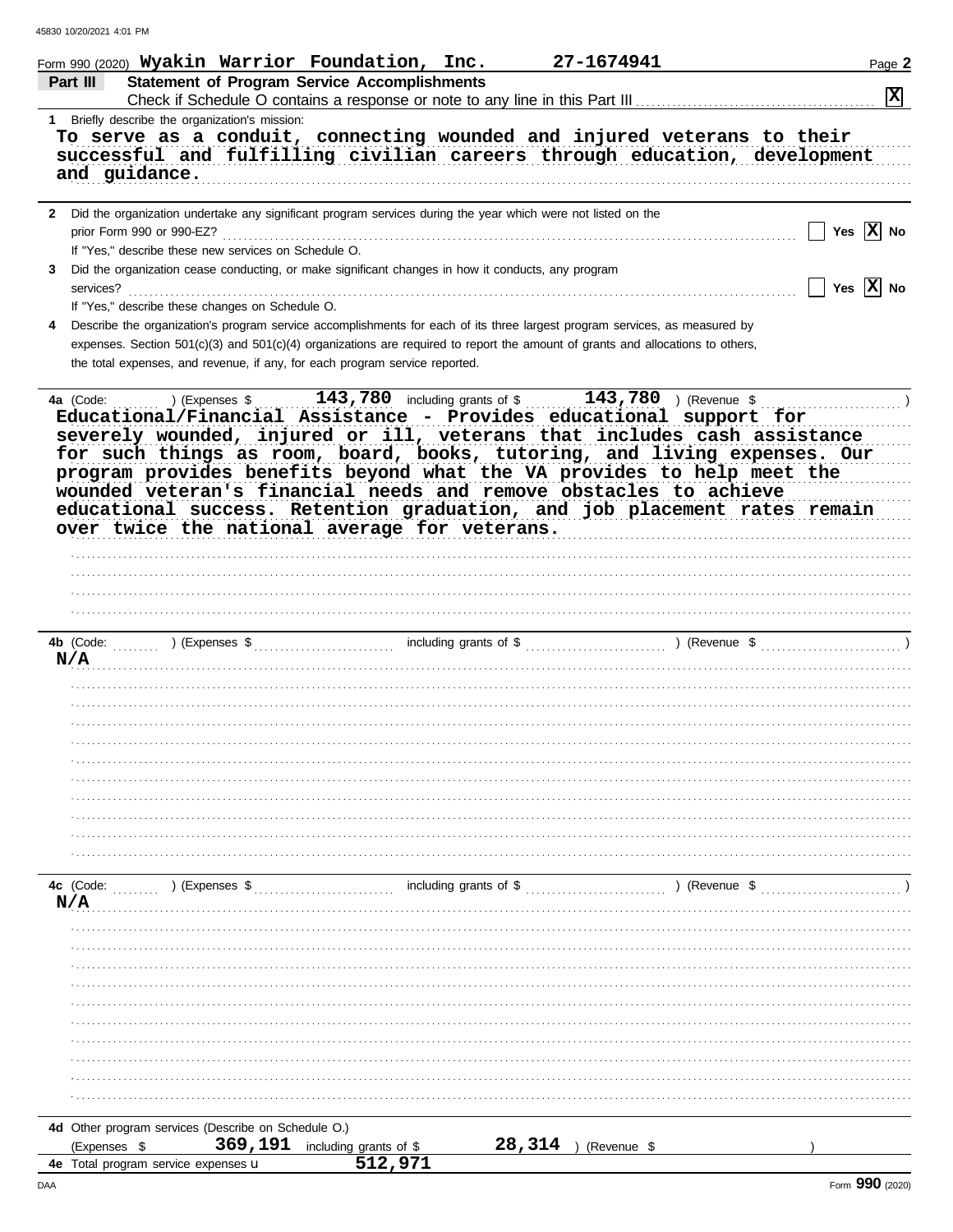|                |                                        | Form 990 (2020) Wyakin Warrior Foundation, Inc. | 27-1674941 | Page 3 |
|----------------|----------------------------------------|-------------------------------------------------|------------|--------|
| <b>Part IV</b> | <b>Checklist of Required Schedules</b> |                                                 |            |        |

|     |                                                                                                                                               |                | Yes | No |
|-----|-----------------------------------------------------------------------------------------------------------------------------------------------|----------------|-----|----|
| 1   | Is the organization described in section $501(c)(3)$ or $4947(a)(1)$ (other than a private foundation)? If "Yes,"                             |                |     |    |
|     | complete Schedule A                                                                                                                           | 1              | x   |    |
| 2   |                                                                                                                                               | $\overline{2}$ | X   |    |
| 3   | Did the organization engage in direct or indirect political campaign activities on behalf of or in opposition to                              |                |     |    |
|     | candidates for public office? If "Yes," complete Schedule C, Part I                                                                           | 3              |     | X. |
| 4   | Section 501(c)(3) organizations. Did the organization engage in lobbying activities, or have a section 501(h)                                 |                |     |    |
|     | election in effect during the tax year? If "Yes," complete Schedule C, Part II                                                                | 4              |     | X. |
| 5   | Is the organization a section $501(c)(4)$ , $501(c)(5)$ , or $501(c)(6)$ organization that receives membership dues,                          |                |     |    |
|     | assessments, or similar amounts as defined in Revenue Procedure 98-19? If "Yes," complete Schedule C, Part III                                | 5              |     | x  |
| 6   | Did the organization maintain any donor advised funds or any similar funds or accounts for which donors                                       |                |     |    |
|     | have the right to provide advice on the distribution or investment of amounts in such funds or accounts? If                                   |                |     |    |
|     | "Yes," complete Schedule D, Part I                                                                                                            | 6              |     | X. |
| 7   | Did the organization receive or hold a conservation easement, including easements to preserve open space,                                     |                |     |    |
|     |                                                                                                                                               | 7              |     | x  |
| 8   | Did the organization maintain collections of works of art, historical treasures, or other similar assets? If "Yes,"                           |                |     |    |
|     | complete Schedule D, Part III                                                                                                                 | 8              |     | x  |
| 9   | Did the organization report an amount in Part X, line 21, for escrow or custodial account liability, serve as a                               |                |     |    |
|     | custodian for amounts not listed in Part X; or provide credit counseling, debt management, credit repair, or                                  |                |     |    |
|     | debt negotiation services? If "Yes," complete Schedule D, Part IV                                                                             | 9              |     | X. |
| 10  | Did the organization, directly or through a related organization, hold assets in donor-restricted endowments                                  |                |     |    |
|     | or in quasi endowments? If "Yes," complete Schedule D, Part V                                                                                 | 10             |     | x  |
| 11  | If the organization's answer to any of the following questions is "Yes," then complete Schedule D, Parts VI,                                  |                |     |    |
|     | VII, VIII, IX, or X as applicable.                                                                                                            |                |     |    |
| a   | Did the organization report an amount for land, buildings, and equipment in Part X, line 10? If "Yes,"                                        | 11a            | x   |    |
| b   | complete Schedule D, Part VI<br>Did the organization report an amount for investments-other securities in Part X, line 12, that is 5% or more |                |     |    |
|     | of its total assets reported in Part X, line 16? If "Yes," complete Schedule D, Part VII                                                      | 11b            |     | X. |
| c   | Did the organization report an amount for investments—program related in Part X, line 13, that is 5% or more                                  |                |     |    |
|     | of its total assets reported in Part X, line 16? If "Yes," complete Schedule D, Part VIII [[[[[[[[[[[[[[[[[[[[                                | 11c            |     | x  |
| d   | Did the organization report an amount for other assets in Part X, line 15, that is 5% or more of its total assets                             |                |     |    |
|     | reported in Part X, line 16? If "Yes," complete Schedule D, Part IX                                                                           | 11d            |     | x  |
| е   | Did the organization report an amount for other liabilities in Part X, line 25? If "Yes," complete Schedule D, Part X                         | 11e            |     | x  |
| f   | Did the organization's separate or consolidated financial statements for the tax year include a footnote that addresses                       |                |     |    |
|     | the organization's liability for uncertain tax positions under FIN 48 (ASC 740)? If "Yes," complete Schedule D, Part X                        | 11f            | X   |    |
| 12a | Did the organization obtain separate, independent audited financial statements for the tax year? If "Yes," complete                           |                |     |    |
|     |                                                                                                                                               | 12a            | x   |    |
| b   | Was the organization included in consolidated, independent audited financial statements for the tax year? If                                  |                |     |    |
|     |                                                                                                                                               | 12b            |     | x  |
| 13  |                                                                                                                                               | 13             |     | X  |
| 14a |                                                                                                                                               | 14a            |     | x  |
| b   | Did the organization have aggregate revenues or expenses of more than \$10,000 from grantmaking,                                              |                |     |    |
|     | fundraising, business, investment, and program service activities outside the United States, or aggregate                                     |                |     |    |
|     |                                                                                                                                               | 14b            |     | X  |
| 15  | Did the organization report on Part IX, column (A), line 3, more than \$5,000 of grants or other assistance to or                             |                |     |    |
|     | for any foreign organization? If "Yes," complete Schedule F, Parts II and IV                                                                  | 15             |     | X  |
| 16  | Did the organization report on Part IX, column (A), line 3, more than \$5,000 of aggregate grants or other                                    |                |     |    |
|     |                                                                                                                                               | 16             |     | X. |
| 17  | Did the organization report a total of more than \$15,000 of expenses for professional fundraising services on                                |                |     |    |
|     |                                                                                                                                               | 17             |     | x  |
| 18  | Did the organization report more than \$15,000 total of fundraising event gross income and contributions on                                   |                | X   |    |
|     | Part VIII, lines 1c and 8a? If "Yes," complete Schedule G, Part II                                                                            | 18             |     |    |
| 19  | Did the organization report more than \$15,000 of gross income from gaming activities on Part VIII, line 9a?                                  | 19             |     | x  |
| 20a |                                                                                                                                               | 20a            |     | x  |
| b   |                                                                                                                                               | 20b            |     |    |
| 21  | Did the organization report more than \$5,000 of grants or other assistance to any domestic organization or                                   |                |     |    |
|     |                                                                                                                                               | 21             |     | X. |
|     |                                                                                                                                               |                |     |    |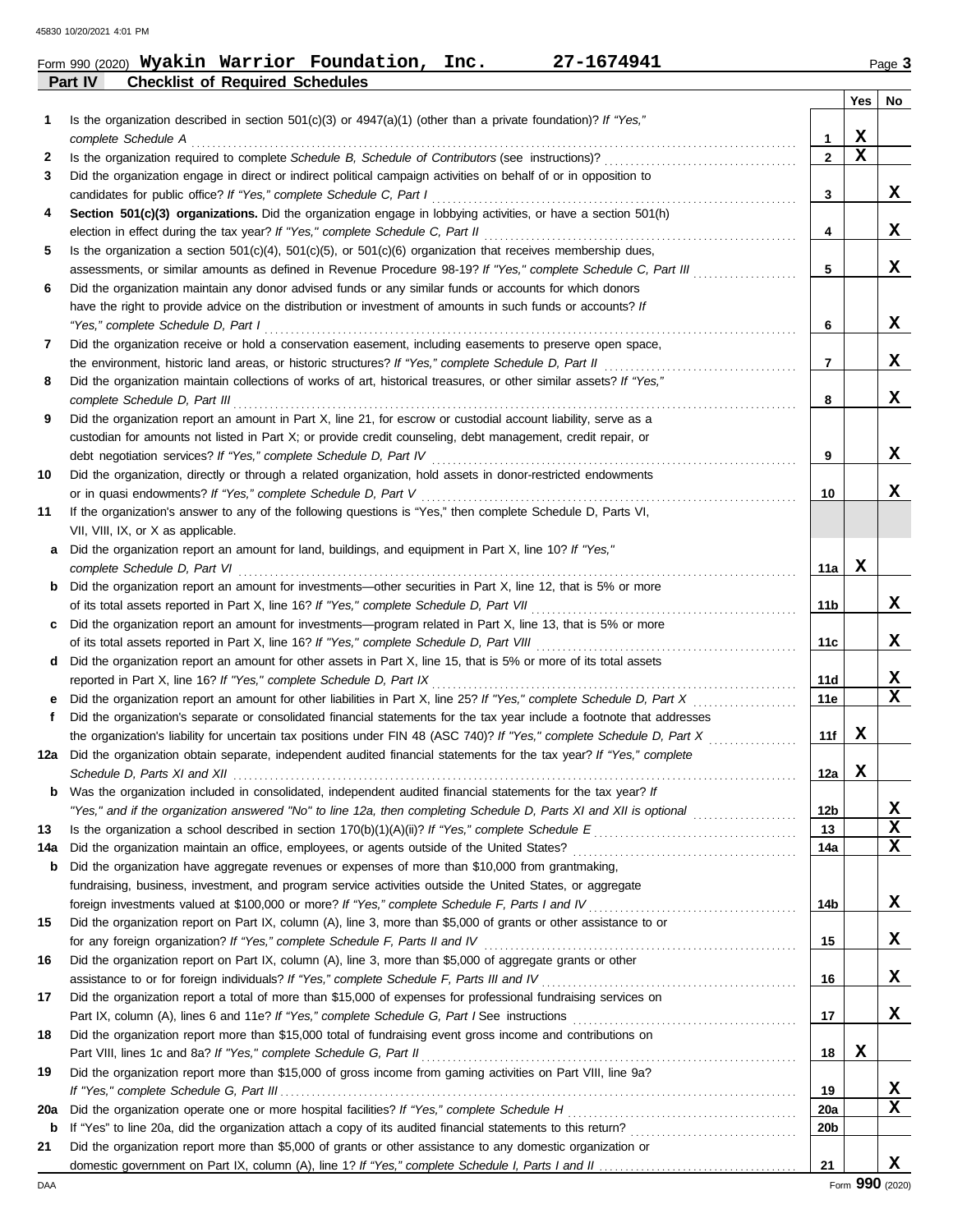|     | <b>Checklist of Required Schedules (continued)</b><br><b>Part IV</b>                                                                                                                              |     |     |                 |
|-----|---------------------------------------------------------------------------------------------------------------------------------------------------------------------------------------------------|-----|-----|-----------------|
|     |                                                                                                                                                                                                   |     | Yes | No              |
| 22  | Did the organization report more than \$5,000 of grants or other assistance to or for domestic individuals on                                                                                     |     |     |                 |
|     | Part IX, column (A), line 2? If "Yes," complete Schedule I, Parts I and III                                                                                                                       | 22  | X   |                 |
| 23  | Did the organization answer "Yes" to Part VII, Section A, line 3, 4, or 5 about compensation of the                                                                                               |     |     |                 |
|     | organization's current and former officers, directors, trustees, key employees, and highest compensated                                                                                           |     |     |                 |
|     | employees? If "Yes," complete Schedule J                                                                                                                                                          | 23  |     | x               |
| 24a | Did the organization have a tax-exempt bond issue with an outstanding principal amount of more than                                                                                               |     |     |                 |
|     | \$100,000 as of the last day of the year, that was issued after December 31, 2002? If "Yes," answer lines 24b                                                                                     |     |     |                 |
|     | through 24d and complete Schedule K. If "No," go to line 25a                                                                                                                                      | 24a |     | x               |
| b   | Did the organization invest any proceeds of tax-exempt bonds beyond a temporary period exception?                                                                                                 | 24b |     |                 |
| c   | Did the organization maintain an escrow account other than a refunding escrow at any time during the year                                                                                         |     |     |                 |
|     | to defease any tax-exempt bonds?                                                                                                                                                                  | 24c |     |                 |
| d   |                                                                                                                                                                                                   | 24d |     |                 |
| 25а | Section 501(c)(3), 501(c)(4), and 501(c)(29) organizations. Did the organization engage in an excess benefit                                                                                      |     |     |                 |
|     | transaction with a disqualified person during the year? If "Yes," complete Schedule L, Part I                                                                                                     | 25a |     | x               |
| b   | Is the organization aware that it engaged in an excess benefit transaction with a disqualified person in a prior                                                                                  |     |     |                 |
|     | year, and that the transaction has not been reported on any of the organization's prior Forms 990 or 990-EZ?                                                                                      |     |     | x               |
|     | If "Yes," complete Schedule L, Part I                                                                                                                                                             | 25b |     |                 |
| 26  | Did the organization report any amount on Part X, line 5 or 22, for receivables from or payables to any current                                                                                   |     |     |                 |
|     | or former officer, director, trustee, key employee, creator or founder, substantial contributor, or 35%                                                                                           |     |     |                 |
|     | controlled entity or family member of any of these persons? If "Yes," complete Schedule L, Part II                                                                                                | 26  |     | X               |
| 27  | Did the organization provide a grant or other assistance to any current or former officer, director, trustee, key                                                                                 |     |     |                 |
|     | employee, creator or founder, substantial contributor or employee thereof, a grant selection committee                                                                                            |     |     |                 |
|     | member, or to a 35% controlled entity (including an employee thereof) or family member of any of these                                                                                            |     |     | x               |
|     | persons? If "Yes," complete Schedule L, Part III                                                                                                                                                  | 27  |     |                 |
| 28  | Was the organization a party to a business transaction with one of the following parties (see Schedule L, Part<br>IV instructions, for applicable filing thresholds, conditions, and exceptions): |     |     |                 |
| а   | A current or former officer, director, trustee, key employee, creator or founder, or substantial contributor? If                                                                                  |     |     |                 |
|     | "Yes," complete Schedule L, Part IV                                                                                                                                                               | 28a |     | X               |
| b   |                                                                                                                                                                                                   | 28b |     | X               |
| c   | A 35% controlled entity of one or more individuals and/or organizations described in lines 28a or 28b? If                                                                                         |     |     |                 |
|     | "Yes," complete Schedule L, Part IV                                                                                                                                                               | 28c |     | X               |
| 29  |                                                                                                                                                                                                   | 29  |     | X               |
| 30  | Did the organization receive contributions of art, historical treasures, or other similar assets, or qualified                                                                                    |     |     |                 |
|     | conservation contributions? If "Yes," complete Schedule M                                                                                                                                         | 30  |     | X               |
| 31  | Did the organization liquidate, terminate, or dissolve and cease operations? If "Yes," complete Schedule N, Part I                                                                                | 31  |     | $\mathbf x$     |
|     | Did the organization sell, exchange, dispose of, or transfer more than 25% of its net assets? If "Yes,"                                                                                           |     |     |                 |
|     | complete Schedule N, Part II                                                                                                                                                                      | 32  |     | X               |
| 33  | Did the organization own 100% of an entity disregarded as separate from the organization under Regulations                                                                                        |     |     |                 |
|     | sections 301.7701-2 and 301.7701-3? If "Yes," complete Schedule R, Part I                                                                                                                         | 33  |     | X               |
| 34  | Was the organization related to any tax-exempt or taxable entity? If "Yes," complete Schedule R, Part II, III,                                                                                    |     |     |                 |
|     | or IV, and Part V, line 1                                                                                                                                                                         | 34  |     | X               |
| 35a |                                                                                                                                                                                                   | 35a |     | x               |
| b   | If "Yes" to line 35a, did the organization receive any payment from or engage in any transaction with a                                                                                           |     |     |                 |
|     | controlled entity within the meaning of section 512(b)(13)? If "Yes," complete Schedule R, Part V, line 2                                                                                         | 35b |     |                 |
| 36  | Section 501(c)(3) organizations. Did the organization make any transfers to an exempt non-charitable                                                                                              |     |     |                 |
|     | related organization? If "Yes," complete Schedule R, Part V, line 2                                                                                                                               | 36  |     | x               |
| 37  | Did the organization conduct more than 5% of its activities through an entity that is not a related organization                                                                                  |     |     |                 |
|     | and that is treated as a partnership for federal income tax purposes? If "Yes," complete Schedule R, Part VI                                                                                      | 37  |     | x               |
| 38  | Did the organization complete Schedule O and provide explanations in Schedule O for Part VI, lines 11b and                                                                                        |     |     |                 |
|     | 19? Note: All Form 990 filers are required to complete Schedule O.                                                                                                                                | 38  | X   |                 |
|     | Statements Regarding Other IRS Filings and Tax Compliance<br>Part V                                                                                                                               |     |     |                 |
|     | Check if Schedule O contains a response or note to any line in this Part V                                                                                                                        |     |     |                 |
|     |                                                                                                                                                                                                   |     | Yes | No              |
| 1a  | 5<br>Enter the number reported in Box 3 of Form 1096. Enter -0- if not applicable<br>1a                                                                                                           |     |     |                 |
| b   | $\mathbf 0$<br>1 <sub>b</sub><br>Enter the number of Forms W-2G included in line 1a. Enter -0- if not applicable                                                                                  |     |     |                 |
| c   | Did the organization comply with backup withholding rules for reportable payments to vendors and                                                                                                  |     |     |                 |
|     |                                                                                                                                                                                                   | 1c  | X   |                 |
| DAA |                                                                                                                                                                                                   |     |     | Form 990 (2020) |

Form 990 (2020) **Wyakin Warrior Foundation, Inc. 27-1674941** Page **4 Wyakin Warrior Foundation, Inc. 27-1674941**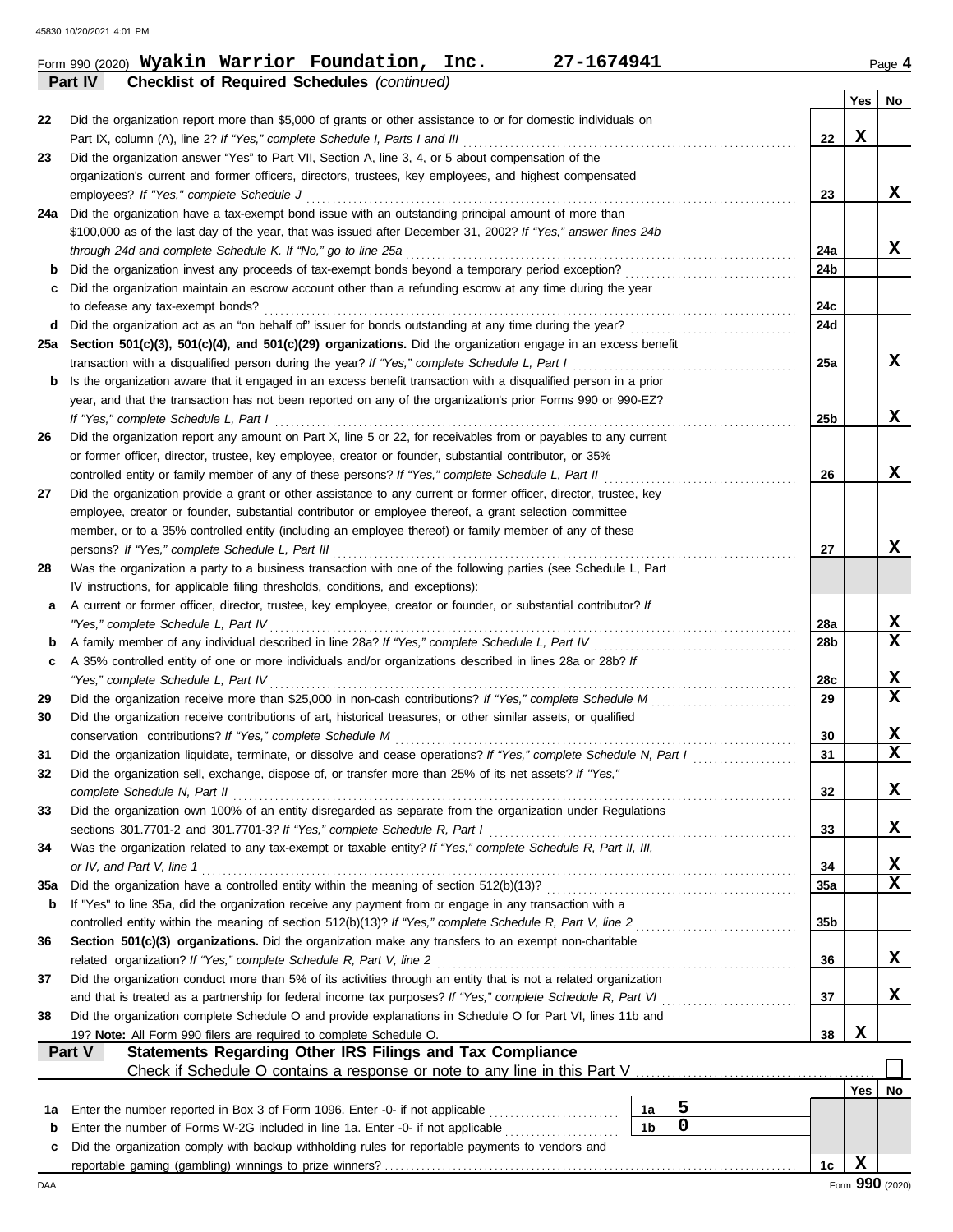|        | 2a Enter the number of employees reported on Form W-3, Transmittal of Wage and Tax                                                                                                                                                                                     |                 |   |          |             |        |
|--------|------------------------------------------------------------------------------------------------------------------------------------------------------------------------------------------------------------------------------------------------------------------------|-----------------|---|----------|-------------|--------|
|        | Statements, filed for the calendar year ending with or within the year covered by this return                                                                                                                                                                          | 2a              | 5 |          |             |        |
| b      | If at least one is reported on line 2a, did the organization file all required federal employment tax returns?                                                                                                                                                         |                 |   | 2b       | X           |        |
|        | Note: If the sum of lines 1a and 2a is greater than 250, you may be required to e-file (see instructions)                                                                                                                                                              |                 |   |          |             |        |
| За     | Did the organization have unrelated business gross income of \$1,000 or more during the year?                                                                                                                                                                          |                 |   | 3a       |             | X      |
| b      | If "Yes," has it filed a Form 990-T for this year? If "No" to line 3b, provide an explanation on Schedule O                                                                                                                                                            |                 |   | 3b       |             |        |
| 4a     | At any time during the calendar year, did the organization have an interest in, or a signature or other authority over,                                                                                                                                                |                 |   |          |             |        |
|        | a financial account in a foreign country (such as a bank account, securities account, or other financial account)?                                                                                                                                                     |                 |   | 4a       |             | x      |
| b      | If "Yes," enter the name of the foreign country $\mathbf u$                                                                                                                                                                                                            |                 |   |          |             |        |
|        | See instructions for filing requirements for FinCEN Form 114, Report of Foreign Bank and Financial Accounts (FBAR).                                                                                                                                                    |                 |   |          |             |        |
| 5а     |                                                                                                                                                                                                                                                                        |                 |   | 5a       |             | X      |
| b      |                                                                                                                                                                                                                                                                        |                 |   | 5b       |             | x      |
| c      | If "Yes" to line 5a or 5b, did the organization file Form 8886-T?                                                                                                                                                                                                      |                 |   | 5c       |             |        |
| 6a     | Does the organization have annual gross receipts that are normally greater than \$100,000, and did the                                                                                                                                                                 |                 |   |          |             |        |
|        | organization solicit any contributions that were not tax deductible as charitable contributions?                                                                                                                                                                       |                 |   | 6a       |             | x      |
| b      | If "Yes," did the organization include with every solicitation an express statement that such contributions or                                                                                                                                                         |                 |   |          |             |        |
|        | gifts were not tax deductible?                                                                                                                                                                                                                                         |                 |   | 6b       |             |        |
| 7      | Organizations that may receive deductible contributions under section 170(c).                                                                                                                                                                                          |                 |   |          |             |        |
| а      | Did the organization receive a payment in excess of \$75 made partly as a contribution and partly for goods                                                                                                                                                            |                 |   |          |             |        |
|        | and services provided to the payor?                                                                                                                                                                                                                                    |                 |   | 7a       | $\mathbf x$ |        |
| b      |                                                                                                                                                                                                                                                                        |                 |   | 7b       | х           |        |
| с      | Did the organization sell, exchange, or otherwise dispose of tangible personal property for which it was                                                                                                                                                               |                 |   |          |             |        |
|        |                                                                                                                                                                                                                                                                        |                 |   | 7c       |             | x      |
| d      |                                                                                                                                                                                                                                                                        | 7d              |   |          |             |        |
| е      |                                                                                                                                                                                                                                                                        |                 |   | 7e       |             | X<br>X |
| f      | Did the organization, during the year, pay premiums, directly or indirectly, on a personal benefit contract?                                                                                                                                                           |                 |   | 7f       |             | х      |
| g      | If the organization received a contribution of qualified intellectual property, did the organization file Form 8899 as required?<br>If the organization received a contribution of cars, boats, airplanes, or other vehicles, did the organization file a Form 1098-C? |                 |   | 7g<br>7h |             | x      |
| h<br>8 | Sponsoring organizations maintaining donor advised funds. Did a donor advised fund maintained by the                                                                                                                                                                   |                 |   |          |             |        |
|        |                                                                                                                                                                                                                                                                        |                 |   | 8        |             |        |
| 9      | Sponsoring organizations maintaining donor advised funds.                                                                                                                                                                                                              |                 |   |          |             |        |
| a      | Did the sponsoring organization make any taxable distributions under section 4966?                                                                                                                                                                                     |                 |   | 9а       |             |        |
| b      |                                                                                                                                                                                                                                                                        |                 |   | 9b       |             |        |
| 10     | Section 501(c)(7) organizations. Enter:                                                                                                                                                                                                                                |                 |   |          |             |        |
| а      | Initiation fees and capital contributions included on Part VIII, line 12                                                                                                                                                                                               | 10a             |   |          |             |        |
| b      | Gross receipts, included on Form 990, Part VIII, line 12, for public use of club facilities                                                                                                                                                                            | 10 <sub>b</sub> |   |          |             |        |
| 11     | Section 501(c)(12) organizations. Enter:                                                                                                                                                                                                                               |                 |   |          |             |        |
|        | Gross income from members or shareholders                                                                                                                                                                                                                              | 11a             |   |          |             |        |
| b      | Gross income from other sources (Do not net amounts due or paid to other sources                                                                                                                                                                                       |                 |   |          |             |        |
|        |                                                                                                                                                                                                                                                                        | 11 <sub>b</sub> |   |          |             |        |
| 12a    | Section 4947(a)(1) non-exempt charitable trusts. Is the organization filing Form 990 in lieu of Form 1041?                                                                                                                                                             |                 |   | 12a      |             |        |
| b      | If "Yes," enter the amount of tax-exempt interest received or accrued during the year                                                                                                                                                                                  | 12b             |   |          |             |        |
| 13     | Section 501(c)(29) qualified nonprofit health insurance issuers.                                                                                                                                                                                                       |                 |   |          |             |        |
| а      | Is the organization licensed to issue qualified health plans in more than one state?                                                                                                                                                                                   |                 |   | 13a      |             |        |
|        | Note: See the instructions for additional information the organization must report on Schedule O.                                                                                                                                                                      |                 |   |          |             |        |
| b      | Enter the amount of reserves the organization is required to maintain by the states in which                                                                                                                                                                           |                 |   |          |             |        |
|        |                                                                                                                                                                                                                                                                        | 13 <sub>b</sub> |   |          |             |        |
| c      | Enter the amount of reserves on hand                                                                                                                                                                                                                                   | 13 <sub>c</sub> |   |          |             |        |
| 14a    | Did the organization receive any payments for indoor tanning services during the tax year?                                                                                                                                                                             |                 |   | 14a      |             | x      |
| b      | If "Yes," has it filed a Form 720 to report these payments? If "No," provide an explanation on Schedule O                                                                                                                                                              |                 |   | 14b      |             |        |
| 15     | Is the organization subject to the section 4960 tax on payment(s) of more than \$1,000,000 in remuneration or                                                                                                                                                          |                 |   |          |             |        |
|        |                                                                                                                                                                                                                                                                        |                 |   |          |             | x      |
|        | excess parachute payment(s) during the year?                                                                                                                                                                                                                           |                 |   | 15       |             |        |
|        | If "Yes," see instructions and file Form 4720, Schedule N.                                                                                                                                                                                                             |                 |   |          |             |        |
| 16     | Is the organization an educational institution subject to the section 4968 excise tax on net investment income?                                                                                                                                                        |                 |   | 16       |             | X      |
|        | If "Yes," complete Form 4720, Schedule O.                                                                                                                                                                                                                              |                 |   |          |             |        |

**Part V Statements Regarding Other IRS Filings and Tax Compliance** *(continued)*

Form 990 (2020) Page **5 Wyakin Warrior Foundation, Inc. 27-1674941**

**Yes No**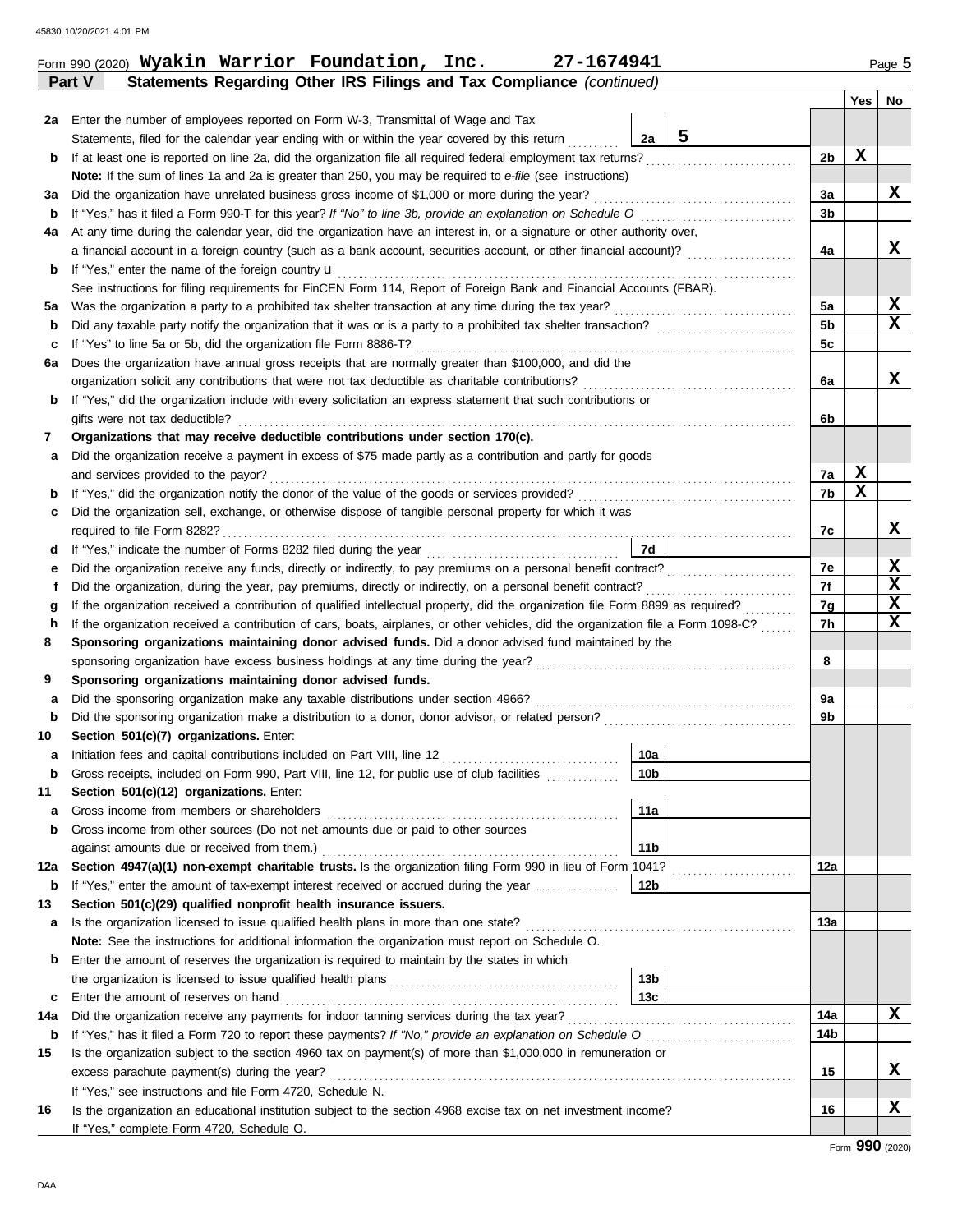|          | Part VI<br>Governance, Management, and Disclosure For each "Yes" response to lines 2 through 7b below, and for a "No"                                                                                                       |              |            |                 |
|----------|-----------------------------------------------------------------------------------------------------------------------------------------------------------------------------------------------------------------------------|--------------|------------|-----------------|
|          | response to line 8a, 8b, or 10b below, describe the circumstances, processes, or changes on Schedule O. See instructions.                                                                                                   |              |            |                 |
|          |                                                                                                                                                                                                                             |              |            | x               |
|          | Section A. Governing Body and Management                                                                                                                                                                                    |              |            |                 |
|          |                                                                                                                                                                                                                             |              | <b>Yes</b> | No              |
| 1а       | 8<br>Enter the number of voting members of the governing body at the end of the tax year<br>1a                                                                                                                              |              |            |                 |
|          | If there are material differences in voting rights among members of the governing body, or                                                                                                                                  |              |            |                 |
|          | if the governing body delegated broad authority to an executive committee or similar                                                                                                                                        |              |            |                 |
|          | committee, explain on Schedule O.                                                                                                                                                                                           |              |            |                 |
| b        | 7<br>1b<br>Enter the number of voting members included on line 1a, above, who are independent                                                                                                                               |              |            |                 |
| 2        | Did any officer, director, trustee, or key employee have a family relationship or a business relationship with                                                                                                              |              |            |                 |
|          | any other officer, director, trustee, or key employee?                                                                                                                                                                      | 2            |            | x               |
| 3        | Did the organization delegate control over management duties customarily performed by or under the direct                                                                                                                   |              |            | X               |
|          | supervision of officers, directors, trustees, or key employees to a management company or other person?                                                                                                                     | 3<br>4       |            | $\mathbf x$     |
| 4<br>5   |                                                                                                                                                                                                                             | 5            |            | X               |
| 6        | Did the organization have members or stockholders?                                                                                                                                                                          | 6            |            | X               |
| 7a       | Did the organization have members, stockholders, or other persons who had the power to elect or appoint                                                                                                                     |              |            |                 |
|          | one or more members of the governing body?                                                                                                                                                                                  | 7a           |            | x               |
| b        | Are any governance decisions of the organization reserved to (or subject to approval by) members,                                                                                                                           |              |            |                 |
|          | stockholders, or persons other than the governing body?                                                                                                                                                                     | 7b           |            | x               |
| 8        | Did the organization contemporaneously document the meetings held or written actions undertaken during the year by the following:                                                                                           |              |            |                 |
| а        | The governing body?                                                                                                                                                                                                         | 8а           | X          |                 |
| b        | Each committee with authority to act on behalf of the governing body?                                                                                                                                                       | 8b           | X          |                 |
| 9        | Is there any officer, director, trustee, or key employee listed in Part VII, Section A, who cannot be reached at                                                                                                            |              |            |                 |
|          |                                                                                                                                                                                                                             | 9            |            | x               |
|          | Section B. Policies (This Section B requests information about policies not required by the Internal Revenue Code.)                                                                                                         |              |            |                 |
|          |                                                                                                                                                                                                                             |              | Yes        | No              |
| 10a      | Did the organization have local chapters, branches, or affiliates?                                                                                                                                                          | 10a          | X          |                 |
| b        | If "Yes," did the organization have written policies and procedures governing the activities of such chapters,                                                                                                              |              |            |                 |
|          | affiliates, and branches to ensure their operations are consistent with the organization's exempt purposes?                                                                                                                 | 10b          | X          |                 |
| 11a      | Has the organization provided a complete copy of this Form 990 to all members of its governing body before filing the form?                                                                                                 | 11a          | X          |                 |
| b        | Describe in Schedule O the process, if any, used by the organization to review this Form 990.                                                                                                                               |              |            |                 |
| 12a      | Did the organization have a written conflict of interest policy? If "No," go to line 13                                                                                                                                     | 12a          | X          |                 |
| b        | Were officers, directors, or trustees, and key employees required to disclose annually interests that could give rise to conflicts?                                                                                         | 12b          | X          |                 |
| c        | Did the organization regularly and consistently monitor and enforce compliance with the policy? If "Yes,"                                                                                                                   |              |            |                 |
|          | describe in Schedule O how this was done                                                                                                                                                                                    | 12c          | X          |                 |
| 13       | Did the organization have a written whistleblower policy?                                                                                                                                                                   | 13           | X          |                 |
| 14       | Did the organization have a written document retention and destruction policy?                                                                                                                                              | 14           |            | X               |
| 15       | Did the process for determining compensation of the following persons include a review and approval by                                                                                                                      |              |            |                 |
|          | independent persons, comparability data, and contemporaneous substantiation of the deliberation and decision?                                                                                                               |              |            |                 |
| а        |                                                                                                                                                                                                                             | 15a          |            | X               |
| b        | Other officers or key employees of the organization                                                                                                                                                                         | 15b          |            | X               |
|          | If "Yes" to line 15a or 15b, describe the process in Schedule O (see instructions).                                                                                                                                         |              |            |                 |
| 16a      | Did the organization invest in, contribute assets to, or participate in a joint venture or similar arrangement                                                                                                              |              |            |                 |
|          | with a taxable entity during the year?                                                                                                                                                                                      | 16a          |            | x               |
| b        | If "Yes," did the organization follow a written policy or procedure requiring the organization to evaluate its                                                                                                              |              |            |                 |
|          | participation in joint venture arrangements under applicable federal tax law, and take steps to safeguard the                                                                                                               |              |            |                 |
|          | <b>Section C. Disclosure</b>                                                                                                                                                                                                | 16b          |            |                 |
|          |                                                                                                                                                                                                                             |              |            |                 |
| 17<br>18 | List the states with which a copy of this Form 990 is required to be filed $\mathbf u$ None<br>Section 6104 requires an organization to make its Forms 1023 (1024 or 1024-A, if applicable), 990, and 990-T (Section 501(c) |              |            |                 |
|          | (3)s only) available for public inspection. Indicate how you made these available. Check all that apply.                                                                                                                    |              |            |                 |
|          | $\vert$ Another's website $\vert X \vert$ Upon request<br>$ X $ Own website<br>Other (explain on Schedule O)<br>$\mathbf{1}$                                                                                                |              |            |                 |
| 19       | Describe on Schedule O whether (and if so, how) the organization made its governing documents, conflict of interest policy, and                                                                                             |              |            |                 |
|          | financial statements available to the public during the tax year.                                                                                                                                                           |              |            |                 |
| 20       | State the name, address, and telephone number of the person who possesses the organization's books and records u                                                                                                            |              |            |                 |
|          | Cory Rodriguez<br>960 S Broadway Ave                                                                                                                                                                                        |              |            |                 |
|          | ID 83706<br>Boise                                                                                                                                                                                                           | 208-853-6001 |            |                 |
| DAA      |                                                                                                                                                                                                                             |              |            | Form 990 (2020) |

Form 990 (2020) **Wyakin Warrior Foundation, Inc. 27-1674941** Page **6 Wyakin Warrior Foundation, Inc. 27-1674941**

|  | ۰. |  |  |  |
|--|----|--|--|--|
|  |    |  |  |  |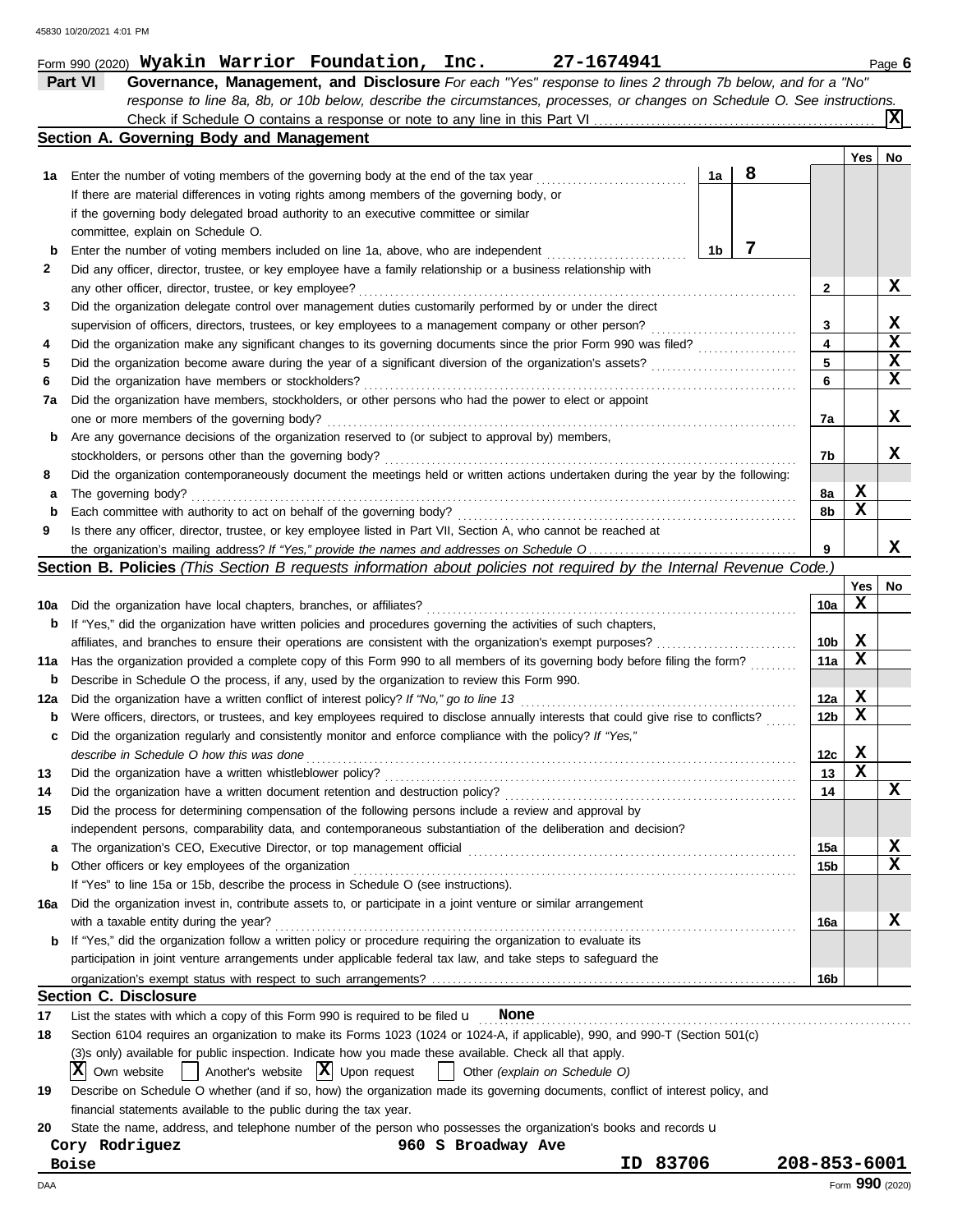| Form 990 (2020) Wyakin Warrior Foundation, Inc.                                                                                                                                                                                                                                                                               |                        |                    |               |                |              |                                                              |        | 27-1674941                                                                      |                                  | Page 7                       |
|-------------------------------------------------------------------------------------------------------------------------------------------------------------------------------------------------------------------------------------------------------------------------------------------------------------------------------|------------------------|--------------------|---------------|----------------|--------------|--------------------------------------------------------------|--------|---------------------------------------------------------------------------------|----------------------------------|------------------------------|
| Part VII Compensation of Officers, Directors, Trustees, Key Employees, Highest Compensated Employees, and                                                                                                                                                                                                                     |                        |                    |               |                |              |                                                              |        |                                                                                 |                                  |                              |
| <b>Independent Contractors</b>                                                                                                                                                                                                                                                                                                |                        |                    |               |                |              |                                                              |        |                                                                                 |                                  |                              |
|                                                                                                                                                                                                                                                                                                                               |                        |                    |               |                |              |                                                              |        | Check if Schedule O contains a response or note to any line in this Part VII.   |                                  |                              |
| Section A.                                                                                                                                                                                                                                                                                                                    |                        |                    |               |                |              |                                                              |        | Officers, Directors, Trustees, Key Employees, and Highest Compensated Employees |                                  |                              |
| 1a Complete this table for all persons required to be listed. Report compensation for the calendar year ending with or within the<br>organization's tax year.                                                                                                                                                                 |                        |                    |               |                |              |                                                              |        |                                                                                 |                                  |                              |
| • List all of the organization's <b>current</b> officers, directors, trustees (whether individuals or organizations), regardless of amount of<br>compensation. Enter -0- in columns (D), (E), and (F) if no compensation was paid.                                                                                            |                        |                    |               |                |              |                                                              |        |                                                                                 |                                  |                              |
| $\bullet$ List all of the organization's <b>current</b> key employees, if any. See instructions for definition of "key employee."                                                                                                                                                                                             |                        |                    |               |                |              |                                                              |        |                                                                                 |                                  |                              |
| • List the organization's five current highest compensated employees (other than an officer, director, trustee, or key employee)<br>who received reportable compensation (Box 5 of Form W-2 and/or Box 7 of Form 1099-MISC) of more than \$100,000 from the<br>organization and any related organizations.                    |                        |                    |               |                |              |                                                              |        |                                                                                 |                                  |                              |
| • List all of the organization's former officers, key employees, and highest compensated employees who received more than<br>\$100,000 of reportable compensation from the organization and any related organizations.                                                                                                        |                        |                    |               |                |              |                                                              |        |                                                                                 |                                  |                              |
| • List all of the organization's former directors or trustees that received, in the capacity as a former director or trustee of the<br>organization, more than \$10,000 of reportable compensation from the organization and any related organizations.<br>See instructions for the order in which to list the persons above. |                        |                    |               |                |              |                                                              |        |                                                                                 |                                  |                              |
| Check this box if neither the organization nor any related organization compensated any current officer, director, or trustee.                                                                                                                                                                                                |                        |                    |               |                |              |                                                              |        |                                                                                 |                                  |                              |
| (A)                                                                                                                                                                                                                                                                                                                           | (B)                    |                    |               |                | (C)          |                                                              |        | (D)                                                                             | (F)                              | (F)                          |
| Name and title                                                                                                                                                                                                                                                                                                                | Average                |                    |               |                | Position     |                                                              |        | Reportable                                                                      | Reportable<br>compensation       | Estimated amount             |
|                                                                                                                                                                                                                                                                                                                               | hours<br>per week      |                    |               |                |              | (do not check more than one<br>box, unless person is both an |        | compensation<br>from the                                                        | from related                     | of other<br>compensation     |
|                                                                                                                                                                                                                                                                                                                               | (list any              |                    |               |                |              | officer and a director/trustee)                              |        | organization<br>(W-2/1099-MISC)                                                 | organizations<br>(W-2/1099-MISC) | from the<br>organization and |
|                                                                                                                                                                                                                                                                                                                               | hours for<br>related   |                    |               | <b>Officer</b> |              |                                                              | Former |                                                                                 |                                  | related organizations        |
|                                                                                                                                                                                                                                                                                                                               | organizations<br>below | director           | Institutional |                |              |                                                              |        |                                                                                 |                                  |                              |
|                                                                                                                                                                                                                                                                                                                               | dotted line)           | Individual trustee |               |                | Key employee |                                                              |        |                                                                                 |                                  |                              |
|                                                                                                                                                                                                                                                                                                                               |                        |                    | trustee       |                |              | Highest compensated<br>employee                              |        |                                                                                 |                                  |                              |
|                                                                                                                                                                                                                                                                                                                               |                        |                    |               |                |              |                                                              |        |                                                                                 |                                  |                              |
| (1) Brent Taylor                                                                                                                                                                                                                                                                                                              |                        |                    |               |                |              |                                                              |        |                                                                                 |                                  |                              |
|                                                                                                                                                                                                                                                                                                                               | 50.00                  |                    |               |                |              |                                                              |        |                                                                                 |                                  |                              |
| President & CEO                                                                                                                                                                                                                                                                                                               | 0.00                   | $\mathbf x$        |               | X              |              |                                                              |        | 81,960                                                                          | 0                                | 0                            |
| (2) Alexander Crown                                                                                                                                                                                                                                                                                                           | 20.00                  |                    |               |                |              |                                                              |        |                                                                                 |                                  |                              |
|                                                                                                                                                                                                                                                                                                                               | 0.00                   | X                  |               | X              |              |                                                              |        | 0                                                                               | 0                                |                              |
| Treasurer<br>(3) Jeffrey Bacon                                                                                                                                                                                                                                                                                                |                        |                    |               |                |              |                                                              |        |                                                                                 |                                  | 0                            |
|                                                                                                                                                                                                                                                                                                                               | 20.00                  |                    |               |                |              |                                                              |        |                                                                                 |                                  |                              |
| Board Chair                                                                                                                                                                                                                                                                                                                   | 0.00                   |                    | х             |                |              |                                                              |        | 0                                                                               | 0                                | 0                            |
| (4) James Hovren                                                                                                                                                                                                                                                                                                              |                        |                    |               |                |              |                                                              |        |                                                                                 |                                  |                              |
|                                                                                                                                                                                                                                                                                                                               | 20.00                  |                    |               |                |              |                                                              |        |                                                                                 |                                  |                              |
| Board Member                                                                                                                                                                                                                                                                                                                  | 0.00                   |                    | X             |                |              |                                                              |        | O                                                                               | O                                | 0                            |
| (5) Jennifer Neil                                                                                                                                                                                                                                                                                                             |                        |                    |               |                |              |                                                              |        |                                                                                 |                                  |                              |
|                                                                                                                                                                                                                                                                                                                               | 1.00                   |                    |               |                |              |                                                              |        |                                                                                 |                                  |                              |
| Board Member                                                                                                                                                                                                                                                                                                                  | 0.00                   |                    | X             |                |              |                                                              |        | 0                                                                               | 0                                | 0                            |
| (6) C.L. "Butch" Otter                                                                                                                                                                                                                                                                                                        |                        |                    |               |                |              |                                                              |        |                                                                                 |                                  |                              |
|                                                                                                                                                                                                                                                                                                                               | 1.00                   |                    |               |                |              |                                                              |        |                                                                                 |                                  |                              |
| Board Member                                                                                                                                                                                                                                                                                                                  | 0.00                   |                    | X             |                |              |                                                              |        | 0                                                                               | 0                                | 0                            |
| (7) Phil Reberger                                                                                                                                                                                                                                                                                                             |                        |                    |               |                |              |                                                              |        |                                                                                 |                                  |                              |
|                                                                                                                                                                                                                                                                                                                               | 20.00                  |                    |               |                |              |                                                              |        |                                                                                 |                                  |                              |
| Secretary                                                                                                                                                                                                                                                                                                                     | 0.00                   |                    | X             |                |              |                                                              |        | 0                                                                               | 0                                | 0                            |
| (8) Chuck Winder                                                                                                                                                                                                                                                                                                              |                        |                    |               |                |              |                                                              |        |                                                                                 |                                  |                              |
|                                                                                                                                                                                                                                                                                                                               | 1.00                   |                    |               |                |              |                                                              |        |                                                                                 |                                  |                              |
| Board Member                                                                                                                                                                                                                                                                                                                  | 0.00                   |                    | X             |                |              |                                                              |        | 0                                                                               | 0                                | 0                            |
| (9) Cory Rodriguez                                                                                                                                                                                                                                                                                                            |                        |                    |               |                |              |                                                              |        |                                                                                 |                                  |                              |
|                                                                                                                                                                                                                                                                                                                               | 0.00                   |                    |               |                |              |                                                              |        |                                                                                 |                                  |                              |
| Executive Director                                                                                                                                                                                                                                                                                                            | 0.00                   |                    |               | X              |              |                                                              |        | 0                                                                               | 0                                | 0                            |

**(10)**

. . . . . . . . . . . . . . . . . . . . . . . . . . . . . . . . . . . . . . . . . . . . . . . . . . . . . . .

. . . . . . . . . . . . . . . . . . . . . . . . . . . . . . . . . . . . . . . . . . . . . . . . . . . . . . .

**(11)**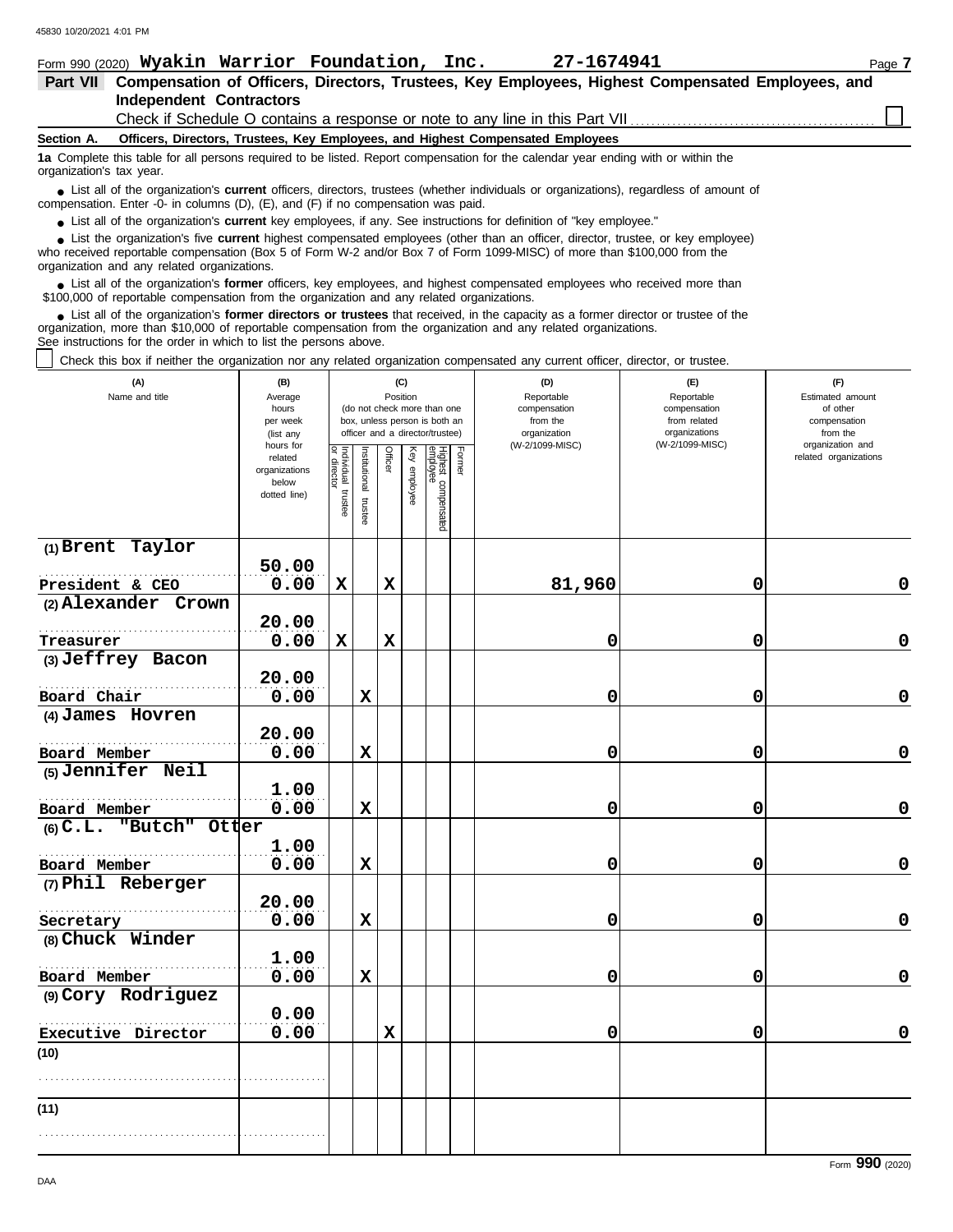|                   |                 | 45830 10/20/2021 4:01 PM<br>Form 990 (20 <u>20)</u> Wyakin Warrior Foundation, Inc.                                                                                   |                                                                |                                   |                          |         |                 |                                                                                                 |              | 27-1674941                                                                                                                                                                                                                                             |                                                                    |                                                                 |                     | Page 8  |
|-------------------|-----------------|-----------------------------------------------------------------------------------------------------------------------------------------------------------------------|----------------------------------------------------------------|-----------------------------------|--------------------------|---------|-----------------|-------------------------------------------------------------------------------------------------|--------------|--------------------------------------------------------------------------------------------------------------------------------------------------------------------------------------------------------------------------------------------------------|--------------------------------------------------------------------|-----------------------------------------------------------------|---------------------|---------|
|                   | <b>Part VII</b> |                                                                                                                                                                       |                                                                |                                   |                          |         |                 |                                                                                                 |              | Section A. Officers, Directors, Trustees, Key Employees, and Highest Compensated Employees (continued)                                                                                                                                                 |                                                                    |                                                                 |                     |         |
|                   |                 | (A)<br>Name and title                                                                                                                                                 | (B)<br>Average<br>hours<br>per week<br>(list any               |                                   |                          |         | (C)<br>Position | (do not check more than one<br>box, unless person is both an<br>officer and a director/trustee) |              | (D)<br>Reportable<br>compensation<br>from the<br>organization                                                                                                                                                                                          | (E)<br>Reportable<br>compensation<br>from related<br>organizations | (F)<br>Estimated amount<br>of other<br>compensation<br>from the |                     |         |
|                   |                 |                                                                                                                                                                       | hours for<br>related<br>organizations<br>below<br>dotted line) | Individual trustee<br>or director | Institutional<br>trustee | Officer | Key employee    | Highest compensated<br>employee                                                                 | Former       | (W-2/1099-MISC)                                                                                                                                                                                                                                        | (W-2/1099-MISC)                                                    | organization and<br>related organizations                       |                     |         |
|                   |                 |                                                                                                                                                                       |                                                                |                                   |                          |         |                 |                                                                                                 |              |                                                                                                                                                                                                                                                        |                                                                    |                                                                 |                     |         |
|                   |                 |                                                                                                                                                                       |                                                                |                                   |                          |         |                 |                                                                                                 |              |                                                                                                                                                                                                                                                        |                                                                    |                                                                 |                     |         |
|                   |                 |                                                                                                                                                                       |                                                                |                                   |                          |         |                 |                                                                                                 |              |                                                                                                                                                                                                                                                        |                                                                    |                                                                 |                     |         |
|                   |                 |                                                                                                                                                                       |                                                                |                                   |                          |         |                 |                                                                                                 |              |                                                                                                                                                                                                                                                        |                                                                    |                                                                 |                     |         |
|                   |                 |                                                                                                                                                                       |                                                                |                                   |                          |         |                 |                                                                                                 |              |                                                                                                                                                                                                                                                        |                                                                    |                                                                 |                     |         |
|                   |                 |                                                                                                                                                                       |                                                                |                                   |                          |         |                 |                                                                                                 |              |                                                                                                                                                                                                                                                        |                                                                    |                                                                 |                     |         |
|                   |                 |                                                                                                                                                                       |                                                                |                                   |                          |         |                 |                                                                                                 |              |                                                                                                                                                                                                                                                        |                                                                    |                                                                 |                     |         |
|                   |                 |                                                                                                                                                                       |                                                                |                                   |                          |         |                 |                                                                                                 |              |                                                                                                                                                                                                                                                        |                                                                    |                                                                 |                     |         |
| c                 |                 | Total from continuation sheets to Part VII, Section A                                                                                                                 |                                                                |                                   |                          |         |                 |                                                                                                 | u<br>u       | 81,960<br>81,960                                                                                                                                                                                                                                       |                                                                    |                                                                 |                     |         |
| d<br>$\mathbf{2}$ |                 | reportable compensation from the organization $\mathbf{u}$ 0                                                                                                          |                                                                |                                   |                          |         |                 |                                                                                                 | $\mathbf{u}$ | Total number of individuals (including but not limited to those listed above) who received more than \$100,000 of                                                                                                                                      |                                                                    |                                                                 |                     |         |
| 3                 |                 |                                                                                                                                                                       |                                                                |                                   |                          |         |                 |                                                                                                 |              | Did the organization list any former officer, director, trustee, key employee, or highest compensated                                                                                                                                                  |                                                                    | 3                                                               | Yes                 | No<br>х |
| 4                 | individual      | employee on line 1a? If "Yes," complete Schedule J for such individual                                                                                                |                                                                |                                   |                          |         |                 |                                                                                                 |              | For any individual listed on line 1a, is the sum of reportable compensation and other compensation from the<br>organization and related organizations greater than \$150,000? If "Yes," complete Schedule J for such                                   |                                                                    | 4                                                               |                     | x       |
| 5                 |                 |                                                                                                                                                                       |                                                                |                                   |                          |         |                 |                                                                                                 |              | Did any person listed on line 1a receive or accrue compensation from any unrelated organization or individual                                                                                                                                          |                                                                    | 5                                                               |                     | x       |
|                   |                 | Section B. Independent Contractors                                                                                                                                    |                                                                |                                   |                          |         |                 |                                                                                                 |              |                                                                                                                                                                                                                                                        |                                                                    |                                                                 |                     |         |
| 1                 |                 |                                                                                                                                                                       |                                                                |                                   |                          |         |                 |                                                                                                 |              | Complete this table for your five highest compensated independent contractors that received more than \$100,000 of<br>compensation from the organization. Report compensation for the calendar year ending with or within the organization's tax year. |                                                                    |                                                                 |                     |         |
|                   |                 |                                                                                                                                                                       | (A)<br>Name and business address                               |                                   |                          |         |                 |                                                                                                 |              |                                                                                                                                                                                                                                                        | (B)<br>Description of services                                     |                                                                 | (C)<br>Compensation |         |
|                   |                 |                                                                                                                                                                       |                                                                |                                   |                          |         |                 |                                                                                                 |              |                                                                                                                                                                                                                                                        |                                                                    |                                                                 |                     |         |
|                   |                 |                                                                                                                                                                       |                                                                |                                   |                          |         |                 |                                                                                                 |              |                                                                                                                                                                                                                                                        |                                                                    |                                                                 |                     |         |
|                   |                 |                                                                                                                                                                       |                                                                |                                   |                          |         |                 |                                                                                                 |              |                                                                                                                                                                                                                                                        |                                                                    |                                                                 |                     |         |
|                   |                 |                                                                                                                                                                       |                                                                |                                   |                          |         |                 |                                                                                                 |              |                                                                                                                                                                                                                                                        |                                                                    |                                                                 |                     |         |
| $\mathbf{2}$      |                 | Total number of independent contractors (including but not limited to those listed above) who<br>received more than \$100,000 of compensation from the organization u |                                                                |                                   |                          |         |                 |                                                                                                 |              |                                                                                                                                                                                                                                                        | 0                                                                  |                                                                 |                     |         |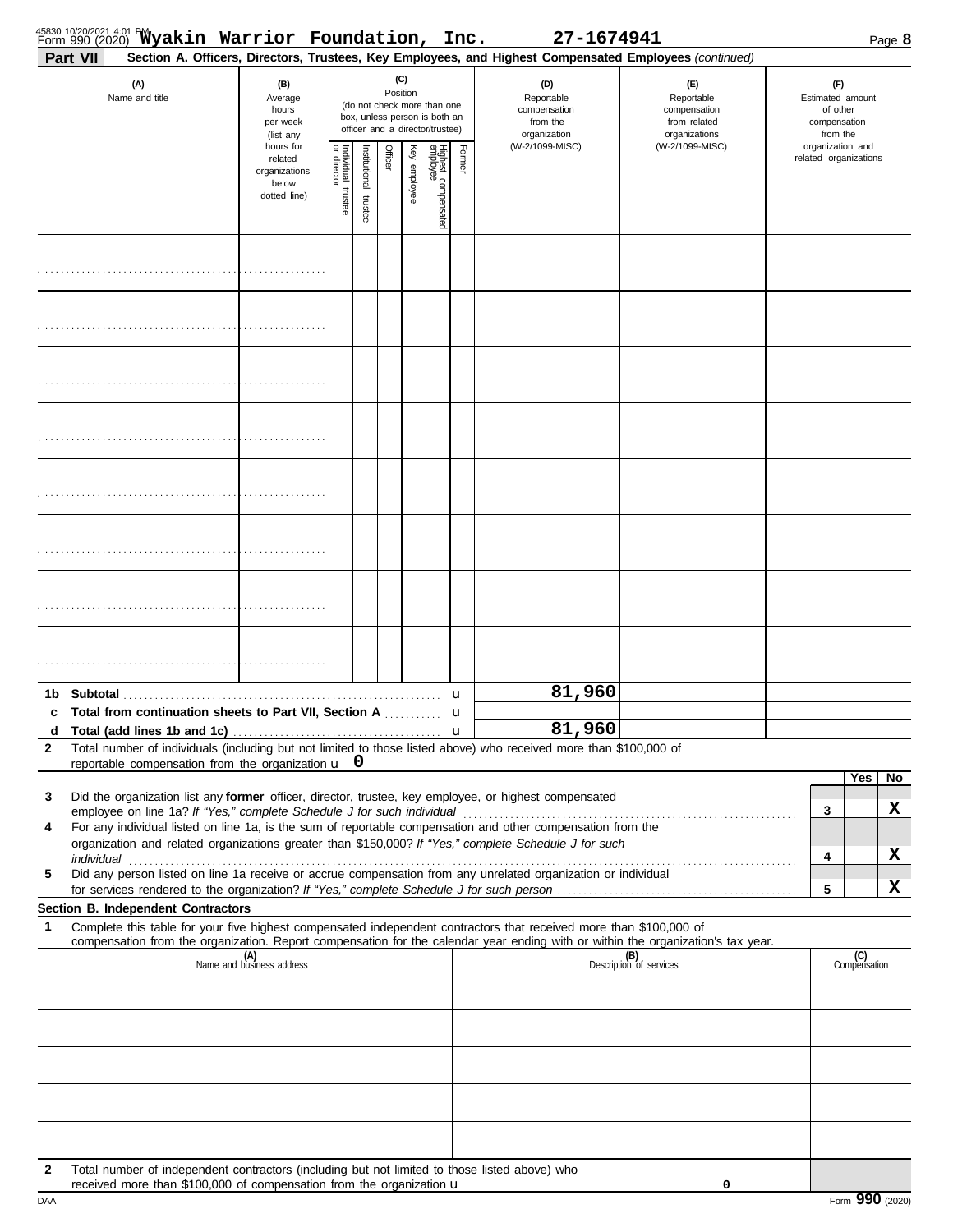### Form 990 (2020) **Wyakin Warrior Foundation, Inc. 27-1674941** Page **9 Wyakin Warrior Foundation, Inc. 27-1674941**

## **Part VIII Statement of Revenue**

| -VIII | Statement or Revenue                                                          |  |
|-------|-------------------------------------------------------------------------------|--|
|       | Check if Schedule O contains a response or note to any line in this Part VIII |  |

| Contributions, Gifts, Grants<br>and Other Similar Amounts<br>374<br>1a<br>1a Federated campaigns<br>1 <sub>b</sub><br><b>b</b> Membership dues<br>.<br>1,950<br>1 <sub>c</sub><br>c Fundraising events<br>1 <sub>d</sub><br>d Related organizations<br>.<br>25,000<br>1e<br>Government grants (contributions)<br>е<br>f All other contributions, gifts, grants,<br>and similar amounts not included above<br>604,225<br>1f<br>1g $\sqrt{3}$<br>Noncash contributions included in lines 1a-1f<br>631,549<br><b>Business Code</b><br>2a<br>b<br>c<br>е<br>f All other program service revenue<br>Investment income (including dividends, interest, and<br>3<br>40<br>40<br>u<br>Income from investment of tax-exempt bond proceeds<br>4<br>u<br>5<br>(i) Real<br>(ii) Personal<br>Gross rents<br>6a<br>6а<br>6b<br>Less: rental expenses<br>b<br>6c<br>Rental inc. or (loss)<br>с<br>Net rental income or (loss)<br>d<br>u<br><b>7a</b> Gross amount from<br>(i) Securities<br>(ii) Other<br>sales of assets<br>7a<br>other than inventory<br>Revenue<br>Less: cost or other<br>b<br>basis and sales exps.<br>7b<br><b>c</b> Gain or (loss)<br>7с<br>Other<br>d<br>u<br>8a Gross income from fundraising events<br>1,950<br>(not including $\$$<br>of contributions reported on line 1c).<br>45,997<br>See Part IV, line 18<br>8a<br>.<br>8b<br>$-53$<br><b>b</b> Less: direct expenses<br>46,050<br>46,050<br>Net income or (loss) from fundraising events<br>$\mathbf u$<br>c<br>9a Gross income from gaming activities.<br>See Part IV, line 19<br>9a<br>.<br>9 <sub>b</sub><br><b>b</b> Less: direct expenses <i>minimum</i><br>c<br>10a Gross sales of inventory, less<br>returns and allowances<br>10a<br>.<br><b>b</b> Less: cost of goods sold<br>10 <sub>b</sub><br><b>Business Code</b><br>11a<br>b<br>All other revenue <i>communication</i> and the communication of the contract of the contract of the contract of the contract of the contract of the contract of the contract of the contract of the contract of the contract of the<br>d<br>е<br>677,639<br>40<br>0<br>46,050<br>12 |  |  |  |  | (A)<br>Total revenue | (B)<br>Related or exempt<br>function revenue | (C)<br>Unrelated<br>business revenue | (D)<br>Revenue excluded<br>from tax under<br>sections 512-514 |
|----------------------------------------------------------------------------------------------------------------------------------------------------------------------------------------------------------------------------------------------------------------------------------------------------------------------------------------------------------------------------------------------------------------------------------------------------------------------------------------------------------------------------------------------------------------------------------------------------------------------------------------------------------------------------------------------------------------------------------------------------------------------------------------------------------------------------------------------------------------------------------------------------------------------------------------------------------------------------------------------------------------------------------------------------------------------------------------------------------------------------------------------------------------------------------------------------------------------------------------------------------------------------------------------------------------------------------------------------------------------------------------------------------------------------------------------------------------------------------------------------------------------------------------------------------------------------------------------------------------------------------------------------------------------------------------------------------------------------------------------------------------------------------------------------------------------------------------------------------------------------------------------------------------------------------------------------------------------------------------------------------------------------------------------------------------------------------------------------|--|--|--|--|----------------------|----------------------------------------------|--------------------------------------|---------------------------------------------------------------|
| Miscellaneous<br>Revenue                                                                                                                                                                                                                                                                                                                                                                                                                                                                                                                                                                                                                                                                                                                                                                                                                                                                                                                                                                                                                                                                                                                                                                                                                                                                                                                                                                                                                                                                                                                                                                                                                                                                                                                                                                                                                                                                                                                                                                                                                                                                           |  |  |  |  |                      |                                              |                                      |                                                               |
|                                                                                                                                                                                                                                                                                                                                                                                                                                                                                                                                                                                                                                                                                                                                                                                                                                                                                                                                                                                                                                                                                                                                                                                                                                                                                                                                                                                                                                                                                                                                                                                                                                                                                                                                                                                                                                                                                                                                                                                                                                                                                                    |  |  |  |  |                      |                                              |                                      |                                                               |
| Program Service<br>Revenue                                                                                                                                                                                                                                                                                                                                                                                                                                                                                                                                                                                                                                                                                                                                                                                                                                                                                                                                                                                                                                                                                                                                                                                                                                                                                                                                                                                                                                                                                                                                                                                                                                                                                                                                                                                                                                                                                                                                                                                                                                                                         |  |  |  |  |                      |                                              |                                      |                                                               |
|                                                                                                                                                                                                                                                                                                                                                                                                                                                                                                                                                                                                                                                                                                                                                                                                                                                                                                                                                                                                                                                                                                                                                                                                                                                                                                                                                                                                                                                                                                                                                                                                                                                                                                                                                                                                                                                                                                                                                                                                                                                                                                    |  |  |  |  |                      |                                              |                                      |                                                               |
|                                                                                                                                                                                                                                                                                                                                                                                                                                                                                                                                                                                                                                                                                                                                                                                                                                                                                                                                                                                                                                                                                                                                                                                                                                                                                                                                                                                                                                                                                                                                                                                                                                                                                                                                                                                                                                                                                                                                                                                                                                                                                                    |  |  |  |  |                      |                                              |                                      |                                                               |
|                                                                                                                                                                                                                                                                                                                                                                                                                                                                                                                                                                                                                                                                                                                                                                                                                                                                                                                                                                                                                                                                                                                                                                                                                                                                                                                                                                                                                                                                                                                                                                                                                                                                                                                                                                                                                                                                                                                                                                                                                                                                                                    |  |  |  |  |                      |                                              |                                      |                                                               |
|                                                                                                                                                                                                                                                                                                                                                                                                                                                                                                                                                                                                                                                                                                                                                                                                                                                                                                                                                                                                                                                                                                                                                                                                                                                                                                                                                                                                                                                                                                                                                                                                                                                                                                                                                                                                                                                                                                                                                                                                                                                                                                    |  |  |  |  |                      |                                              |                                      |                                                               |
|                                                                                                                                                                                                                                                                                                                                                                                                                                                                                                                                                                                                                                                                                                                                                                                                                                                                                                                                                                                                                                                                                                                                                                                                                                                                                                                                                                                                                                                                                                                                                                                                                                                                                                                                                                                                                                                                                                                                                                                                                                                                                                    |  |  |  |  |                      |                                              |                                      |                                                               |
|                                                                                                                                                                                                                                                                                                                                                                                                                                                                                                                                                                                                                                                                                                                                                                                                                                                                                                                                                                                                                                                                                                                                                                                                                                                                                                                                                                                                                                                                                                                                                                                                                                                                                                                                                                                                                                                                                                                                                                                                                                                                                                    |  |  |  |  |                      |                                              |                                      |                                                               |
|                                                                                                                                                                                                                                                                                                                                                                                                                                                                                                                                                                                                                                                                                                                                                                                                                                                                                                                                                                                                                                                                                                                                                                                                                                                                                                                                                                                                                                                                                                                                                                                                                                                                                                                                                                                                                                                                                                                                                                                                                                                                                                    |  |  |  |  |                      |                                              |                                      |                                                               |
|                                                                                                                                                                                                                                                                                                                                                                                                                                                                                                                                                                                                                                                                                                                                                                                                                                                                                                                                                                                                                                                                                                                                                                                                                                                                                                                                                                                                                                                                                                                                                                                                                                                                                                                                                                                                                                                                                                                                                                                                                                                                                                    |  |  |  |  |                      |                                              |                                      |                                                               |
|                                                                                                                                                                                                                                                                                                                                                                                                                                                                                                                                                                                                                                                                                                                                                                                                                                                                                                                                                                                                                                                                                                                                                                                                                                                                                                                                                                                                                                                                                                                                                                                                                                                                                                                                                                                                                                                                                                                                                                                                                                                                                                    |  |  |  |  |                      |                                              |                                      |                                                               |
|                                                                                                                                                                                                                                                                                                                                                                                                                                                                                                                                                                                                                                                                                                                                                                                                                                                                                                                                                                                                                                                                                                                                                                                                                                                                                                                                                                                                                                                                                                                                                                                                                                                                                                                                                                                                                                                                                                                                                                                                                                                                                                    |  |  |  |  |                      |                                              |                                      |                                                               |
|                                                                                                                                                                                                                                                                                                                                                                                                                                                                                                                                                                                                                                                                                                                                                                                                                                                                                                                                                                                                                                                                                                                                                                                                                                                                                                                                                                                                                                                                                                                                                                                                                                                                                                                                                                                                                                                                                                                                                                                                                                                                                                    |  |  |  |  |                      |                                              |                                      |                                                               |
|                                                                                                                                                                                                                                                                                                                                                                                                                                                                                                                                                                                                                                                                                                                                                                                                                                                                                                                                                                                                                                                                                                                                                                                                                                                                                                                                                                                                                                                                                                                                                                                                                                                                                                                                                                                                                                                                                                                                                                                                                                                                                                    |  |  |  |  |                      |                                              |                                      |                                                               |
|                                                                                                                                                                                                                                                                                                                                                                                                                                                                                                                                                                                                                                                                                                                                                                                                                                                                                                                                                                                                                                                                                                                                                                                                                                                                                                                                                                                                                                                                                                                                                                                                                                                                                                                                                                                                                                                                                                                                                                                                                                                                                                    |  |  |  |  |                      |                                              |                                      |                                                               |
|                                                                                                                                                                                                                                                                                                                                                                                                                                                                                                                                                                                                                                                                                                                                                                                                                                                                                                                                                                                                                                                                                                                                                                                                                                                                                                                                                                                                                                                                                                                                                                                                                                                                                                                                                                                                                                                                                                                                                                                                                                                                                                    |  |  |  |  |                      |                                              |                                      |                                                               |
|                                                                                                                                                                                                                                                                                                                                                                                                                                                                                                                                                                                                                                                                                                                                                                                                                                                                                                                                                                                                                                                                                                                                                                                                                                                                                                                                                                                                                                                                                                                                                                                                                                                                                                                                                                                                                                                                                                                                                                                                                                                                                                    |  |  |  |  |                      |                                              |                                      |                                                               |
|                                                                                                                                                                                                                                                                                                                                                                                                                                                                                                                                                                                                                                                                                                                                                                                                                                                                                                                                                                                                                                                                                                                                                                                                                                                                                                                                                                                                                                                                                                                                                                                                                                                                                                                                                                                                                                                                                                                                                                                                                                                                                                    |  |  |  |  |                      |                                              |                                      |                                                               |
|                                                                                                                                                                                                                                                                                                                                                                                                                                                                                                                                                                                                                                                                                                                                                                                                                                                                                                                                                                                                                                                                                                                                                                                                                                                                                                                                                                                                                                                                                                                                                                                                                                                                                                                                                                                                                                                                                                                                                                                                                                                                                                    |  |  |  |  |                      |                                              |                                      |                                                               |
|                                                                                                                                                                                                                                                                                                                                                                                                                                                                                                                                                                                                                                                                                                                                                                                                                                                                                                                                                                                                                                                                                                                                                                                                                                                                                                                                                                                                                                                                                                                                                                                                                                                                                                                                                                                                                                                                                                                                                                                                                                                                                                    |  |  |  |  |                      |                                              |                                      |                                                               |
|                                                                                                                                                                                                                                                                                                                                                                                                                                                                                                                                                                                                                                                                                                                                                                                                                                                                                                                                                                                                                                                                                                                                                                                                                                                                                                                                                                                                                                                                                                                                                                                                                                                                                                                                                                                                                                                                                                                                                                                                                                                                                                    |  |  |  |  |                      |                                              |                                      |                                                               |
|                                                                                                                                                                                                                                                                                                                                                                                                                                                                                                                                                                                                                                                                                                                                                                                                                                                                                                                                                                                                                                                                                                                                                                                                                                                                                                                                                                                                                                                                                                                                                                                                                                                                                                                                                                                                                                                                                                                                                                                                                                                                                                    |  |  |  |  |                      |                                              |                                      |                                                               |
|                                                                                                                                                                                                                                                                                                                                                                                                                                                                                                                                                                                                                                                                                                                                                                                                                                                                                                                                                                                                                                                                                                                                                                                                                                                                                                                                                                                                                                                                                                                                                                                                                                                                                                                                                                                                                                                                                                                                                                                                                                                                                                    |  |  |  |  |                      |                                              |                                      |                                                               |
|                                                                                                                                                                                                                                                                                                                                                                                                                                                                                                                                                                                                                                                                                                                                                                                                                                                                                                                                                                                                                                                                                                                                                                                                                                                                                                                                                                                                                                                                                                                                                                                                                                                                                                                                                                                                                                                                                                                                                                                                                                                                                                    |  |  |  |  |                      |                                              |                                      |                                                               |
|                                                                                                                                                                                                                                                                                                                                                                                                                                                                                                                                                                                                                                                                                                                                                                                                                                                                                                                                                                                                                                                                                                                                                                                                                                                                                                                                                                                                                                                                                                                                                                                                                                                                                                                                                                                                                                                                                                                                                                                                                                                                                                    |  |  |  |  |                      |                                              |                                      |                                                               |
|                                                                                                                                                                                                                                                                                                                                                                                                                                                                                                                                                                                                                                                                                                                                                                                                                                                                                                                                                                                                                                                                                                                                                                                                                                                                                                                                                                                                                                                                                                                                                                                                                                                                                                                                                                                                                                                                                                                                                                                                                                                                                                    |  |  |  |  |                      |                                              |                                      |                                                               |
|                                                                                                                                                                                                                                                                                                                                                                                                                                                                                                                                                                                                                                                                                                                                                                                                                                                                                                                                                                                                                                                                                                                                                                                                                                                                                                                                                                                                                                                                                                                                                                                                                                                                                                                                                                                                                                                                                                                                                                                                                                                                                                    |  |  |  |  |                      |                                              |                                      |                                                               |
|                                                                                                                                                                                                                                                                                                                                                                                                                                                                                                                                                                                                                                                                                                                                                                                                                                                                                                                                                                                                                                                                                                                                                                                                                                                                                                                                                                                                                                                                                                                                                                                                                                                                                                                                                                                                                                                                                                                                                                                                                                                                                                    |  |  |  |  |                      |                                              |                                      |                                                               |
|                                                                                                                                                                                                                                                                                                                                                                                                                                                                                                                                                                                                                                                                                                                                                                                                                                                                                                                                                                                                                                                                                                                                                                                                                                                                                                                                                                                                                                                                                                                                                                                                                                                                                                                                                                                                                                                                                                                                                                                                                                                                                                    |  |  |  |  |                      |                                              |                                      |                                                               |
|                                                                                                                                                                                                                                                                                                                                                                                                                                                                                                                                                                                                                                                                                                                                                                                                                                                                                                                                                                                                                                                                                                                                                                                                                                                                                                                                                                                                                                                                                                                                                                                                                                                                                                                                                                                                                                                                                                                                                                                                                                                                                                    |  |  |  |  |                      |                                              |                                      |                                                               |
|                                                                                                                                                                                                                                                                                                                                                                                                                                                                                                                                                                                                                                                                                                                                                                                                                                                                                                                                                                                                                                                                                                                                                                                                                                                                                                                                                                                                                                                                                                                                                                                                                                                                                                                                                                                                                                                                                                                                                                                                                                                                                                    |  |  |  |  |                      |                                              |                                      |                                                               |
|                                                                                                                                                                                                                                                                                                                                                                                                                                                                                                                                                                                                                                                                                                                                                                                                                                                                                                                                                                                                                                                                                                                                                                                                                                                                                                                                                                                                                                                                                                                                                                                                                                                                                                                                                                                                                                                                                                                                                                                                                                                                                                    |  |  |  |  |                      |                                              |                                      |                                                               |
|                                                                                                                                                                                                                                                                                                                                                                                                                                                                                                                                                                                                                                                                                                                                                                                                                                                                                                                                                                                                                                                                                                                                                                                                                                                                                                                                                                                                                                                                                                                                                                                                                                                                                                                                                                                                                                                                                                                                                                                                                                                                                                    |  |  |  |  |                      |                                              |                                      |                                                               |
|                                                                                                                                                                                                                                                                                                                                                                                                                                                                                                                                                                                                                                                                                                                                                                                                                                                                                                                                                                                                                                                                                                                                                                                                                                                                                                                                                                                                                                                                                                                                                                                                                                                                                                                                                                                                                                                                                                                                                                                                                                                                                                    |  |  |  |  |                      |                                              |                                      |                                                               |
|                                                                                                                                                                                                                                                                                                                                                                                                                                                                                                                                                                                                                                                                                                                                                                                                                                                                                                                                                                                                                                                                                                                                                                                                                                                                                                                                                                                                                                                                                                                                                                                                                                                                                                                                                                                                                                                                                                                                                                                                                                                                                                    |  |  |  |  |                      |                                              |                                      |                                                               |
|                                                                                                                                                                                                                                                                                                                                                                                                                                                                                                                                                                                                                                                                                                                                                                                                                                                                                                                                                                                                                                                                                                                                                                                                                                                                                                                                                                                                                                                                                                                                                                                                                                                                                                                                                                                                                                                                                                                                                                                                                                                                                                    |  |  |  |  |                      |                                              |                                      |                                                               |
|                                                                                                                                                                                                                                                                                                                                                                                                                                                                                                                                                                                                                                                                                                                                                                                                                                                                                                                                                                                                                                                                                                                                                                                                                                                                                                                                                                                                                                                                                                                                                                                                                                                                                                                                                                                                                                                                                                                                                                                                                                                                                                    |  |  |  |  |                      |                                              |                                      |                                                               |
|                                                                                                                                                                                                                                                                                                                                                                                                                                                                                                                                                                                                                                                                                                                                                                                                                                                                                                                                                                                                                                                                                                                                                                                                                                                                                                                                                                                                                                                                                                                                                                                                                                                                                                                                                                                                                                                                                                                                                                                                                                                                                                    |  |  |  |  |                      |                                              |                                      |                                                               |
|                                                                                                                                                                                                                                                                                                                                                                                                                                                                                                                                                                                                                                                                                                                                                                                                                                                                                                                                                                                                                                                                                                                                                                                                                                                                                                                                                                                                                                                                                                                                                                                                                                                                                                                                                                                                                                                                                                                                                                                                                                                                                                    |  |  |  |  |                      |                                              |                                      |                                                               |
|                                                                                                                                                                                                                                                                                                                                                                                                                                                                                                                                                                                                                                                                                                                                                                                                                                                                                                                                                                                                                                                                                                                                                                                                                                                                                                                                                                                                                                                                                                                                                                                                                                                                                                                                                                                                                                                                                                                                                                                                                                                                                                    |  |  |  |  |                      |                                              |                                      |                                                               |
|                                                                                                                                                                                                                                                                                                                                                                                                                                                                                                                                                                                                                                                                                                                                                                                                                                                                                                                                                                                                                                                                                                                                                                                                                                                                                                                                                                                                                                                                                                                                                                                                                                                                                                                                                                                                                                                                                                                                                                                                                                                                                                    |  |  |  |  |                      |                                              |                                      |                                                               |
|                                                                                                                                                                                                                                                                                                                                                                                                                                                                                                                                                                                                                                                                                                                                                                                                                                                                                                                                                                                                                                                                                                                                                                                                                                                                                                                                                                                                                                                                                                                                                                                                                                                                                                                                                                                                                                                                                                                                                                                                                                                                                                    |  |  |  |  |                      |                                              |                                      |                                                               |
|                                                                                                                                                                                                                                                                                                                                                                                                                                                                                                                                                                                                                                                                                                                                                                                                                                                                                                                                                                                                                                                                                                                                                                                                                                                                                                                                                                                                                                                                                                                                                                                                                                                                                                                                                                                                                                                                                                                                                                                                                                                                                                    |  |  |  |  |                      |                                              |                                      |                                                               |
|                                                                                                                                                                                                                                                                                                                                                                                                                                                                                                                                                                                                                                                                                                                                                                                                                                                                                                                                                                                                                                                                                                                                                                                                                                                                                                                                                                                                                                                                                                                                                                                                                                                                                                                                                                                                                                                                                                                                                                                                                                                                                                    |  |  |  |  |                      |                                              |                                      |                                                               |
|                                                                                                                                                                                                                                                                                                                                                                                                                                                                                                                                                                                                                                                                                                                                                                                                                                                                                                                                                                                                                                                                                                                                                                                                                                                                                                                                                                                                                                                                                                                                                                                                                                                                                                                                                                                                                                                                                                                                                                                                                                                                                                    |  |  |  |  |                      |                                              |                                      |                                                               |
|                                                                                                                                                                                                                                                                                                                                                                                                                                                                                                                                                                                                                                                                                                                                                                                                                                                                                                                                                                                                                                                                                                                                                                                                                                                                                                                                                                                                                                                                                                                                                                                                                                                                                                                                                                                                                                                                                                                                                                                                                                                                                                    |  |  |  |  |                      |                                              |                                      |                                                               |
|                                                                                                                                                                                                                                                                                                                                                                                                                                                                                                                                                                                                                                                                                                                                                                                                                                                                                                                                                                                                                                                                                                                                                                                                                                                                                                                                                                                                                                                                                                                                                                                                                                                                                                                                                                                                                                                                                                                                                                                                                                                                                                    |  |  |  |  |                      |                                              |                                      |                                                               |
|                                                                                                                                                                                                                                                                                                                                                                                                                                                                                                                                                                                                                                                                                                                                                                                                                                                                                                                                                                                                                                                                                                                                                                                                                                                                                                                                                                                                                                                                                                                                                                                                                                                                                                                                                                                                                                                                                                                                                                                                                                                                                                    |  |  |  |  |                      |                                              |                                      |                                                               |
|                                                                                                                                                                                                                                                                                                                                                                                                                                                                                                                                                                                                                                                                                                                                                                                                                                                                                                                                                                                                                                                                                                                                                                                                                                                                                                                                                                                                                                                                                                                                                                                                                                                                                                                                                                                                                                                                                                                                                                                                                                                                                                    |  |  |  |  |                      |                                              |                                      |                                                               |
|                                                                                                                                                                                                                                                                                                                                                                                                                                                                                                                                                                                                                                                                                                                                                                                                                                                                                                                                                                                                                                                                                                                                                                                                                                                                                                                                                                                                                                                                                                                                                                                                                                                                                                                                                                                                                                                                                                                                                                                                                                                                                                    |  |  |  |  |                      |                                              |                                      |                                                               |
|                                                                                                                                                                                                                                                                                                                                                                                                                                                                                                                                                                                                                                                                                                                                                                                                                                                                                                                                                                                                                                                                                                                                                                                                                                                                                                                                                                                                                                                                                                                                                                                                                                                                                                                                                                                                                                                                                                                                                                                                                                                                                                    |  |  |  |  |                      |                                              |                                      |                                                               |
|                                                                                                                                                                                                                                                                                                                                                                                                                                                                                                                                                                                                                                                                                                                                                                                                                                                                                                                                                                                                                                                                                                                                                                                                                                                                                                                                                                                                                                                                                                                                                                                                                                                                                                                                                                                                                                                                                                                                                                                                                                                                                                    |  |  |  |  |                      |                                              |                                      |                                                               |
|                                                                                                                                                                                                                                                                                                                                                                                                                                                                                                                                                                                                                                                                                                                                                                                                                                                                                                                                                                                                                                                                                                                                                                                                                                                                                                                                                                                                                                                                                                                                                                                                                                                                                                                                                                                                                                                                                                                                                                                                                                                                                                    |  |  |  |  |                      |                                              |                                      |                                                               |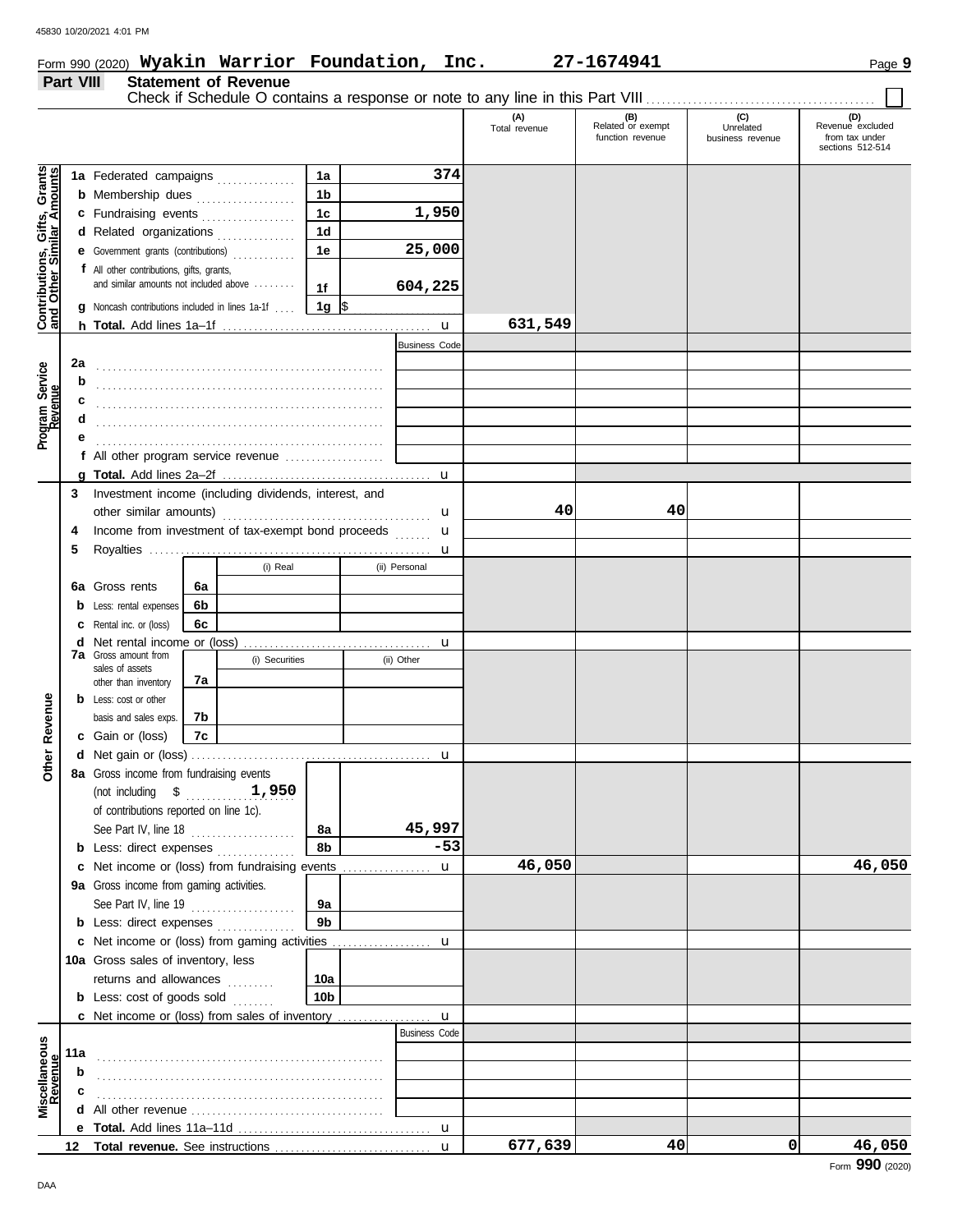## Form 990 (2020) Page **10 Wyakin Warrior Foundation, Inc. 27-1674941**

| Section 501(c)(3) and 501(c)(4) organizations must complete all columns. All other organizations must complete column (A).<br>Check if Schedule O contains a response or note to any line in this Part IX<br>(A)<br>(C)<br>(B)<br>(D)<br>Do not include amounts reported on lines 6b,<br>Total expenses<br>Program service<br>Fundraising<br>Management and<br>7b, 8b, 9b, and 10b of Part VIII.<br>expenses<br>general expenses<br>expenses<br>Grants and other assistance to domestic organizations<br>1.<br>and domestic governments. See Part IV, line 21<br>Grants and other assistance to domestic<br>$\mathbf{2}$<br>172,094<br>172,094<br>individuals. See Part IV, line 22<br>Grants and other assistance to foreign<br>3<br>organizations, foreign governments, and foreign<br>individuals. See Part IV, lines 15 and 16<br>Benefits paid to or for members<br>4<br>Compensation of current officers, directors,<br>5<br>81,960<br>12,294<br>8,196<br>61,470<br>trustees, and key employees<br>Compensation not included above to disqualified<br>6<br>persons (as defined under section 4958(f)(1)) and<br>persons described in section 4958(c)(3)(B)<br>207,531<br>28,008<br>156,848<br>22,675<br>Other salaries and wages<br>7<br>Pension plan accruals and contributions (include<br>8<br>section 401(k) and 403(b) employer contributions)<br>15,598<br>11,356<br>2,092<br><u>2,150</u><br>Other employee benefits<br>9<br>3,059<br>25,486<br>18,821<br>3,606<br>Payroll taxes<br>10<br>Fees for services (nonemployees):<br>11<br>a<br>b<br>Legal<br>15,655<br>11,741<br>3,914<br>c<br>obbying<br>d<br>Professional fundraising services. See Part IV, line 17<br>е<br>Investment management fees<br>f<br>Other. (If line 11g amount exceeds 10% of line 25, column<br>a<br>315<br>5,600<br>10,110<br><u>4,195</u><br>(A) amount, list line 11g expenses on Schedule O.)<br>11,493<br>11,493<br>12<br>Advertising and promotion<br>27,419<br>24,906<br>1,423<br>1,090<br>13<br>600<br>450<br>150<br>Information technology<br>14<br>15<br>Royalties<br>44,979<br>33,841<br>11,138<br>16<br>4,706<br>3,308<br>640<br>758<br>17 Travel<br>Payments of travel or entertainment expenses<br>18<br>for any federal, state, or local public officials<br>668<br>593<br>75<br>Conferences, conventions, and meetings<br>19<br>20<br>Interest<br>Payments to affiliates<br>21<br>411<br>411<br>Depreciation, depletion, and amortization<br>22<br>$\overline{5,842}$<br>7,789<br>1,947<br>23<br>Other expenses. Itemize expenses not covered<br>24<br>above (List miscellaneous expenses on line 24e. If<br>line 24e amount exceeds 10% of line 25, column<br>(A) amount, list line 24e expenses on Schedule O.)<br>а<br>b<br>c<br>d<br>All other expenses<br>е<br>512,971<br>58,927<br>626,499<br>54,601<br>Total functional expenses. Add lines 1 through 24e<br>25<br>Joint costs. Complete this line only if the<br>26<br>organization reported in column (B) joint costs<br>from a combined educational campaign and<br>fundraising solicitation. Check here u<br>if<br>following SOP 98-2 (ASC 958-720) | Part IX<br><b>Statement of Functional Expenses</b> |  |  |
|-----------------------------------------------------------------------------------------------------------------------------------------------------------------------------------------------------------------------------------------------------------------------------------------------------------------------------------------------------------------------------------------------------------------------------------------------------------------------------------------------------------------------------------------------------------------------------------------------------------------------------------------------------------------------------------------------------------------------------------------------------------------------------------------------------------------------------------------------------------------------------------------------------------------------------------------------------------------------------------------------------------------------------------------------------------------------------------------------------------------------------------------------------------------------------------------------------------------------------------------------------------------------------------------------------------------------------------------------------------------------------------------------------------------------------------------------------------------------------------------------------------------------------------------------------------------------------------------------------------------------------------------------------------------------------------------------------------------------------------------------------------------------------------------------------------------------------------------------------------------------------------------------------------------------------------------------------------------------------------------------------------------------------------------------------------------------------------------------------------------------------------------------------------------------------------------------------------------------------------------------------------------------------------------------------------------------------------------------------------------------------------------------------------------------------------------------------------------------------------------------------------------------------------------------------------------------------------------------------------------------------------------------------------------------------------------------------------------------------------------------------------------------------------------------------------------------------------------------------------------------------------------------------------------------------------------------------------------------------------------------------------------------------------------------------------------------------------------------------------------------|----------------------------------------------------|--|--|
|                                                                                                                                                                                                                                                                                                                                                                                                                                                                                                                                                                                                                                                                                                                                                                                                                                                                                                                                                                                                                                                                                                                                                                                                                                                                                                                                                                                                                                                                                                                                                                                                                                                                                                                                                                                                                                                                                                                                                                                                                                                                                                                                                                                                                                                                                                                                                                                                                                                                                                                                                                                                                                                                                                                                                                                                                                                                                                                                                                                                                                                                                                                       |                                                    |  |  |
|                                                                                                                                                                                                                                                                                                                                                                                                                                                                                                                                                                                                                                                                                                                                                                                                                                                                                                                                                                                                                                                                                                                                                                                                                                                                                                                                                                                                                                                                                                                                                                                                                                                                                                                                                                                                                                                                                                                                                                                                                                                                                                                                                                                                                                                                                                                                                                                                                                                                                                                                                                                                                                                                                                                                                                                                                                                                                                                                                                                                                                                                                                                       |                                                    |  |  |
|                                                                                                                                                                                                                                                                                                                                                                                                                                                                                                                                                                                                                                                                                                                                                                                                                                                                                                                                                                                                                                                                                                                                                                                                                                                                                                                                                                                                                                                                                                                                                                                                                                                                                                                                                                                                                                                                                                                                                                                                                                                                                                                                                                                                                                                                                                                                                                                                                                                                                                                                                                                                                                                                                                                                                                                                                                                                                                                                                                                                                                                                                                                       |                                                    |  |  |
|                                                                                                                                                                                                                                                                                                                                                                                                                                                                                                                                                                                                                                                                                                                                                                                                                                                                                                                                                                                                                                                                                                                                                                                                                                                                                                                                                                                                                                                                                                                                                                                                                                                                                                                                                                                                                                                                                                                                                                                                                                                                                                                                                                                                                                                                                                                                                                                                                                                                                                                                                                                                                                                                                                                                                                                                                                                                                                                                                                                                                                                                                                                       |                                                    |  |  |
|                                                                                                                                                                                                                                                                                                                                                                                                                                                                                                                                                                                                                                                                                                                                                                                                                                                                                                                                                                                                                                                                                                                                                                                                                                                                                                                                                                                                                                                                                                                                                                                                                                                                                                                                                                                                                                                                                                                                                                                                                                                                                                                                                                                                                                                                                                                                                                                                                                                                                                                                                                                                                                                                                                                                                                                                                                                                                                                                                                                                                                                                                                                       |                                                    |  |  |
|                                                                                                                                                                                                                                                                                                                                                                                                                                                                                                                                                                                                                                                                                                                                                                                                                                                                                                                                                                                                                                                                                                                                                                                                                                                                                                                                                                                                                                                                                                                                                                                                                                                                                                                                                                                                                                                                                                                                                                                                                                                                                                                                                                                                                                                                                                                                                                                                                                                                                                                                                                                                                                                                                                                                                                                                                                                                                                                                                                                                                                                                                                                       |                                                    |  |  |
|                                                                                                                                                                                                                                                                                                                                                                                                                                                                                                                                                                                                                                                                                                                                                                                                                                                                                                                                                                                                                                                                                                                                                                                                                                                                                                                                                                                                                                                                                                                                                                                                                                                                                                                                                                                                                                                                                                                                                                                                                                                                                                                                                                                                                                                                                                                                                                                                                                                                                                                                                                                                                                                                                                                                                                                                                                                                                                                                                                                                                                                                                                                       |                                                    |  |  |
|                                                                                                                                                                                                                                                                                                                                                                                                                                                                                                                                                                                                                                                                                                                                                                                                                                                                                                                                                                                                                                                                                                                                                                                                                                                                                                                                                                                                                                                                                                                                                                                                                                                                                                                                                                                                                                                                                                                                                                                                                                                                                                                                                                                                                                                                                                                                                                                                                                                                                                                                                                                                                                                                                                                                                                                                                                                                                                                                                                                                                                                                                                                       |                                                    |  |  |
|                                                                                                                                                                                                                                                                                                                                                                                                                                                                                                                                                                                                                                                                                                                                                                                                                                                                                                                                                                                                                                                                                                                                                                                                                                                                                                                                                                                                                                                                                                                                                                                                                                                                                                                                                                                                                                                                                                                                                                                                                                                                                                                                                                                                                                                                                                                                                                                                                                                                                                                                                                                                                                                                                                                                                                                                                                                                                                                                                                                                                                                                                                                       |                                                    |  |  |
|                                                                                                                                                                                                                                                                                                                                                                                                                                                                                                                                                                                                                                                                                                                                                                                                                                                                                                                                                                                                                                                                                                                                                                                                                                                                                                                                                                                                                                                                                                                                                                                                                                                                                                                                                                                                                                                                                                                                                                                                                                                                                                                                                                                                                                                                                                                                                                                                                                                                                                                                                                                                                                                                                                                                                                                                                                                                                                                                                                                                                                                                                                                       |                                                    |  |  |
|                                                                                                                                                                                                                                                                                                                                                                                                                                                                                                                                                                                                                                                                                                                                                                                                                                                                                                                                                                                                                                                                                                                                                                                                                                                                                                                                                                                                                                                                                                                                                                                                                                                                                                                                                                                                                                                                                                                                                                                                                                                                                                                                                                                                                                                                                                                                                                                                                                                                                                                                                                                                                                                                                                                                                                                                                                                                                                                                                                                                                                                                                                                       |                                                    |  |  |
|                                                                                                                                                                                                                                                                                                                                                                                                                                                                                                                                                                                                                                                                                                                                                                                                                                                                                                                                                                                                                                                                                                                                                                                                                                                                                                                                                                                                                                                                                                                                                                                                                                                                                                                                                                                                                                                                                                                                                                                                                                                                                                                                                                                                                                                                                                                                                                                                                                                                                                                                                                                                                                                                                                                                                                                                                                                                                                                                                                                                                                                                                                                       |                                                    |  |  |
|                                                                                                                                                                                                                                                                                                                                                                                                                                                                                                                                                                                                                                                                                                                                                                                                                                                                                                                                                                                                                                                                                                                                                                                                                                                                                                                                                                                                                                                                                                                                                                                                                                                                                                                                                                                                                                                                                                                                                                                                                                                                                                                                                                                                                                                                                                                                                                                                                                                                                                                                                                                                                                                                                                                                                                                                                                                                                                                                                                                                                                                                                                                       |                                                    |  |  |
|                                                                                                                                                                                                                                                                                                                                                                                                                                                                                                                                                                                                                                                                                                                                                                                                                                                                                                                                                                                                                                                                                                                                                                                                                                                                                                                                                                                                                                                                                                                                                                                                                                                                                                                                                                                                                                                                                                                                                                                                                                                                                                                                                                                                                                                                                                                                                                                                                                                                                                                                                                                                                                                                                                                                                                                                                                                                                                                                                                                                                                                                                                                       |                                                    |  |  |
|                                                                                                                                                                                                                                                                                                                                                                                                                                                                                                                                                                                                                                                                                                                                                                                                                                                                                                                                                                                                                                                                                                                                                                                                                                                                                                                                                                                                                                                                                                                                                                                                                                                                                                                                                                                                                                                                                                                                                                                                                                                                                                                                                                                                                                                                                                                                                                                                                                                                                                                                                                                                                                                                                                                                                                                                                                                                                                                                                                                                                                                                                                                       |                                                    |  |  |
|                                                                                                                                                                                                                                                                                                                                                                                                                                                                                                                                                                                                                                                                                                                                                                                                                                                                                                                                                                                                                                                                                                                                                                                                                                                                                                                                                                                                                                                                                                                                                                                                                                                                                                                                                                                                                                                                                                                                                                                                                                                                                                                                                                                                                                                                                                                                                                                                                                                                                                                                                                                                                                                                                                                                                                                                                                                                                                                                                                                                                                                                                                                       |                                                    |  |  |
|                                                                                                                                                                                                                                                                                                                                                                                                                                                                                                                                                                                                                                                                                                                                                                                                                                                                                                                                                                                                                                                                                                                                                                                                                                                                                                                                                                                                                                                                                                                                                                                                                                                                                                                                                                                                                                                                                                                                                                                                                                                                                                                                                                                                                                                                                                                                                                                                                                                                                                                                                                                                                                                                                                                                                                                                                                                                                                                                                                                                                                                                                                                       |                                                    |  |  |
|                                                                                                                                                                                                                                                                                                                                                                                                                                                                                                                                                                                                                                                                                                                                                                                                                                                                                                                                                                                                                                                                                                                                                                                                                                                                                                                                                                                                                                                                                                                                                                                                                                                                                                                                                                                                                                                                                                                                                                                                                                                                                                                                                                                                                                                                                                                                                                                                                                                                                                                                                                                                                                                                                                                                                                                                                                                                                                                                                                                                                                                                                                                       |                                                    |  |  |
|                                                                                                                                                                                                                                                                                                                                                                                                                                                                                                                                                                                                                                                                                                                                                                                                                                                                                                                                                                                                                                                                                                                                                                                                                                                                                                                                                                                                                                                                                                                                                                                                                                                                                                                                                                                                                                                                                                                                                                                                                                                                                                                                                                                                                                                                                                                                                                                                                                                                                                                                                                                                                                                                                                                                                                                                                                                                                                                                                                                                                                                                                                                       |                                                    |  |  |
|                                                                                                                                                                                                                                                                                                                                                                                                                                                                                                                                                                                                                                                                                                                                                                                                                                                                                                                                                                                                                                                                                                                                                                                                                                                                                                                                                                                                                                                                                                                                                                                                                                                                                                                                                                                                                                                                                                                                                                                                                                                                                                                                                                                                                                                                                                                                                                                                                                                                                                                                                                                                                                                                                                                                                                                                                                                                                                                                                                                                                                                                                                                       |                                                    |  |  |
|                                                                                                                                                                                                                                                                                                                                                                                                                                                                                                                                                                                                                                                                                                                                                                                                                                                                                                                                                                                                                                                                                                                                                                                                                                                                                                                                                                                                                                                                                                                                                                                                                                                                                                                                                                                                                                                                                                                                                                                                                                                                                                                                                                                                                                                                                                                                                                                                                                                                                                                                                                                                                                                                                                                                                                                                                                                                                                                                                                                                                                                                                                                       |                                                    |  |  |
|                                                                                                                                                                                                                                                                                                                                                                                                                                                                                                                                                                                                                                                                                                                                                                                                                                                                                                                                                                                                                                                                                                                                                                                                                                                                                                                                                                                                                                                                                                                                                                                                                                                                                                                                                                                                                                                                                                                                                                                                                                                                                                                                                                                                                                                                                                                                                                                                                                                                                                                                                                                                                                                                                                                                                                                                                                                                                                                                                                                                                                                                                                                       |                                                    |  |  |
|                                                                                                                                                                                                                                                                                                                                                                                                                                                                                                                                                                                                                                                                                                                                                                                                                                                                                                                                                                                                                                                                                                                                                                                                                                                                                                                                                                                                                                                                                                                                                                                                                                                                                                                                                                                                                                                                                                                                                                                                                                                                                                                                                                                                                                                                                                                                                                                                                                                                                                                                                                                                                                                                                                                                                                                                                                                                                                                                                                                                                                                                                                                       |                                                    |  |  |
|                                                                                                                                                                                                                                                                                                                                                                                                                                                                                                                                                                                                                                                                                                                                                                                                                                                                                                                                                                                                                                                                                                                                                                                                                                                                                                                                                                                                                                                                                                                                                                                                                                                                                                                                                                                                                                                                                                                                                                                                                                                                                                                                                                                                                                                                                                                                                                                                                                                                                                                                                                                                                                                                                                                                                                                                                                                                                                                                                                                                                                                                                                                       |                                                    |  |  |
|                                                                                                                                                                                                                                                                                                                                                                                                                                                                                                                                                                                                                                                                                                                                                                                                                                                                                                                                                                                                                                                                                                                                                                                                                                                                                                                                                                                                                                                                                                                                                                                                                                                                                                                                                                                                                                                                                                                                                                                                                                                                                                                                                                                                                                                                                                                                                                                                                                                                                                                                                                                                                                                                                                                                                                                                                                                                                                                                                                                                                                                                                                                       |                                                    |  |  |
|                                                                                                                                                                                                                                                                                                                                                                                                                                                                                                                                                                                                                                                                                                                                                                                                                                                                                                                                                                                                                                                                                                                                                                                                                                                                                                                                                                                                                                                                                                                                                                                                                                                                                                                                                                                                                                                                                                                                                                                                                                                                                                                                                                                                                                                                                                                                                                                                                                                                                                                                                                                                                                                                                                                                                                                                                                                                                                                                                                                                                                                                                                                       |                                                    |  |  |
|                                                                                                                                                                                                                                                                                                                                                                                                                                                                                                                                                                                                                                                                                                                                                                                                                                                                                                                                                                                                                                                                                                                                                                                                                                                                                                                                                                                                                                                                                                                                                                                                                                                                                                                                                                                                                                                                                                                                                                                                                                                                                                                                                                                                                                                                                                                                                                                                                                                                                                                                                                                                                                                                                                                                                                                                                                                                                                                                                                                                                                                                                                                       |                                                    |  |  |
|                                                                                                                                                                                                                                                                                                                                                                                                                                                                                                                                                                                                                                                                                                                                                                                                                                                                                                                                                                                                                                                                                                                                                                                                                                                                                                                                                                                                                                                                                                                                                                                                                                                                                                                                                                                                                                                                                                                                                                                                                                                                                                                                                                                                                                                                                                                                                                                                                                                                                                                                                                                                                                                                                                                                                                                                                                                                                                                                                                                                                                                                                                                       |                                                    |  |  |
|                                                                                                                                                                                                                                                                                                                                                                                                                                                                                                                                                                                                                                                                                                                                                                                                                                                                                                                                                                                                                                                                                                                                                                                                                                                                                                                                                                                                                                                                                                                                                                                                                                                                                                                                                                                                                                                                                                                                                                                                                                                                                                                                                                                                                                                                                                                                                                                                                                                                                                                                                                                                                                                                                                                                                                                                                                                                                                                                                                                                                                                                                                                       |                                                    |  |  |
|                                                                                                                                                                                                                                                                                                                                                                                                                                                                                                                                                                                                                                                                                                                                                                                                                                                                                                                                                                                                                                                                                                                                                                                                                                                                                                                                                                                                                                                                                                                                                                                                                                                                                                                                                                                                                                                                                                                                                                                                                                                                                                                                                                                                                                                                                                                                                                                                                                                                                                                                                                                                                                                                                                                                                                                                                                                                                                                                                                                                                                                                                                                       |                                                    |  |  |
|                                                                                                                                                                                                                                                                                                                                                                                                                                                                                                                                                                                                                                                                                                                                                                                                                                                                                                                                                                                                                                                                                                                                                                                                                                                                                                                                                                                                                                                                                                                                                                                                                                                                                                                                                                                                                                                                                                                                                                                                                                                                                                                                                                                                                                                                                                                                                                                                                                                                                                                                                                                                                                                                                                                                                                                                                                                                                                                                                                                                                                                                                                                       |                                                    |  |  |
|                                                                                                                                                                                                                                                                                                                                                                                                                                                                                                                                                                                                                                                                                                                                                                                                                                                                                                                                                                                                                                                                                                                                                                                                                                                                                                                                                                                                                                                                                                                                                                                                                                                                                                                                                                                                                                                                                                                                                                                                                                                                                                                                                                                                                                                                                                                                                                                                                                                                                                                                                                                                                                                                                                                                                                                                                                                                                                                                                                                                                                                                                                                       |                                                    |  |  |
|                                                                                                                                                                                                                                                                                                                                                                                                                                                                                                                                                                                                                                                                                                                                                                                                                                                                                                                                                                                                                                                                                                                                                                                                                                                                                                                                                                                                                                                                                                                                                                                                                                                                                                                                                                                                                                                                                                                                                                                                                                                                                                                                                                                                                                                                                                                                                                                                                                                                                                                                                                                                                                                                                                                                                                                                                                                                                                                                                                                                                                                                                                                       |                                                    |  |  |
|                                                                                                                                                                                                                                                                                                                                                                                                                                                                                                                                                                                                                                                                                                                                                                                                                                                                                                                                                                                                                                                                                                                                                                                                                                                                                                                                                                                                                                                                                                                                                                                                                                                                                                                                                                                                                                                                                                                                                                                                                                                                                                                                                                                                                                                                                                                                                                                                                                                                                                                                                                                                                                                                                                                                                                                                                                                                                                                                                                                                                                                                                                                       |                                                    |  |  |
|                                                                                                                                                                                                                                                                                                                                                                                                                                                                                                                                                                                                                                                                                                                                                                                                                                                                                                                                                                                                                                                                                                                                                                                                                                                                                                                                                                                                                                                                                                                                                                                                                                                                                                                                                                                                                                                                                                                                                                                                                                                                                                                                                                                                                                                                                                                                                                                                                                                                                                                                                                                                                                                                                                                                                                                                                                                                                                                                                                                                                                                                                                                       |                                                    |  |  |
|                                                                                                                                                                                                                                                                                                                                                                                                                                                                                                                                                                                                                                                                                                                                                                                                                                                                                                                                                                                                                                                                                                                                                                                                                                                                                                                                                                                                                                                                                                                                                                                                                                                                                                                                                                                                                                                                                                                                                                                                                                                                                                                                                                                                                                                                                                                                                                                                                                                                                                                                                                                                                                                                                                                                                                                                                                                                                                                                                                                                                                                                                                                       |                                                    |  |  |
|                                                                                                                                                                                                                                                                                                                                                                                                                                                                                                                                                                                                                                                                                                                                                                                                                                                                                                                                                                                                                                                                                                                                                                                                                                                                                                                                                                                                                                                                                                                                                                                                                                                                                                                                                                                                                                                                                                                                                                                                                                                                                                                                                                                                                                                                                                                                                                                                                                                                                                                                                                                                                                                                                                                                                                                                                                                                                                                                                                                                                                                                                                                       |                                                    |  |  |
|                                                                                                                                                                                                                                                                                                                                                                                                                                                                                                                                                                                                                                                                                                                                                                                                                                                                                                                                                                                                                                                                                                                                                                                                                                                                                                                                                                                                                                                                                                                                                                                                                                                                                                                                                                                                                                                                                                                                                                                                                                                                                                                                                                                                                                                                                                                                                                                                                                                                                                                                                                                                                                                                                                                                                                                                                                                                                                                                                                                                                                                                                                                       |                                                    |  |  |
|                                                                                                                                                                                                                                                                                                                                                                                                                                                                                                                                                                                                                                                                                                                                                                                                                                                                                                                                                                                                                                                                                                                                                                                                                                                                                                                                                                                                                                                                                                                                                                                                                                                                                                                                                                                                                                                                                                                                                                                                                                                                                                                                                                                                                                                                                                                                                                                                                                                                                                                                                                                                                                                                                                                                                                                                                                                                                                                                                                                                                                                                                                                       |                                                    |  |  |
|                                                                                                                                                                                                                                                                                                                                                                                                                                                                                                                                                                                                                                                                                                                                                                                                                                                                                                                                                                                                                                                                                                                                                                                                                                                                                                                                                                                                                                                                                                                                                                                                                                                                                                                                                                                                                                                                                                                                                                                                                                                                                                                                                                                                                                                                                                                                                                                                                                                                                                                                                                                                                                                                                                                                                                                                                                                                                                                                                                                                                                                                                                                       |                                                    |  |  |
|                                                                                                                                                                                                                                                                                                                                                                                                                                                                                                                                                                                                                                                                                                                                                                                                                                                                                                                                                                                                                                                                                                                                                                                                                                                                                                                                                                                                                                                                                                                                                                                                                                                                                                                                                                                                                                                                                                                                                                                                                                                                                                                                                                                                                                                                                                                                                                                                                                                                                                                                                                                                                                                                                                                                                                                                                                                                                                                                                                                                                                                                                                                       |                                                    |  |  |
|                                                                                                                                                                                                                                                                                                                                                                                                                                                                                                                                                                                                                                                                                                                                                                                                                                                                                                                                                                                                                                                                                                                                                                                                                                                                                                                                                                                                                                                                                                                                                                                                                                                                                                                                                                                                                                                                                                                                                                                                                                                                                                                                                                                                                                                                                                                                                                                                                                                                                                                                                                                                                                                                                                                                                                                                                                                                                                                                                                                                                                                                                                                       |                                                    |  |  |
|                                                                                                                                                                                                                                                                                                                                                                                                                                                                                                                                                                                                                                                                                                                                                                                                                                                                                                                                                                                                                                                                                                                                                                                                                                                                                                                                                                                                                                                                                                                                                                                                                                                                                                                                                                                                                                                                                                                                                                                                                                                                                                                                                                                                                                                                                                                                                                                                                                                                                                                                                                                                                                                                                                                                                                                                                                                                                                                                                                                                                                                                                                                       |                                                    |  |  |
|                                                                                                                                                                                                                                                                                                                                                                                                                                                                                                                                                                                                                                                                                                                                                                                                                                                                                                                                                                                                                                                                                                                                                                                                                                                                                                                                                                                                                                                                                                                                                                                                                                                                                                                                                                                                                                                                                                                                                                                                                                                                                                                                                                                                                                                                                                                                                                                                                                                                                                                                                                                                                                                                                                                                                                                                                                                                                                                                                                                                                                                                                                                       |                                                    |  |  |
|                                                                                                                                                                                                                                                                                                                                                                                                                                                                                                                                                                                                                                                                                                                                                                                                                                                                                                                                                                                                                                                                                                                                                                                                                                                                                                                                                                                                                                                                                                                                                                                                                                                                                                                                                                                                                                                                                                                                                                                                                                                                                                                                                                                                                                                                                                                                                                                                                                                                                                                                                                                                                                                                                                                                                                                                                                                                                                                                                                                                                                                                                                                       |                                                    |  |  |
|                                                                                                                                                                                                                                                                                                                                                                                                                                                                                                                                                                                                                                                                                                                                                                                                                                                                                                                                                                                                                                                                                                                                                                                                                                                                                                                                                                                                                                                                                                                                                                                                                                                                                                                                                                                                                                                                                                                                                                                                                                                                                                                                                                                                                                                                                                                                                                                                                                                                                                                                                                                                                                                                                                                                                                                                                                                                                                                                                                                                                                                                                                                       |                                                    |  |  |
|                                                                                                                                                                                                                                                                                                                                                                                                                                                                                                                                                                                                                                                                                                                                                                                                                                                                                                                                                                                                                                                                                                                                                                                                                                                                                                                                                                                                                                                                                                                                                                                                                                                                                                                                                                                                                                                                                                                                                                                                                                                                                                                                                                                                                                                                                                                                                                                                                                                                                                                                                                                                                                                                                                                                                                                                                                                                                                                                                                                                                                                                                                                       |                                                    |  |  |
|                                                                                                                                                                                                                                                                                                                                                                                                                                                                                                                                                                                                                                                                                                                                                                                                                                                                                                                                                                                                                                                                                                                                                                                                                                                                                                                                                                                                                                                                                                                                                                                                                                                                                                                                                                                                                                                                                                                                                                                                                                                                                                                                                                                                                                                                                                                                                                                                                                                                                                                                                                                                                                                                                                                                                                                                                                                                                                                                                                                                                                                                                                                       |                                                    |  |  |
|                                                                                                                                                                                                                                                                                                                                                                                                                                                                                                                                                                                                                                                                                                                                                                                                                                                                                                                                                                                                                                                                                                                                                                                                                                                                                                                                                                                                                                                                                                                                                                                                                                                                                                                                                                                                                                                                                                                                                                                                                                                                                                                                                                                                                                                                                                                                                                                                                                                                                                                                                                                                                                                                                                                                                                                                                                                                                                                                                                                                                                                                                                                       |                                                    |  |  |
|                                                                                                                                                                                                                                                                                                                                                                                                                                                                                                                                                                                                                                                                                                                                                                                                                                                                                                                                                                                                                                                                                                                                                                                                                                                                                                                                                                                                                                                                                                                                                                                                                                                                                                                                                                                                                                                                                                                                                                                                                                                                                                                                                                                                                                                                                                                                                                                                                                                                                                                                                                                                                                                                                                                                                                                                                                                                                                                                                                                                                                                                                                                       |                                                    |  |  |
|                                                                                                                                                                                                                                                                                                                                                                                                                                                                                                                                                                                                                                                                                                                                                                                                                                                                                                                                                                                                                                                                                                                                                                                                                                                                                                                                                                                                                                                                                                                                                                                                                                                                                                                                                                                                                                                                                                                                                                                                                                                                                                                                                                                                                                                                                                                                                                                                                                                                                                                                                                                                                                                                                                                                                                                                                                                                                                                                                                                                                                                                                                                       |                                                    |  |  |
|                                                                                                                                                                                                                                                                                                                                                                                                                                                                                                                                                                                                                                                                                                                                                                                                                                                                                                                                                                                                                                                                                                                                                                                                                                                                                                                                                                                                                                                                                                                                                                                                                                                                                                                                                                                                                                                                                                                                                                                                                                                                                                                                                                                                                                                                                                                                                                                                                                                                                                                                                                                                                                                                                                                                                                                                                                                                                                                                                                                                                                                                                                                       |                                                    |  |  |
|                                                                                                                                                                                                                                                                                                                                                                                                                                                                                                                                                                                                                                                                                                                                                                                                                                                                                                                                                                                                                                                                                                                                                                                                                                                                                                                                                                                                                                                                                                                                                                                                                                                                                                                                                                                                                                                                                                                                                                                                                                                                                                                                                                                                                                                                                                                                                                                                                                                                                                                                                                                                                                                                                                                                                                                                                                                                                                                                                                                                                                                                                                                       |                                                    |  |  |
|                                                                                                                                                                                                                                                                                                                                                                                                                                                                                                                                                                                                                                                                                                                                                                                                                                                                                                                                                                                                                                                                                                                                                                                                                                                                                                                                                                                                                                                                                                                                                                                                                                                                                                                                                                                                                                                                                                                                                                                                                                                                                                                                                                                                                                                                                                                                                                                                                                                                                                                                                                                                                                                                                                                                                                                                                                                                                                                                                                                                                                                                                                                       |                                                    |  |  |
|                                                                                                                                                                                                                                                                                                                                                                                                                                                                                                                                                                                                                                                                                                                                                                                                                                                                                                                                                                                                                                                                                                                                                                                                                                                                                                                                                                                                                                                                                                                                                                                                                                                                                                                                                                                                                                                                                                                                                                                                                                                                                                                                                                                                                                                                                                                                                                                                                                                                                                                                                                                                                                                                                                                                                                                                                                                                                                                                                                                                                                                                                                                       |                                                    |  |  |
|                                                                                                                                                                                                                                                                                                                                                                                                                                                                                                                                                                                                                                                                                                                                                                                                                                                                                                                                                                                                                                                                                                                                                                                                                                                                                                                                                                                                                                                                                                                                                                                                                                                                                                                                                                                                                                                                                                                                                                                                                                                                                                                                                                                                                                                                                                                                                                                                                                                                                                                                                                                                                                                                                                                                                                                                                                                                                                                                                                                                                                                                                                                       |                                                    |  |  |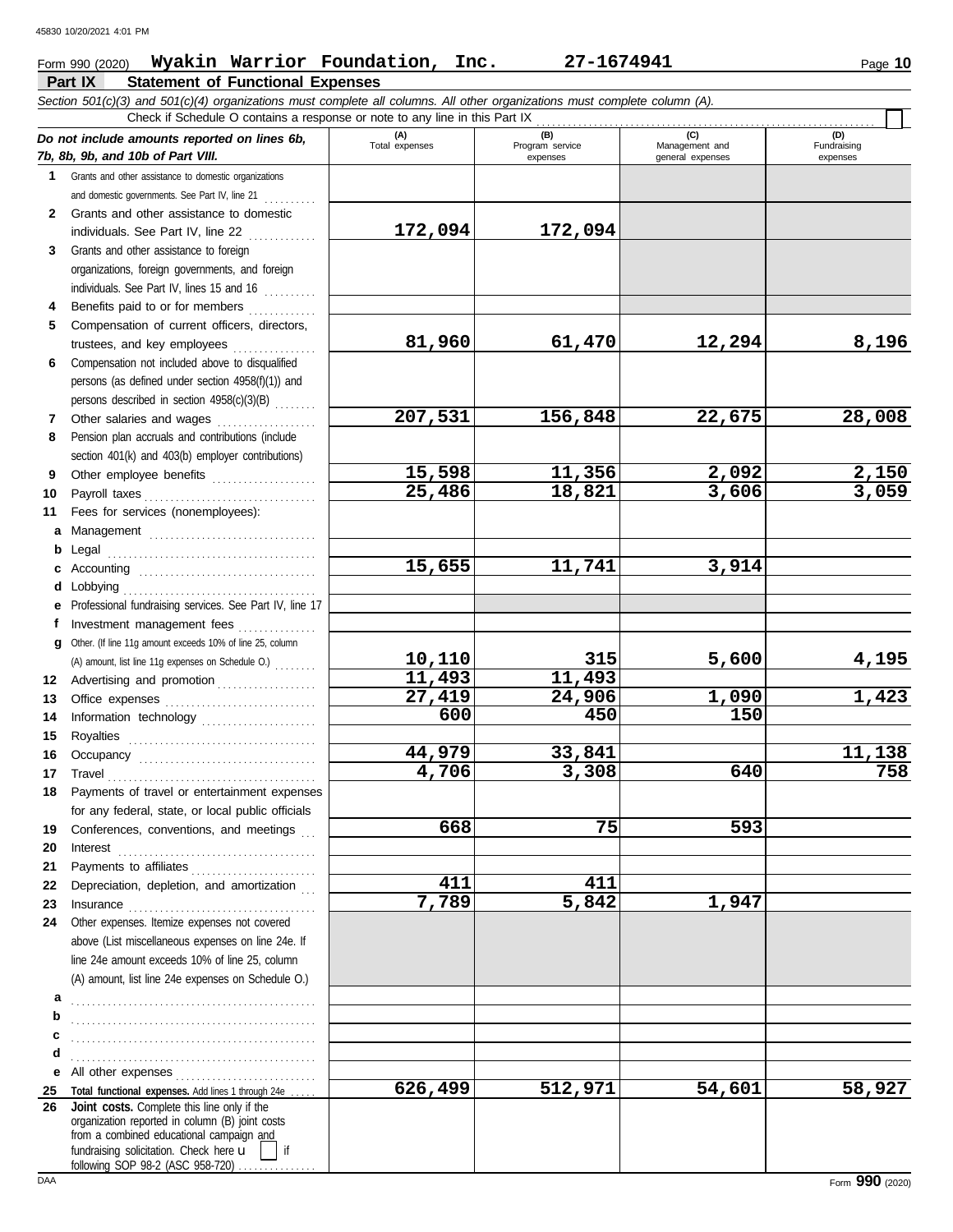### Form 990 (2020) Page **11 Wyakin Warrior Foundation, Inc. 27-1674941 Part X Balance Sheet** Check if Schedule O contains a response or note to any line in this Part X **(A) (B)** Beginning of year  $\parallel$  End of year **305,964 310,861** Cash—non-interest-bearing . . . . . . . . . . . . . . . . . . . . . . . . . . . . . . . . . . . . . . . . . . . . . . . . . . . . . . . . . . . . . . **1 1** Savings and temporary cash investments . . . . . . . . . . . . . . . . . . . . . . . . . . . . . . . . . . . . . . . . . . . . . . . . **143,171 143,927 2 2 3 3** Pledges and grants receivable, net . . . . . . . . . . . . . . . . . . . . . . . . . . . . . . . . . . . . . . . . . . . . . . . . . . . . . . **43,454 4 4** Accounts receivable, net . . . . . . . . . . . . . . . . . . . . . . . . . . . . . . . . . . . . . . . . . . . . . . . . . . . . . . . . . . . . . . . . . **5** Loans and other receivables from any current or former officer, director, trustee, key employee, creator or founder, substantial contributor, or 35% controlled entity or family member of any of these persons . . . . . . . . . . . . . . . . . . . . . . . . . . . . . . **5 6** Loans and other receivables from other disqualified persons (as defined **6** under section 4958(f)(1)), and persons described in section 4958(c)(3)(B)  $\ldots$ .......... **Assets 7 7** Notes and loans receivable, net . . . . . . . . . . . . . . . . . . . . . . . . . . . . . . . . . . . . . . . . . . . . . . . . . . . . . . . . . . Inventories for sale or use . . . . . . . . . . . . . . . . . . . . . . . . . . . . . . . . . . . . . . . . . . . . . . . . . . . . . . . . . . . . . . . . **8 8** Prepaid expenses and deferred charges . . . . . . . . . . . . . . . . . . . . . . . . . . . . . . . . . . . . . . . . . . . . . . . . . **9 9 10a** Land, buildings, and equipment: cost or other basis. Complete Part VI of Schedule D ................ **14,860 10a 13,732 1,539 1,128 10c b** Less: accumulated depreciation . . . . . . . . . . . . . . . . . . . . . . . . **10b 11** Investments—publicly traded securities . . . . . . . . . . . . . . . . . . . . . . . . . . . . . . . . . . . . . . . . . . . . . . . . . . **11** Investments—other securities. See Part IV, line 11 . . . . . . . . . . . . . . . . . . . . . . . . . . . . . . . . . . . . . . **12 12 13** Investments—program-related. See Part IV, line 11 **13 14** Intangible assets . . . . . . . . . . . . . . . . . . . . . . . . . . . . . . . . . . . . . . . . . . . . . . . . . . . . . . . . . . . . . . . . . . . . . . . . . **14 3,500 2,300** Other assets. See Part IV, line 11 . . . . . . . . . . . . . . . . . . . . . . . . . . . . . . . . . . . . . . . . . . . . . . . . . . . . . . . . **15 15 454,174 501,670 16 Total assets.** Add lines 1 through 15 (must equal line 33) . . . . . . . . . . . . . . . . . . . . . . . . . . . . . . . **16 13,094 9,450** Accounts payable and accrued expenses . . . . . . . . . . . . . . . . . . . . . . . . . . . . . . . . . . . . . . . . . . . . . . . . **17 17** Grants payable . . . . . . . . . . . . . . . . . . . . . . . . . . . . . . . . . . . . . . . . . . . . . . . . . . . . . . . . . . . . . . . . . . . . . . . . . . . **18 18 19** Deferred revenue . . . . . . . . . . . . . . . . . . . . . . . . . . . . . . . . . . . . . . . . . . . . . . . . . . . . . . . . . . . . . . . . . . . . . . . . **19 20** Tax-exempt bond liabilities . . . . . . . . . . . . . . . . . . . . . . . . . . . . . . . . . . . . . . . . . . . . . . . . . . . . . . . . . . . . . . . **20** Escrow or custodial account liability. Complete Part IV of Schedule D .................... **21 21 22** Loans and other payables to any current or former officer, director, **Liabilities** trustee, key employee, creator or founder, substantial contributor, or 35% controlled entity or family member of any of these persons ............................. **22** Secured mortgages and notes payable to unrelated third parties ........................ **23 23 24** Unsecured notes and loans payable to unrelated third parties ............................. **24 25** Other liabilities (including federal income tax, payables to related third parties, and other liabilities not included on lines 17-24). Complete Part X of Schedule D . . . . . . . . . . . . . . . . . . . . . . . . . . . . . . . . . . . . . . . . . . . . . . . . . . . . . . . . . . . . . . . . . . . . . . . . . . . . **25 13,094 9,450 26** Total liabilities. Add lines 17 through 25. **26 Organizations that follow FASB ASC 958, check here** u **X** Net Assets or Fund Balances **Net Assets or Fund Balances and complete lines 27, 28, 32, and 33.** Net assets without donor restrictions . . . . . . . . . . . . . . . . . . . . . . . . . . . . . . . . . . . . . . . . . . . . . . . . . . . . . **362,097 426,652 27 27** Net assets with donor restrictions . . . . . . . . . . . . . . . . . . . . . . . . . . . . . . . . . . . . . . . . . . . . . . . . . . . . . . . . **78,983 65,568 28 28 Organizations that do not follow FASB ASC 958, check here** u **and complete lines 29 through 33. 29** Capital stock or trust principal, or current funds . . . . . . . . . . . . . . . . . . . . . . . . . . . . . . . . . . . . . . . . . . **29** Paid-in or capital surplus, or land, building, or equipment fund ............................ **30 30 31** Retained earnings, endowment, accumulated income, or other funds .................... **31 441,080 492,220** Total net assets or fund balances . . . . . . . . . . . . . . . . . . . . . . . . . . . . . . . . . . . . . . . . . . . . . . . . . . . . . . . . **32 32 454,174 501,670 33** Total liabilities and net assets/fund balances ................. **33**

Form **990** (2020)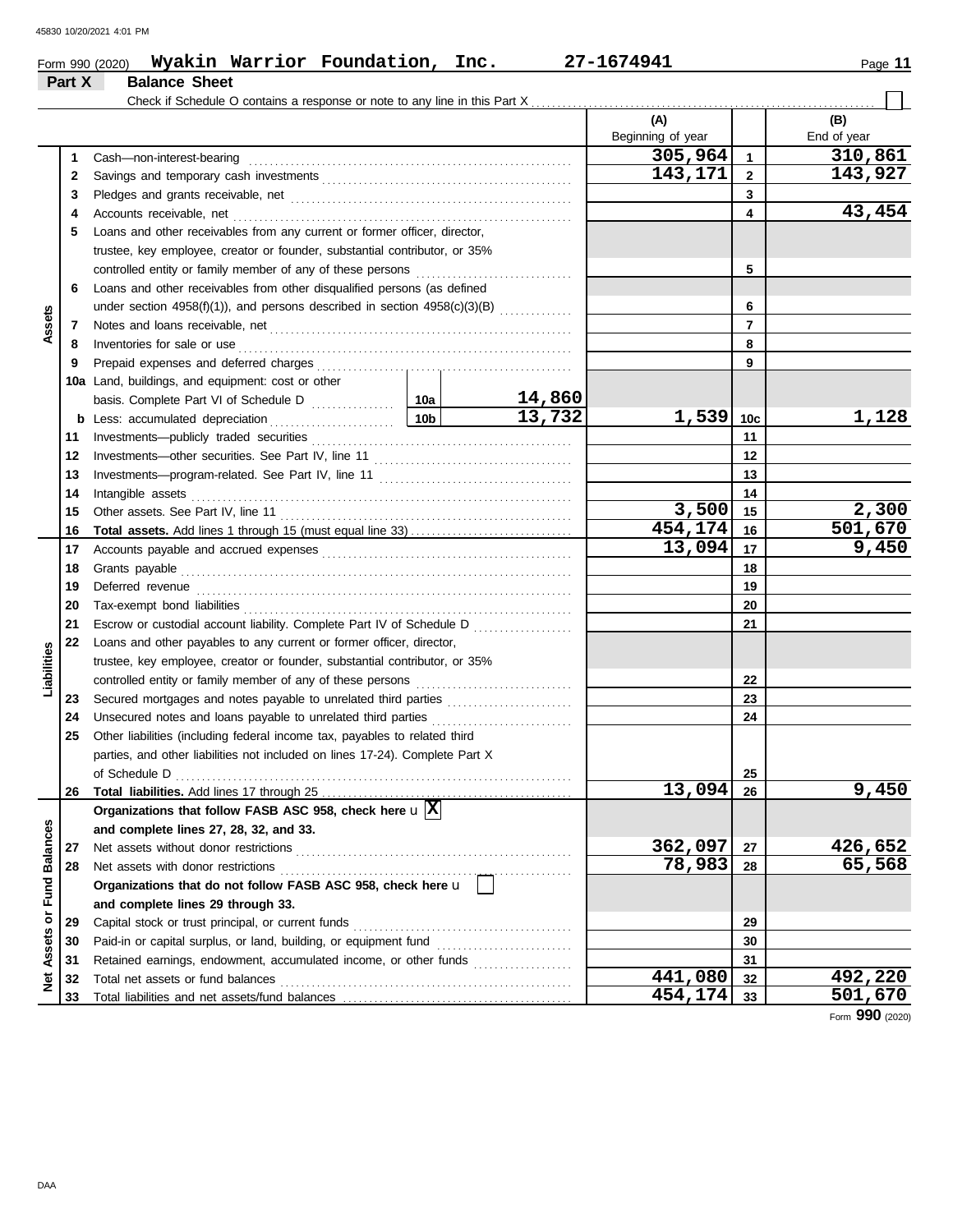|    | Form 990 (2020) Wyakin Warrior Foundation, Inc.<br>27-1674941                                                         |                         |                |          | Page 12 |
|----|-----------------------------------------------------------------------------------------------------------------------|-------------------------|----------------|----------|---------|
|    | <b>Reconciliation of Net Assets</b><br>Part XI                                                                        |                         |                |          |         |
|    |                                                                                                                       |                         |                |          | x       |
| 1  |                                                                                                                       | $\mathbf{1}$            |                | 677, 639 |         |
| 2  |                                                                                                                       | $\overline{2}$          |                | 626,499  |         |
| 3  |                                                                                                                       | $\overline{\mathbf{3}}$ |                | 51,140   |         |
| 4  |                                                                                                                       | $\overline{\mathbf{4}}$ |                | 441,080  |         |
| 5  |                                                                                                                       | 5                       |                |          |         |
| 6  |                                                                                                                       | 6                       |                |          |         |
| 7  | Investment expenses                                                                                                   | $\overline{7}$          |                |          |         |
| 8  | Prior period adjustments                                                                                              | 8                       |                |          |         |
| 9  |                                                                                                                       | 9                       |                |          |         |
| 10 | Net assets or fund balances at end of year. Combine lines 3 through 9 (must equal Part X, line                        |                         |                |          |         |
|    | 32, column (B))                                                                                                       | 10                      |                | 492,220  |         |
|    | Part XII<br><b>Financial Statements and Reporting</b>                                                                 |                         |                |          |         |
|    |                                                                                                                       |                         |                |          |         |
|    |                                                                                                                       |                         |                | Yes      | No      |
| 1  | $ X $ Accrual<br>Other<br>Accounting method used to prepare the Form 990:<br>Cash                                     |                         |                |          |         |
|    | If the organization changed its method of accounting from a prior year or checked "Other," explain in                 |                         |                |          |         |
|    | Schedule O.                                                                                                           |                         |                |          |         |
|    | 2a Were the organization's financial statements compiled or reviewed by an independent accountant?                    |                         | 2a             |          | x       |
|    | If "Yes," check a box below to indicate whether the financial statements for the year were compiled or                |                         |                |          |         |
|    | reviewed on a separate basis, consolidated basis, or both:                                                            |                         |                |          |         |
|    | Consolidated basis<br>Separate basis<br>Both consolidated and separate basis                                          |                         |                |          |         |
|    | <b>b</b> Were the organization's financial statements audited by an independent accountant?                           |                         | 2 <sub>b</sub> | X        |         |
|    | If "Yes," check a box below to indicate whether the financial statements for the year were audited on a               |                         |                |          |         |
|    | separate basis, consolidated basis, or both:                                                                          |                         |                |          |         |
|    | Consolidated basis<br>Separate basis<br>Both consolidated and separate basis                                          |                         |                |          |         |
|    | c If "Yes" to line 2a or 2b, does the organization have a committee that assumes responsibility for oversight of      |                         |                |          |         |
|    | the audit, review, or compilation of its financial statements and selection of an independent accountant?             |                         | 2c             | х        |         |
|    | If the organization changed either its oversight process or selection process during the tax year, explain on         |                         |                |          |         |
|    | Schedule O.                                                                                                           |                         |                |          |         |
|    | 3a As a result of a federal award, was the organization required to undergo an audit or audits as set forth in the    |                         |                |          |         |
|    | Single Audit Act and OMB Circular A-133?                                                                              |                         | 3a             |          | x       |
|    | <b>b</b> If "Yes," did the organization undergo the required audit or audits? If the organization did not undergo the |                         |                |          |         |
|    | required audit or audits, explain why on Schedule O and describe any steps taken to undergo such audits               |                         | 3 <sub>b</sub> |          |         |

Form **990** (2020)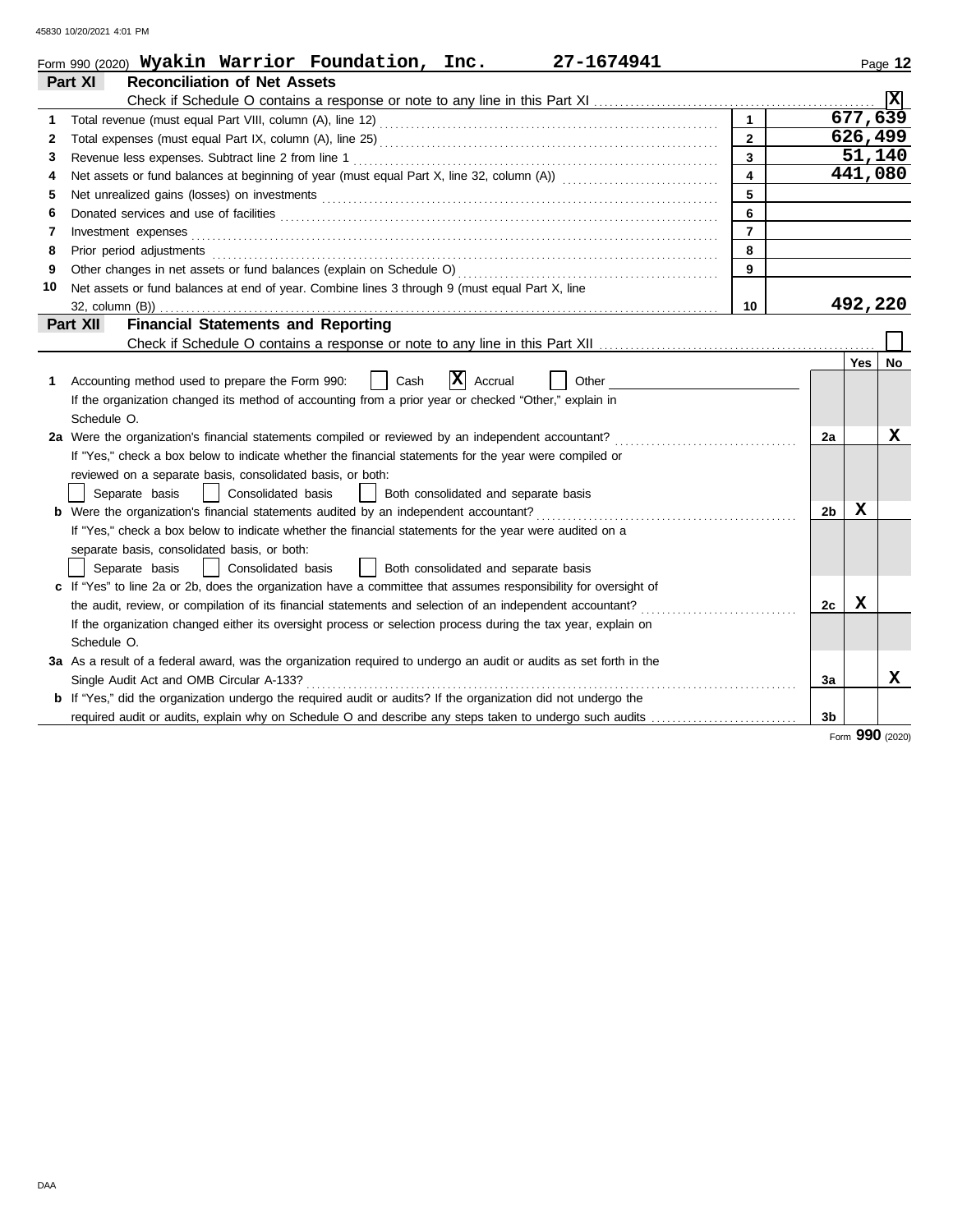| 45830 10/20/2021 4:01 PM                               |                                                            |                                                                                                                                                                                                                                                                         |                                       |    |                                              |                    |
|--------------------------------------------------------|------------------------------------------------------------|-------------------------------------------------------------------------------------------------------------------------------------------------------------------------------------------------------------------------------------------------------------------------|---------------------------------------|----|----------------------------------------------|--------------------|
| <b>SCHEDULE A</b>                                      |                                                            | <b>Public Charity Status and Public Support</b>                                                                                                                                                                                                                         |                                       |    |                                              | OMB No. 1545-0047  |
| (Form 990 or 990-EZ)                                   |                                                            | Complete if the organization is a section $501(c)(3)$ organization or a section $4947(a)(1)$ nonexempt charitable trust.                                                                                                                                                |                                       |    |                                              | ZUZU               |
| Department of the Treasury<br>Internal Revenue Service |                                                            | La Attach to Form 990 or Form 990-EZ.                                                                                                                                                                                                                                   |                                       |    |                                              | Open to Public     |
|                                                        |                                                            | <b>u</b> Go to www.irs.gov/Form990 for instructions and the latest information.                                                                                                                                                                                         |                                       |    |                                              | Inspection         |
| Name of the organization                               |                                                            | Wyakin Warrior Foundation,                                                                                                                                                                                                                                              | Inc.                                  |    | Employer identification number<br>27-1674941 |                    |
| Part I                                                 |                                                            | Reason for Public Charity Status. (All organizations must complete this part.)                                                                                                                                                                                          |                                       |    | See instructions.                            |                    |
|                                                        |                                                            | The organization is not a private foundation because it is: (For lines 1 through 12, check only one box.)                                                                                                                                                               |                                       |    |                                              |                    |
| 1                                                      |                                                            | A church, convention of churches, or association of churches described in <b>section 170(b)(1)(A)(i).</b>                                                                                                                                                               |                                       |    |                                              |                    |
| 2<br>3                                                 |                                                            | A school described in section 170(b)(1)(A)(ii). (Attach Schedule E (Form 990 or 990-EZ).)<br>A hospital or a cooperative hospital service organization described in section 170(b)(1)(A)(iii).                                                                          |                                       |    |                                              |                    |
| 4                                                      |                                                            | A medical research organization operated in conjunction with a hospital described in section 170(b)(1)(A)(iii). Enter the hospital's name,                                                                                                                              |                                       |    |                                              |                    |
| city, and state:                                       |                                                            |                                                                                                                                                                                                                                                                         |                                       |    |                                              |                    |
| 5                                                      |                                                            | An organization operated for the benefit of a college or university owned or operated by a governmental unit described in                                                                                                                                               |                                       |    |                                              |                    |
| 6                                                      | section 170(b)(1)(A)(iv). (Complete Part II.)              | A federal, state, or local government or governmental unit described in section 170(b)(1)(A)(v).                                                                                                                                                                        |                                       |    |                                              |                    |
| x<br>7                                                 |                                                            | An organization that normally receives a substantial part of its support from a governmental unit or from the general public                                                                                                                                            |                                       |    |                                              |                    |
|                                                        | described in section 170(b)(1)(A)(vi). (Complete Part II.) |                                                                                                                                                                                                                                                                         |                                       |    |                                              |                    |
| 8                                                      |                                                            | A community trust described in section 170(b)(1)(A)(vi). (Complete Part II.)                                                                                                                                                                                            |                                       |    |                                              |                    |
| 9<br>university:                                       |                                                            | An agricultural research organization described in section 170(b)(1)(A)(ix) operated in conjunction with a land-grant college<br>or university or a non-land-grant college of agriculture (see instructions). Enter the name, city, and state of the college or         |                                       |    |                                              |                    |
| 10                                                     |                                                            | An organization that normally receives: (1) more than 33 1/3% of its support from contributions, membership fees, and gross                                                                                                                                             |                                       |    |                                              |                    |
|                                                        |                                                            | receipts from activities related to its exempt functions, subject to certain exceptions; and (2) no more than 331/3% of its<br>support from gross investment income and unrelated business taxable income (less section 511 tax) from businesses                        |                                       |    |                                              |                    |
|                                                        |                                                            | acquired by the organization after June 30, 1975. See section 509(a)(2). (Complete Part III.)                                                                                                                                                                           |                                       |    |                                              |                    |
| 11                                                     |                                                            | An organization organized and operated exclusively to test for public safety. See section 509(a)(4).                                                                                                                                                                    |                                       |    |                                              |                    |
| 12                                                     |                                                            | An organization organized and operated exclusively for the benefit of, to perform the functions of, or to carry out the purposes<br>of one or more publicly supported organizations described in section $509(a)(1)$ or section $509(a)(2)$ . See section $509(a)(3)$ . |                                       |    |                                              |                    |
|                                                        |                                                            | Check the box in lines 12a through 12d that describes the type of supporting organization and complete lines 12e, 12f, and 12g.                                                                                                                                         |                                       |    |                                              |                    |
| a                                                      |                                                            | Type I. A supporting organization operated, supervised, or controlled by its supported organization(s), typically by giving                                                                                                                                             |                                       |    |                                              |                    |
|                                                        |                                                            | the supported organization(s) the power to regularly appoint or elect a majority of the directors or trustees of the<br>supporting organization. You must complete Part IV, Sections A and B.                                                                           |                                       |    |                                              |                    |
| b                                                      |                                                            | Type II. A supporting organization supervised or controlled in connection with its supported organization(s), by having                                                                                                                                                 |                                       |    |                                              |                    |
|                                                        |                                                            | control or management of the supporting organization vested in the same persons that control or manage the supported                                                                                                                                                    |                                       |    |                                              |                    |
|                                                        |                                                            | organization(s). You must complete Part IV, Sections A and C.                                                                                                                                                                                                           |                                       |    |                                              |                    |
| с                                                      |                                                            | Type III functionally integrated. A supporting organization operated in connection with, and functionally integrated with,<br>its supported organization(s) (see instructions). You must complete Part IV, Sections A, D, and E.                                        |                                       |    |                                              |                    |
| d                                                      |                                                            | Type III non-functionally integrated. A supporting organization operated in connection with its supported organization(s)                                                                                                                                               |                                       |    |                                              |                    |
|                                                        |                                                            | that is not functionally integrated. The organization generally must satisfy a distribution requirement and an attentiveness<br>requirement (see instructions). You must complete Part IV, Sections A and D, and Part V.                                                |                                       |    |                                              |                    |
| e                                                      |                                                            | Check this box if the organization received a written determination from the IRS that it is a Type I, Type II, Type III                                                                                                                                                 |                                       |    |                                              |                    |
|                                                        |                                                            | functionally integrated, or Type III non-functionally integrated supporting organization.                                                                                                                                                                               |                                       |    |                                              |                    |
| f<br>g                                                 | Enter the number of supported organizations                | Provide the following information about the supported organization(s).                                                                                                                                                                                                  |                                       |    |                                              |                    |
| (i) Name of supported                                  | (ii) EIN                                                   | (iii) Type of organization                                                                                                                                                                                                                                              | (iv) Is the organization              |    | (v) Amount of monetary                       | (vi) Amount of     |
| organization                                           |                                                            | (described on lines 1-10                                                                                                                                                                                                                                                | listed in your governing<br>document? |    | support (see                                 | other support (see |
|                                                        |                                                            | above (see instructions))                                                                                                                                                                                                                                               | Yes                                   | No | instructions)                                | instructions)      |
| (A)                                                    |                                                            |                                                                                                                                                                                                                                                                         |                                       |    |                                              |                    |
|                                                        |                                                            |                                                                                                                                                                                                                                                                         |                                       |    |                                              |                    |
| (B)                                                    |                                                            |                                                                                                                                                                                                                                                                         |                                       |    |                                              |                    |
| (C)                                                    |                                                            |                                                                                                                                                                                                                                                                         |                                       |    |                                              |                    |
| (D)                                                    |                                                            |                                                                                                                                                                                                                                                                         |                                       |    |                                              |                    |
| (E)                                                    |                                                            |                                                                                                                                                                                                                                                                         |                                       |    |                                              |                    |
| Total                                                  |                                                            |                                                                                                                                                                                                                                                                         |                                       |    |                                              |                    |

**For Paperwork Reduction Act Notice, see the Instructions for Form 990 or 990-EZ.**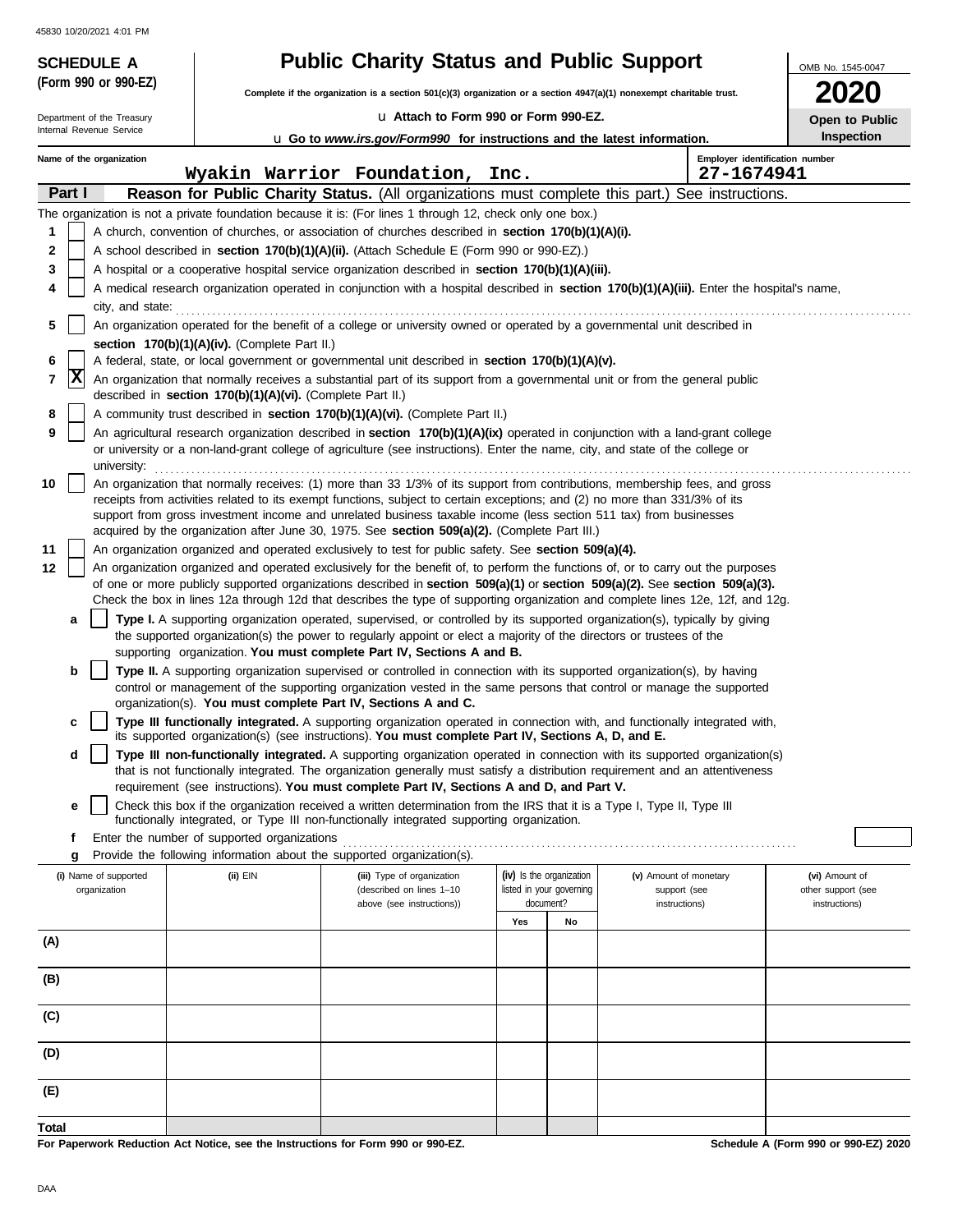|     | Schedule A (Form 990 or 990-EZ) 2020                                                                                                                                                                                          | Wyakin Warrior Foundation, Inc. |          |            |            | 27-1674941 | Page 2                                        |
|-----|-------------------------------------------------------------------------------------------------------------------------------------------------------------------------------------------------------------------------------|---------------------------------|----------|------------|------------|------------|-----------------------------------------------|
|     | Support Schedule for Organizations Described in Sections 170(b)(1)(A)(iv) and 170(b)(1)(A)(vi)<br>Part II                                                                                                                     |                                 |          |            |            |            |                                               |
|     | (Complete only if you checked the box on line 5, 7, or 8 of Part I or if the organization failed to qualify under                                                                                                             |                                 |          |            |            |            |                                               |
|     | Part III. If the organization fails to qualify under the tests listed below, please complete Part III.)                                                                                                                       |                                 |          |            |            |            |                                               |
|     | <b>Section A. Public Support</b>                                                                                                                                                                                              |                                 |          |            |            |            |                                               |
|     | Calendar year (or fiscal year beginning in)<br>$\mathbf{u}$                                                                                                                                                                   | (a) 2016                        | (b) 2017 | $(c)$ 2018 | $(d)$ 2019 | (e) $2020$ | (f) Total                                     |
|     |                                                                                                                                                                                                                               |                                 |          |            |            |            |                                               |
| 1   | Gifts, grants, contributions, and<br>membership fees received. (Do not                                                                                                                                                        |                                 |          |            |            |            |                                               |
|     | include any "unusual grants.")                                                                                                                                                                                                | 461,637                         | 592,237  | 651,396    | 684,122    | 631,549    | 3,020,941                                     |
| 2   | Tax revenues levied for the                                                                                                                                                                                                   |                                 |          |            |            |            |                                               |
|     | organization's benefit and either paid                                                                                                                                                                                        |                                 |          |            |            |            |                                               |
|     | to or expended on its behalf                                                                                                                                                                                                  |                                 |          |            |            |            |                                               |
| 3   | The value of services or facilities                                                                                                                                                                                           |                                 |          |            |            |            |                                               |
|     | furnished by a governmental unit to the                                                                                                                                                                                       |                                 |          |            |            |            |                                               |
|     | organization without charge                                                                                                                                                                                                   |                                 |          |            |            |            |                                               |
| 4   | Total. Add lines 1 through 3                                                                                                                                                                                                  | 461,637                         | 592,237  | 651,396    | 684,122    | 631,549    | 3,020,941                                     |
| 5   | The portion of total contributions by                                                                                                                                                                                         |                                 |          |            |            |            |                                               |
|     | each person (other than a<br>governmental unit or publicly                                                                                                                                                                    |                                 |          |            |            |            |                                               |
|     | supported organization) included on                                                                                                                                                                                           |                                 |          |            |            |            |                                               |
|     | line 1 that exceeds 2% of the amount                                                                                                                                                                                          |                                 |          |            |            |            |                                               |
|     | shown on line 11, column (f)                                                                                                                                                                                                  |                                 |          |            |            |            |                                               |
|     | Public support. Subtract line 5 from line 4.                                                                                                                                                                                  |                                 |          |            |            |            | 3,020,941                                     |
|     | <b>Section B. Total Support</b>                                                                                                                                                                                               |                                 |          |            |            |            |                                               |
|     | Calendar year (or fiscal year beginning in)<br>$\mathbf{u}$                                                                                                                                                                   | (a) 2016                        | (b) 2017 | $(c)$ 2018 | $(d)$ 2019 | (e) 2020   | (f) Total                                     |
| 7   | Amounts from line 4                                                                                                                                                                                                           | 461,637                         | 592,237  | 651,396    | 684,122    | 631,549    | 3,020,941                                     |
| 8   | Gross income from interest, dividends,<br>payments received on securities loans,                                                                                                                                              |                                 |          |            |            |            |                                               |
|     | rents, royalties, and income from                                                                                                                                                                                             |                                 |          |            |            |            |                                               |
|     |                                                                                                                                                                                                                               | 245                             | 76       | 187        | 124        | 40         | 672                                           |
| 9   | Net income from unrelated business                                                                                                                                                                                            |                                 |          |            |            |            |                                               |
|     | activities, whether or not the business                                                                                                                                                                                       |                                 |          |            |            |            |                                               |
|     | is regularly carried on                                                                                                                                                                                                       |                                 |          |            |            |            |                                               |
| 10  | Other income. Do not include gain or                                                                                                                                                                                          |                                 |          |            |            |            |                                               |
|     | loss from the sale of capital assets<br>(Explain in Part VI.)                                                                                                                                                                 |                                 |          |            |            |            |                                               |
| 11  | Total support. Add lines 7 through 10                                                                                                                                                                                         |                                 |          |            |            |            | 3,021,613                                     |
| 12  |                                                                                                                                                                                                                               |                                 |          |            |            | 12         | 124                                           |
| 13  | First 5 years. If the Form 990 is for the organization's first, second, third, fourth, or fifth tax year as a section 501(c)(3)                                                                                               |                                 |          |            |            |            |                                               |
|     |                                                                                                                                                                                                                               |                                 |          |            |            |            |                                               |
|     | Section C. Computation of Public Support Percentage                                                                                                                                                                           |                                 |          |            |            |            |                                               |
| 14  | Public support percentage for 2020 (line 6, column (f) divided by line 11, column (f)) [[[[[[[[[[[[[[[[[[[[[[                                                                                                                 |                                 |          |            |            | 14         | 99.98%                                        |
| 15  |                                                                                                                                                                                                                               |                                 |          |            |            | 15         | 86.10%                                        |
| 16a | 33 1/3% support test-2020. If the organization did not check the box on line 13, and line 14 is 33 1/3% or more, check this                                                                                                   |                                 |          |            |            |            |                                               |
|     | box and stop here. The organization qualifies as a publicly supported organization [11] content content content content content of the state of the state of the state of the state of the state of the state of the state of |                                 |          |            |            |            | $\blacktriangleright$ $\overline{\mathbf{X}}$ |
| b   | 33 1/3% support test-2019. If the organization did not check a box on line 13 or 16a, and line 15 is 33 1/3% or more, check                                                                                                   |                                 |          |            |            |            |                                               |
|     |                                                                                                                                                                                                                               |                                 |          |            |            |            |                                               |
|     | 17a 10%-facts-and-circumstances test-2020. If the organization did not check a box on line 13, 16a, or 16b, and line 14 is                                                                                                    |                                 |          |            |            |            |                                               |
|     | 10% or more, and if the organization meets the "facts-and-circumstances" test, check this box and stop here. Explain in                                                                                                       |                                 |          |            |            |            |                                               |
|     | Part VI how the organization meets the "facts-and-circumstances" test. The organization qualifies as a publicly supported                                                                                                     |                                 |          |            |            |            |                                               |
|     | organization                                                                                                                                                                                                                  |                                 |          |            |            |            |                                               |
| b   | 10%-facts-and-circumstances test-2019. If the organization did not check a box on line 13, 16a, 16b, or 17a, and line                                                                                                         |                                 |          |            |            |            |                                               |
|     | 15 is 10% or more, and if the organization meets the "facts-and-circumstances" test, check this box and stop here. Explain                                                                                                    |                                 |          |            |            |            |                                               |
|     | in Part VI how the organization meets the "facts-and-circumstances" test. The organization qualifies as a publicly supported                                                                                                  |                                 |          |            |            |            |                                               |
|     | organization                                                                                                                                                                                                                  |                                 |          |            |            |            |                                               |
| 18  | Private foundation. If the organization did not check a box on line 13, 16a, 16b, 17a, or 17b, check this box and see                                                                                                         |                                 |          |            |            |            |                                               |
|     | instructions                                                                                                                                                                                                                  |                                 |          |            |            |            |                                               |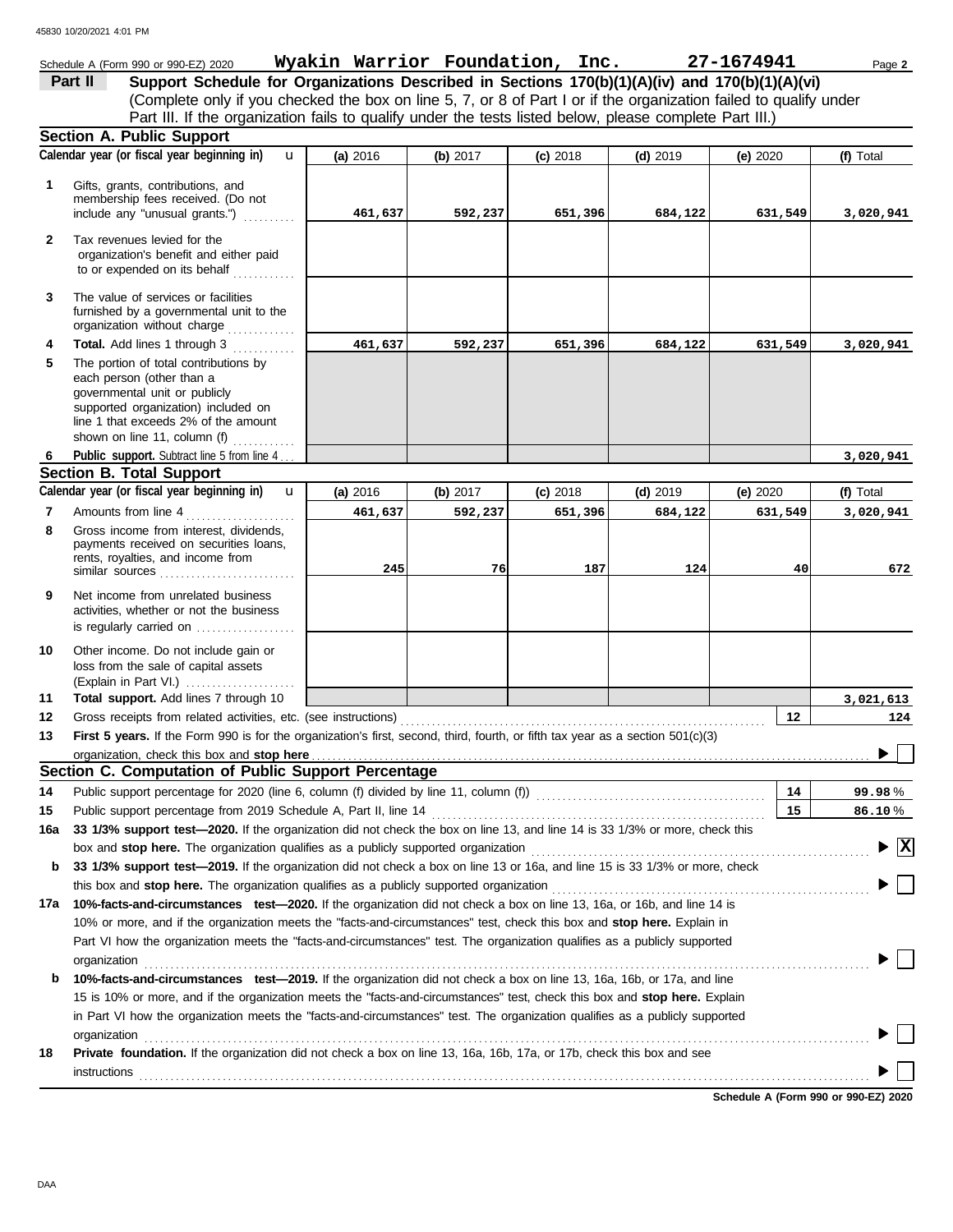|              | Schedule A (Form 990 or 990-EZ) 2020                                                                                                                                              | Wyakin Warrior Foundation, Inc. |            |            |            | 27-1674941 | Page 3    |
|--------------|-----------------------------------------------------------------------------------------------------------------------------------------------------------------------------------|---------------------------------|------------|------------|------------|------------|-----------|
|              | Support Schedule for Organizations Described in Section 509(a)(2)<br>Part III                                                                                                     |                                 |            |            |            |            |           |
|              | (Complete only if you checked the box on line 10 of Part I or if the organization failed to qualify under Part II.                                                                |                                 |            |            |            |            |           |
|              | If the organization fails to qualify under the tests listed below, please complete Part II.)                                                                                      |                                 |            |            |            |            |           |
|              | <b>Section A. Public Support</b>                                                                                                                                                  |                                 |            |            |            |            |           |
|              | Calendar year (or fiscal year beginning in)<br>$\mathbf{u}$                                                                                                                       | (a) 2016                        | (b) $2017$ | $(c)$ 2018 | $(d)$ 2019 | (e) $2020$ | (f) Total |
|              | Gifts, grants, contributions, and membership fees<br>received. (Do not include any "unusual grants.")                                                                             |                                 |            |            |            |            |           |
| $\mathbf{2}$ | Gross receipts from admissions, merchandise<br>sold or services performed, or facilities<br>furnished in any activity that is related to the<br>organization's tax-exempt purpose |                                 |            |            |            |            |           |
| 3            | Gross receipts from activities that are not an<br>unrelated trade or business under section 513                                                                                   |                                 |            |            |            |            |           |
| 4            | Tax revenues levied for the<br>organization's benefit and either paid<br>to or expended on its behalf                                                                             |                                 |            |            |            |            |           |
| 5            | The value of services or facilities<br>furnished by a governmental unit to the<br>organization without charge                                                                     |                                 |            |            |            |            |           |
| 6            | Total. Add lines 1 through 5                                                                                                                                                      |                                 |            |            |            |            |           |
|              | 7a Amounts included on lines 1, 2, and 3<br>received from disqualified persons                                                                                                    |                                 |            |            |            |            |           |
| b            | Amounts included on lines 2 and 3<br>received from other than disqualified<br>persons that exceed the greater of \$5,000<br>or 1% of the amount on line 13 for the year $\ldots$  |                                 |            |            |            |            |           |
| c            | Add lines 7a and 7b                                                                                                                                                               |                                 |            |            |            |            |           |
| 8            | Public support. (Subtract line 7c from                                                                                                                                            |                                 |            |            |            |            |           |
|              | line $6.$ )                                                                                                                                                                       |                                 |            |            |            |            |           |
|              | <b>Section B. Total Support</b>                                                                                                                                                   |                                 |            |            |            |            |           |
|              | Calendar year (or fiscal year beginning in)<br>$\mathbf{u}$                                                                                                                       | (a) 2016                        | (b) $2017$ | $(c)$ 2018 | $(d)$ 2019 | (e) $2020$ | (f) Total |
| 9            | Amounts from line 6                                                                                                                                                               |                                 |            |            |            |            |           |
| 10a          | Gross income from interest, dividends,<br>payments received on securities loans, rents,<br>royalties, and income from similar sources                                             |                                 |            |            |            |            |           |
| b            | Unrelated business taxable income (less<br>section 511 taxes) from businesses<br>acquired after June 30, 1975                                                                     |                                 |            |            |            |            |           |
| c            | Add lines 10a and 10b                                                                                                                                                             |                                 |            |            |            |            |           |
| 11           | Net income from unrelated business<br>activities not included in line 10b, whether<br>or not the business is regularly carried on                                                 |                                 |            |            |            |            |           |
| 12           | Other income. Do not include gain or<br>loss from the sale of capital assets                                                                                                      |                                 |            |            |            |            |           |
| 13           | Total support. (Add lines 9, 10c, 11,                                                                                                                                             |                                 |            |            |            |            |           |
| 14           | and 12.) $\ldots$<br>First 5 years. If the Form 990 is for the organization's first, second, third, fourth, or fifth tax year as a section 501(c)(3)                              |                                 |            |            |            |            |           |
|              | organization, check this box and stop here                                                                                                                                        |                                 |            |            |            |            |           |
|              | Section C. Computation of Public Support Percentage                                                                                                                               |                                 |            |            |            |            |           |
| 15           | Public support percentage for 2020 (line 8, column (f), divided by line 13, column (f)) [[[[[[[[[[[[[[[[[[[[[                                                                     |                                 |            |            |            | 15         | %         |
| 16           |                                                                                                                                                                                   |                                 |            |            |            | 16         | %         |
|              | Section D. Computation of Investment Income Percentage                                                                                                                            |                                 |            |            |            |            |           |
| 17           |                                                                                                                                                                                   |                                 |            |            |            | 17         | %         |
| 18           |                                                                                                                                                                                   |                                 |            |            |            | 18         | $\%$      |
| 19a          | 33 1/3% support tests-2020. If the organization did not check the box on line 14, and line 15 is more than 33 1/3%, and line                                                      |                                 |            |            |            |            |           |
|              |                                                                                                                                                                                   |                                 |            |            |            |            | $\Box$    |
| b            | 33 1/3% support tests-2019. If the organization did not check a box on line 14 or line 19a, and line 16 is more than 33 1/3%, and                                                 |                                 |            |            |            |            |           |
|              |                                                                                                                                                                                   |                                 |            |            |            |            |           |
| 20           |                                                                                                                                                                                   |                                 |            |            |            |            |           |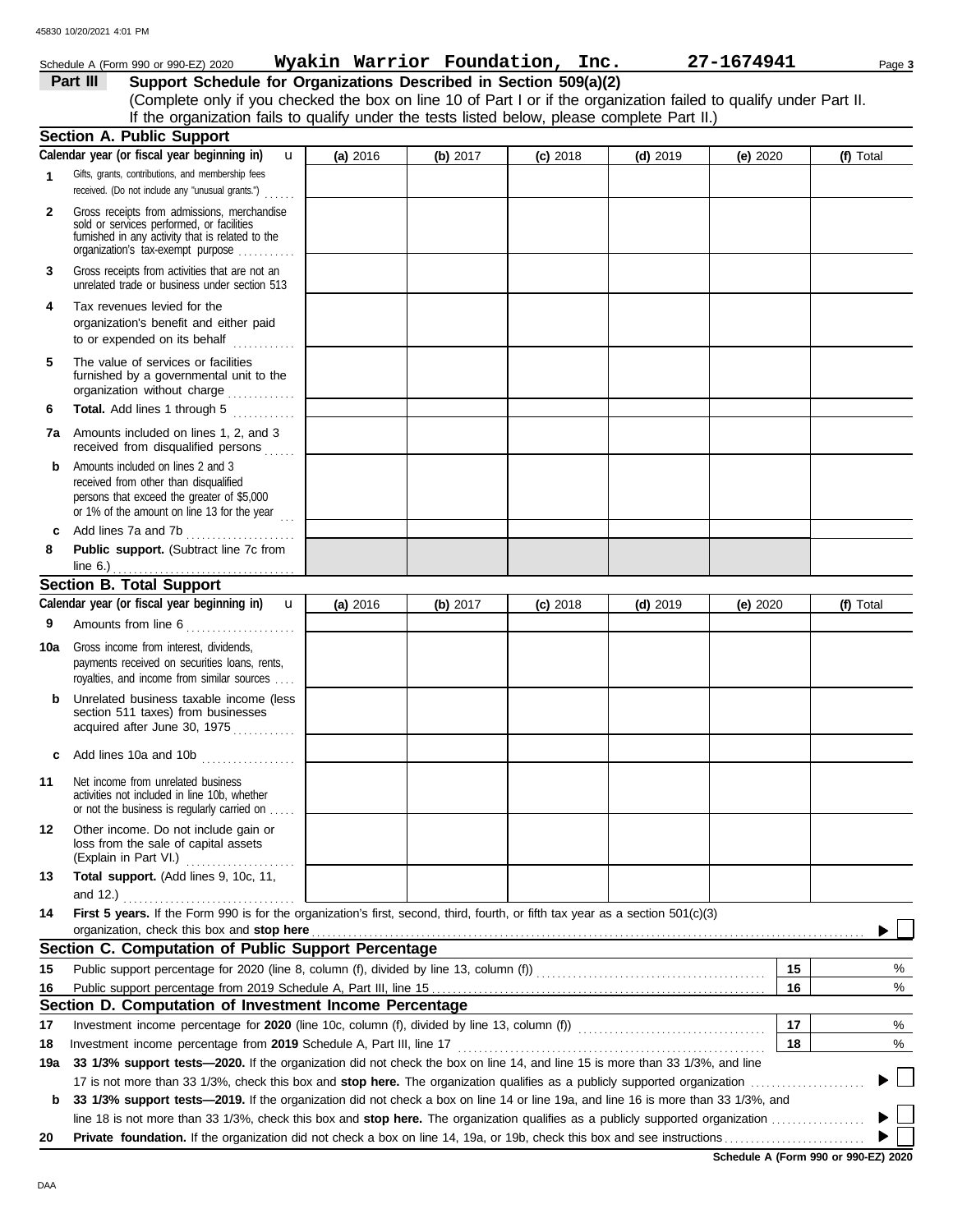|                | Wyakin Warrior Foundation, Inc.<br>Schedule A (Form 990 or 990-EZ) 2020                                                                                                                                                         | 27-1674941      |     | Page 4 |
|----------------|---------------------------------------------------------------------------------------------------------------------------------------------------------------------------------------------------------------------------------|-----------------|-----|--------|
| <b>Part IV</b> | <b>Supporting Organizations</b>                                                                                                                                                                                                 |                 |     |        |
|                | (Complete only if you checked a box in line 12 on Part I. If you checked box 12a, Part I, complete Sections A                                                                                                                   |                 |     |        |
|                | and B. If you checked box 12b, Part I, complete Sections A and C. If you checked box 12c, Part I, complete                                                                                                                      |                 |     |        |
|                | Sections A, D, and E. If you checked box 12d, Part I, complete Sections A and D, and complete Part V.)                                                                                                                          |                 |     |        |
|                | Section A. All Supporting Organizations                                                                                                                                                                                         |                 |     |        |
|                |                                                                                                                                                                                                                                 |                 | Yes | No     |
| 1              | Are all of the organization's supported organizations listed by name in the organization's governing                                                                                                                            |                 |     |        |
|                | documents? If "No," describe in Part VI how the supported organizations are designated. If designated by                                                                                                                        |                 |     |        |
|                | class or purpose, describe the designation. If historic and continuing relationship, explain.                                                                                                                                   | 1.              |     |        |
| 2              | Did the organization have any supported organization that does not have an IRS determination of status                                                                                                                          |                 |     |        |
|                | under section 509(a)(1) or (2)? If "Yes," explain in Part VI how the organization determined that the supported                                                                                                                 |                 |     |        |
|                | organization was described in section 509(a)(1) or (2).                                                                                                                                                                         | $\mathbf{2}$    |     |        |
| За             | Did the organization have a supported organization described in section $501(c)(4)$ , (5), or (6)? If "Yes," answer                                                                                                             |                 |     |        |
|                | lines 3b and 3c below.                                                                                                                                                                                                          | 3a              |     |        |
| b              | Did the organization confirm that each supported organization qualified under section $501(c)(4)$ , (5), or (6) and                                                                                                             |                 |     |        |
|                | satisfied the public support tests under section 509(a)(2)? If "Yes," describe in Part VI when and how the                                                                                                                      |                 |     |        |
|                | organization made the determination.                                                                                                                                                                                            | 3b              |     |        |
| c              | Did the organization ensure that all support to such organizations was used exclusively for section $170(c)(2)(B)$                                                                                                              |                 |     |        |
|                | purposes? If "Yes," explain in Part VI what controls the organization put in place to ensure such use.                                                                                                                          | 3c              |     |        |
| 4a             | Was any supported organization not organized in the United States ("foreign supported organization")? If<br>"Yes," and if you checked 12a or 12b in Part I, answer (b) and (c) below.                                           | 4a              |     |        |
| b              | Did the organization have ultimate control and discretion in deciding whether to make grants to the foreign                                                                                                                     |                 |     |        |
|                | supported organization? If "Yes," describe in Part VI how the organization had such control and discretion                                                                                                                      |                 |     |        |
|                | despite being controlled or supervised by or in connection with its supported organizations.                                                                                                                                    | 4b              |     |        |
| c              | Did the organization support any foreign supported organization that does not have an IRS determination                                                                                                                         |                 |     |        |
|                | under sections $501(c)(3)$ and $509(a)(1)$ or (2)? If "Yes," explain in Part VI what controls the organization used                                                                                                             |                 |     |        |
|                | to ensure that all support to the foreign supported organization was used exclusively for section $170(c)(2)(B)$                                                                                                                |                 |     |        |
|                | purposes.                                                                                                                                                                                                                       | 4c              |     |        |
| 5a             | Did the organization add, substitute, or remove any supported organizations during the tax year? If "Yes,"                                                                                                                      |                 |     |        |
|                | answer lines 5b and 5c below (if applicable). Also, provide detail in Part VI, including (i) the names and EIN                                                                                                                  |                 |     |        |
|                | numbers of the supported organizations added, substituted, or removed; (ii) the reasons for each such action;                                                                                                                   |                 |     |        |
|                | (iii) the authority under the organization's organizing document authorizing such action; and (iv) how the action                                                                                                               |                 |     |        |
|                | was accomplished (such as by amendment to the organizing document).                                                                                                                                                             | 5a              |     |        |
| b              | Type I or Type II only. Was any added or substituted supported organization part of a class already                                                                                                                             |                 |     |        |
|                | designated in the organization's organizing document?                                                                                                                                                                           | 5b              |     |        |
|                | <b>Substitutions only.</b> Was the substitution the result of an event beyond the organization's control?                                                                                                                       | 5c              |     |        |
|                | Did the organization provide support (whether in the form of grants or the provision of services or facilities) to                                                                                                              |                 |     |        |
|                | anyone other than (i) its supported organizations, (ii) individuals that are part of the charitable class benefited                                                                                                             |                 |     |        |
|                | by one or more of its supported organizations, or (iii) other supporting organizations that also support or                                                                                                                     |                 |     |        |
|                | benefit one or more of the filing organization's supported organizations? If "Yes," provide detail in Part VI.                                                                                                                  | 6               |     |        |
| 7              | Did the organization provide a grant, loan, compensation, or other similar payment to a substantial contributor                                                                                                                 |                 |     |        |
|                | (as defined in section 4958(c)(3)(C)), a family member of a substantial contributor, or a 35% controlled entity                                                                                                                 |                 |     |        |
|                | with regard to a substantial contributor? If "Yes," complete Part I of Schedule L (Form 990 or 990-EZ).                                                                                                                         | 7               |     |        |
| 8              | Did the organization make a loan to a disqualified person (as defined in section 4958) not described in line 7?                                                                                                                 |                 |     |        |
|                | If "Yes," complete Part I of Schedule L (Form 990 or 990-EZ).                                                                                                                                                                   | 8               |     |        |
| 9а             | Was the organization controlled directly or indirectly at any time during the tax year by one or more                                                                                                                           |                 |     |        |
|                | disqualified persons, as defined in section 4946 (other than foundation managers and organizations                                                                                                                              |                 |     |        |
|                | described in section 509(a)(1) or (2))? If "Yes," provide detail in Part VI.                                                                                                                                                    | 9а              |     |        |
| b              | Did one or more disqualified persons (as defined in line 9a) hold a controlling interest in any entity in which                                                                                                                 |                 |     |        |
|                | the supporting organization had an interest? If "Yes," provide detail in Part VI.                                                                                                                                               | 9b              |     |        |
| c              | Did a disqualified person (as defined in line 9a) have an ownership interest in, or derive any personal benefit<br>from, assets in which the supporting organization also had an interest? If "Yes," provide detail in Part VI. |                 |     |        |
| 10a            | Was the organization subject to the excess business holdings rules of section 4943 because of section                                                                                                                           | 9с              |     |        |
|                | 4943(f) (regarding certain Type II supporting organizations, and all Type III non-functionally integrated                                                                                                                       |                 |     |        |
|                | supporting organizations)? If "Yes," answer line 10b below.                                                                                                                                                                     | 10a             |     |        |
| b              | Did the organization have any excess business holdings in the tax year? (Use Schedule C, Form 4720, to                                                                                                                          |                 |     |        |
|                | determine whether the organization had excess business holdings.)                                                                                                                                                               | 10 <sub>b</sub> |     |        |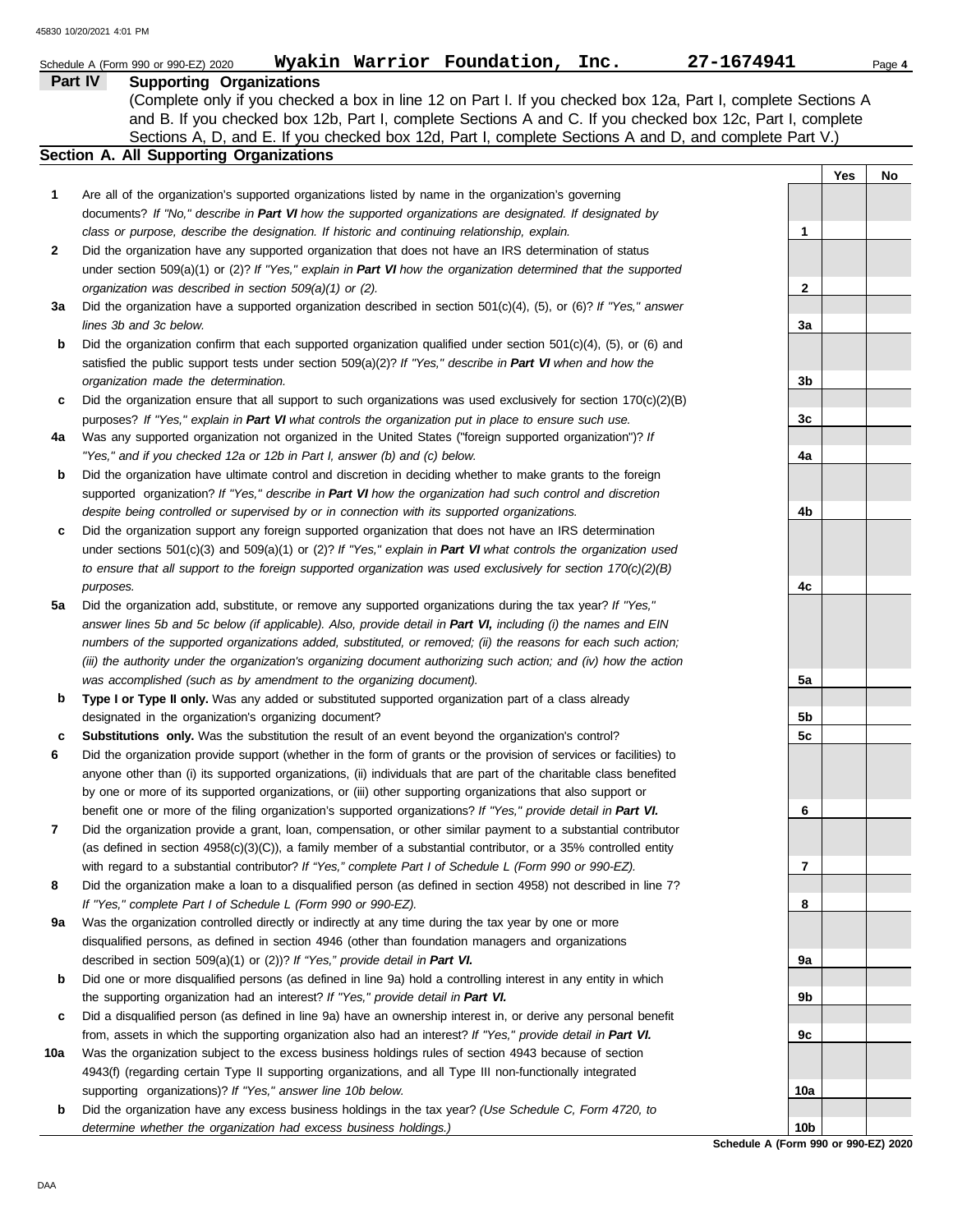|              | Wyakin Warrior Foundation, Inc.<br>27-1674941<br>Schedule A (Form 990 or 990-EZ) 2020                                          |                 |     | Page 5 |
|--------------|--------------------------------------------------------------------------------------------------------------------------------|-----------------|-----|--------|
|              | Part IV<br><b>Supporting Organizations (continued)</b>                                                                         |                 |     |        |
|              |                                                                                                                                |                 | Yes | No     |
| 11           | Has the organization accepted a gift or contribution from any of the following persons?                                        |                 |     |        |
| a            | A person who directly or indirectly controls, either alone or together with persons described in lines 11b and                 |                 |     |        |
|              | 11c below, the governing body of a supported organization?                                                                     | 11a             |     |        |
| b            | A family member of a person described in line 11a above?                                                                       | 11 <sub>b</sub> |     |        |
| с            | A 35% controlled entity of a person described in line 11a or 11b above? If "Yes" to line 11a, 11b, or 11c, provide             |                 |     |        |
|              | detail in Part VI.                                                                                                             | 11c             |     |        |
|              | <b>Section B. Type I Supporting Organizations</b>                                                                              |                 |     |        |
|              |                                                                                                                                |                 | Yes | No     |
| 1            | Did the governing body, members of the governing body, officers acting in their official capacity, or membership of one or     |                 |     |        |
|              | more supported organizations have the power to regularly appoint or elect at least a majority of the organization's officers,  |                 |     |        |
|              | directors, or trustees at all times during the tax year? If "No," describe in Part VI how the supported organization(s)        |                 |     |        |
|              | effectively operated, supervised, or controlled the organization's activities. If the organization had more than one supported |                 |     |        |
|              | organization, describe how the powers to appoint and/or remove officers, directors, or trustees were allocated among the       |                 |     |        |
|              | supported organizations and what conditions or restrictions, if any, applied to such powers during the tax year.               |                 |     |        |
| $\mathbf{2}$ | Did the organization operate for the benefit of any supported organization other than the supported                            |                 |     |        |
|              | organization(s) that operated, supervised, or controlled the supporting organization? If "Yes," explain in Part                |                 |     |        |
|              | VI how providing such benefit carried out the purposes of the supported organization(s) that operated,                         |                 |     |        |
|              | supervised, or controlled the supporting organization.                                                                         | $\mathbf{2}$    |     |        |

## **Section C. Type II Supporting Organizations**

|                                                                                                                  | Yes | No |
|------------------------------------------------------------------------------------------------------------------|-----|----|
| Were a majority of the organization's directors or trustees during the tax year also a majority of the directors |     |    |
| or trustees of each of the organization's supported organization(s)? If "No," describe in Part VI how control    |     |    |
| or management of the supporting organization was vested in the same persons that controlled or managed           |     |    |
| the supported organization(s).                                                                                   |     |    |

## **Section D. All Type III Supporting Organizations**

|              |                                                                                                                        |   | Yes | No |
|--------------|------------------------------------------------------------------------------------------------------------------------|---|-----|----|
| $\mathbf{1}$ | Did the organization provide to each of its supported organizations, by the last day of the fifth month of the         |   |     |    |
|              | organization's tax year, (i) a written notice describing the type and amount of support provided during the prior tax  |   |     |    |
|              | year, (ii) a copy of the Form 990 that was most recently filed as of the date of notification, and (iii) copies of the |   |     |    |
|              | organization's governing documents in effect on the date of notification, to the extent not previously provided?       |   |     |    |
| $\mathbf{2}$ | Were any of the organization's officers, directors, or trustees either (i) appointed or elected by the supported       |   |     |    |
|              | organization(s) or (ii) serving on the governing body of a supported organization? If "No," explain in Part VI how     |   |     |    |
|              | the organization maintained a close and continuous working relationship with the supported organization(s).            | າ |     |    |
| $\mathbf{3}$ | By reason of the relationship described in line 2, above, did the organization's supported organizations have          |   |     |    |
|              | a significant voice in the organization's investment policies and in directing the use of the organization's           |   |     |    |
|              | income or assets at all times during the tax year? If "Yes," describe in Part VI the role the organization's           |   |     |    |
|              | supported organizations played in this regard.                                                                         | 3 |     |    |

## **Section E. Type III Functionally-Integrated Supporting Organizations**

- **1** *Check the box next to the method that the organization used to satisfy the Integral Part Test during the year (see instructions).*
	- The organization satisfied the Activities Test. *Complete line 2 below.* **a**
	- The organization is the parent of each of its supported organizations. *Complete line 3 below.* **b**

|  |  | c   The organization supported a governmental entity. Describe in Part VI how you supported a governmental entity (see instructions). |  |  |  |  |
|--|--|---------------------------------------------------------------------------------------------------------------------------------------|--|--|--|--|
|--|--|---------------------------------------------------------------------------------------------------------------------------------------|--|--|--|--|

- **2** Activities Test. *Answer lines 2a and 2b below.*
- **a** Did substantially all of the organization's activities during the tax year directly further the exempt purposes of the supported organization(s) to which the organization was responsive? *If "Yes," then in Part VI identify those supported organizations and explain how these activities directly furthered their exempt purposes,*  how the organization was responsive to those supported organizations, and how the organization determined *that these activities constituted substantially all of its activities.*
- **b** Did the activities described in line 2a, above, constitute activities that, but for the organization's involvement, one or more of the organization's supported organization(s) would have been engaged in? If "Yes," explain in *Part VI the reasons for the organization's position that its supported organization(s) would have engaged in these activities but for the organization's involvement.*
- **3** Parent of Supported Organizations. *Answer lines 3a and 3b below.*
- **a** Did the organization have the power to regularly appoint or elect a majority of the officers, directors, or trustees of each of the supported organizations? *If "Yes" or "No," provide details in Part VI.*
- DAA **Schedule A (Form 990 or 990-EZ) 2020 b** Did the organization exercise a substantial degree of direction over the policies, programs, and activities of each of its supported organizations? *If "Yes," describe in Part VI the role played by the organization in this regard.*

**3b**

**2a**

**2b**

**3a**

**Yes No**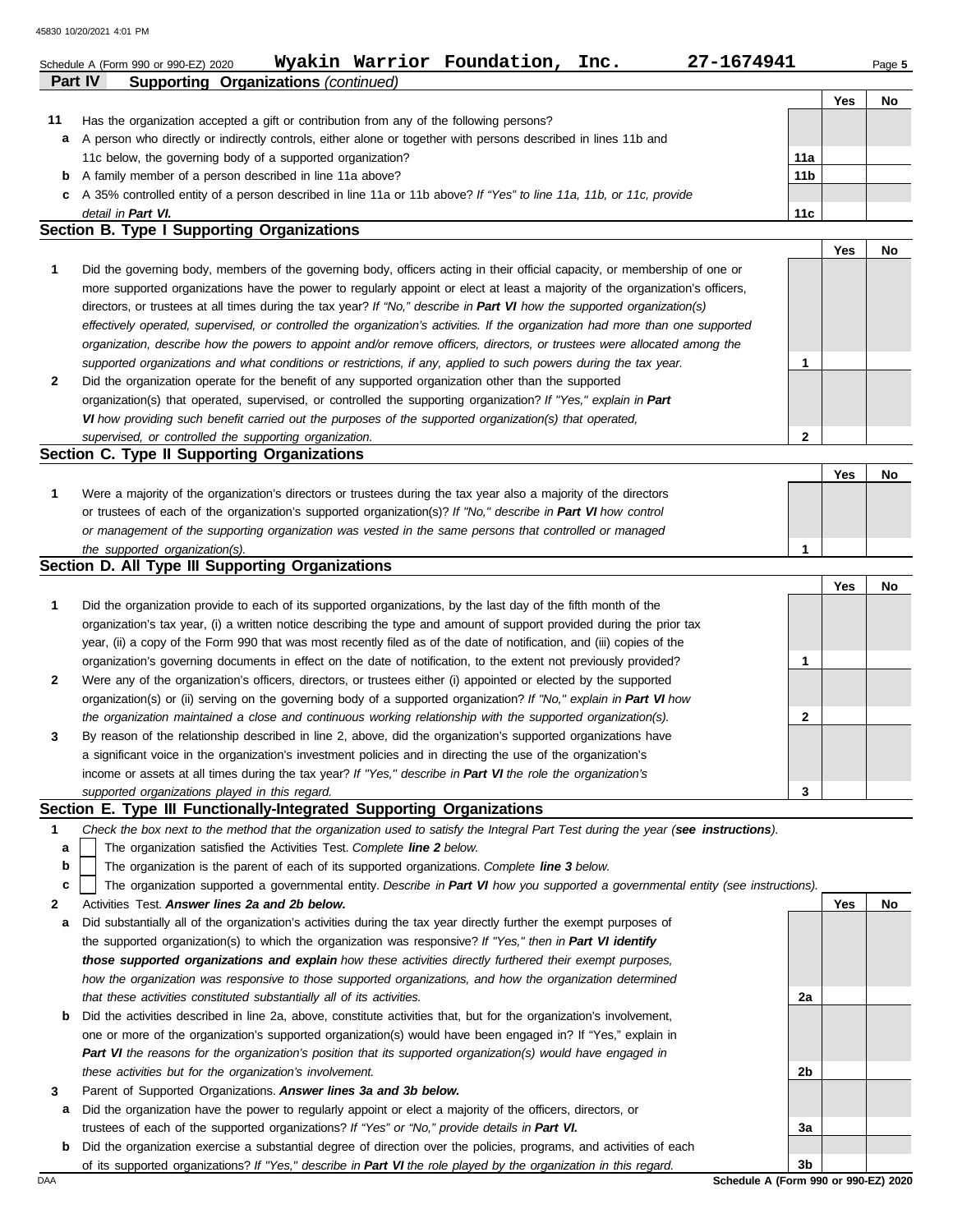|              | Wyakin Warrior Foundation, Inc.<br>Schedule A (Form 990 or 990-EZ) 2020                                                          |                | 27-1674941     | Page 6                         |
|--------------|----------------------------------------------------------------------------------------------------------------------------------|----------------|----------------|--------------------------------|
| Part V       | Type III Non-Functionally Integrated 509(a)(3) Supporting Organizations                                                          |                |                |                                |
| 1            | Check here if the organization satisfied the Integral Part Test as a qualifying trust on Nov. 20, 1970 (explain in Part VI). See |                |                |                                |
|              | instructions. All other Type III non-functionally integrated supporting organizations must complete Sections A through E.        |                |                |                                |
|              | Section A - Adjusted Net Income                                                                                                  |                | (A) Prior Year | (B) Current Year<br>(optional) |
| 1            | Net short-term capital gain                                                                                                      | $\mathbf{1}$   |                |                                |
| $\mathbf{2}$ | Recoveries of prior-year distributions                                                                                           | $\mathbf{2}$   |                |                                |
| 3            | Other gross income (see instructions)                                                                                            | 3              |                |                                |
| 4            | Add lines 1 through 3.                                                                                                           | 4              |                |                                |
| 5            | Depreciation and depletion                                                                                                       | 5              |                |                                |
| 6            | Portion of operating expenses paid or incurred for production or collection of                                                   |                |                |                                |
|              | gross income or for management, conservation, or maintenance of property                                                         |                |                |                                |
|              | held for production of income (see instructions)                                                                                 | 6              |                |                                |
| 7            | Other expenses (see instructions)                                                                                                | $\overline{7}$ |                |                                |
| 8            | Adjusted Net Income (subtract lines 5, 6, and 7 from line 4)                                                                     | 8              |                |                                |
|              | Section B - Minimum Asset Amount                                                                                                 |                | (A) Prior Year | (B) Current Year<br>(optional) |
| 1            | Aggregate fair market value of all non-exempt-use assets (see                                                                    |                |                |                                |
|              | instructions for short tax year or assets held for part of year):                                                                |                |                |                                |
|              | a Average monthly value of securities                                                                                            | 1a             |                |                                |
|              | <b>b</b> Average monthly cash balances                                                                                           | 1b             |                |                                |
|              | c Fair market value of other non-exempt-use assets                                                                               | 1c             |                |                                |
|              | <b>d Total</b> (add lines 1a, 1b, and 1c)                                                                                        | 1d             |                |                                |
|              | e Discount claimed for blockage or other factors                                                                                 |                |                |                                |
|              | (explain in detail in Part VI):                                                                                                  |                |                |                                |
| $\mathbf{2}$ | Acquisition indebtedness applicable to non-exempt-use assets                                                                     | $\mathbf{2}$   |                |                                |
| 3            | Subtract line 2 from line 1d.                                                                                                    | 3              |                |                                |
| 4            | Cash deemed held for exempt use. Enter 0.015 of line 3 (for greater amount,                                                      |                |                |                                |
|              | see instructions).                                                                                                               | 4              |                |                                |
| 5            | Net value of non-exempt-use assets (subtract line 4 from line 3)                                                                 | 5              |                |                                |
| 6            | Multiply line 5 by 0.035.                                                                                                        | 6              |                |                                |
| 7            | Recoveries of prior-year distributions                                                                                           | $\overline{7}$ |                |                                |
| 8            | Minimum Asset Amount (add line 7 to line 6)                                                                                      | 8              |                |                                |
|              | Section C - Distributable Amount                                                                                                 |                |                | <b>Current Year</b>            |
| 1            | Adjusted net income for prior year (from Section A, line 8, column A)                                                            | 1              |                |                                |
| $\mathbf{2}$ | Enter 0.85 of line 1.                                                                                                            | 2              |                |                                |
| 3            | Minimum asset amount for prior year (from Section B, line 8, column A)                                                           | 3              |                |                                |
| 4            | Enter greater of line 2 or line 3.                                                                                               | 4              |                |                                |
| 5            | Income tax imposed in prior year                                                                                                 | 5              |                |                                |
| 6            | <b>Distributable Amount.</b> Subtract line 5 from line 4, unless subject to                                                      |                |                |                                |
|              | emergency temporary reduction (see instructions).                                                                                | 6              |                |                                |

**7** | Check here if the current year is the organization's first as a non-functionally integrated Type III supporting organization (see instructions).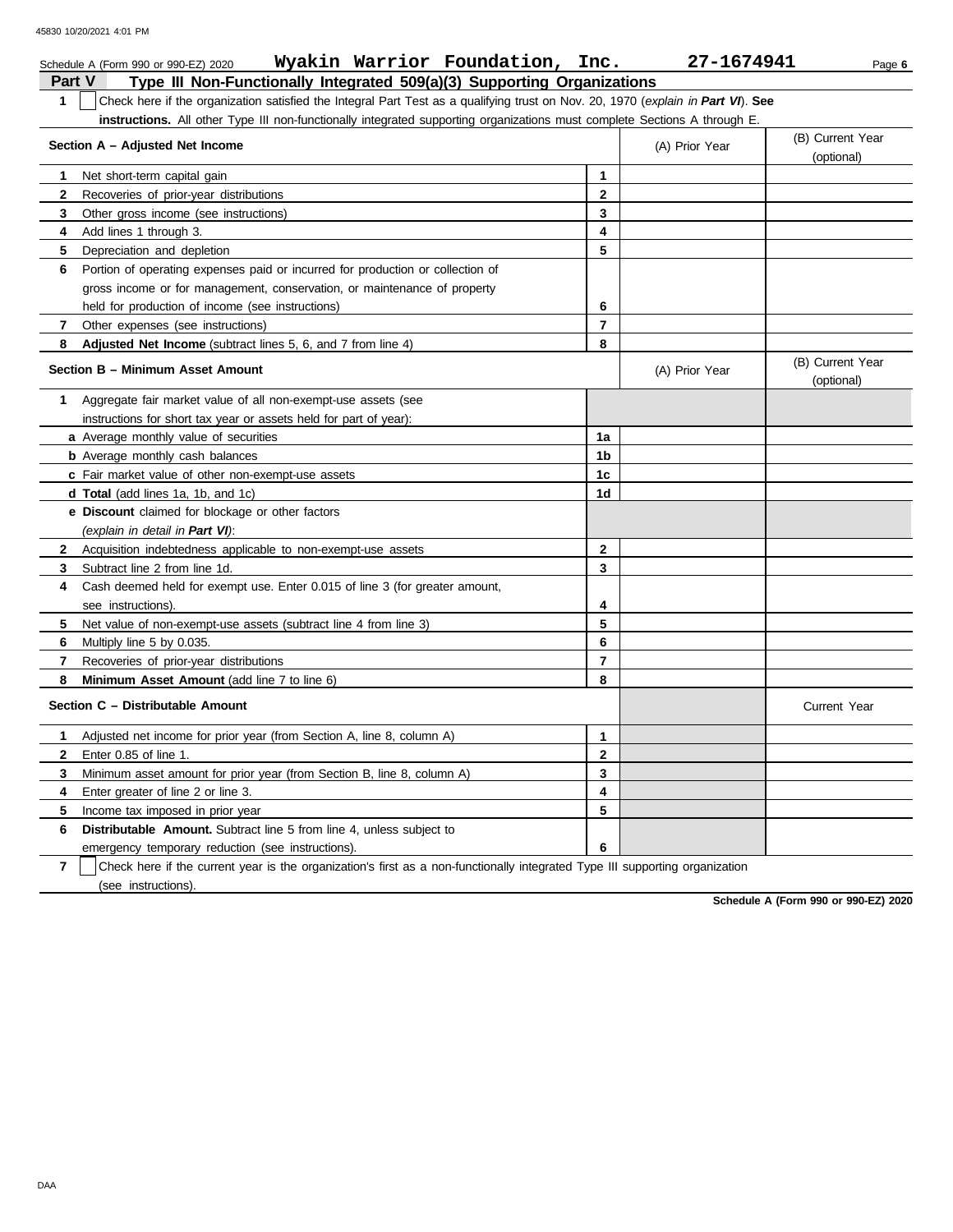|               | Wyakin Warrior Foundation, Inc.<br>Schedule A (Form 990 or 990-EZ) 2020                       |                                    | 27-1674941                                    | Page 7                                           |
|---------------|-----------------------------------------------------------------------------------------------|------------------------------------|-----------------------------------------------|--------------------------------------------------|
| <b>Part V</b> | Type III Non-Functionally Integrated 509(a)(3) Supporting Organizations (continued)           |                                    |                                               |                                                  |
|               | Section D - Distributions                                                                     |                                    |                                               | <b>Current Year</b>                              |
| 1             | Amounts paid to supported organizations to accomplish exempt purposes                         |                                    |                                               |                                                  |
| $\mathbf{2}$  | Amounts paid to perform activity that directly furthers exempt purposes of supported          |                                    |                                               |                                                  |
|               | organizations, in excess of income from activity                                              |                                    |                                               |                                                  |
| 3             | Administrative expenses paid to accomplish exempt purposes of supported organizations         |                                    |                                               |                                                  |
| 4             | Amounts paid to acquire exempt-use assets                                                     |                                    |                                               |                                                  |
| 5             | Qualified set-aside amounts (prior IRS approval required— <i>provide details in Part VI</i> ) |                                    |                                               |                                                  |
| 6             | Other distributions (describe in Part VI). See instructions.                                  |                                    |                                               |                                                  |
| 7             | <b>Total annual distributions.</b> Add lines 1 through 6.                                     |                                    |                                               |                                                  |
| 8             | Distributions to attentive supported organizations to which the organization is responsive    |                                    |                                               |                                                  |
|               | (provide details in Part VI). See instructions.                                               |                                    |                                               |                                                  |
| 9             | Distributable amount for 2020 from Section C, line 6                                          |                                    |                                               |                                                  |
| 10            | Line 8 amount divided by line 9 amount                                                        |                                    |                                               |                                                  |
|               | <b>Section E - Distribution Allocations (see instructions)</b>                                | (i)<br><b>Excess Distributions</b> | (ii)<br><b>Underdistributions</b><br>Pre-2020 | (iii)<br><b>Distributable</b><br>Amount for 2020 |
| 1             | Distributable amount for 2020 from Section C, line 6                                          |                                    |                                               |                                                  |
| $\mathbf{2}$  | Underdistributions, if any, for years prior to 2020                                           |                                    |                                               |                                                  |
|               | (reasonable cause required-explain in Part VI). See                                           |                                    |                                               |                                                  |
|               | instructions.                                                                                 |                                    |                                               |                                                  |
| 3             | Excess distributions carryover, if any, to 2020                                               |                                    |                                               |                                                  |
|               |                                                                                               |                                    |                                               |                                                  |
|               |                                                                                               |                                    |                                               |                                                  |
|               |                                                                                               |                                    |                                               |                                                  |
|               |                                                                                               |                                    |                                               |                                                  |
|               |                                                                                               |                                    |                                               |                                                  |
|               | f Total of lines 3a through 3e                                                                |                                    |                                               |                                                  |
|               | g Applied to underdistributions of prior years                                                |                                    |                                               |                                                  |
|               | h Applied to 2020 distributable amount                                                        |                                    |                                               |                                                  |
|               | Carryover from 2015 not applied (see instructions)                                            |                                    |                                               |                                                  |
|               | Remainder. Subtract lines 3g, 3h, and 3i from line 3f.                                        |                                    |                                               |                                                  |
| 4             | Distributions for 2020 from                                                                   |                                    |                                               |                                                  |
|               | \$<br>Section D, line 7:                                                                      |                                    |                                               |                                                  |
|               | a Applied to underdistributions of prior years                                                |                                    |                                               |                                                  |
|               | <b>b</b> Applied to 2020 distributable amount                                                 |                                    |                                               |                                                  |
|               | c Remainder. Subtract lines 4a and 4b from line 4.                                            |                                    |                                               |                                                  |
| 5             | Remaining underdistributions for years prior to 2020, if                                      |                                    |                                               |                                                  |
|               | any. Subtract lines 3g and 4a from line 2. For result                                         |                                    |                                               |                                                  |
|               | greater than zero, explain in Part VI. See instructions.                                      |                                    |                                               |                                                  |
| 6             | Remaining underdistributions for 2020 Subtract lines 3h                                       |                                    |                                               |                                                  |
|               | and 4b from line 1. For result greater than zero, explain in                                  |                                    |                                               |                                                  |
|               | Part VI. See instructions.                                                                    |                                    |                                               |                                                  |
| 7             | Excess distributions carryover to 2021. Add lines 3j                                          |                                    |                                               |                                                  |
|               | and 4c.                                                                                       |                                    |                                               |                                                  |
| 8             | Breakdown of line 7:                                                                          |                                    |                                               |                                                  |
|               | <b>a</b> Excess from 2016                                                                     |                                    |                                               |                                                  |
|               |                                                                                               |                                    |                                               |                                                  |
|               |                                                                                               |                                    |                                               |                                                  |
|               |                                                                                               |                                    |                                               |                                                  |
|               | e Excess from 2020                                                                            |                                    |                                               |                                                  |
|               |                                                                                               |                                    |                                               |                                                  |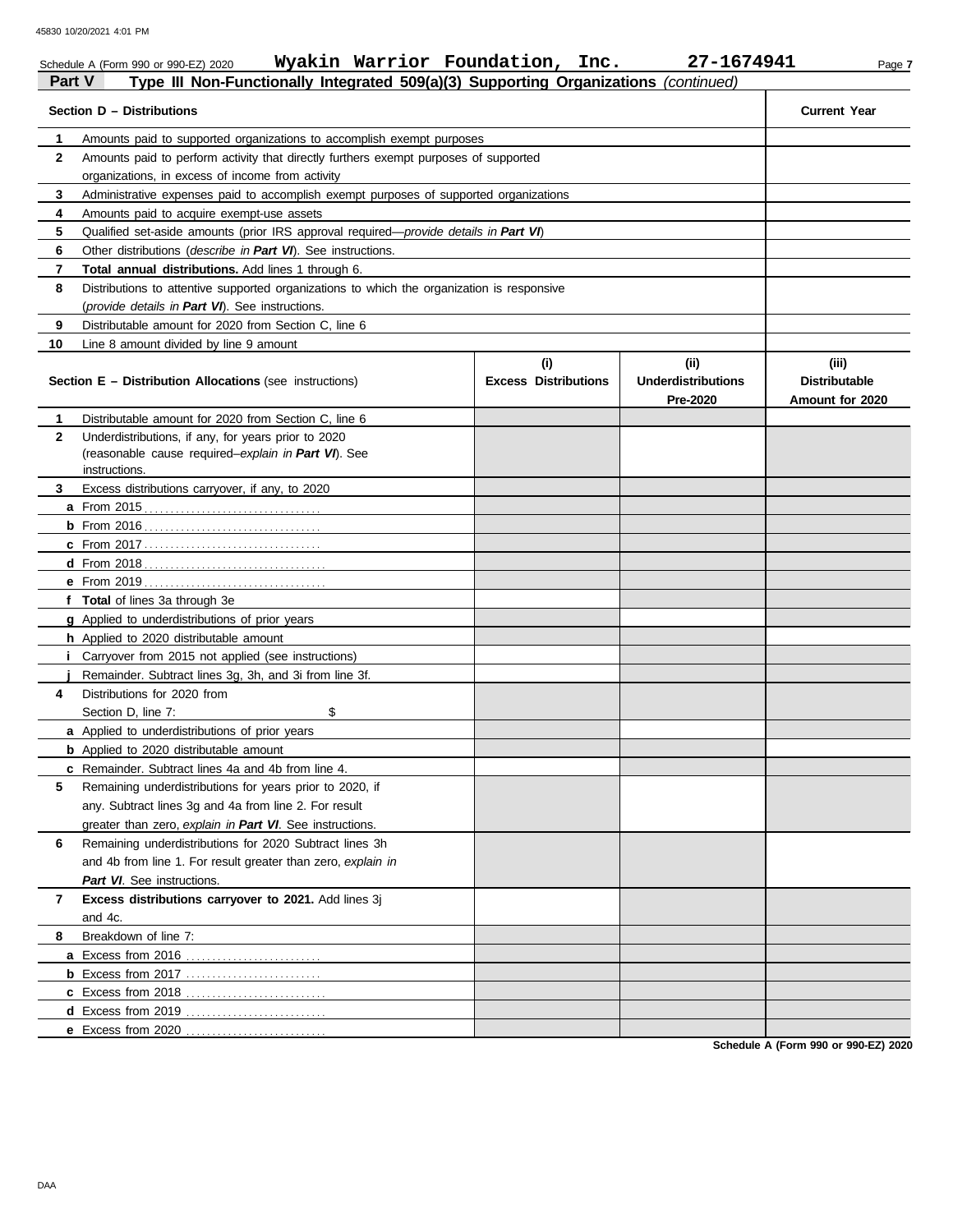| Part VI | Schedule A (Form 990 or 990-EZ) 2020 |  | Wyakin Warrior Foundation, Inc. | Supplemental Information. Provide the explanations required by Part II, line 10; Part II, line 17a or 17b; Part<br>III, line 12; Part IV, Section A, lines 1, 2, 3b, 3c, 4b, 4c, 5a, 6, 9a, 9b, 9c, 11a, 11b, and 11c; Part IV, Section                                                                                                          | 27-1674941 | Page 8 |
|---------|--------------------------------------|--|---------------------------------|--------------------------------------------------------------------------------------------------------------------------------------------------------------------------------------------------------------------------------------------------------------------------------------------------------------------------------------------------|------------|--------|
|         |                                      |  |                                 | B, lines 1 and 2; Part IV, Section C, line 1; Part IV, Section D, lines 2 and 3; Part IV, Section E, lines 1c, 2a, 2b,<br>3a, and 3b; Part V, line 1; Part V, Section B, line 1e; Part V, Section D, lines 5, 6, and 8; and Part V, Section E,<br>lines 2, 5, and 6. Also complete this part for any additional information. (See instructions.) |            |        |
|         |                                      |  |                                 |                                                                                                                                                                                                                                                                                                                                                  |            |        |
|         |                                      |  |                                 |                                                                                                                                                                                                                                                                                                                                                  |            |        |
|         |                                      |  |                                 |                                                                                                                                                                                                                                                                                                                                                  |            |        |
|         |                                      |  |                                 |                                                                                                                                                                                                                                                                                                                                                  |            |        |
|         |                                      |  |                                 |                                                                                                                                                                                                                                                                                                                                                  |            |        |
|         |                                      |  |                                 |                                                                                                                                                                                                                                                                                                                                                  |            |        |
|         |                                      |  |                                 |                                                                                                                                                                                                                                                                                                                                                  |            |        |
|         |                                      |  |                                 |                                                                                                                                                                                                                                                                                                                                                  |            |        |
|         |                                      |  |                                 |                                                                                                                                                                                                                                                                                                                                                  |            |        |
|         |                                      |  |                                 |                                                                                                                                                                                                                                                                                                                                                  |            |        |
|         |                                      |  |                                 |                                                                                                                                                                                                                                                                                                                                                  |            |        |
|         |                                      |  |                                 |                                                                                                                                                                                                                                                                                                                                                  |            |        |
|         |                                      |  |                                 |                                                                                                                                                                                                                                                                                                                                                  |            |        |
|         |                                      |  |                                 |                                                                                                                                                                                                                                                                                                                                                  |            |        |
|         |                                      |  |                                 |                                                                                                                                                                                                                                                                                                                                                  |            |        |
|         |                                      |  |                                 |                                                                                                                                                                                                                                                                                                                                                  |            |        |
|         |                                      |  |                                 |                                                                                                                                                                                                                                                                                                                                                  |            |        |
|         |                                      |  |                                 |                                                                                                                                                                                                                                                                                                                                                  |            |        |
|         |                                      |  |                                 |                                                                                                                                                                                                                                                                                                                                                  |            |        |
|         |                                      |  |                                 |                                                                                                                                                                                                                                                                                                                                                  |            |        |
|         |                                      |  |                                 |                                                                                                                                                                                                                                                                                                                                                  |            |        |
|         |                                      |  |                                 |                                                                                                                                                                                                                                                                                                                                                  |            |        |
|         |                                      |  |                                 |                                                                                                                                                                                                                                                                                                                                                  |            |        |
|         |                                      |  |                                 |                                                                                                                                                                                                                                                                                                                                                  |            |        |
|         |                                      |  |                                 |                                                                                                                                                                                                                                                                                                                                                  |            |        |
|         |                                      |  |                                 |                                                                                                                                                                                                                                                                                                                                                  |            |        |
|         |                                      |  |                                 |                                                                                                                                                                                                                                                                                                                                                  |            |        |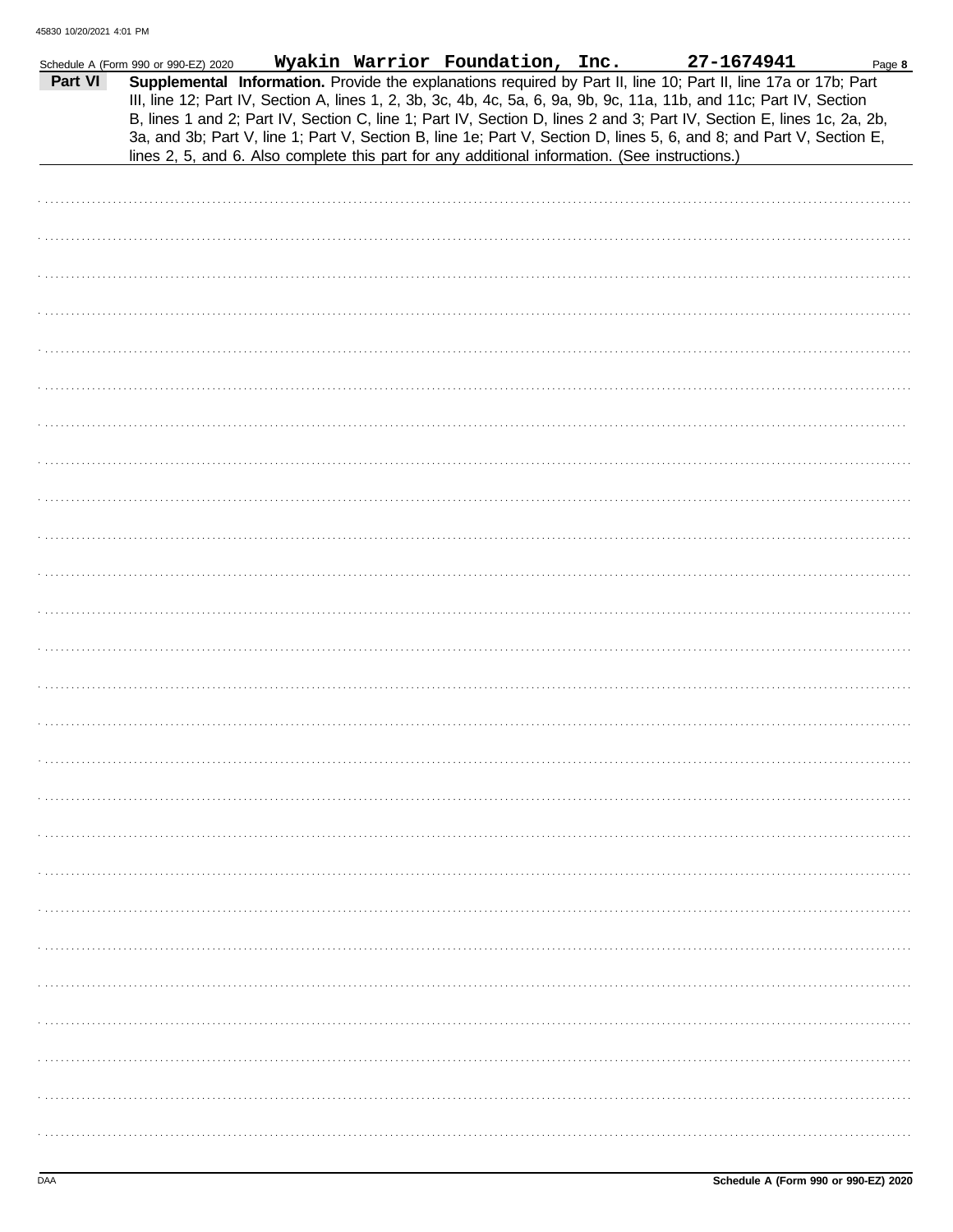### OMB No. 1545-0047 Department of the Treasury Internal Revenue Service Name of the organization **2020 Schedule of Contributors Schedule B (Form 990, 990-EZ, or 990-PF)** u **Attach to Form 990, Form 990-EZ, or Form 990-PF. Employer identification number** u **Go to** *www.irs.gov/Form990* **for the latest information.**

## **Wyakin Warrior Foundation, Inc. 27-1674941**

**Organization type** (check one):

| Filers of:         | Section:                                                                  |
|--------------------|---------------------------------------------------------------------------|
| Form 990 or 990-EZ | $ \mathbf{X} $ 501(c)( 3) (enter number) organization                     |
|                    | 4947(a)(1) nonexempt charitable trust not treated as a private foundation |
|                    | 527 political organization                                                |
| Form 990-PF        | 501(c)(3) exempt private foundation                                       |
|                    | 4947(a)(1) nonexempt charitable trust treated as a private foundation     |
|                    | 501(c)(3) taxable private foundation                                      |

Check if your organization is covered by the **General Rule** or a **Special Rule. Note:** Only a section 501(c)(7), (8), or (10) organization can check boxes for both the General Rule and a Special Rule. See instructions.

## **General Rule**

For an organization filing Form 990, 990-EZ, or 990-PF that received, during the year, contributions totaling \$5,000 or more (in money or property) from any one contributor. Complete Parts I and II. See instructions for determining a contributor's total contributions.

## **Special Rules**

For an organization described in section 501(c)(3) filing Form 990 or 990-EZ that met the 33<sup>1</sup> /3% support test of the **X** regulations under sections 509(a)(1) and 170(b)(1)(A)(vi), that checked Schedule A (Form 990 or 990-EZ), Part II, line 13, 16a, or 16b, and that received from any one contributor, during the year, total contributions of the greater of **(1)** \$5,000; or **(2)** 2% of the amount on (i) Form 990, Part VIII, line 1h; or (ii) Form 990-EZ, line 1. Complete Parts I and II.

literary, or educational purposes, or for the prevention of cruelty to children or animals. Complete Parts I (entering For an organization described in section 501(c)(7), (8), or (10) filing Form 990 or 990-EZ that received from any one contributor, during the year, total contributions of more than \$1,000 *exclusively* for religious, charitable, scientific, "N/A" in column (b) instead of the contributor name and address), II, and III.

For an organization described in section 501(c)(7), (8), or (10) filing Form 990 or 990-EZ that received from any one contributor, during the year, contributions *exclusively* for religious, charitable, etc., purposes, but no such contributions totaled more than \$1,000. If this box is checked, enter here the total contributions that were received during the year for an *exclusively* religious, charitable, etc., purpose. Don't complete any of the parts unless the **General Rule** applies to this organization because it received *nonexclusively* religious, charitable, etc., contributions totaling \$5,000 or more during the year . . . . . . . . . . . . . . . . . . . . . . . . . . . . . . . . . . . . . . . . . . . . . . . . . . . . . . . . . . . . . . . . . . . . . . . . . . . . . . . .

990-EZ, or 990-PF), but it **must** answer "No" on Part IV, line 2, of its Form 990; or check the box on line H of its Form 990-EZ or on its Form 990-PF, Part I, line 2, to certify that it doesn't meet the filing requirements of Schedule B (Form 990, 990-EZ, or 990-PF). **Caution:** An organization that isn't covered by the General Rule and/or the Special Rules doesn't file Schedule B (Form 990,

**For Paperwork Reduction Act Notice, see the instructions for Form 990, 990-EZ, or 990-PF.**

 $\triangleright$  \$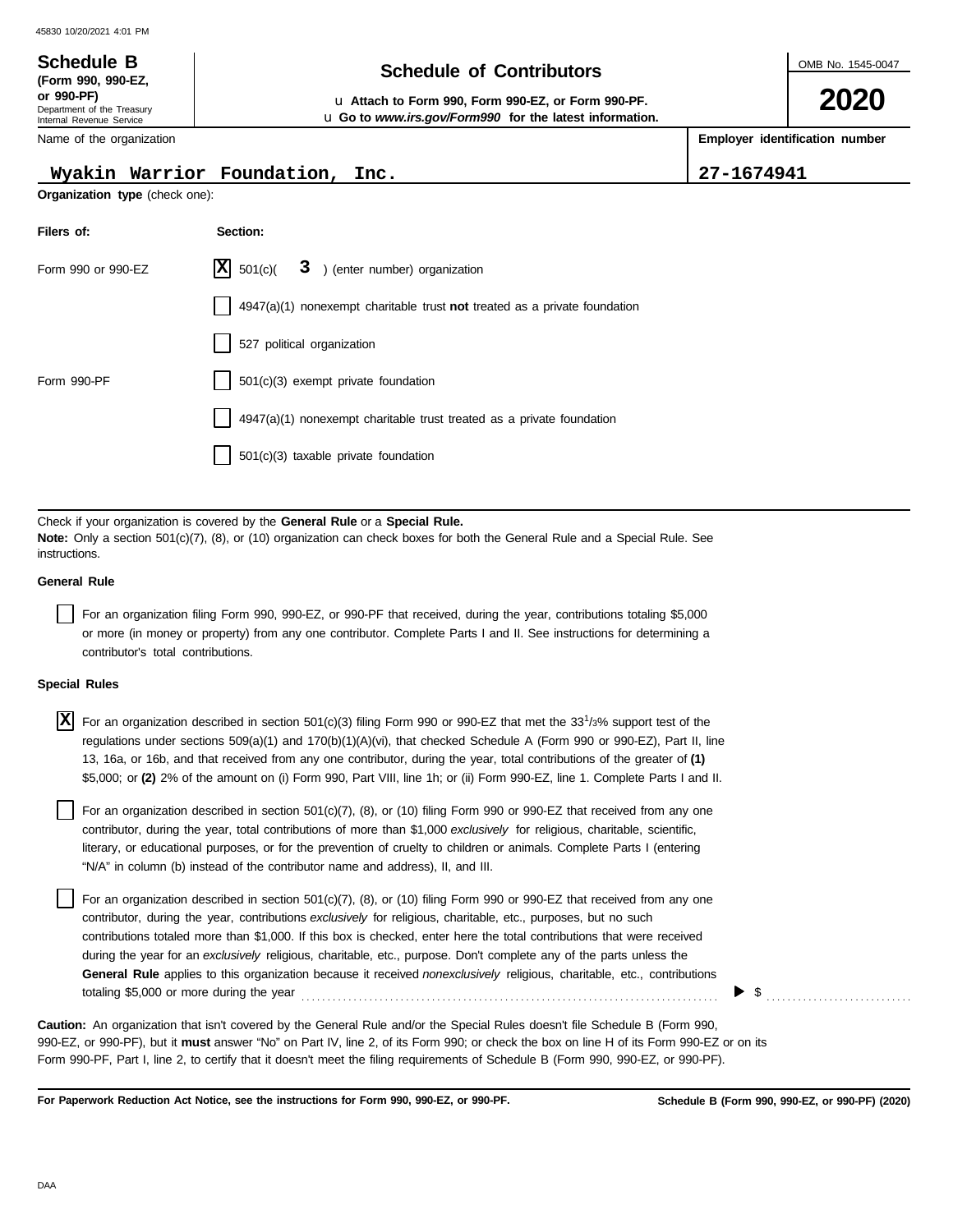|              | Schedule B (Form 990, 990-EZ, or 990-PF) (2020)                                                |                                   | Page 1 of 4<br>Page 2                                                                                   |
|--------------|------------------------------------------------------------------------------------------------|-----------------------------------|---------------------------------------------------------------------------------------------------------|
|              | Name of organization<br>Wyakin Warrior Foundation,<br>Inc.                                     |                                   | Employer identification number<br>27-1674941                                                            |
| Part I       | Contributors (see instructions). Use duplicate copies of Part I if additional space is needed. |                                   |                                                                                                         |
| (a)<br>No.   | (b)<br>Name, address, and ZIP + 4                                                              | (c)<br><b>Total contributions</b> | (d)<br>Type of contribution                                                                             |
| $1$          | Julius C Jeker Foundation<br>199 N Capitol Blvd. Ste. 502<br>ID 83702<br><b>Boise</b>          | 20,000<br>\$                      | Χ<br>Person<br>Payroll<br>Noncash<br>(Complete Part II for<br>noncash contributions.)                   |
| (a)          | (b)                                                                                            | (c)                               | (d)                                                                                                     |
| No.          | Name, address, and ZIP + 4                                                                     | <b>Total contributions</b>        | Type of contribution                                                                                    |
| $\mathbf{2}$ | Micron Technology Foundation<br>8000 S Federal Way<br><b>Boise</b><br>ID 83707                 | 25,000<br>$\mathsf{\$}$           | Χ<br>Person<br>Payroll<br>Noncash<br>(Complete Part II for<br>noncash contributions.)                   |
| (a)          | (b)                                                                                            | (c)                               | (d)                                                                                                     |
| No.          | Name, address, and ZIP + 4                                                                     | <b>Total contributions</b>        | Type of contribution                                                                                    |
| $\mathbf{3}$ | Phillips Industries<br>12070 Burke St.<br>CA 90670<br>Santa Fe Springs                         | 54,543<br>$\mathfrak s$           | Х<br>Person<br>Payroll<br>Noncash<br>(Complete Part II for<br>noncash contributions.)                   |
| (a)          | (b)                                                                                            | (c)                               | (d)                                                                                                     |
| No.          | Name, address, and ZIP + 4                                                                     | <b>Total contributions</b>        | Type of contribution                                                                                    |
| 4            | Costco Wholesale<br>PO Box 34844<br>WA 98124<br>Seattle                                        | 25,000                            | X<br><b>Person</b><br>Payroll<br>Noncash<br>$\perp$<br>(Complete Part II for<br>noncash contributions.) |
| (a)          | (b)                                                                                            | (c)                               | (d)                                                                                                     |
| No.          | Name, address, and ZIP + 4                                                                     | <b>Total contributions</b>        | Type of contribution                                                                                    |
| 5            | Kind World Foundation<br>1125 S 103rd St Ste 425<br>NE 68124<br>Omaha                          | 25,000<br>\$                      | X<br>Person<br>Payroll<br><b>Noncash</b><br>(Complete Part II for<br>noncash contributions.)            |
| (a)          | (b)                                                                                            | (c)                               | (d)                                                                                                     |
| No.          | Name, address, and ZIP + 4                                                                     | <b>Total contributions</b>        | Type of contribution                                                                                    |
| 6            | Tango Yankee Foundation<br>31 Father Peters Ln<br>CT 06840<br>New Canaan                       | 19,000<br>\$                      | X<br>Person<br>Payroll<br><b>Noncash</b><br>(Complete Part II for<br>noncash contributions.)            |

H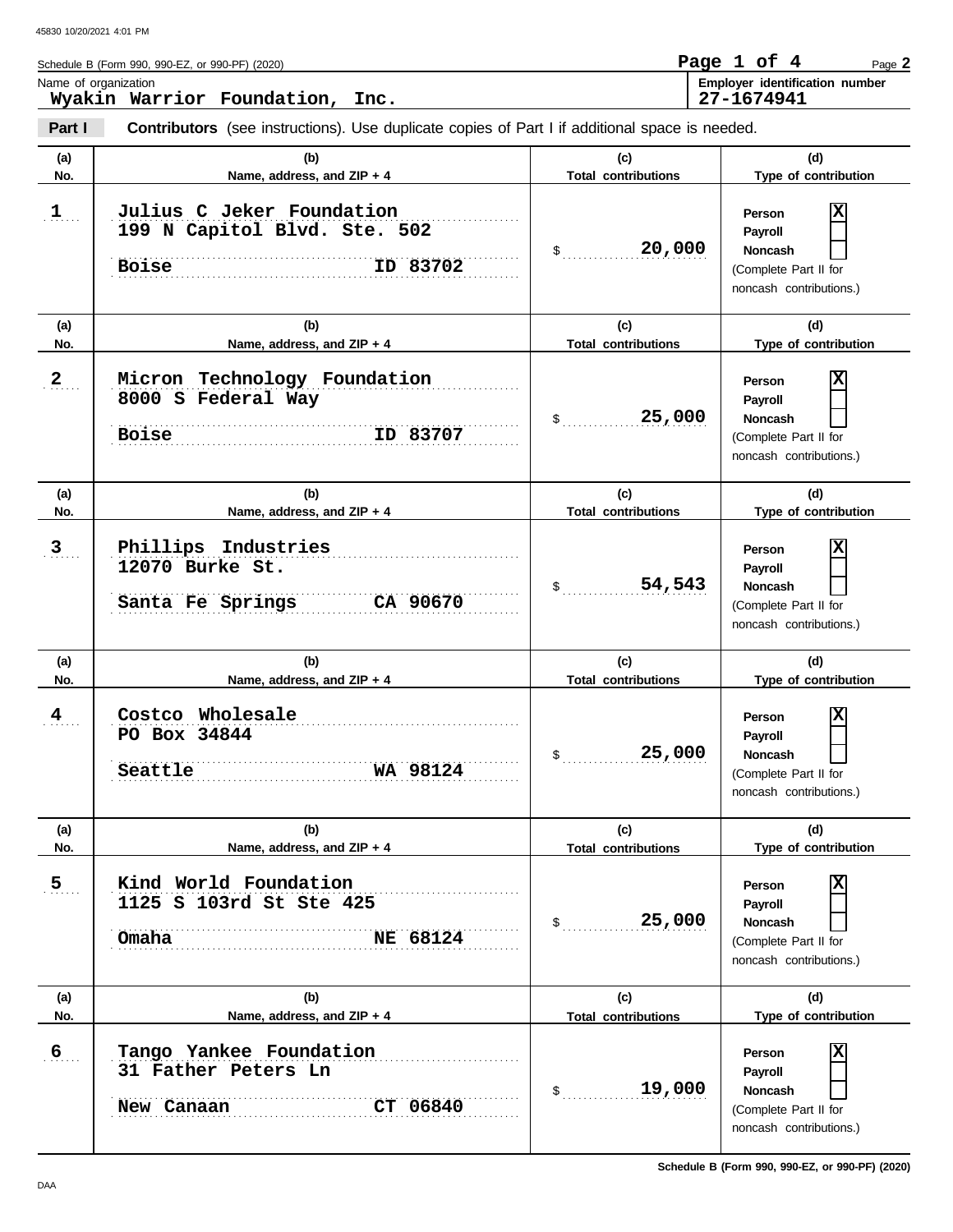| Name of organization | Schedule B (Form 990, 990-EZ, or 990-PF) (2020)                                                                                          |                                                       | Page 2 of 4<br>Page 2<br>Employer identification number                                                              |
|----------------------|------------------------------------------------------------------------------------------------------------------------------------------|-------------------------------------------------------|----------------------------------------------------------------------------------------------------------------------|
| Part I               | Wyakin Warrior Foundation, Inc.<br><b>Contributors</b> (see instructions). Use duplicate copies of Part I if additional space is needed. |                                                       | 27-1674941                                                                                                           |
|                      |                                                                                                                                          |                                                       |                                                                                                                      |
| (a)<br>No.           | (b)<br>Name, address, and ZIP + 4                                                                                                        | (c)<br><b>Total contributions</b>                     | (d)<br>Type of contribution                                                                                          |
| 7.                   | Idaho Division of Veterans Services<br>351 N Collins Rd<br>ID 83702<br><b>Boise</b>                                                      | 25,000<br>\$                                          | Person<br>Payroll<br><b>Noncash</b><br>(Complete Part II for<br>noncash contributions.)                              |
| (a)<br>No.           | (b)<br>Name, address, and ZIP + 4                                                                                                        | (c)<br><b>Total contributions</b>                     | (d)<br>Type of contribution                                                                                          |
| 8                    | Mary Bradof Foundation<br>3095 Holl Dr<br>ID 83616<br>Eagle                                                                              | 20,000<br>\$                                          | Person<br>Payroll<br><b>Noncash</b><br>(Complete Part II for<br>noncash contributions.)                              |
| (a)<br>No.           | (b)<br>Name, address, and ZIP + 4                                                                                                        | (c)<br><b>Total contributions</b>                     | (d)<br>Type of contribution                                                                                          |
| 9                    | Southern Wine & Spirits<br>5140 N Sawyer Ave<br>ID 83714<br><b>Boise</b>                                                                 | 5,782<br>\$                                           | Person<br>Payroll<br>Noncash<br>(Complete Part II for<br>noncash contributions.)                                     |
| (a)<br>No.           | (b)<br>Name, address, and ZIP + 4                                                                                                        | (c)<br><b>Total contributions</b>                     | (d)<br>Type of contribution                                                                                          |
| 10                   | USA Inc<br>SKF<br>890 Forty Foot Rd<br>Lansdale<br>PA 19446                                                                              | 5,096<br>\$                                           | x<br>Person<br>Payroll<br>Noncash<br>(Complete Part II for<br>noncash contributions.)                                |
| (a)<br>No.           | (b)<br>Name, address, and ZIP + 4                                                                                                        | (c)<br><b>Total contributions</b>                     | (d)<br>Type of contribution                                                                                          |
| 11                   | Amazon<br>410 Terry Ave. N<br>Seattle<br>WA 98109                                                                                        | 10,000<br>$\mathsf{\$}$                               | х<br>Person<br>Payroll<br><b>Noncash</b><br>(Complete Part II for<br>noncash contributions.)                         |
| (a)                  | (b)                                                                                                                                      | (c)                                                   | (d)                                                                                                                  |
| No.<br>12            | Name, address, and ZIP + 4<br>Bacon, Jeffrey<br>9249 W. Bay Stream Ct.<br>ID 83714<br>Garden City                                        | <b>Total contributions</b><br>10,371<br>$\mathsf{\$}$ | Type of contribution<br>х<br>Person<br>Payroll<br><b>Noncash</b><br>(Complete Part II for<br>noncash contributions.) |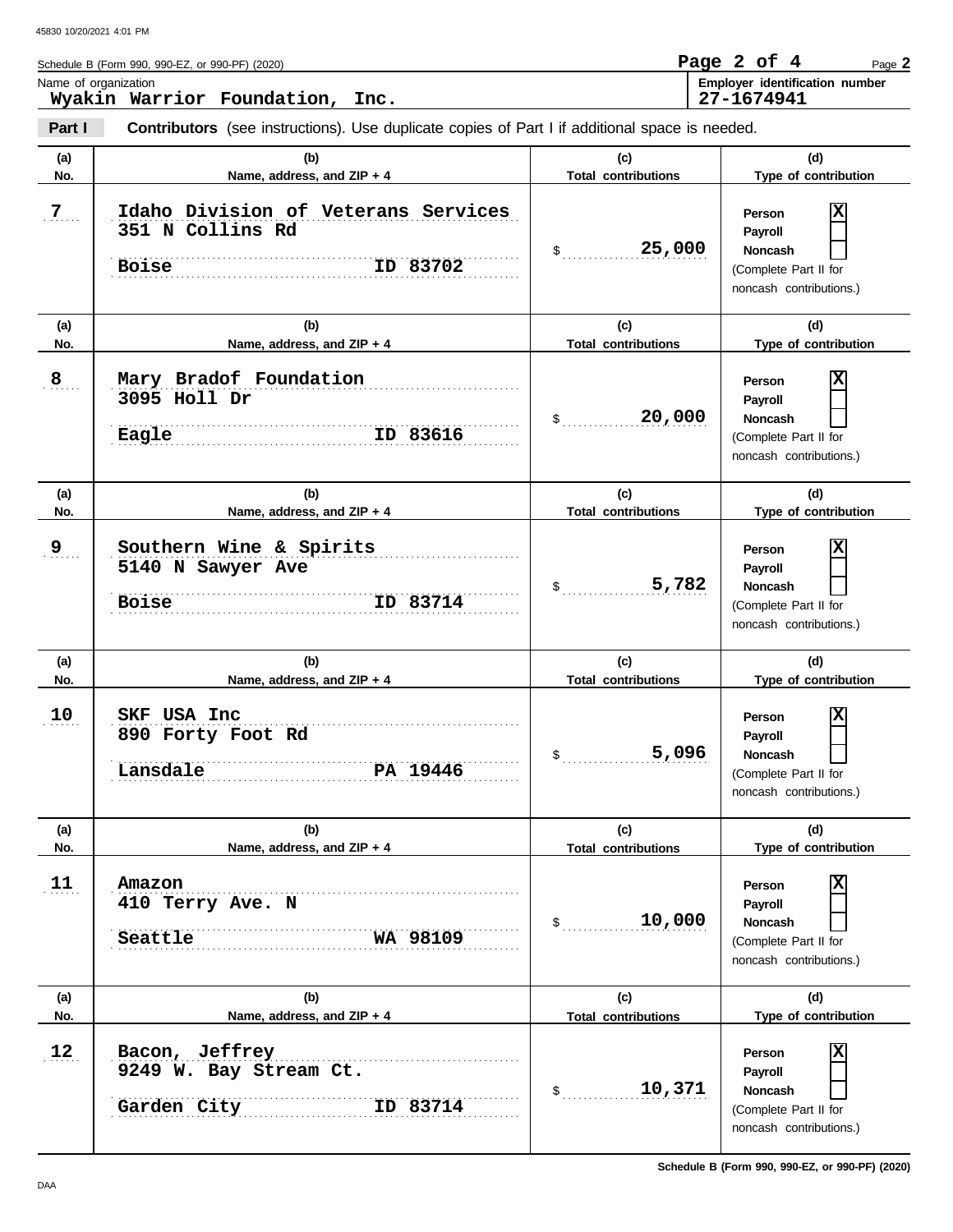|            | Schedule B (Form 990, 990-EZ, or 990-PF) (2020)                                                                |                                                       | Page 3 of 4<br>Page 2                                                                                           |
|------------|----------------------------------------------------------------------------------------------------------------|-------------------------------------------------------|-----------------------------------------------------------------------------------------------------------------|
|            | Name of organization<br>Wyakin Warrior Foundation, Inc.                                                        |                                                       | Employer identification number<br>27-1674941                                                                    |
| Part I     | <b>Contributors</b> (see instructions). Use duplicate copies of Part I if additional space is needed.          |                                                       |                                                                                                                 |
| (a)<br>No. | (b)<br>Name, address, and ZIP + 4                                                                              | (c)<br><b>Total contributions</b>                     | (d)<br>Type of contribution                                                                                     |
| 13         | C.L. Butch Otter<br>1009 Star Road<br>ID 83669<br>Star                                                         | 5,000<br>\$                                           | Person<br>Payroll<br><b>Noncash</b><br>(Complete Part II for<br>noncash contributions.)                         |
| (a)<br>No. | (b)<br>Name, address, and ZIP + 4                                                                              | (c)<br><b>Total contributions</b>                     | (d)<br>Type of contribution                                                                                     |
| 14         | Capital Matrix Inc.<br>1161 W River St., Ste. 220<br>ID 83702<br><b>Boise</b>                                  | 10,000<br>$\mathfrak s$                               | Person<br>Payroll<br><b>Noncash</b><br>(Complete Part II for<br>noncash contributions.)                         |
| (a)<br>No. | (b)<br>Name, address, and ZIP + 4                                                                              | (c)<br><b>Total contributions</b>                     | (d)<br>Type of contribution                                                                                     |
| 15         | Carroll, Craig<br>3211 N Millcreek Rd<br>Pleasant Grove<br>UT 84062                                            | 14,000<br>$\frac{1}{2}$                               | Person<br>Payroll<br><b>Noncash</b><br>(Complete Part II for<br>noncash contributions.)                         |
| (a)<br>No. | (b)<br>Name, address, and ZIP + 4                                                                              | (c)<br><b>Total contributions</b>                     | (d)<br>Type of contribution                                                                                     |
| 16         | Dorman Products<br>3400 E Walnut St<br>PA 18915<br>Colmar                                                      | 23,473<br>\$                                          | х<br>Person<br>Payroll<br><b>Noncash</b><br>(Complete Part II for<br>noncash contributions.)                    |
| (a)<br>No. | (b)<br>Name, address, and ZIP + 4                                                                              | (c)<br><b>Total contributions</b>                     | (d)<br>Type of contribution                                                                                     |
| 17         | Finance of America Cares<br>1402 Memory Lane<br>.<br>FL 33549<br>Lutz                                          | 6,250<br>$\frac{1}{2}$                                | Person<br>Payroll<br><b>Noncash</b><br>(Complete Part II for<br>noncash contributions.)                         |
| (a)        | (b)                                                                                                            | (c)                                                   | (d)                                                                                                             |
| No.<br>18  | Name, address, and ZIP + 4<br>Hardesty, Duane & Janet<br>723 Shannon St.<br><b>Steilacoom</b><br>WA 98388-3607 | <b>Total contributions</b><br>35,500<br>$\mathsf{\$}$ | Type of contribution<br>Person<br>Payroll<br><b>Noncash</b><br>(Complete Part II for<br>noncash contributions.) |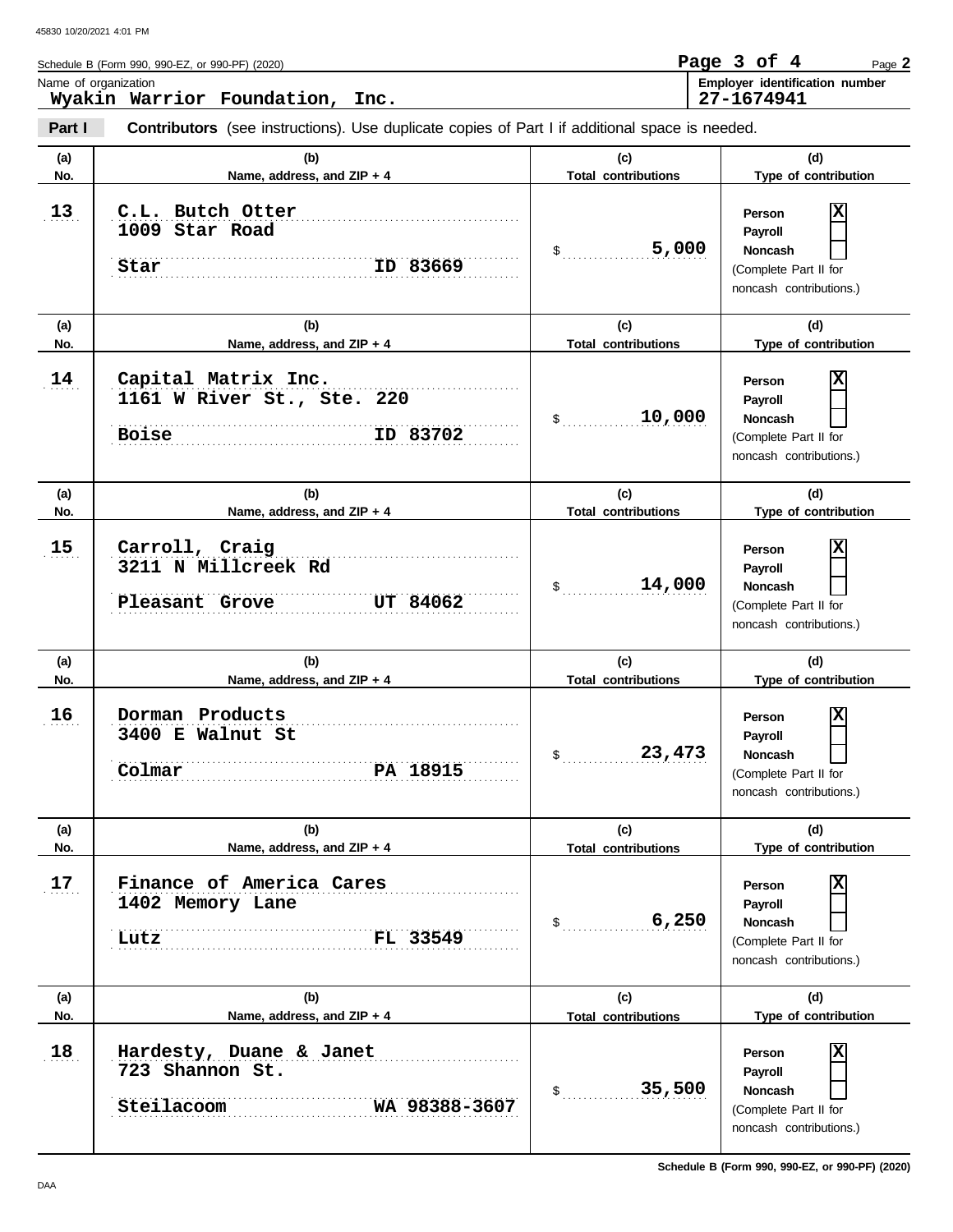**Part I Type of contribution Person Payroll Noncash (a) (b) (c) (d)** No. No. Name, address, and ZIP + 4 **Total contributions** Type of contribution **Person Payroll Noncash (a) (b) (c) (d) No. Name, address, and ZIP + 4 Type of contribution Person Payroll Noncash (a) (b) (c) (d)** No. Name, address, and ZIP + 4 **Total contributions** Type of contribution **Person Payroll Noncash** Schedule B (Form 990, 990-EZ, or 990-PF) (2020) \$ . . . . . . . . . . . . . . . . . . . . . . . . . . . . **10,000** (Complete Part II for noncash contributions.)  $\mathsf{\$}$  . . . . . . . . . . . . . . . . (Complete Part II for noncash contributions.) \$ . . . . . . . . . . . . . . . . . . . . . . . . . . . . **10,000** (Complete Part II for noncash contributions.)  $\frac{1}{2}$ (Complete Part II for noncash contributions.)  $\frac{1}{2}$ (Complete Part II for noncash contributions.) \$ . . . . . . . . . . . . . . . . . . . . . . . . . . . . (Complete Part II for noncash contributions.) **Contributors** (see instructions). Use duplicate copies of Part I if additional space is needed. **(a) (b) (c) (d) No. Name, address, and ZIP + 4 Total contributions Type of contribution Person Payroll Noncash (a) (b) (c) (d) No. Name, address, and ZIP + 4 Type of contribution Person Payroll Noncash (a) (b) (c) (d) No. Name, address, and ZIP + 4** Name of organization **Employer identification number** 19  $20$  $21$  $22$ 23 . . . . . . . . . . . . . . . . . . . . . . . . . . . . . . . . . . . . . . . . . . . . . . . . . . . . . . . . . . . . . . . . . . . . . . . . . . . . . . . . . . . . . . . . . . . . . . . . . . . . . . . . . . . . . . . . . . . . . . . . . . . . . . . . . . . . . . . . . . . . . . . . . . . . . . . . . . . . . . . . . . . . . . . . . . . . . . . . . . . . . . . . . . . . . . . . . . . . . . . . . . . . . . . . . . . . . . . . . . . . . . . . . . . . . . . . . . . . . . . . . . . . . . . . . . . . . . . . . . . . . . . . . . . . . . . . . . . . . . . . . . . . . . . . . . . . . . . . . . . . . . . . . . . . . . . . . . . . . . . **23 VIPAR Heavy Duty, Inc.** . . . . . . . . . . . . . . . . . . . . . . . . . . . . . . . . . . . . . . . . . . . . . . . . . . . . . . . . . . . . . . . . . . . . . . . . . . . . . . . . . . . . . . . . . . . . . . . . . . . . . . . . . . . . . . . . . . . . . . . . . . . . . . . . . . . . . . . . . . . . . . . . . . . . . . . . . . . . **Crystal Lake IL 60014** . . . . . . . . . . . . . . . . . . . . . . . . . . . . . . . . . . . . . . . . . . . . . . . . . . . . . . . . . . . . . . . . . . . . . . . . . . . . . . **Hudson OH 44236** . . . . . . . . . . . . . . . . . . . . . . . . . . . . . . . . . . . . . . . . . . . . . . . . . . . . . . . . . . . . . . . . . . . . . . . . . . . . . . 22 The Benevity Community Impact Fund . . . . . . . . . . . . . . . . . . . . . . . . . . . . . . . . . . . . . . . . . . . . . . . . . . . . . . . . . . . . . . . . . . . . . . . . . . . . . . . . . . . . . . . . . . . . . . . . . . . . . . . . . . . . . . . . . . . . . . . . . . . . . . . . . . . . . . . . . . . . . . . . . . . . . . . . . . . . . . . . . . . . . . . . . . . . . . . . . . . . . . . . . . . . . . . . . . . . . . . . . . . . . . . . . . . . . . . . . . . . . . . . . . . . . . . . . . **Newport Beach CA 92660** . . . . . . . . . . . . . . . . . . . . . . . . . . . . . . . . . . . . . . . . . . . . . . . . . . . . . . . . . . . . . . . . . . . . . . . . . . . . . . . . . . . . . . . . . . . . . . . . . . . . . . . . . . . . . . . . . . . . . . . . . . . . . . . . . . . . . . . . . . . . . . . . . . . . . . . . . . . . **Portland OR 97208** . . . . . . . . . . . . . . . . . . . . . . . . . . . . . . . . . . . . . . . . . . . . . . . . . . . . . . . . . . . . . . . . . . . . . . . . . . . . . . **20 L&M Williams Foundation** . . . . . . . . . . . . . . . . . . . . . . . . . . . . . . . . . . . . . . . . . . . . . . . . . . . . . . . . . . . . . . . . . . . . . . . . . . . . . . **3450 E Commercial Ct.** ID 83642 . . . . . . . . . . . . . . . . . . . . . . . . . . . . . . . . . . . . . . . . . . . . . . . . . . . . . . . . . . . . . . . . . . . . . . . . . . . . . . **Total contributions Total contributions Total contributions Total contributions Total contributions** Page **2 Wyakin Warrior Foundation, Inc. Page 4 of 4 27-1674941 19 Jacksons**  $Meridian$ **X PO Box 3168 - Trust Tax 10,000 X 21 Mike Danzi 4041 MacArthur Blvd. Ste. 510 X 1521 Georgetown Rd. 10,514 X 760 McArdle Dr Ste D 37,200 X**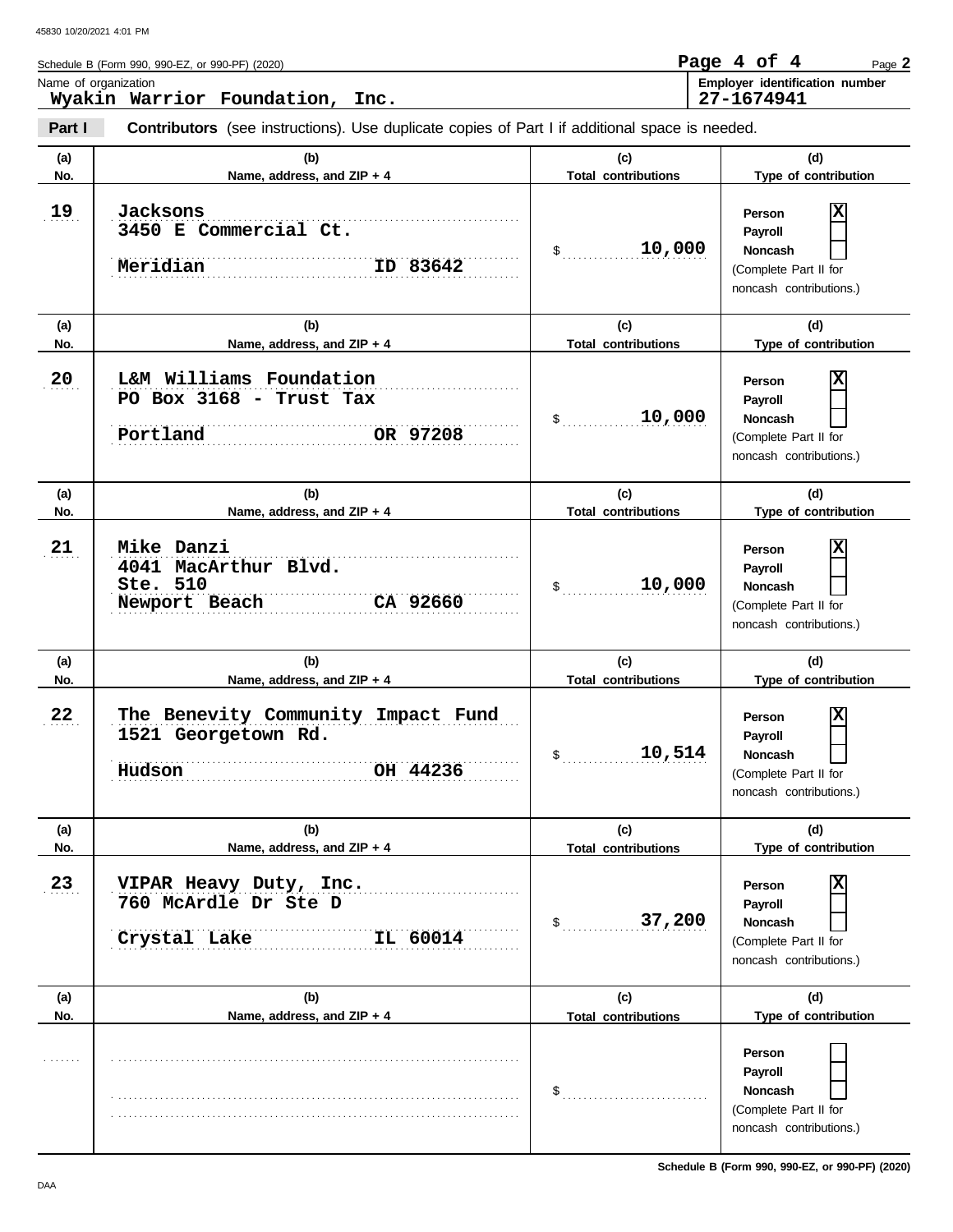Department of the Treasury Internal Revenue Service

**(Form 990)**

| Schedule d | <b>Supplemental Financial Statements</b> |  |
|------------|------------------------------------------|--|
|            |                                          |  |

**Part IV, line 6, 7, 8, 9, 10, 11a, 11b, 11c, 11d, 11e, 11f, 12a, or 12b.** u **Complete if the organization answered "Yes" on Form 990,**

u **Attach to Form 990.** 

u **Go to** *www.irs.gov/Form990* **for instructions and the latest information.**

**Employer identification number Open to Public Inspection**

**2020**

OMB No. 1545-0047

|          | Name of the organization |                                                                                                                                                                                            |                                                                            | Employer identification number  |
|----------|--------------------------|--------------------------------------------------------------------------------------------------------------------------------------------------------------------------------------------|----------------------------------------------------------------------------|---------------------------------|
|          |                          | Wyakin Warrior Foundation, Inc.                                                                                                                                                            |                                                                            | 27-1674941                      |
| Part I   |                          | Organizations Maintaining Donor Advised Funds or Other Similar Funds or Accounts.<br>Complete if the organization answered "Yes" on Form 990, Part IV, line 6.                             |                                                                            |                                 |
|          |                          |                                                                                                                                                                                            | (a) Donor advised funds                                                    | (b) Funds and other accounts    |
| 1        |                          |                                                                                                                                                                                            | the control of the control of the control                                  |                                 |
| 2        |                          | Aggregate value of contributions to (during year)                                                                                                                                          | the control of the control of the control of the control of the control of |                                 |
| 3        |                          |                                                                                                                                                                                            | the control of the control of the control of the control of the control of |                                 |
| 4        |                          |                                                                                                                                                                                            |                                                                            |                                 |
| 5        |                          | Did the organization inform all donors and donor advisors in writing that the assets held in donor advised                                                                                 |                                                                            |                                 |
|          |                          |                                                                                                                                                                                            |                                                                            | Yes<br>No                       |
| 6        |                          | Did the organization inform all grantees, donors, and donor advisors in writing that grant funds can be used                                                                               |                                                                            |                                 |
|          |                          | only for charitable purposes and not for the benefit of the donor or donor advisor, or for any other purpose                                                                               |                                                                            |                                 |
|          |                          |                                                                                                                                                                                            |                                                                            | <b>Yes</b><br>No                |
| Part II  |                          | <b>Conservation Easements.</b>                                                                                                                                                             |                                                                            |                                 |
|          |                          | Complete if the organization answered "Yes" on Form 990, Part IV, line 7.                                                                                                                  |                                                                            |                                 |
|          |                          | Purpose(s) of conservation easements held by the organization (check all that apply).                                                                                                      |                                                                            |                                 |
|          |                          | Preservation of land for public use (for example, recreation or education)                                                                                                                 | Preservation of a historically important land area                         |                                 |
|          |                          | Protection of natural habitat                                                                                                                                                              | Preservation of a certified historic structure                             |                                 |
|          |                          | Preservation of open space                                                                                                                                                                 |                                                                            |                                 |
| 2        |                          | Complete lines 2a through 2d if the organization held a qualified conservation contribution in the form of a conservation                                                                  |                                                                            |                                 |
|          |                          | easement on the last day of the tax year.                                                                                                                                                  |                                                                            | Held at the End of the Tax Year |
| а        |                          | Total number of conservation easements                                                                                                                                                     |                                                                            | 2a                              |
| b        |                          |                                                                                                                                                                                            |                                                                            | 2b                              |
| с        |                          | Number of conservation easements on a certified historic structure included in (a) [11] Number of conservation easements on a certified historic structure included in (a)                 |                                                                            | 2c                              |
| d        |                          | Number of conservation easements included in (c) acquired after 7/25/06, and not on a                                                                                                      |                                                                            |                                 |
|          |                          | historic structure listed in the National Register                                                                                                                                         |                                                                            | 2d                              |
| 3        |                          | Number of conservation easements modified, transferred, released, extinguished, or terminated by the organization during the                                                               |                                                                            |                                 |
|          |                          | tax year $\mathbf u$                                                                                                                                                                       |                                                                            |                                 |
|          |                          | Number of states where property subject to conservation easement is located u                                                                                                              |                                                                            |                                 |
| 5        |                          | Does the organization have a written policy regarding the periodic monitoring, inspection, handling of                                                                                     |                                                                            |                                 |
|          |                          |                                                                                                                                                                                            |                                                                            | <b>Yes</b><br>No                |
| 6        |                          | Staff and volunteer hours devoted to monitoring, inspecting, handling of violations, and enforcing conservation easements during the year                                                  |                                                                            |                                 |
|          |                          | $\mathbf{u}$ and $\mathbf{u}$                                                                                                                                                              |                                                                            |                                 |
|          |                          | Amount of expenses incurred in monitoring, inspecting, handling of violations, and enforcing conservation easements during the year                                                        |                                                                            |                                 |
|          |                          |                                                                                                                                                                                            |                                                                            |                                 |
|          |                          | Does each conservation easement reported on line 2(d) above satisfy the requirements of section 170(h)(4)(B)(i)                                                                            |                                                                            |                                 |
|          |                          | and section $170(h)(4)(B)(ii)?$                                                                                                                                                            |                                                                            | Yes<br>No                       |
| 9        |                          | In Part XIII, describe how the organization reports conservation easements in its revenue and expense statement and                                                                        |                                                                            |                                 |
|          |                          | balance sheet, and include, if applicable, the text of the footnote to the organization's financial statements that describes the<br>organization's accounting for conservation easements. |                                                                            |                                 |
| Part III |                          | Organizations Maintaining Collections of Art, Historical Treasures, or Other Similar Assets.                                                                                               |                                                                            |                                 |
|          |                          | Complete if the organization answered "Yes" on Form 990, Part IV, line 8.                                                                                                                  |                                                                            |                                 |
|          |                          | 1a If the organization elected, as permitted under FASB ASC 958, not to report in its revenue statement and balance sheet works                                                            |                                                                            |                                 |
|          |                          | of art, historical treasures, or other similar assets held for public exhibition, education, or research in furtherance of public                                                          |                                                                            |                                 |
|          |                          | service, provide in Part XIII the text of the footnote to its financial statements that describes these items.                                                                             |                                                                            |                                 |
| b        |                          | If the organization elected, as permitted under FASB ASC 958, to report in its revenue statement and balance sheet works of                                                                |                                                                            |                                 |
|          |                          | art, historical treasures, or other similar assets held for public exhibition, education, or research in furtherance of public service,                                                    |                                                                            |                                 |
|          |                          | provide the following amounts relating to these items:                                                                                                                                     |                                                                            |                                 |
|          | (i)                      |                                                                                                                                                                                            |                                                                            | u \$                            |
|          |                          | (ii) Assets included in Form 990, Part X                                                                                                                                                   |                                                                            |                                 |
| 2        |                          | If the organization received or held works of art, historical treasures, or other similar assets for financial gain, provide the                                                           |                                                                            |                                 |
|          |                          | following amounts required to be reported under FASB ASC 958 relating to these items:                                                                                                      |                                                                            |                                 |
|          |                          |                                                                                                                                                                                            |                                                                            |                                 |
|          |                          |                                                                                                                                                                                            |                                                                            |                                 |

Assets included in Form 990, Part X . . . . . . . . . . . . . . . . . . . . . . . . . . . . . . . . . . . . . . . . . . . . . . . . . . . . . . . . . . . . . . . . . . . . . . . . . . . . . . . . . . . . . **b**

<u>u \$</u>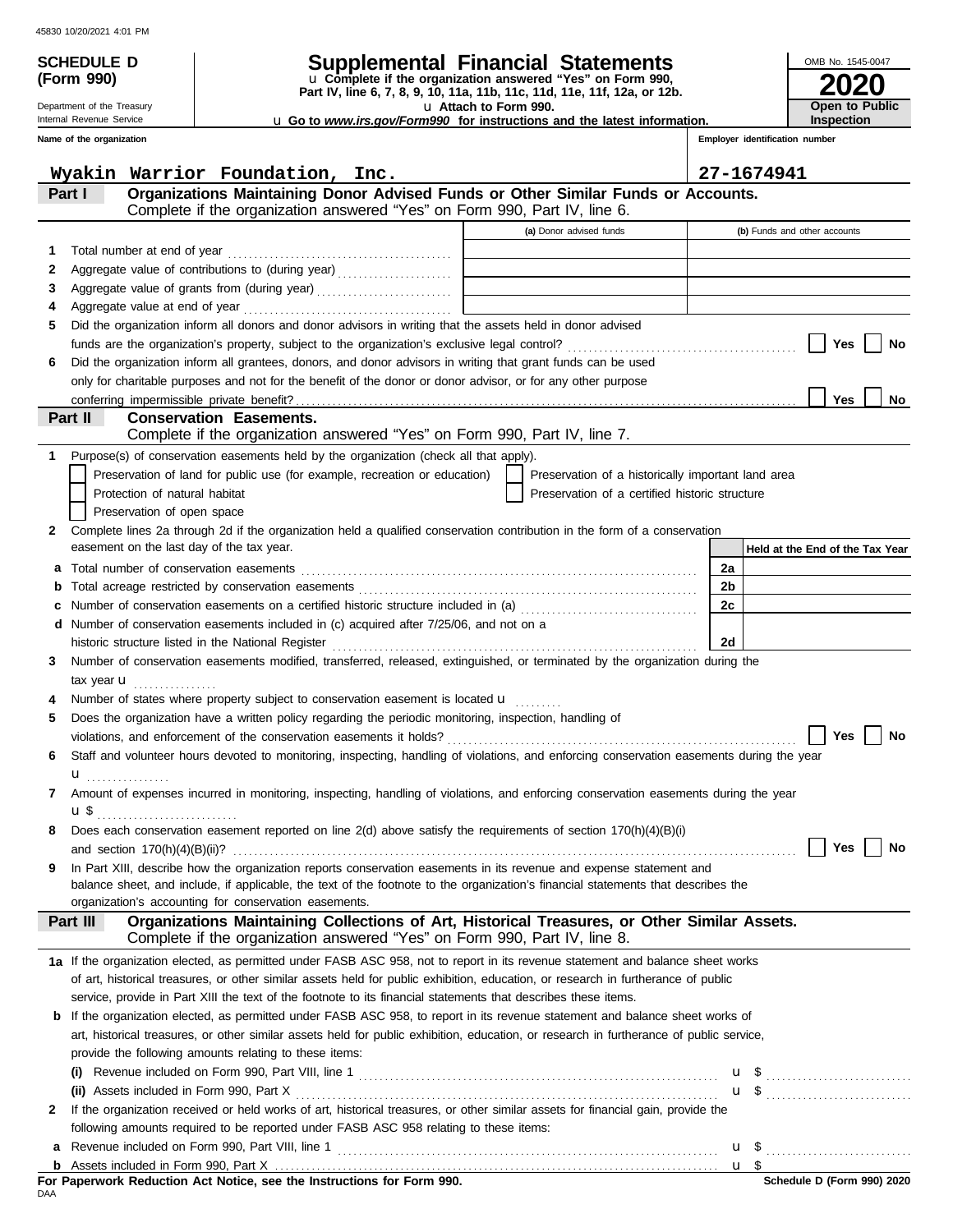|                | Schedule D (Form 990) 2020  Wyakin Warrior Foundation, Inc.                                                                                                                                                                          |                         |                          |                         | 27-1674941         |                      | Page 2              |
|----------------|--------------------------------------------------------------------------------------------------------------------------------------------------------------------------------------------------------------------------------------|-------------------------|--------------------------|-------------------------|--------------------|----------------------|---------------------|
| Part III       | Organizations Maintaining Collections of Art, Historical Treasures, or Other Similar Assets (continued)                                                                                                                              |                         |                          |                         |                    |                      |                     |
| 3.             | Using the organization's acquisition, accession, and other records, check any of the following that make significant use of its<br>collection items (check all that apply):                                                          |                         |                          |                         |                    |                      |                     |
| a              | Public exhibition                                                                                                                                                                                                                    | d                       | Loan or exchange program |                         |                    |                      |                     |
| b              | Scholarly research                                                                                                                                                                                                                   | е                       |                          |                         |                    |                      |                     |
| c              | Preservation for future generations                                                                                                                                                                                                  |                         |                          |                         |                    |                      |                     |
|                | Provide a description of the organization's collections and explain how they further the organization's exempt purpose in Part                                                                                                       |                         |                          |                         |                    |                      |                     |
|                | XIII.                                                                                                                                                                                                                                |                         |                          |                         |                    |                      |                     |
| 5              | During the year, did the organization solicit or receive donations of art, historical treasures, or other similar                                                                                                                    |                         |                          |                         |                    |                      |                     |
|                |                                                                                                                                                                                                                                      |                         |                          |                         |                    |                      | Yes<br>No           |
| <b>Part IV</b> | <b>Escrow and Custodial Arrangements.</b>                                                                                                                                                                                            |                         |                          |                         |                    |                      |                     |
|                | Complete if the organization answered "Yes" on Form 990, Part IV, line 9, or reported an amount on Form<br>990, Part X, line 21.                                                                                                     |                         |                          |                         |                    |                      |                     |
|                | 1a Is the organization an agent, trustee, custodian or other intermediary for contributions or other assets not                                                                                                                      |                         |                          |                         |                    |                      |                     |
|                |                                                                                                                                                                                                                                      |                         |                          |                         |                    |                      | Yes<br>No           |
|                | <b>b</b> If "Yes," explain the arrangement in Part XIII and complete the following table:                                                                                                                                            |                         |                          |                         |                    |                      |                     |
|                |                                                                                                                                                                                                                                      |                         |                          |                         |                    |                      | Amount              |
|                | c Beginning balance <b>contract the contract of the contract of the contract of the contract of the contract of the contract of the contract of the contract of the contract of the contract of the contract of the contract of </b> |                         |                          |                         |                    | 1c                   |                     |
|                |                                                                                                                                                                                                                                      |                         |                          |                         |                    | 1d                   |                     |
|                |                                                                                                                                                                                                                                      |                         |                          |                         |                    | 1e                   |                     |
|                | Ending balance <b>constructs</b> and constructs and constructs and constructs and constructs and constructs and constructs and constructs and constructs and constructs and constructs and constructs and constructs and constructs  |                         |                          |                         |                    | 1f                   |                     |
|                |                                                                                                                                                                                                                                      |                         |                          |                         |                    |                      | <b>Yes</b><br>No    |
|                |                                                                                                                                                                                                                                      |                         |                          |                         |                    |                      |                     |
| Part V         | <b>Endowment Funds.</b>                                                                                                                                                                                                              |                         |                          |                         |                    |                      |                     |
|                | Complete if the organization answered "Yes" on Form 990, Part IV, line 10.                                                                                                                                                           |                         |                          |                         |                    |                      |                     |
|                |                                                                                                                                                                                                                                      | (a) Current year        | (b) Prior year           |                         | (c) Two years back | (d) Three years back | (e) Four years back |
|                | <b>1a</b> Beginning of year balance                                                                                                                                                                                                  |                         |                          |                         |                    |                      |                     |
|                | Contributions <b>Contributions</b>                                                                                                                                                                                                   |                         |                          |                         |                    |                      |                     |
|                | c Net investment earnings, gains, and                                                                                                                                                                                                |                         |                          |                         |                    |                      |                     |
|                |                                                                                                                                                                                                                                      |                         |                          |                         |                    |                      |                     |
|                | d Grants or scholarships                                                                                                                                                                                                             |                         |                          |                         |                    |                      |                     |
|                | e Other expenditures for facilities and                                                                                                                                                                                              |                         |                          |                         |                    |                      |                     |
|                |                                                                                                                                                                                                                                      |                         |                          |                         |                    |                      |                     |
|                | f Administrative expenses                                                                                                                                                                                                            |                         |                          |                         |                    |                      |                     |
|                |                                                                                                                                                                                                                                      |                         |                          |                         |                    |                      |                     |
|                | Provide the estimated percentage of the current year end balance (line 1g, column (a)) held as:                                                                                                                                      |                         |                          |                         |                    |                      |                     |
|                | a Board designated or quasi-endowment <b>u</b>                                                                                                                                                                                       |                         |                          |                         |                    |                      |                     |
|                | <b>b</b> Permanent endowment <b>u</b> %                                                                                                                                                                                              |                         |                          |                         |                    |                      |                     |
|                | c Term endowment <b>u</b> %                                                                                                                                                                                                          |                         |                          |                         |                    |                      |                     |
|                | The percentages on lines 2a, 2b, and 2c should equal 100%.                                                                                                                                                                           |                         |                          |                         |                    |                      |                     |
|                | 3a Are there endowment funds not in the possession of the organization that are held and administered for the                                                                                                                        |                         |                          |                         |                    |                      |                     |
|                | organization by:                                                                                                                                                                                                                     |                         |                          |                         |                    |                      | Yes<br>No           |
|                |                                                                                                                                                                                                                                      |                         |                          |                         |                    |                      | 3a(i)               |
|                |                                                                                                                                                                                                                                      |                         |                          |                         |                    |                      | 3a(ii)              |
|                |                                                                                                                                                                                                                                      |                         |                          |                         |                    |                      | 3b                  |
| Part VI        | Describe in Part XIII the intended uses of the organization's endowment funds.<br>Land, Buildings, and Equipment.                                                                                                                    |                         |                          |                         |                    |                      |                     |
|                | Complete if the organization answered "Yes" on Form 990, Part IV, line 11a. See Form 990, Part X, line 10.                                                                                                                           |                         |                          |                         |                    |                      |                     |
|                | Description of property                                                                                                                                                                                                              | (a) Cost or other basis |                          | (b) Cost or other basis | (c) Accumulated    |                      | (d) Book value      |
|                |                                                                                                                                                                                                                                      | (investment)            |                          | (other)                 | depreciation       |                      |                     |
|                |                                                                                                                                                                                                                                      |                         |                          |                         |                    |                      |                     |
|                | <b>b</b> Buildings <b>contains a large design of the Buildings</b>                                                                                                                                                                   |                         |                          |                         |                    |                      |                     |
|                | c Leasehold improvements                                                                                                                                                                                                             |                         |                          |                         |                    |                      |                     |
|                |                                                                                                                                                                                                                                      |                         |                          |                         |                    |                      |                     |
|                |                                                                                                                                                                                                                                      |                         |                          | 14,860                  |                    | 13,732               | 1,128               |
|                | Total. Add lines 1a through 1e. (Column (d) must equal Form 990, Part X, column (B), line 10c.)                                                                                                                                      |                         |                          |                         |                    | u                    | 1,128               |
|                |                                                                                                                                                                                                                                      |                         |                          |                         |                    |                      |                     |

**Schedule D (Form 990) 2020**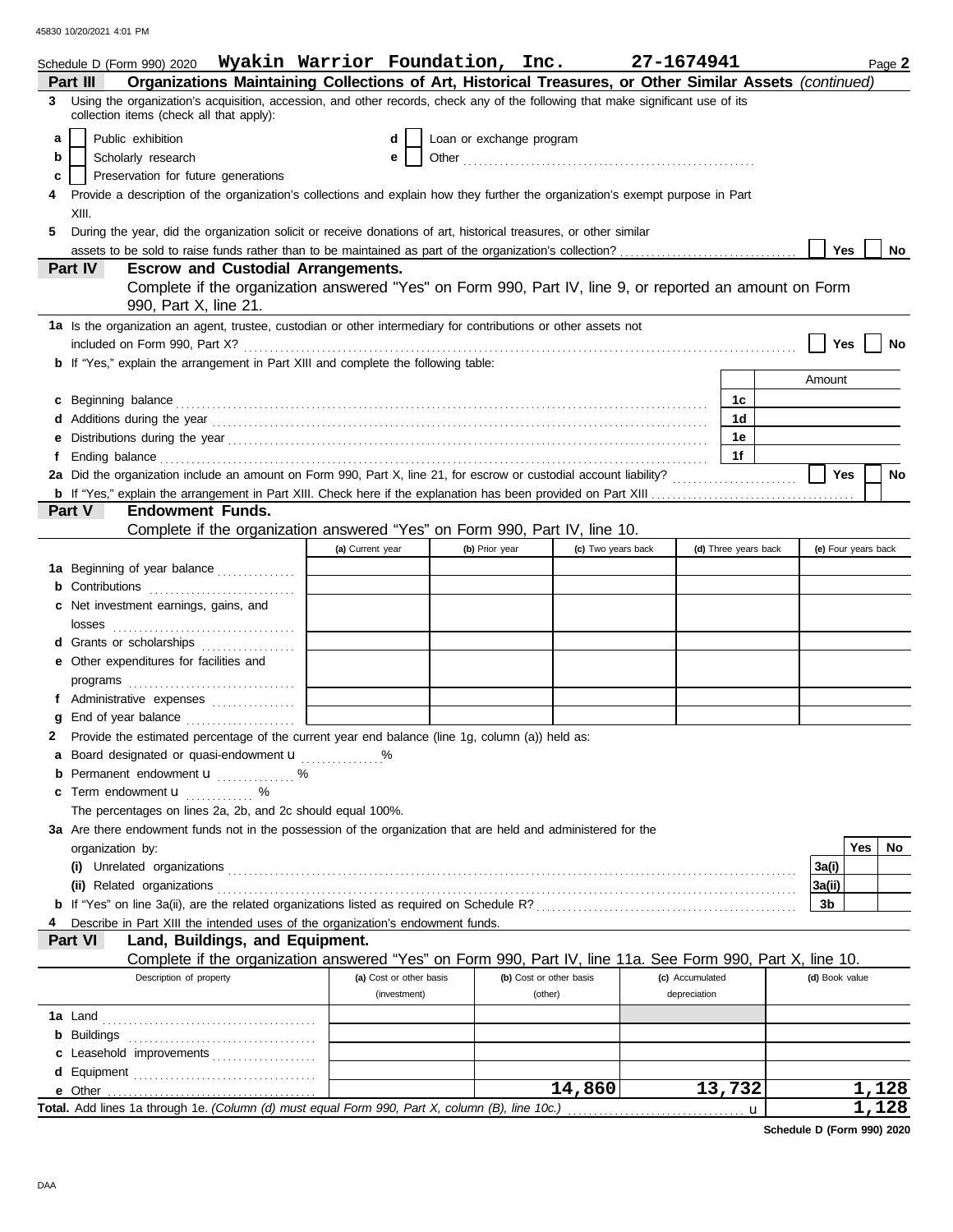DAA

|                 | Wyakin Warrior Foundation,<br>Schedule D (Form 990) 2020                                                                           | Inc.           | 27-1674941                       | Page 3         |
|-----------------|------------------------------------------------------------------------------------------------------------------------------------|----------------|----------------------------------|----------------|
| <b>Part VII</b> | <b>Investments - Other Securities.</b>                                                                                             |                |                                  |                |
|                 | Complete if the organization answered "Yes" on Form 990, Part IV, line 11b. See Form 990, Part X, line 12.                         |                |                                  |                |
|                 | (a) Description of security or category                                                                                            | (b) Book value | (c) Method of valuation:         |                |
|                 | (including name of security)                                                                                                       |                | Cost or end-of-year market value |                |
|                 |                                                                                                                                    |                |                                  |                |
|                 |                                                                                                                                    |                |                                  |                |
|                 | $(3)$ Other                                                                                                                        |                |                                  |                |
|                 |                                                                                                                                    |                |                                  |                |
|                 | $\mathbf{B}$                                                                                                                       |                |                                  |                |
| (C)             |                                                                                                                                    |                |                                  |                |
| (D)             |                                                                                                                                    |                |                                  |                |
|                 |                                                                                                                                    |                |                                  |                |
| (F)             |                                                                                                                                    |                |                                  |                |
| (G)<br>(H)      |                                                                                                                                    |                |                                  |                |
|                 | Total. (Column (b) must equal Form 990, Part X, col. (B) line 12.)<br>$\mathbf{u}$                                                 |                |                                  |                |
| Part VIII       | Investments - Program Related.                                                                                                     |                |                                  |                |
|                 | Complete if the organization answered "Yes" on Form 990, Part IV, line 11c. See Form 990, Part X, line 13.                         |                |                                  |                |
|                 | (a) Description of investment                                                                                                      | (b) Book value | (c) Method of valuation:         |                |
|                 |                                                                                                                                    |                | Cost or end-of-year market value |                |
| (1)             |                                                                                                                                    |                |                                  |                |
| (2)             |                                                                                                                                    |                |                                  |                |
| (3)             |                                                                                                                                    |                |                                  |                |
| (4)             |                                                                                                                                    |                |                                  |                |
| (5)             |                                                                                                                                    |                |                                  |                |
| (6)             |                                                                                                                                    |                |                                  |                |
| (7)             |                                                                                                                                    |                |                                  |                |
| (8)             |                                                                                                                                    |                |                                  |                |
| (9)             |                                                                                                                                    |                |                                  |                |
|                 | Total. (Column (b) must equal Form 990, Part X, col. (B) line 13.)  u                                                              |                |                                  |                |
| Part IX         | Other Assets.<br>Complete if the organization answered "Yes" on Form 990, Part IV, line 11d. See Form 990, Part X, line 15.        |                |                                  |                |
|                 | (a) Description                                                                                                                    |                |                                  | (b) Book value |
| (1)             |                                                                                                                                    |                |                                  |                |
| (2)             |                                                                                                                                    |                |                                  |                |
| (3)             |                                                                                                                                    |                |                                  |                |
| (4)             |                                                                                                                                    |                |                                  |                |
| (5)             |                                                                                                                                    |                |                                  |                |
| (6)             |                                                                                                                                    |                |                                  |                |
| (7)             |                                                                                                                                    |                |                                  |                |
| (8)             |                                                                                                                                    |                |                                  |                |
| (9)             |                                                                                                                                    |                |                                  |                |
|                 |                                                                                                                                    |                | u                                |                |
| Part X          | Other Liabilities.                                                                                                                 |                |                                  |                |
|                 | Complete if the organization answered "Yes" on Form 990, Part IV, line 11e or 11f. See Form 990, Part X,                           |                |                                  |                |
|                 | line $25$ .                                                                                                                        |                |                                  |                |
| 1.              | (a) Description of liability                                                                                                       |                |                                  | (b) Book value |
| (1)             | Federal income taxes                                                                                                               |                |                                  |                |
| (2)<br>(3)      |                                                                                                                                    |                |                                  |                |
| (4)             |                                                                                                                                    |                |                                  |                |
| (5)             |                                                                                                                                    |                |                                  |                |
| (6)             |                                                                                                                                    |                |                                  |                |
| (7)             |                                                                                                                                    |                |                                  |                |
| (8)             |                                                                                                                                    |                |                                  |                |
| (9)             |                                                                                                                                    |                |                                  |                |
|                 | <b>Total.</b> (Column (b) must equal Form 990, Part X, col. (B) line 25.)                                                          |                | u                                |                |
|                 | 2. Lipbility for unpertain tax positions. In Dart VIII, provide the taxt of the features to the experimeter's financial atotomants |                |                                  |                |

Liability for uncertain tax positions. In Part XIII, provide the text of the footnote to the organization's financial statements that reports the **2.**

**X**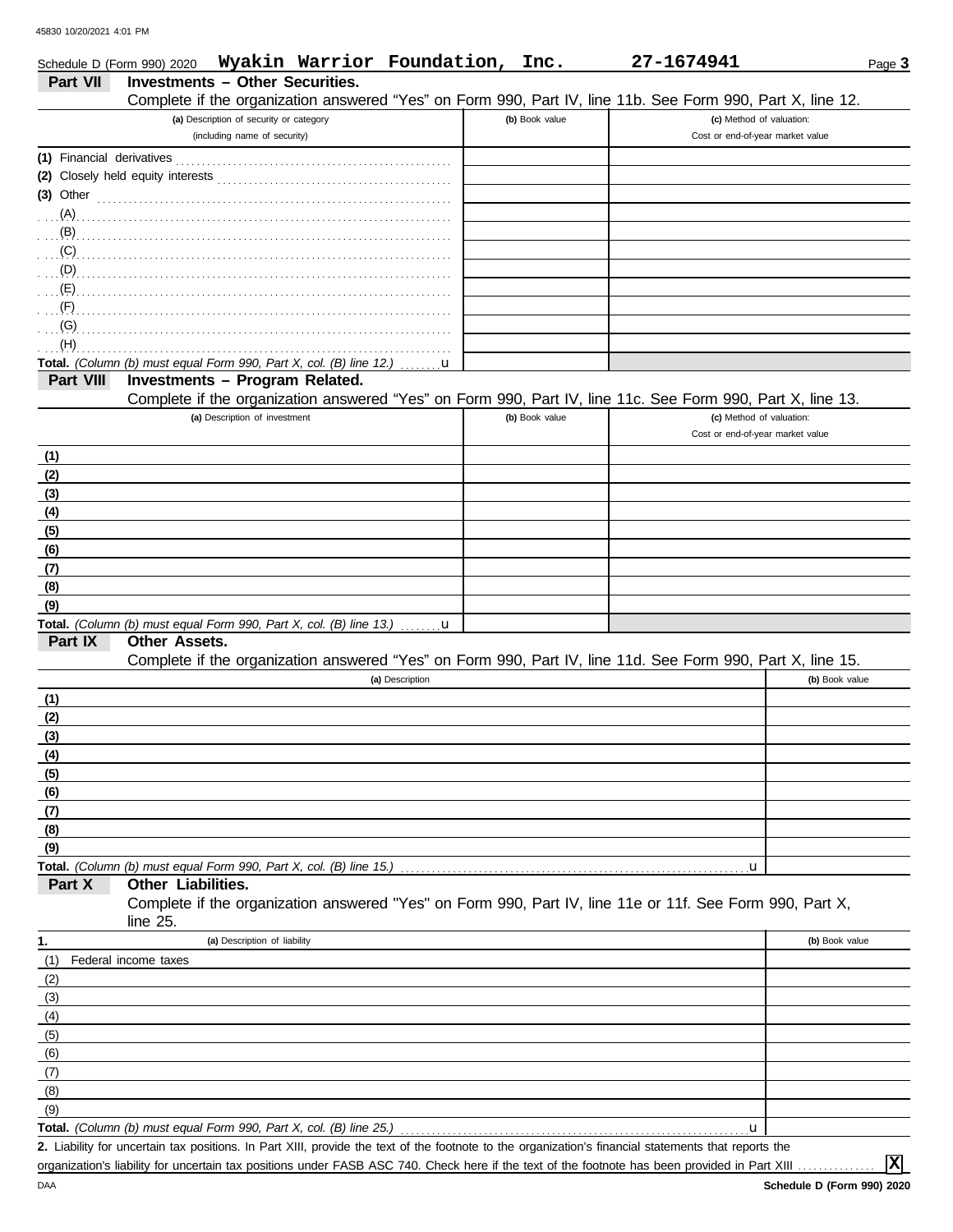|   | Schedule D (Form 990) 2020 Wyakin Warrior Foundation, Inc.                                                                                                                                                                     |                | 27-1674941 |                | Page 4  |
|---|--------------------------------------------------------------------------------------------------------------------------------------------------------------------------------------------------------------------------------|----------------|------------|----------------|---------|
|   | Reconciliation of Revenue per Audited Financial Statements With Revenue per Return.<br>Part XI                                                                                                                                 |                |            |                |         |
|   | Complete if the organization answered "Yes" on Form 990, Part IV, line 12a.                                                                                                                                                    |                |            |                |         |
| 1 |                                                                                                                                                                                                                                |                |            | $\mathbf 1$    | 677,586 |
| 2 | Amounts included on line 1 but not on Form 990, Part VIII, line 12:                                                                                                                                                            |                |            |                |         |
| a |                                                                                                                                                                                                                                | 2a             |            |                |         |
| b |                                                                                                                                                                                                                                | 2 <sub>b</sub> |            |                |         |
| C |                                                                                                                                                                                                                                | 2c             |            |                |         |
| d |                                                                                                                                                                                                                                | 2d             | $-53$      |                |         |
| е | Add lines 2a through 2d [11] Martin Martin Martin Martin Martin Martin Martin Martin Martin Martin Martin Martin Martin Martin Martin Martin Martin Martin Martin Martin Martin Martin Martin Martin Martin Martin Martin Mart |                |            | 2е             | -53     |
| 3 |                                                                                                                                                                                                                                |                |            | 3              | 677,639 |
| 4 | Amounts included on Form 990, Part VIII, line 12, but not on line 1:                                                                                                                                                           |                |            |                |         |
| а |                                                                                                                                                                                                                                | 4a             |            |                |         |
| b |                                                                                                                                                                                                                                | 4b             |            |                |         |
| c | Add lines 4a and 4b                                                                                                                                                                                                            |                |            | 4c             |         |
| 5 |                                                                                                                                                                                                                                |                |            | 5              | 677,639 |
|   | Reconciliation of Expenses per Audited Financial Statements With Expenses per Return.<br>Part XII                                                                                                                              |                |            |                |         |
|   | Complete if the organization answered "Yes" on Form 990, Part IV, line 12a.                                                                                                                                                    |                |            |                |         |
| 1 |                                                                                                                                                                                                                                |                |            | $\mathbf{1}$   | 626,446 |
| 2 | Amounts included on line 1 but not on Form 990, Part IX, line 25:                                                                                                                                                              |                |            |                |         |
| a |                                                                                                                                                                                                                                | 2a             |            |                |         |
| b |                                                                                                                                                                                                                                | 2 <sub>b</sub> |            |                |         |
|   |                                                                                                                                                                                                                                | 2с             |            |                |         |
| d |                                                                                                                                                                                                                                | 2d             | $-53$      |                |         |
| е | Add lines 2a through 2d [11, 12] Add lines 2a through 2d [12] Add lines 2a through 2d [12] Add lines 2a through 2d [12] Add and Add and Addu                                                                                   |                |            | 2е             | -53     |
| 3 |                                                                                                                                                                                                                                |                |            | $\overline{3}$ | 626,499 |
| 4 | Amounts included on Form 990, Part IX, line 25, but not on line 1:                                                                                                                                                             |                |            |                |         |
| а |                                                                                                                                                                                                                                | 4a             |            |                |         |
|   |                                                                                                                                                                                                                                | 4b             |            |                |         |
|   | c Add lines 4a and 4b                                                                                                                                                                                                          |                |            | 4c             |         |
| 5 |                                                                                                                                                                                                                                |                |            | 5              | 626,499 |
|   | Part XIII Supplemental Information.                                                                                                                                                                                            |                |            |                |         |
|   | Provide the descriptions required for Part II, lines 3, 5, and 9; Part III, lines 1a and 4; Part IV, lines 1b and 2b; Part V, line 4; Part X, line                                                                             |                |            |                |         |
|   | 2; Part XI, lines 2d and 4b; and Part XII, lines 2d and 4b. Also complete this part to provide any additional information.                                                                                                     |                |            |                |         |
|   | Part X - FIN 48 Footnote                                                                                                                                                                                                       |                |            |                |         |
|   |                                                                                                                                                                                                                                |                |            |                |         |

**Undertain Tax Positions:**

| The Accounting standard on accounting for uncertainty in income taxes       |
|-----------------------------------------------------------------------------|
| addresses the determination of whether tax benefits claimed or expected to  |
| be claimed on a tax return should be recorded in the financial statements.  |
| Under that guidance, the Foundation may recognize tax benefit from an       |
| uncertain tax position only if it is more likely than not that the tax      |
| position will be sustained on examination by taxing authorities based on    |
| the technical merits of the position. The tax benefits recognized in the    |
| financial statements from such a position are measured based on the largest |
|                                                                             |
| benefit that has a greater than 50 percent likelihood of being realized     |
| upon ultimate settlement. There were no unrecognized tax benefits           |

. . . . . . . . . . . . . . . . . . . . . . . . . . . . . . . . . . . . . . . . . . . . . . . . . . . . . . . . . . . . . . . . . . . . . . . . . . . . . . . . . . . . . . . . . . . . . . . . . . . . . . . . . . . . . . . . . . . . . . . . . . . . . . . . . . . . . . . . . . . . . . . . . . . . . . . . . . . . . . . . . . . . . . .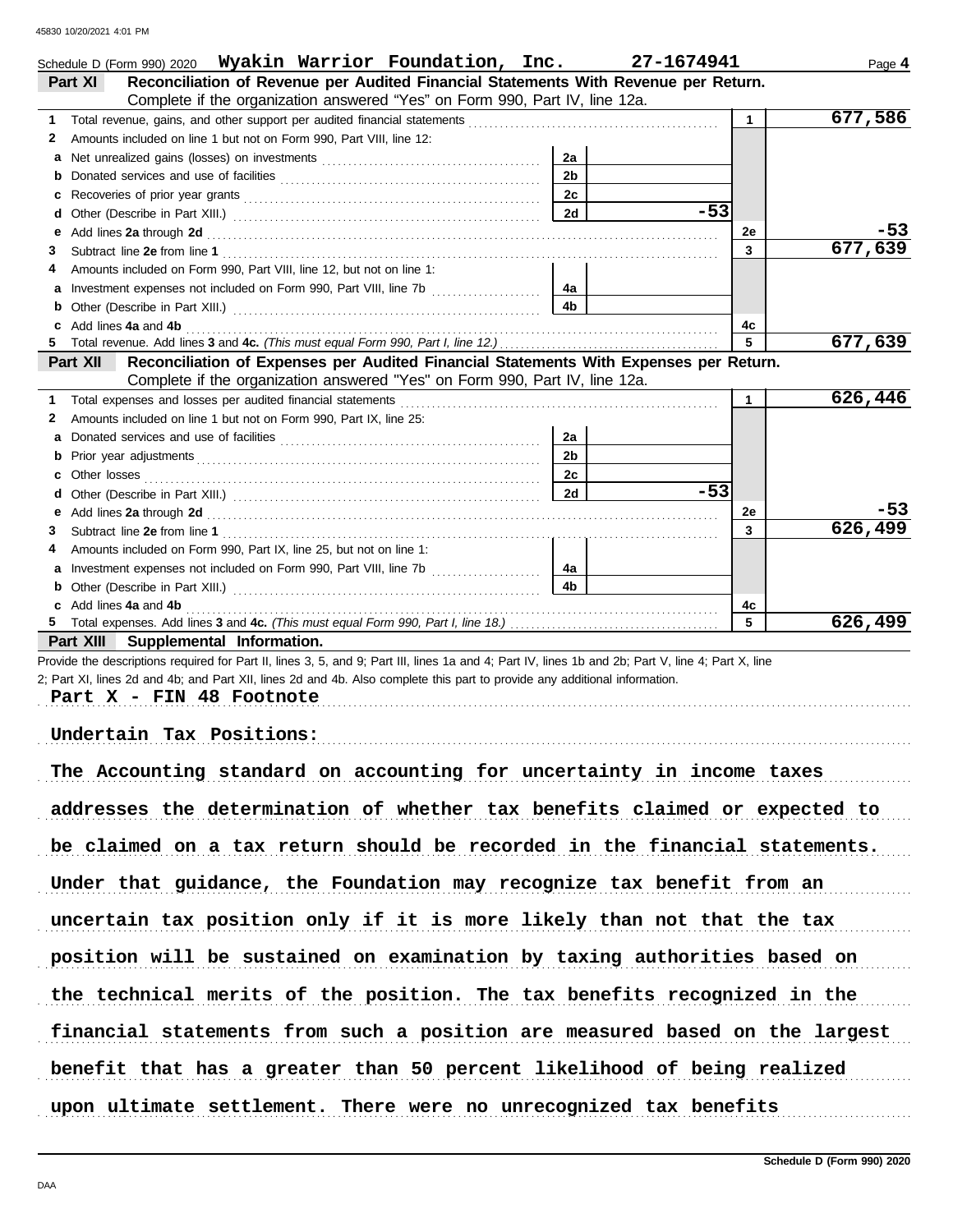| Schedule D (Form 990) 2020  Wyakin Warrior Foundation, Inc.<br>Part XIII<br>Supplemental Information (continued)                                                                           | 27-1674941 | Page 5 |
|--------------------------------------------------------------------------------------------------------------------------------------------------------------------------------------------|------------|--------|
| identified or recorded as liabilities for fiscal years 2020 and 2019.                                                                                                                      |            |        |
| The Foundation files Form 990 in the U.S. federal jurisdication. The<br>Foundation is generally no longer subject to examination by the Internal<br>Revenue Service for years before 2017. |            |        |
|                                                                                                                                                                                            |            |        |
| Part XI, Line 2d - Revenue Amounts Included in Financials - Other<br>Special Event Direct Cost<br><u>\$</u>                                                                                |            | $-53$  |
| Part XII, Line 2d - Expense Amounts Included in Financials - Other                                                                                                                         |            |        |
| Special Event Costs                                                                                                                                                                        | \$         | $-53$  |
|                                                                                                                                                                                            |            |        |
|                                                                                                                                                                                            |            |        |
|                                                                                                                                                                                            |            |        |
|                                                                                                                                                                                            |            |        |
|                                                                                                                                                                                            |            |        |
|                                                                                                                                                                                            |            |        |
|                                                                                                                                                                                            |            |        |
|                                                                                                                                                                                            |            |        |
|                                                                                                                                                                                            |            |        |
|                                                                                                                                                                                            |            |        |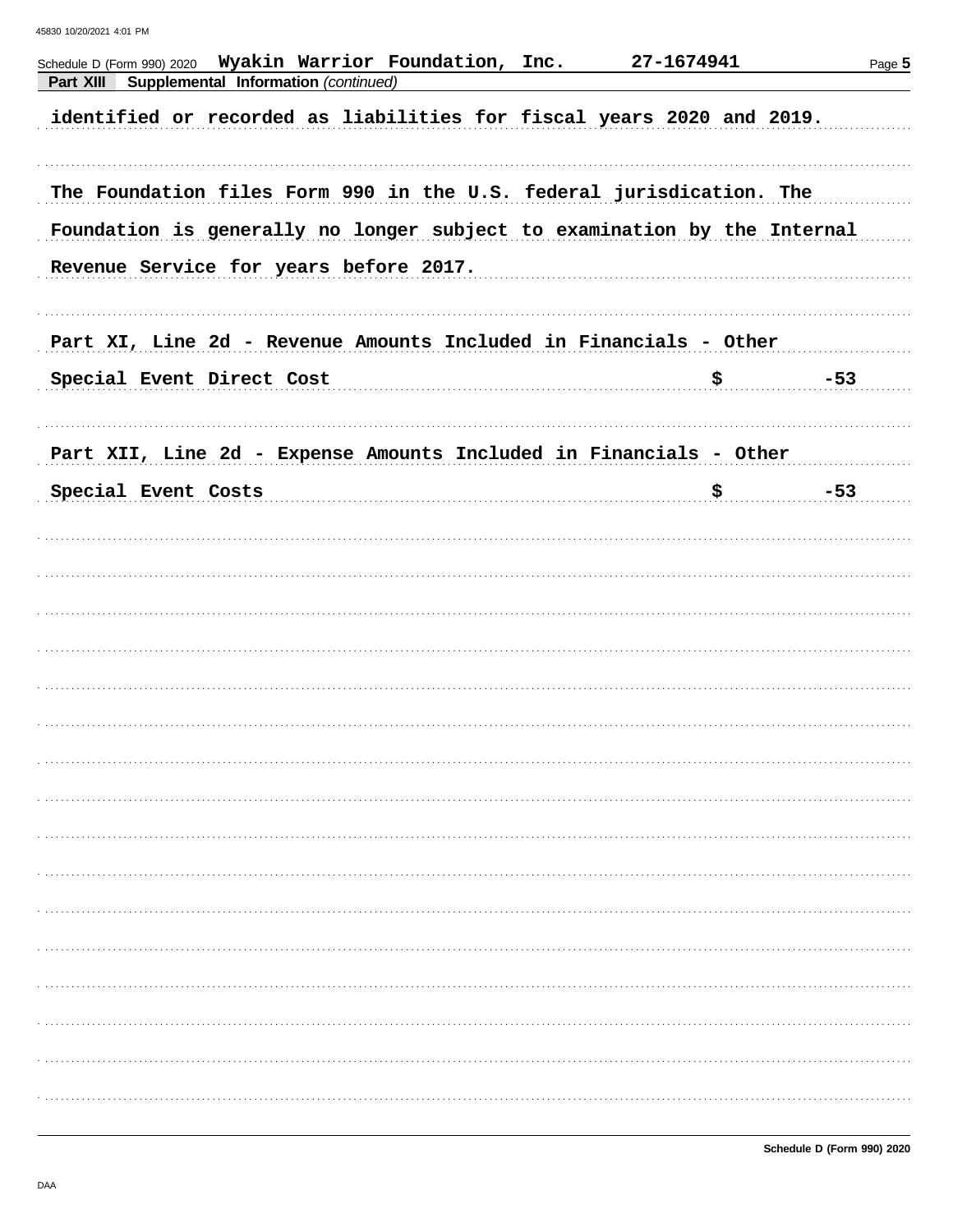| <b>SCHEDULE G</b>                                                                                                                                                                  |                        |                                                            |  |   |                                   |     |                                                           | Supplemental Information Regarding Fundraising or Gaming Activities                                                                                                                                                                                     |                                                      | OMB No. 1545-0047                |
|------------------------------------------------------------------------------------------------------------------------------------------------------------------------------------|------------------------|------------------------------------------------------------|--|---|-----------------------------------|-----|-----------------------------------------------------------|---------------------------------------------------------------------------------------------------------------------------------------------------------------------------------------------------------------------------------------------------------|------------------------------------------------------|----------------------------------|
| (Form 990 or 990-EZ)                                                                                                                                                               |                        |                                                            |  |   |                                   |     |                                                           | Complete if the organization answered "Yes" on Form 990, Part IV, line 17, 18, or 19, or if the<br>organization entered more than \$15,000 on Form 990-EZ, line 6a.                                                                                     |                                                      |                                  |
| LI Attach to Form 990 or Form 990-EZ.<br>Department of the Treasury<br><b>u</b> Go to www.irs.gov/Form990 for instructions and the latest information.<br>Internal Revenue Service |                        |                                                            |  |   |                                   |     |                                                           | Open to Public<br>Inspection                                                                                                                                                                                                                            |                                                      |                                  |
| Employer identification number<br>Name of the organization<br>Wyakin Warrior Foundation, Inc.<br>27-1674941                                                                        |                        |                                                            |  |   |                                   |     |                                                           |                                                                                                                                                                                                                                                         |                                                      |                                  |
| Part I                                                                                                                                                                             |                        | Form 990-EZ filers are not required to complete this part. |  |   |                                   |     |                                                           | Fundraising Activities. Complete if the organization answered "Yes" on Form 990, Part IV, line 17.                                                                                                                                                      |                                                      |                                  |
| 1                                                                                                                                                                                  |                        |                                                            |  |   |                                   |     |                                                           | Indicate whether the organization raised funds through any of the following activities. Check all that apply.                                                                                                                                           |                                                      |                                  |
| Mail solicitations<br>a                                                                                                                                                            |                        |                                                            |  | e |                                   |     |                                                           | Solicitation of non-government grants                                                                                                                                                                                                                   |                                                      |                                  |
| Internet and email solicitations<br>b                                                                                                                                              |                        |                                                            |  | f | Solicitation of government grants |     |                                                           |                                                                                                                                                                                                                                                         |                                                      |                                  |
| Phone solicitations<br>c                                                                                                                                                           |                        |                                                            |  | q | Special fundraising events        |     |                                                           |                                                                                                                                                                                                                                                         |                                                      |                                  |
| In-person solicitations                                                                                                                                                            |                        |                                                            |  |   |                                   |     |                                                           |                                                                                                                                                                                                                                                         |                                                      |                                  |
|                                                                                                                                                                                    |                        |                                                            |  |   |                                   |     |                                                           | 2a Did the organization have a written or oral agreement with any individual (including officers, directors, trustees,                                                                                                                                  |                                                      |                                  |
| compensated at least \$5,000 by the organization.                                                                                                                                  |                        |                                                            |  |   |                                   |     |                                                           | or key employees listed in Form 990, Part VII) or entity in connection with professional fundraising services?<br>b If "Yes," list the 10 highest paid individuals or entities (fundraisers) pursuant to agreements under which the fundraiser is to be |                                                      | Yes<br>No                        |
|                                                                                                                                                                                    |                        |                                                            |  |   |                                   |     | (iii) Did fund-                                           |                                                                                                                                                                                                                                                         | (v) Amount paid to                                   | (vi) Amount paid to              |
|                                                                                                                                                                                    | or entity (fundraiser) | (i) Name and address of individual                         |  |   | (ii) Activity                     |     | raiser have<br>custody or<br>control of<br>contributions? | (iv) Gross receipts<br>from activity                                                                                                                                                                                                                    | (or retained by)<br>fundraiser listed in<br>col. (i) | (or retained by)<br>organization |
|                                                                                                                                                                                    |                        |                                                            |  |   |                                   | Yes | No                                                        |                                                                                                                                                                                                                                                         |                                                      |                                  |
| 1                                                                                                                                                                                  |                        |                                                            |  |   |                                   |     |                                                           |                                                                                                                                                                                                                                                         |                                                      |                                  |
| $\mathbf{2}$                                                                                                                                                                       |                        |                                                            |  |   |                                   |     |                                                           |                                                                                                                                                                                                                                                         |                                                      |                                  |
|                                                                                                                                                                                    |                        |                                                            |  |   |                                   |     |                                                           |                                                                                                                                                                                                                                                         |                                                      |                                  |
| 3                                                                                                                                                                                  |                        |                                                            |  |   |                                   |     |                                                           |                                                                                                                                                                                                                                                         |                                                      |                                  |
|                                                                                                                                                                                    |                        |                                                            |  |   |                                   |     |                                                           |                                                                                                                                                                                                                                                         |                                                      |                                  |
| 4                                                                                                                                                                                  |                        |                                                            |  |   |                                   |     |                                                           |                                                                                                                                                                                                                                                         |                                                      |                                  |
|                                                                                                                                                                                    |                        |                                                            |  |   |                                   |     |                                                           |                                                                                                                                                                                                                                                         |                                                      |                                  |
| 5                                                                                                                                                                                  |                        |                                                            |  |   |                                   |     |                                                           |                                                                                                                                                                                                                                                         |                                                      |                                  |
|                                                                                                                                                                                    |                        |                                                            |  |   |                                   |     |                                                           |                                                                                                                                                                                                                                                         |                                                      |                                  |
| 6                                                                                                                                                                                  |                        |                                                            |  |   |                                   |     |                                                           |                                                                                                                                                                                                                                                         |                                                      |                                  |
|                                                                                                                                                                                    |                        |                                                            |  |   |                                   |     |                                                           |                                                                                                                                                                                                                                                         |                                                      |                                  |
| 7                                                                                                                                                                                  |                        |                                                            |  |   |                                   |     |                                                           |                                                                                                                                                                                                                                                         |                                                      |                                  |
|                                                                                                                                                                                    |                        |                                                            |  |   |                                   |     |                                                           |                                                                                                                                                                                                                                                         |                                                      |                                  |
| 8                                                                                                                                                                                  |                        |                                                            |  |   |                                   |     |                                                           |                                                                                                                                                                                                                                                         |                                                      |                                  |
|                                                                                                                                                                                    |                        |                                                            |  |   |                                   |     |                                                           |                                                                                                                                                                                                                                                         |                                                      |                                  |
| 9                                                                                                                                                                                  |                        |                                                            |  |   |                                   |     |                                                           |                                                                                                                                                                                                                                                         |                                                      |                                  |
|                                                                                                                                                                                    |                        |                                                            |  |   |                                   |     |                                                           |                                                                                                                                                                                                                                                         |                                                      |                                  |
| 10                                                                                                                                                                                 |                        |                                                            |  |   |                                   |     |                                                           |                                                                                                                                                                                                                                                         |                                                      |                                  |
|                                                                                                                                                                                    |                        |                                                            |  |   |                                   |     |                                                           |                                                                                                                                                                                                                                                         |                                                      |                                  |
| Total                                                                                                                                                                              |                        |                                                            |  |   |                                   |     |                                                           |                                                                                                                                                                                                                                                         |                                                      |                                  |
| 3<br>registration or licensing.                                                                                                                                                    |                        |                                                            |  |   |                                   |     |                                                           | List all states in which the organization is registered or licensed to solicit contributions or has been notified it is exempt from                                                                                                                     |                                                      |                                  |
|                                                                                                                                                                                    |                        |                                                            |  |   |                                   |     |                                                           |                                                                                                                                                                                                                                                         |                                                      |                                  |
|                                                                                                                                                                                    |                        |                                                            |  |   |                                   |     |                                                           |                                                                                                                                                                                                                                                         |                                                      |                                  |
|                                                                                                                                                                                    |                        |                                                            |  |   |                                   |     |                                                           |                                                                                                                                                                                                                                                         |                                                      |                                  |
|                                                                                                                                                                                    |                        |                                                            |  |   |                                   |     |                                                           |                                                                                                                                                                                                                                                         |                                                      |                                  |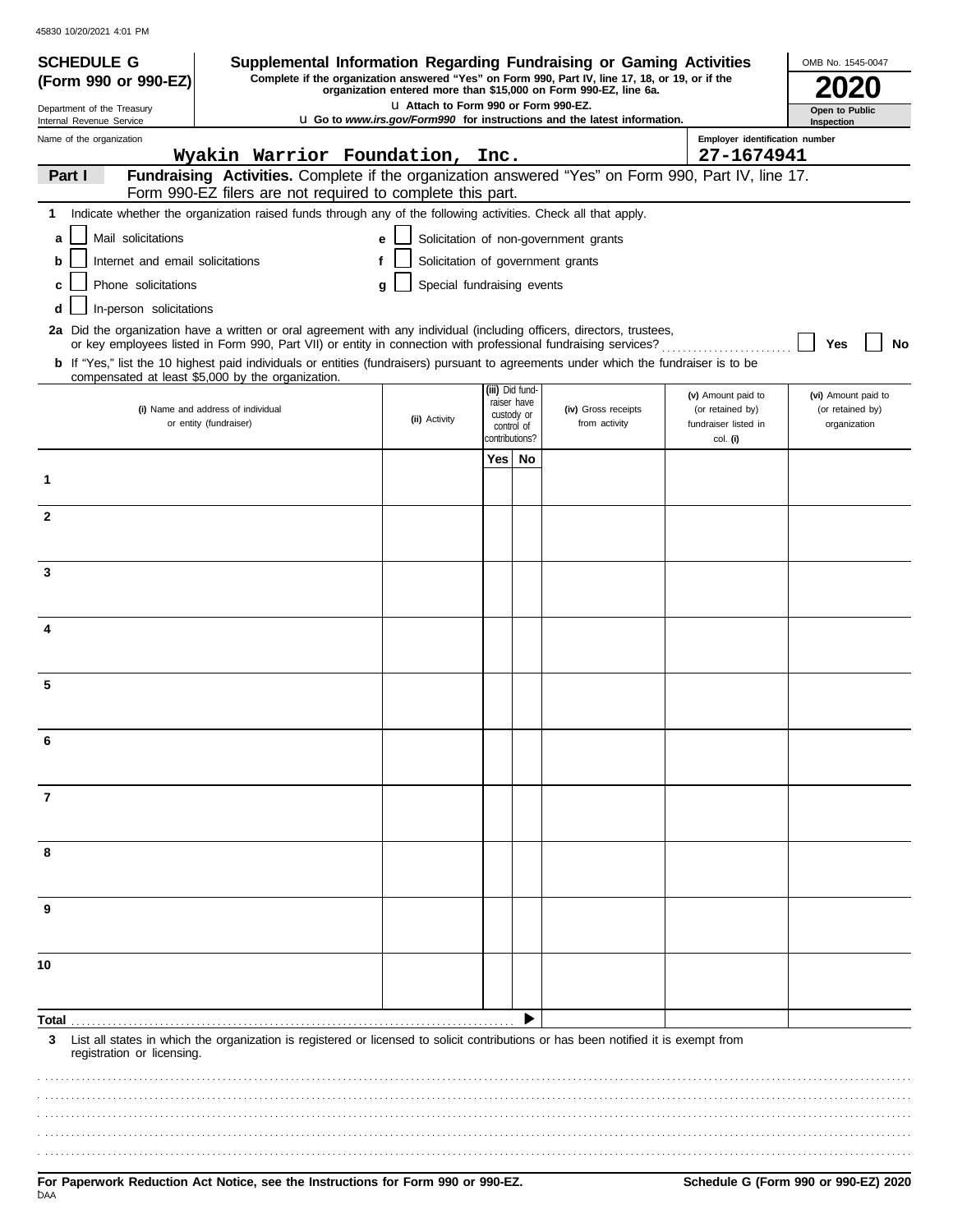|                 |         | Schedule G (Form 990 or 990-EZ) 2020 |                                                                                                                                                                                                                        | Wyakin Warrior Foundation, Inc. | 27-1674941       | Page 2                                    |
|-----------------|---------|--------------------------------------|------------------------------------------------------------------------------------------------------------------------------------------------------------------------------------------------------------------------|---------------------------------|------------------|-------------------------------------------|
|                 | Part II |                                      | Fundraising Events. Complete if the organization answered "Yes" on Form 990, Part IV, line 18, or reported more                                                                                                        |                                 |                  |                                           |
|                 |         |                                      | than \$15,000 of fundraising event contributions and gross income on Form 990-EZ, lines 1 and 6b. List events with<br>gross receipts greater than \$5,000.                                                             |                                 |                  |                                           |
|                 |         |                                      | (a) Event #1                                                                                                                                                                                                           | (b) Event #2                    | (c) Other events |                                           |
|                 |         |                                      | Guardian Ball                                                                                                                                                                                                          | Cornhole Tourna                 | None             | (d) Total events<br>(add col. (a) through |
|                 |         |                                      | (event type)                                                                                                                                                                                                           | (event type)                    | (total number)   | col. (c)                                  |
|                 |         |                                      |                                                                                                                                                                                                                        |                                 |                  |                                           |
| Revenue         |         | 1 Gross receipts                     | 42,287                                                                                                                                                                                                                 | 5,660                           |                  | 47,947                                    |
|                 |         | 2 Less: Contributions                | 1,950                                                                                                                                                                                                                  |                                 |                  | 1,950                                     |
|                 |         | 3 Gross income (line 1 minus         |                                                                                                                                                                                                                        |                                 |                  |                                           |
|                 |         | line 2) $\ldots$                     | 40,337                                                                                                                                                                                                                 | 5,660                           |                  | 45,997                                    |
|                 |         | 4 Cash prizes                        |                                                                                                                                                                                                                        |                                 |                  |                                           |
|                 |         | 5 Noncash prizes                     |                                                                                                                                                                                                                        |                                 |                  |                                           |
|                 |         | 6 Rent/facility costs                |                                                                                                                                                                                                                        |                                 |                  |                                           |
|                 |         | 7 Food and beverages                 |                                                                                                                                                                                                                        |                                 |                  |                                           |
| Direct Expenses |         |                                      |                                                                                                                                                                                                                        |                                 |                  |                                           |
|                 |         | 8 Entertainment                      |                                                                                                                                                                                                                        |                                 |                  |                                           |
|                 |         | 9 Other direct expenses              | $-169$                                                                                                                                                                                                                 | 116                             |                  | $-53$                                     |
|                 |         |                                      |                                                                                                                                                                                                                        |                                 |                  | $-53$                                     |
|                 |         |                                      |                                                                                                                                                                                                                        |                                 |                  | 46,050                                    |
|                 |         | Part III                             | Gaming. Complete if the organization answered "Yes" on Form 990, Part IV, line 19, or reported more than<br>\$15,000 on Form 990-EZ, line 6a.                                                                          |                                 |                  |                                           |
|                 |         |                                      |                                                                                                                                                                                                                        | (b) Pull tabs/instant           |                  | (d) Total gaming (add                     |
| Revenue         |         |                                      | (a) Bingo                                                                                                                                                                                                              | bingo/progressive bingo         | (c) Other gaming | col. (a) through col. (c))                |
|                 |         |                                      |                                                                                                                                                                                                                        |                                 |                  |                                           |
|                 |         | 1 Gross revenue                      |                                                                                                                                                                                                                        |                                 |                  |                                           |
| ses             |         | 2 Cash prizes                        |                                                                                                                                                                                                                        |                                 |                  |                                           |
| Expen           |         | 3 Noncash prizes                     |                                                                                                                                                                                                                        |                                 |                  |                                           |
| Direct          |         | 4 Rent/facility costs                |                                                                                                                                                                                                                        |                                 |                  |                                           |
|                 |         |                                      |                                                                                                                                                                                                                        |                                 |                  |                                           |
|                 |         | 5 Other direct expenses              |                                                                                                                                                                                                                        |                                 |                  |                                           |
|                 |         | 6 Volunteer labor                    | %<br>Yes<br>No                                                                                                                                                                                                         | $\%$<br>Yes<br>No               | Yes<br>%<br>No   |                                           |
|                 |         |                                      | 7 Direct expense summary. Add lines 2 through 5 in column (d)                                                                                                                                                          |                                 |                  |                                           |
|                 |         |                                      |                                                                                                                                                                                                                        |                                 |                  |                                           |
|                 |         |                                      |                                                                                                                                                                                                                        |                                 |                  |                                           |
| 9               |         |                                      | Enter the state(s) in which the organization conducts gaming activities:                                                                                                                                               |                                 |                  |                                           |
|                 |         | <b>b</b> If "No," explain:           | a Is the organization licensed to conduct gaming activities in each of these states?                                                                                                                                   |                                 |                  | Yes<br>No                                 |
|                 |         |                                      |                                                                                                                                                                                                                        |                                 |                  |                                           |
|                 |         |                                      | 10a Were any of the organization's gaming licenses revoked, suspended, or terminated during the tax year?<br>10a Were any of the organization's gaming licenses revoked, suspended, or terminated during the tax year? |                                 |                  | Yes<br>No                                 |
|                 |         | <b>b</b> If "Yes," explain:          |                                                                                                                                                                                                                        |                                 |                  |                                           |
|                 |         |                                      |                                                                                                                                                                                                                        |                                 |                  |                                           |
|                 |         |                                      |                                                                                                                                                                                                                        |                                 |                  |                                           |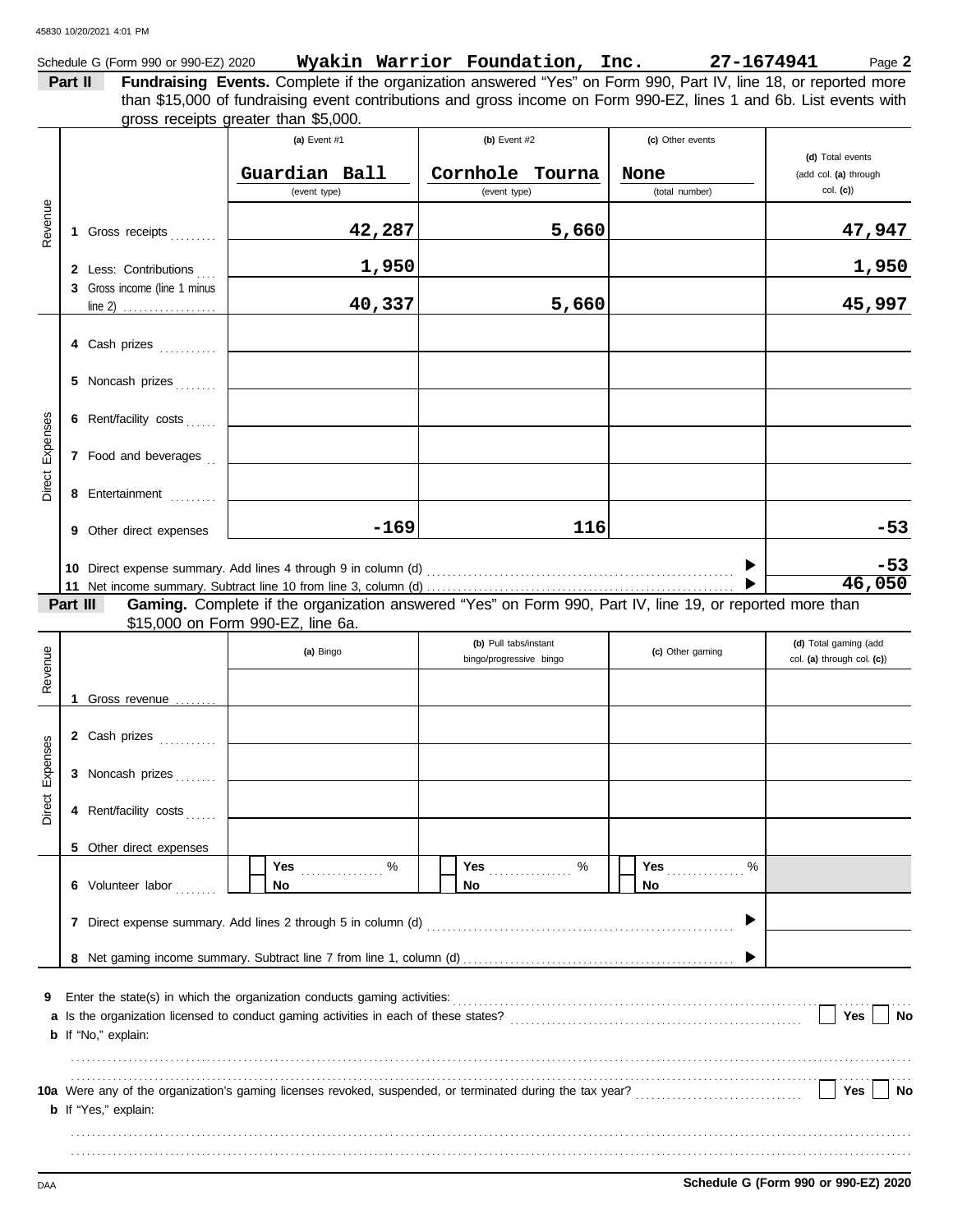|         | Schedule G (Form 990 or 990-EZ) 2020 Wyakin Warrior Foundation, Inc.                                                                                                                                                                                                                                                                             | 27-1674941                             |     | Page 3 |
|---------|--------------------------------------------------------------------------------------------------------------------------------------------------------------------------------------------------------------------------------------------------------------------------------------------------------------------------------------------------|----------------------------------------|-----|--------|
| 11      |                                                                                                                                                                                                                                                                                                                                                  |                                        | Yes | No     |
| 12      | Is the organization a grantor, beneficiary or trustee of a trust, or a member of a partnership or other entity                                                                                                                                                                                                                                   |                                        |     |        |
|         |                                                                                                                                                                                                                                                                                                                                                  |                                        | Yes | No     |
| 13      | Indicate the percentage of gaming activity conducted in:                                                                                                                                                                                                                                                                                         |                                        |     |        |
| a       |                                                                                                                                                                                                                                                                                                                                                  | 13a                                    |     | %      |
| b<br>14 | An outside facility <b>contained a set of the contract of the contract of the contract of the contract of the contract of the contract of the contract of the contract of the contract of the contract of the contract of the co</b><br>Enter the name and address of the person who prepares the organization's gaming/special events books and | 13 <sub>b</sub>                        |     | $\%$   |
|         | records:                                                                                                                                                                                                                                                                                                                                         |                                        |     |        |
|         |                                                                                                                                                                                                                                                                                                                                                  |                                        |     |        |
|         | Address <b>u</b>                                                                                                                                                                                                                                                                                                                                 |                                        |     |        |
|         | 15a Does the organization have a contract with a third party from whom the organization receives gaming<br>revenue?                                                                                                                                                                                                                              |                                        | Yes | No     |
| b       |                                                                                                                                                                                                                                                                                                                                                  |                                        |     |        |
|         |                                                                                                                                                                                                                                                                                                                                                  |                                        |     |        |
| c       | If "Yes," enter name and address of the third party:                                                                                                                                                                                                                                                                                             |                                        |     |        |
|         |                                                                                                                                                                                                                                                                                                                                                  |                                        |     |        |
|         |                                                                                                                                                                                                                                                                                                                                                  |                                        |     |        |
|         | Address <b>u</b>                                                                                                                                                                                                                                                                                                                                 |                                        |     |        |
| 16      | Gaming manager information:                                                                                                                                                                                                                                                                                                                      |                                        |     |        |
|         |                                                                                                                                                                                                                                                                                                                                                  |                                        |     |        |
|         |                                                                                                                                                                                                                                                                                                                                                  |                                        |     |        |
|         | Description of services provided <b>u</b> electron contract the contract of the contract of the contract of the contract of the contract of the contract of the contract of the contract of the contract of the contract of the con                                                                                                              |                                        |     |        |
|         | Director/officer<br>Employee<br>Independent contractor                                                                                                                                                                                                                                                                                           |                                        |     |        |
| 17      | Mandatory distributions:                                                                                                                                                                                                                                                                                                                         |                                        |     |        |
| a       | Is the organization required under state law to make charitable distributions from the gaming proceeds to                                                                                                                                                                                                                                        |                                        |     |        |
|         | retain the state gaming license?                                                                                                                                                                                                                                                                                                                 |                                        | Yes | No     |
| b       | Enter the amount of distributions required under state law to be distributed to other exempt organizations or                                                                                                                                                                                                                                    |                                        |     |        |
|         | spent in the organization's own exempt activities during the tax year $\mathbf{u}$ \$                                                                                                                                                                                                                                                            |                                        |     |        |
|         | Supplemental Information. Provide the explanations required by Part I, line 2b, columns (iii) and (v); and<br>Part IV<br>Part III, lines 9, 9b, 10b, 15b, 15c, 16, and 17b, as applicable. Also provide any additional information.<br>See instructions.                                                                                         |                                        |     |        |
|         |                                                                                                                                                                                                                                                                                                                                                  |                                        |     |        |
|         |                                                                                                                                                                                                                                                                                                                                                  |                                        |     |        |
|         |                                                                                                                                                                                                                                                                                                                                                  |                                        |     |        |
|         |                                                                                                                                                                                                                                                                                                                                                  |                                        |     |        |
|         |                                                                                                                                                                                                                                                                                                                                                  |                                        |     |        |
|         |                                                                                                                                                                                                                                                                                                                                                  |                                        |     |        |
|         |                                                                                                                                                                                                                                                                                                                                                  |                                        |     |        |
|         |                                                                                                                                                                                                                                                                                                                                                  |                                        |     |        |
|         |                                                                                                                                                                                                                                                                                                                                                  |                                        |     |        |
|         |                                                                                                                                                                                                                                                                                                                                                  |                                        |     |        |
|         |                                                                                                                                                                                                                                                                                                                                                  |                                        |     |        |
|         |                                                                                                                                                                                                                                                                                                                                                  | Calcedule O (Faure 000 as 000 F7) 0000 |     |        |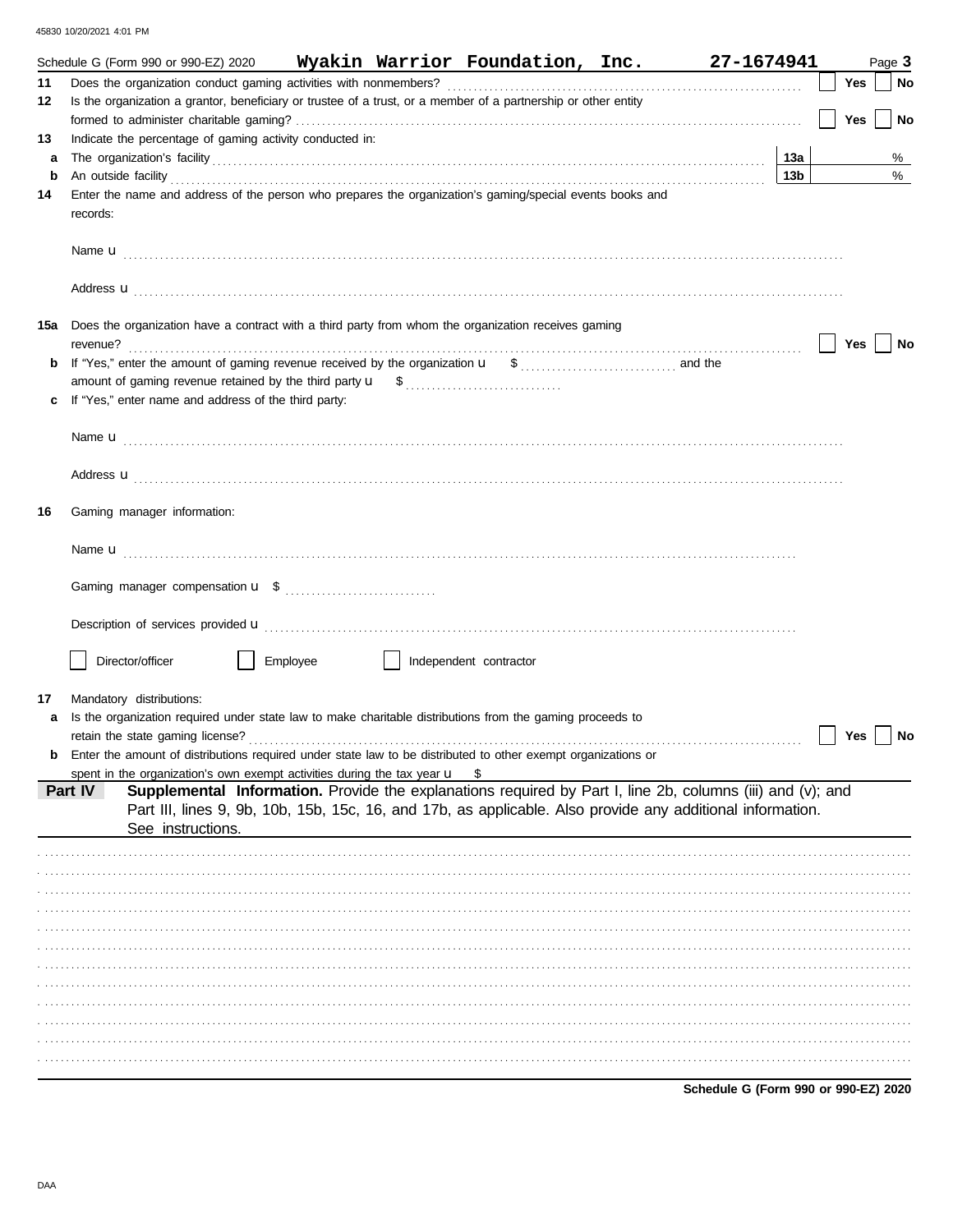| 45830 10/20/2021 4:01 PM |  |
|--------------------------|--|
|                          |  |

| <b>SCHEDULE I</b><br>(Form 990)<br>Department of the Treasury                                                                                                                                                                                                                                                                                                  |                                                                                                                               |           |                                         | Grants and Other Assistance to Organizations,<br>Governments, and Individuals in the United States<br>Complete if the organization answered "Yes" on Form 990, Part IV, line 21 or 22.<br>u Attach to Form 990. |                                       |                                                             |                                          | OMB No. 1545-0047<br>2020<br>Open to Public                                                                                              |
|----------------------------------------------------------------------------------------------------------------------------------------------------------------------------------------------------------------------------------------------------------------------------------------------------------------------------------------------------------------|-------------------------------------------------------------------------------------------------------------------------------|-----------|-----------------------------------------|-----------------------------------------------------------------------------------------------------------------------------------------------------------------------------------------------------------------|---------------------------------------|-------------------------------------------------------------|------------------------------------------|------------------------------------------------------------------------------------------------------------------------------------------|
| Internal Revenue Service                                                                                                                                                                                                                                                                                                                                       |                                                                                                                               |           |                                         | u Go to www.irs.gov/Form990 for the latest information.                                                                                                                                                         |                                       |                                                             |                                          | <b>Inspection</b>                                                                                                                        |
| Name of the organization                                                                                                                                                                                                                                                                                                                                       | Wyakin Warrior Foundation,                                                                                                    |           | Inc.                                    |                                                                                                                                                                                                                 |                                       |                                                             |                                          | Employer identification number<br>27-1674941                                                                                             |
| Part I                                                                                                                                                                                                                                                                                                                                                         | <b>General Information on Grants and Assistance</b>                                                                           |           |                                         |                                                                                                                                                                                                                 |                                       |                                                             |                                          |                                                                                                                                          |
| Does the organization maintain records to substantiate the amount of the grants or assistance, the grantees' eligibility for the grants or assistance, and<br>$\mathbf 1$<br>the selection criteria used to award the grants or assistance?<br>2 Describe in Part IV the organization's procedures for monitoring the use of grant funds in the United States. |                                                                                                                               |           |                                         |                                                                                                                                                                                                                 |                                       |                                                             |                                          | $ X $ No<br>Yes                                                                                                                          |
| Part II                                                                                                                                                                                                                                                                                                                                                        | Part IV, line 21, for any recipient that received more than \$5,000. Part II can be duplicated if additional space is needed. |           |                                         |                                                                                                                                                                                                                 |                                       |                                                             |                                          | Grants and Other Assistance to Domestic Organizations and Domestic Governments. Complete if the organization answered "Yes" on Form 990, |
| (a) Name and address of organization<br>$\mathbf{1}$<br>or government                                                                                                                                                                                                                                                                                          |                                                                                                                               | $(b)$ EIN | $(c)$ IRC<br>section<br>(if applicable) | (d) Amount of cash<br>grant                                                                                                                                                                                     | (e) Amount of non-<br>cash assistance | (f) Method of valuation<br>(book, FMV, appraisal,<br>other) | (q) Description of<br>noncash assistance | (h) Purpose of grant<br>or assistance                                                                                                    |
| (1)                                                                                                                                                                                                                                                                                                                                                            |                                                                                                                               |           |                                         |                                                                                                                                                                                                                 |                                       |                                                             |                                          |                                                                                                                                          |
|                                                                                                                                                                                                                                                                                                                                                                |                                                                                                                               |           |                                         |                                                                                                                                                                                                                 |                                       |                                                             |                                          |                                                                                                                                          |
| (2)                                                                                                                                                                                                                                                                                                                                                            |                                                                                                                               |           |                                         |                                                                                                                                                                                                                 |                                       |                                                             |                                          |                                                                                                                                          |
|                                                                                                                                                                                                                                                                                                                                                                |                                                                                                                               |           |                                         |                                                                                                                                                                                                                 |                                       |                                                             |                                          |                                                                                                                                          |
| (3)                                                                                                                                                                                                                                                                                                                                                            |                                                                                                                               |           |                                         |                                                                                                                                                                                                                 |                                       |                                                             |                                          |                                                                                                                                          |
|                                                                                                                                                                                                                                                                                                                                                                |                                                                                                                               |           |                                         |                                                                                                                                                                                                                 |                                       |                                                             |                                          |                                                                                                                                          |
| (4)                                                                                                                                                                                                                                                                                                                                                            |                                                                                                                               |           |                                         |                                                                                                                                                                                                                 |                                       |                                                             |                                          |                                                                                                                                          |
|                                                                                                                                                                                                                                                                                                                                                                |                                                                                                                               |           |                                         |                                                                                                                                                                                                                 |                                       |                                                             |                                          |                                                                                                                                          |
| (5)                                                                                                                                                                                                                                                                                                                                                            |                                                                                                                               |           |                                         |                                                                                                                                                                                                                 |                                       |                                                             |                                          |                                                                                                                                          |
|                                                                                                                                                                                                                                                                                                                                                                |                                                                                                                               |           |                                         |                                                                                                                                                                                                                 |                                       |                                                             |                                          |                                                                                                                                          |
| (6)                                                                                                                                                                                                                                                                                                                                                            |                                                                                                                               |           |                                         |                                                                                                                                                                                                                 |                                       |                                                             |                                          |                                                                                                                                          |
|                                                                                                                                                                                                                                                                                                                                                                |                                                                                                                               |           |                                         |                                                                                                                                                                                                                 |                                       |                                                             |                                          |                                                                                                                                          |
| (7)                                                                                                                                                                                                                                                                                                                                                            |                                                                                                                               |           |                                         |                                                                                                                                                                                                                 |                                       |                                                             |                                          |                                                                                                                                          |
|                                                                                                                                                                                                                                                                                                                                                                |                                                                                                                               |           |                                         |                                                                                                                                                                                                                 |                                       |                                                             |                                          |                                                                                                                                          |
| (8)                                                                                                                                                                                                                                                                                                                                                            |                                                                                                                               |           |                                         |                                                                                                                                                                                                                 |                                       |                                                             |                                          |                                                                                                                                          |
|                                                                                                                                                                                                                                                                                                                                                                |                                                                                                                               |           |                                         |                                                                                                                                                                                                                 |                                       |                                                             |                                          |                                                                                                                                          |
| (9)                                                                                                                                                                                                                                                                                                                                                            |                                                                                                                               |           |                                         |                                                                                                                                                                                                                 |                                       |                                                             |                                          |                                                                                                                                          |
|                                                                                                                                                                                                                                                                                                                                                                |                                                                                                                               |           |                                         |                                                                                                                                                                                                                 |                                       |                                                             |                                          |                                                                                                                                          |
| Enter total number of section 501(c)(3) and government organizations listed in the line 1 table [10] content to the manageral content total number of section 501(c)(3) and government organizations listed in the line 1 tabl<br>$\mathbf{2}$                                                                                                                 |                                                                                                                               |           |                                         |                                                                                                                                                                                                                 |                                       |                                                             |                                          | $\mathbf{u}$                                                                                                                             |
| Enter total number of other organizations listed in the line 1 table<br>3<br>For Paperwork Reduction Act Notice, see the Instructions for Form 990.                                                                                                                                                                                                            |                                                                                                                               |           |                                         |                                                                                                                                                                                                                 |                                       |                                                             |                                          | Schedule I (Form 990) (2020)                                                                                                             |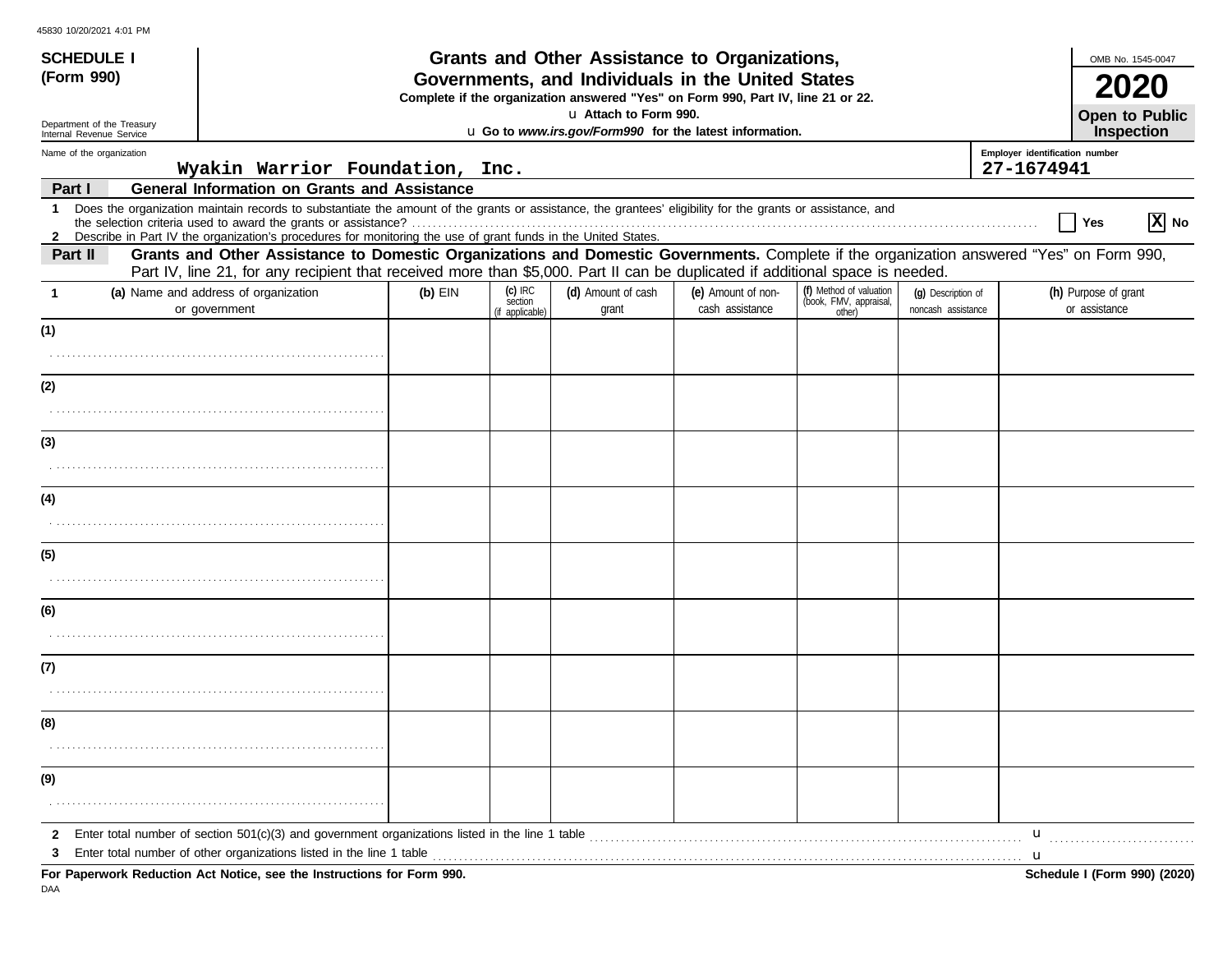## Schedule I (Form 990) (2020) Wyakin Warrior Foundation, Inc.

| Grants and Other Assistance to Domestic Individuals. Complete if the organization answered "Yes" on Form 990, Part IV, line 22.<br>Part III          |                             |               |                                     |                                                          |                                       |  |  |
|------------------------------------------------------------------------------------------------------------------------------------------------------|-----------------------------|---------------|-------------------------------------|----------------------------------------------------------|---------------------------------------|--|--|
| Part III can be duplicated if additional space is needed.                                                                                            |                             |               |                                     |                                                          |                                       |  |  |
| (a) Type of grant or assistance                                                                                                                      | (b) Number of<br>recipients | (c) Amount of | (d) Amount of<br>noncash assistance | (e) Method of valuation (book,<br>FMV, appraisal, other) | (f) Description of noncash assistance |  |  |
|                                                                                                                                                      |                             | cash grant    |                                     |                                                          |                                       |  |  |
| 1 Cash assistance                                                                                                                                    | 41                          | 172,094       |                                     |                                                          |                                       |  |  |
| $\overline{2}$                                                                                                                                       |                             |               |                                     |                                                          |                                       |  |  |
| $\mathbf{3}$                                                                                                                                         |                             |               |                                     |                                                          |                                       |  |  |
|                                                                                                                                                      |                             |               |                                     |                                                          |                                       |  |  |
| 5                                                                                                                                                    |                             |               |                                     |                                                          |                                       |  |  |
| -6                                                                                                                                                   |                             |               |                                     |                                                          |                                       |  |  |
|                                                                                                                                                      |                             |               |                                     |                                                          |                                       |  |  |
| Supplemental Information. Provide the information required in Part I, line 2; Part III, column (b); and any other additional information.<br>Part IV |                             |               |                                     |                                                          |                                       |  |  |
| Part I, Line 2 - Procedures for Monitoring the Use of Grant Funds                                                                                    |                             |               |                                     |                                                          |                                       |  |  |
| Unrestricted grants are monitored through monthly expense reports.                                                                                   |                             |               |                                     |                                                          |                                       |  |  |
| Restricted grants are identified and tracked separately by staff, with                                                                               |                             |               |                                     |                                                          |                                       |  |  |
| expenses reported monthly to appropriate personnel at the program and board                                                                          |                             |               |                                     |                                                          |                                       |  |  |
| levels.                                                                                                                                              |                             |               |                                     |                                                          |                                       |  |  |
|                                                                                                                                                      |                             |               |                                     |                                                          |                                       |  |  |
|                                                                                                                                                      |                             |               |                                     |                                                          |                                       |  |  |
|                                                                                                                                                      |                             |               |                                     |                                                          |                                       |  |  |
|                                                                                                                                                      |                             |               |                                     |                                                          |                                       |  |  |
|                                                                                                                                                      |                             |               |                                     |                                                          |                                       |  |  |
|                                                                                                                                                      |                             |               |                                     |                                                          |                                       |  |  |
|                                                                                                                                                      |                             |               |                                     |                                                          |                                       |  |  |

27-1674941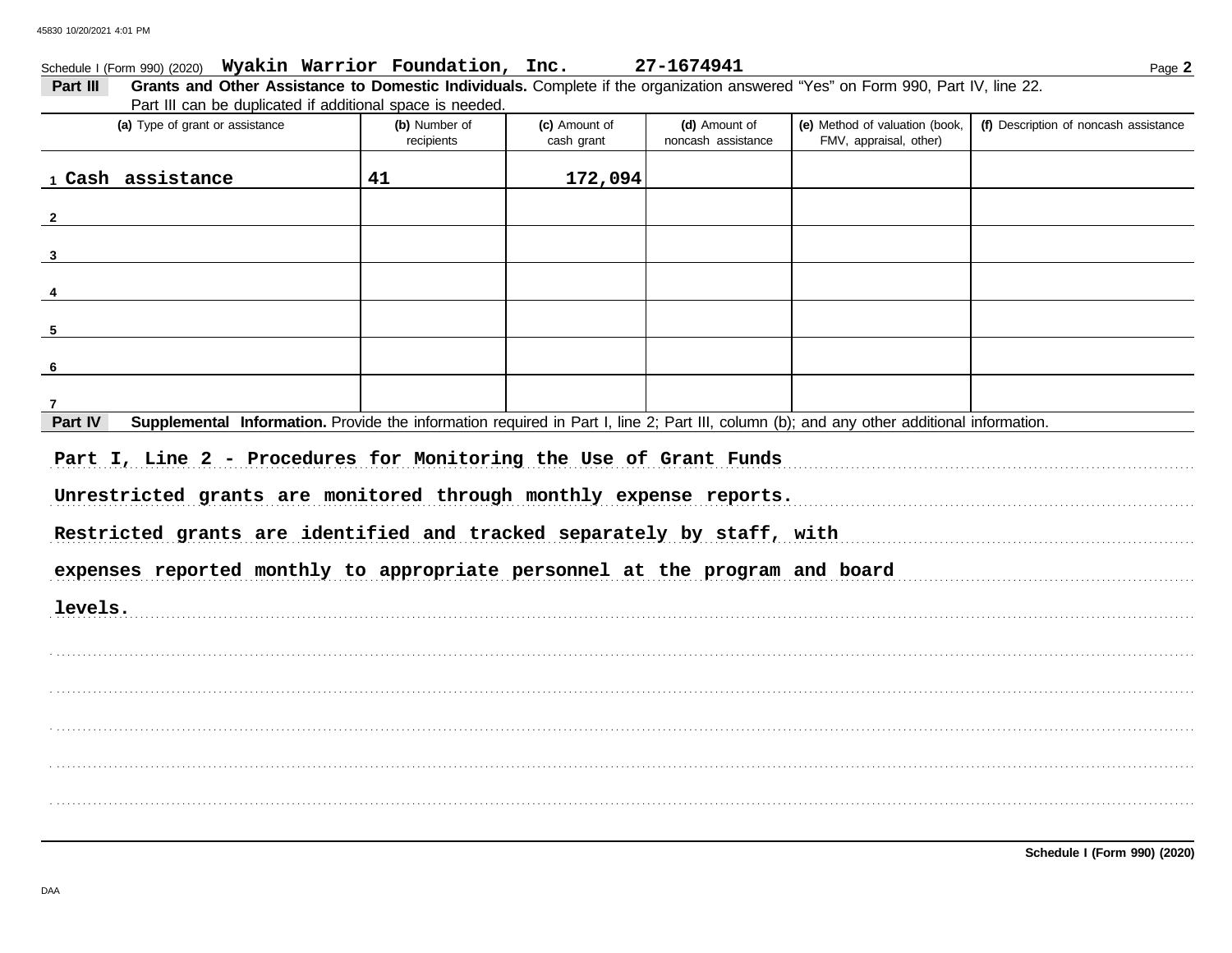| <b>SCHEDULE O</b><br>(Form 990 or 990-EZ)<br>Department of the Treasury<br>Internal Revenue Service |                                                                                                                                                     | OMB No. 1545-0047<br>2020<br><b>Open to Public</b><br><b>Inspection</b> |            |                                |
|-----------------------------------------------------------------------------------------------------|-----------------------------------------------------------------------------------------------------------------------------------------------------|-------------------------------------------------------------------------|------------|--------------------------------|
| Name of the organization                                                                            | u Go to www.irs.gov/Form990 for the latest information.                                                                                             |                                                                         |            | Employer identification number |
|                                                                                                     | Wyakin Warrior Foundation, Inc.                                                                                                                     |                                                                         | 27-1674941 |                                |
|                                                                                                     | Form 990, Part III, Line 4d - All Other Accomplishments                                                                                             |                                                                         |            |                                |
|                                                                                                     | All other and general program - Combination of the above accomplishments                                                                            |                                                                         |            |                                |
|                                                                                                     | that are not directly attributable to one specifically.                                                                                             |                                                                         |            |                                |
|                                                                                                     | Form 990, Part VI, Line 11b - Organization's Process to Review Form 990                                                                             |                                                                         |            |                                |
|                                                                                                     | The 990 draft is provided to the board of directors for review and comment.                                                                         |                                                                         |            |                                |
|                                                                                                     | Upon review and approval, it is signed by the president.                                                                                            |                                                                         |            |                                |
|                                                                                                     | Form 990, Part VI, Line 12c - Enforcement of Conflicts Policy                                                                                       |                                                                         |            |                                |
|                                                                                                     | The organization maintains a signed conflict of interest policy for each                                                                            |                                                                         |            |                                |
| board member.                                                                                       |                                                                                                                                                     |                                                                         |            |                                |
|                                                                                                     | Form 990, Part VI, Line 19 - Governing Documents Disclosure Explanation<br>Financial and governing documents are available upon reasonable request. |                                                                         |            |                                |
|                                                                                                     |                                                                                                                                                     |                                                                         |            |                                |
|                                                                                                     | The 990 is available on Guidestar.com, as well as the organizations'                                                                                |                                                                         |            |                                |
| website.                                                                                            |                                                                                                                                                     |                                                                         |            |                                |
|                                                                                                     |                                                                                                                                                     |                                                                         |            |                                |
|                                                                                                     |                                                                                                                                                     |                                                                         |            |                                |
|                                                                                                     | Form 990, Part XI, Line 9 - Other Changes in Net Assets Explanation                                                                                 |                                                                         |            |                                |
|                                                                                                     | Special Event Direct Cost                                                                                                                           |                                                                         | \$         | $-53$                          |
| Special Event Costs                                                                                 |                                                                                                                                                     |                                                                         | \$         | 53                             |
|                                                                                                     |                                                                                                                                                     |                                                                         |            |                                |
|                                                                                                     |                                                                                                                                                     |                                                                         |            |                                |
|                                                                                                     |                                                                                                                                                     |                                                                         |            |                                |
|                                                                                                     |                                                                                                                                                     |                                                                         |            |                                |
|                                                                                                     |                                                                                                                                                     |                                                                         |            |                                |
|                                                                                                     |                                                                                                                                                     |                                                                         |            |                                |
|                                                                                                     |                                                                                                                                                     |                                                                         |            |                                |
|                                                                                                     |                                                                                                                                                     |                                                                         |            |                                |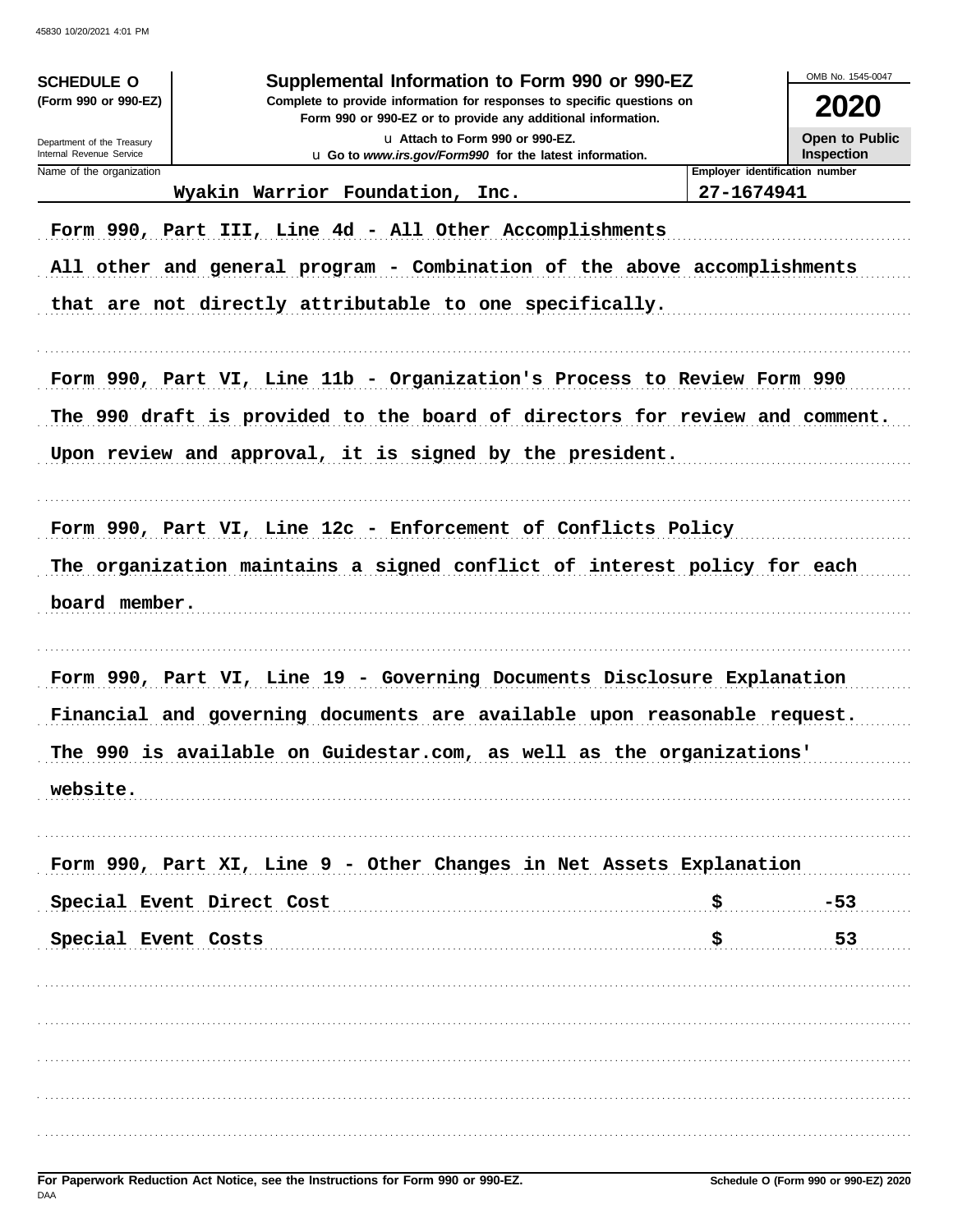| Internal Revenue Service | Form 4562<br>Department of the Treasury<br>(99)                                            |                             |                                            | <b>Depreciation and Amortization</b><br>(Including Information on Listed Property)<br>u Attach to your tax return.<br>u Go to www.irs.gov/Form4562 for instructions and the latest information. |                              |                |                         | OMB No. 1545-0172<br>Attachment<br>179<br>Sequence No. |
|--------------------------|--------------------------------------------------------------------------------------------|-----------------------------|--------------------------------------------|-------------------------------------------------------------------------------------------------------------------------------------------------------------------------------------------------|------------------------------|----------------|-------------------------|--------------------------------------------------------|
|                          | Name(s) shown on return                                                                    |                             |                                            |                                                                                                                                                                                                 |                              |                | Identifying number      |                                                        |
|                          |                                                                                            |                             |                                            | Wyakin Warrior Foundation, Inc.                                                                                                                                                                 |                              |                | 27-1674941              |                                                        |
|                          | Business or activity to which this form relates                                            |                             |                                            |                                                                                                                                                                                                 |                              |                |                         |                                                        |
| Part I                   | Indirect Depreciation                                                                      |                             |                                            | Election To Expense Certain Property Under Section 179                                                                                                                                          |                              |                |                         |                                                        |
|                          |                                                                                            |                             |                                            | Note: If you have any listed property, complete Part V before you complete Part I.                                                                                                              |                              |                |                         |                                                        |
| 1                        | Maximum amount (see instructions)                                                          |                             |                                            |                                                                                                                                                                                                 |                              |                | 1                       | 1,040,000                                              |
| 2                        |                                                                                            |                             |                                            |                                                                                                                                                                                                 |                              |                | $\mathbf{2}$            |                                                        |
| 3                        |                                                                                            |                             |                                            |                                                                                                                                                                                                 |                              |                | $\overline{\mathbf{3}}$ | 2,590,000                                              |
| 4                        |                                                                                            |                             |                                            |                                                                                                                                                                                                 |                              |                | $\overline{\mathbf{4}}$ |                                                        |
| 5                        |                                                                                            |                             |                                            | Dollar limitation for tax year. Subtract line 4 from line 1. If zero or less, enter -0-. If married filing separately, see instructions                                                         |                              |                | 5                       |                                                        |
| 6                        |                                                                                            | (a) Description of property |                                            |                                                                                                                                                                                                 | (b) Cost (business use only) |                | (c) Elected cost        |                                                        |
|                          |                                                                                            |                             |                                            |                                                                                                                                                                                                 |                              |                |                         |                                                        |
|                          |                                                                                            |                             |                                            |                                                                                                                                                                                                 |                              |                |                         |                                                        |
| 7                        |                                                                                            |                             |                                            |                                                                                                                                                                                                 |                              |                |                         |                                                        |
| 8                        |                                                                                            |                             |                                            |                                                                                                                                                                                                 |                              |                | 8                       |                                                        |
| 9                        |                                                                                            |                             |                                            | Tentative deduction. Enter the smaller of line 5 or line 8 [11] match contains the smaller of line 5 or line 8                                                                                  |                              |                | 9                       |                                                        |
| 10                       |                                                                                            |                             |                                            |                                                                                                                                                                                                 |                              |                | 10                      |                                                        |
| 11                       |                                                                                            |                             |                                            | Business income limitation. Enter the smaller of business income (not less than zero) or line 5. See instructions                                                                               |                              |                | 11                      |                                                        |
| 12                       |                                                                                            |                             |                                            |                                                                                                                                                                                                 |                              | 13             | 12                      |                                                        |
| 13                       | <b>Note:</b> Don't use Part II or Part III below for listed property. Instead, use Part V. |                             |                                            | Carryover of disallowed deduction to 2021. Add lines 9 and 10, less line 12                                                                                                                     |                              |                |                         |                                                        |
| Part II                  |                                                                                            |                             |                                            | Special Depreciation Allowance and Other Depreciation (Don't include listed property. See instructions.)                                                                                        |                              |                |                         |                                                        |
| 14                       |                                                                                            |                             |                                            | Special depreciation allowance for qualified property (other than listed property) placed in service                                                                                            |                              |                |                         |                                                        |
|                          | during the tax year. See instructions                                                      |                             |                                            |                                                                                                                                                                                                 |                              |                | 14                      |                                                        |
| 15                       |                                                                                            |                             |                                            |                                                                                                                                                                                                 |                              |                | 15                      |                                                        |
| 16                       |                                                                                            |                             |                                            |                                                                                                                                                                                                 |                              |                | 16                      | 411                                                    |
| Part III                 |                                                                                            |                             |                                            | MACRS Depreciation (Don't include listed property. See instructions.)                                                                                                                           |                              |                |                         |                                                        |
|                          |                                                                                            |                             |                                            | <b>Section A</b>                                                                                                                                                                                |                              |                |                         |                                                        |
| 17                       |                                                                                            |                             |                                            |                                                                                                                                                                                                 |                              |                | 17                      | $\mathbf 0$                                            |
| 18                       |                                                                                            |                             |                                            | If you are electing to group any assets placed in service during the tax year into one or more general asset accounts, check here                                                               |                              |                | $\mathbf{u}$            |                                                        |
|                          |                                                                                            |                             |                                            | Section B-Assets Placed in Service During 2020 Tax Year Using the General Depreciation System                                                                                                   |                              |                |                         |                                                        |
|                          | (a) Classification of property                                                             |                             | (b) Month and year<br>placed in<br>service | (c) Basis for depreciation<br>(business/investment use<br>only-see instructions)                                                                                                                | (d) Recovery<br>period       | (e) Convention | (f) Method              | (g) Depreciation deduction                             |
| 19a                      | 3-year property                                                                            |                             |                                            |                                                                                                                                                                                                 |                              |                |                         |                                                        |
| b                        | 5-year property                                                                            |                             |                                            |                                                                                                                                                                                                 |                              |                |                         |                                                        |
| c                        | 7-year property                                                                            |                             |                                            |                                                                                                                                                                                                 |                              |                |                         |                                                        |
| d                        | 10-year property                                                                           |                             |                                            |                                                                                                                                                                                                 |                              |                |                         |                                                        |
|                          | e 15-year property                                                                         |                             |                                            |                                                                                                                                                                                                 |                              |                |                         |                                                        |
| f                        | 20-year property                                                                           |                             |                                            |                                                                                                                                                                                                 |                              |                |                         |                                                        |
| g                        | 25-year property                                                                           |                             |                                            |                                                                                                                                                                                                 | 25 yrs.                      |                | S/L                     |                                                        |
|                          | <b>h</b> Residential rental<br>property                                                    |                             |                                            |                                                                                                                                                                                                 | 27.5 yrs.                    | MМ             | S/L                     |                                                        |
|                          |                                                                                            |                             |                                            |                                                                                                                                                                                                 | 27.5 yrs.                    | МM             | S/L                     |                                                        |
|                          | <i>i</i> Nonresidential real<br>property                                                   |                             |                                            |                                                                                                                                                                                                 | 39 yrs.                      | МM<br>МM       | S/L<br>S/L              |                                                        |
|                          |                                                                                            |                             |                                            | Section C-Assets Placed in Service During 2020 Tax Year Using the Alternative Depreciation System                                                                                               |                              |                |                         |                                                        |
| 20a                      | Class life                                                                                 |                             |                                            |                                                                                                                                                                                                 |                              |                | S/L                     |                                                        |
| 12-year<br>b             |                                                                                            |                             |                                            |                                                                                                                                                                                                 | 12 yrs.                      |                | S/L                     |                                                        |
| 30-year<br>C             |                                                                                            |                             |                                            |                                                                                                                                                                                                 | 30 yrs.                      | MМ             | S/L                     |                                                        |
| $d$ 40-year              |                                                                                            |                             |                                            |                                                                                                                                                                                                 | 40 yrs.                      | МM             | S/L                     |                                                        |
| Part IV                  | <b>Summary</b> (See instructions.)                                                         |                             |                                            |                                                                                                                                                                                                 |                              |                |                         |                                                        |
| 21                       | Listed property. Enter amount from line 28                                                 |                             |                                            |                                                                                                                                                                                                 |                              |                | 21                      |                                                        |
| 22                       |                                                                                            |                             |                                            | Total. Add amounts from line 12, lines 14 through 17, lines 19 and 20 in column (g), and line 21. Enter                                                                                         |                              |                |                         |                                                        |
|                          |                                                                                            |                             |                                            |                                                                                                                                                                                                 |                              |                | 22                      | 411                                                    |
|                          |                                                                                            |                             |                                            |                                                                                                                                                                                                 |                              |                |                         |                                                        |
| 23                       |                                                                                            |                             |                                            | For assets shown above and placed in service during the current year, enter the                                                                                                                 |                              | 23             |                         |                                                        |

**There are no amounts for Page 2**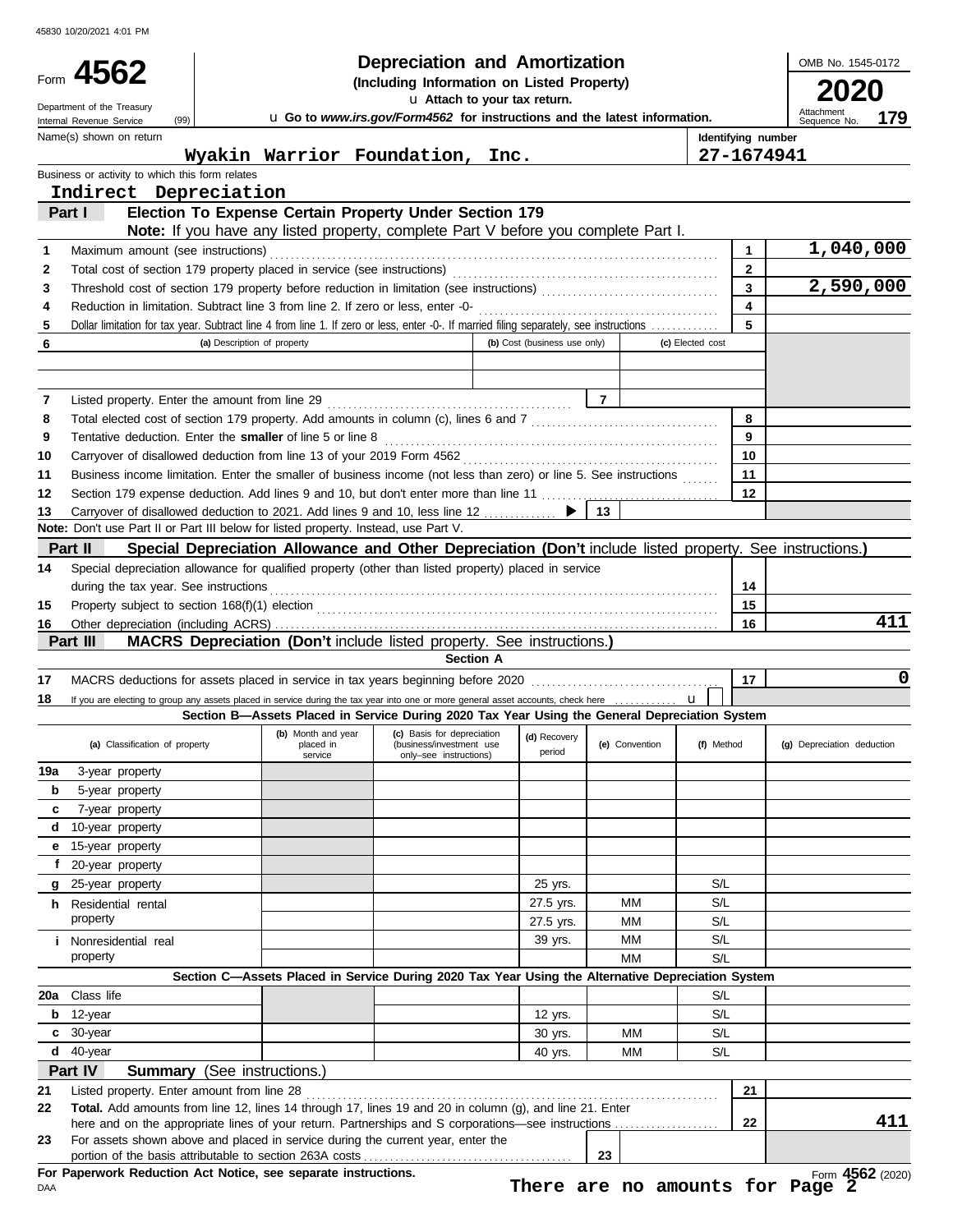| Form 990                                      |  |                                                                            |                                                                                                           | <b>Two Year Comparison Report</b> |                |            |                                |  |  |
|-----------------------------------------------|--|----------------------------------------------------------------------------|-----------------------------------------------------------------------------------------------------------|-----------------------------------|----------------|------------|--------------------------------|--|--|
| For calendar year 2020, or tax year beginning |  |                                                                            |                                                                                                           | , ending                          | 2019 & 2020    |            |                                |  |  |
| Name                                          |  |                                                                            |                                                                                                           |                                   |                |            | Taxpayer Identification Number |  |  |
|                                               |  |                                                                            |                                                                                                           |                                   |                |            |                                |  |  |
| Wyakin Warrior Foundation, Inc.               |  |                                                                            |                                                                                                           |                                   |                | 27-1674941 |                                |  |  |
|                                               |  |                                                                            |                                                                                                           |                                   | 2019           | 2020       | <b>Differences</b>             |  |  |
|                                               |  |                                                                            |                                                                                                           | 1.                                | 658,122        | 606,549    | $-51,573$                      |  |  |
|                                               |  |                                                                            | 2. Membership dues and assessments                                                                        | 2.                                |                |            |                                |  |  |
|                                               |  |                                                                            | 3. Government contributions and grants                                                                    | 3.                                | 26,000         | 25,000     | $-1,000$                       |  |  |
| Ξ                                             |  |                                                                            |                                                                                                           | 4.<br>5.                          |                |            |                                |  |  |
| $\mathbf{C}$<br>$\bullet$                     |  | 5. Investment income                                                       |                                                                                                           |                                   | 124            | 40         | $-84$                          |  |  |
| ><br>$\mathbf{Q}$                             |  | 6. Proceeds from tax exempt bonds<br><u> 1990 - John Barbara, martin a</u> |                                                                                                           |                                   |                |            |                                |  |  |
| $\sim$                                        |  |                                                                            | 7. Net gain or (loss) from sale of assets other than inventory                                            | 7.                                |                |            |                                |  |  |
|                                               |  | 8. Net income or (loss) from fundraising events                            |                                                                                                           | 8.                                | 72,788         | 46,050     | $-26,738$                      |  |  |
|                                               |  |                                                                            |                                                                                                           | 9.                                |                |            |                                |  |  |
|                                               |  |                                                                            | 10. Net gain or (loss) on sales of inventory                                                              | 10.                               |                |            |                                |  |  |
|                                               |  |                                                                            |                                                                                                           | 11.                               |                |            |                                |  |  |
|                                               |  |                                                                            | 12. Total revenue. Add lines 1 through 11                                                                 | 12.                               | 757,034        | 677,639    | $-79,395$                      |  |  |
|                                               |  | 13. Grants and similar amounts paid                                        |                                                                                                           | 13.                               | 162,122        | 172,094    | 9,972                          |  |  |
|                                               |  | 14. Benefits paid to or for members                                        |                                                                                                           | 14.                               |                |            |                                |  |  |
|                                               |  |                                                                            | 15. Compensation of officers, directors, trustees, etc.                                                   | 15.                               | 80,419         | 81,960     | 1,541                          |  |  |
| w<br>⊂                                        |  |                                                                            | 16. Salaries, other compensation, and employee benefits                                                   | 16.                               | 244,481        | 248,615    | 4,134                          |  |  |
| Ф                                             |  |                                                                            |                                                                                                           | 17.                               |                |            |                                |  |  |
| $\Omega$<br>×                                 |  | 18. Other professional fees                                                |                                                                                                           | 18.                               | 27,857         | 25,765     | $-2,092$                       |  |  |
| ш                                             |  |                                                                            | 19. Occupancy, rent, utilities, and maintenance <i>[[19. Occupancy, rent, utilities</i> , and maintenance | 19.                               | 46,464         | 44,979     | $-1,485$                       |  |  |
|                                               |  |                                                                            |                                                                                                           | 20.                               | 410            | 411        | ı                              |  |  |
|                                               |  | 21. Other expenses                                                         |                                                                                                           | 21.                               | 64,071         | 52,675     | $-11,396$                      |  |  |
|                                               |  |                                                                            | 22. Total expenses. Add lines 13 through 21                                                               | 22.                               | 625,824        | 626,499    | 675                            |  |  |
|                                               |  |                                                                            | 23. Excess or (Deficit). Subtract line 22 from line 12                                                    | 23.                               | 131,210        | 51,140     | $-80,070$                      |  |  |
|                                               |  |                                                                            |                                                                                                           | 24.                               | 757,034        | 677,639    | $-79,395$                      |  |  |
|                                               |  |                                                                            |                                                                                                           | 25.                               |                |            |                                |  |  |
| Information                                   |  |                                                                            |                                                                                                           | 26.                               | 72,912         | 46,090     | $-26,822$                      |  |  |
|                                               |  |                                                                            |                                                                                                           | 27.                               | 454,174        | 501,670    | 47,496                         |  |  |
|                                               |  | 28. Total liabilities                                                      |                                                                                                           | 28.                               | 13,094         | 9,450      | $-3,644$                       |  |  |
|                                               |  |                                                                            |                                                                                                           | 29.                               | 441,080        | 492,220    | 51,140                         |  |  |
| Other                                         |  |                                                                            | 30. Number of voting members of governing body                                                            | 30.                               | 8              | 8          |                                |  |  |
|                                               |  |                                                                            | 31. Number of independent voting members of governing body                                                | 31.                               | 7              | 7          |                                |  |  |
|                                               |  | 32. Number of employees                                                    |                                                                                                           | 32.                               | $\overline{6}$ | 5          |                                |  |  |
|                                               |  | 33. Number of volunteers                                                   |                                                                                                           | 33.                               | 100            | 100        |                                |  |  |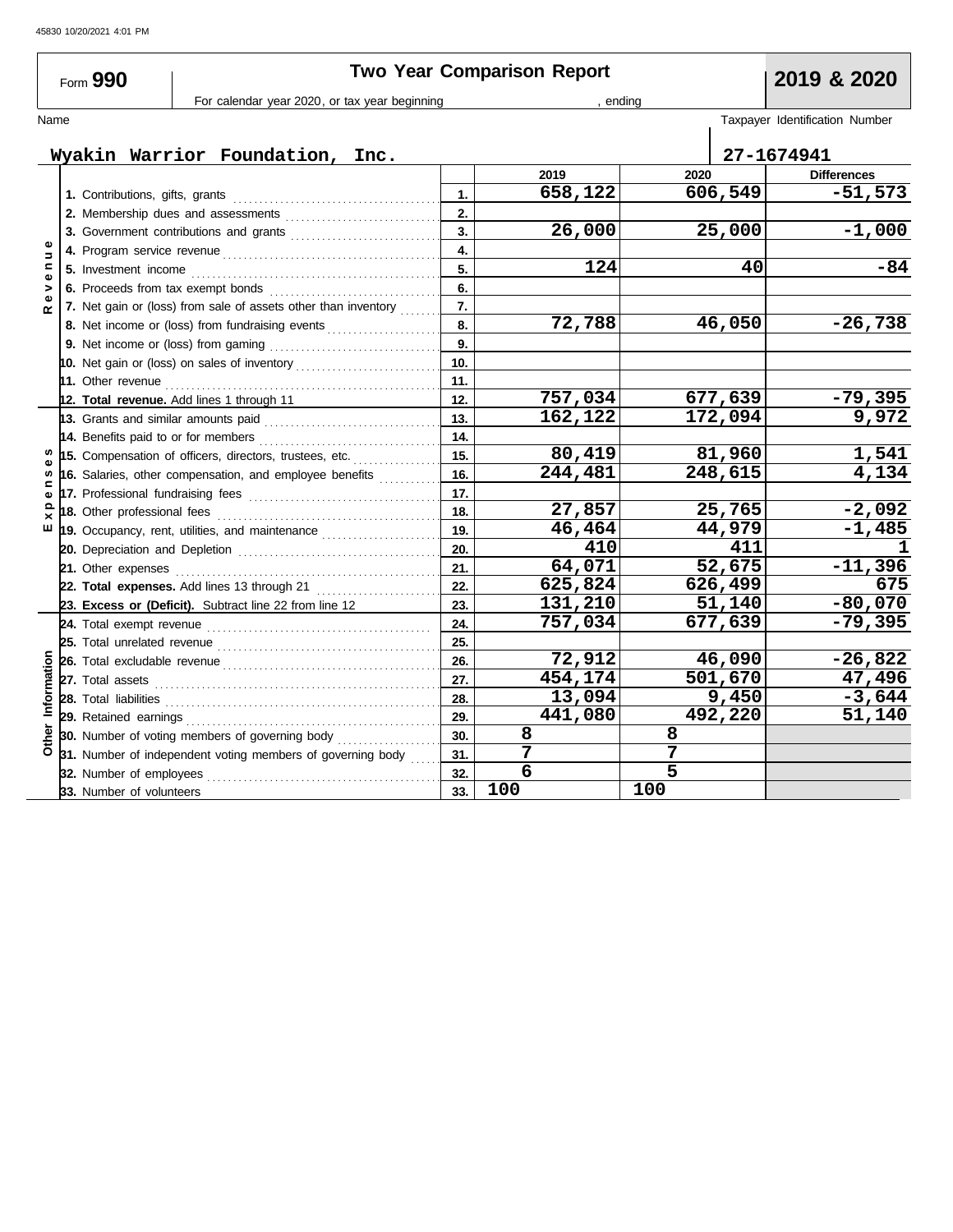# Form **990 Tax Return History 2020**

Name Myakin Warrior Foundation, Inc.<br>Name Myakin Warrior Foundation, Inc. **Wyakin Warrior Foundation, Inc.** 

|                                                                                                                                                                                                                                      | 2016 | 2017     | 2018    | 2019    | 2020    | 2021 |
|--------------------------------------------------------------------------------------------------------------------------------------------------------------------------------------------------------------------------------------|------|----------|---------|---------|---------|------|
|                                                                                                                                                                                                                                      |      | 592,237  | 651,396 | 684,122 | 631,549 |      |
|                                                                                                                                                                                                                                      |      |          |         |         |         |      |
| Program service revenue                                                                                                                                                                                                              |      |          |         |         |         |      |
|                                                                                                                                                                                                                                      |      |          |         |         |         |      |
| Investment income<br>the control of the control of the control of the control of the control of the control of                                                                                                                       |      | 76       | 187     | 124     | 40      |      |
| Fundraising revenue (income/loss)  ___________                                                                                                                                                                                       |      | 57,697   | 21,528  | 72,788  | 46,050  |      |
|                                                                                                                                                                                                                                      |      |          |         |         |         |      |
|                                                                                                                                                                                                                                      |      |          |         |         |         |      |
| Total revenue <b>contract and the contract of the contract of the contract of the contract of the contract of the contract of the contract of the contract of the contract of the contract of the contract of the contract of th</b> |      | 650,010  | 673,111 | 757,034 | 677,639 |      |
|                                                                                                                                                                                                                                      |      | 129,743  | 123,782 | 162,122 | 172,094 |      |
|                                                                                                                                                                                                                                      |      |          |         |         |         |      |
|                                                                                                                                                                                                                                      |      | 81,000   | 80,980  | 80,419  | 81,960  |      |
|                                                                                                                                                                                                                                      |      | 261,355  | 273,069 | 244,481 | 248,615 |      |
|                                                                                                                                                                                                                                      |      | 54,370   | 28,975  | 27,857  | 25,765  |      |
|                                                                                                                                                                                                                                      |      | 43,045   | 40,550  | 46,464  | 44,979  |      |
|                                                                                                                                                                                                                                      |      | 550      | 410     | 410     | 411     |      |
|                                                                                                                                                                                                                                      |      | 87,162   | 76,158  | 64,071  | 52,675  |      |
| Total expenses <b>Manual</b>                                                                                                                                                                                                         |      | 657,225  | 623,924 | 625,824 | 626,499 |      |
|                                                                                                                                                                                                                                      |      | $-7,215$ | 49,187  | 131,210 | 51,140  |      |
|                                                                                                                                                                                                                                      |      |          |         |         |         |      |
|                                                                                                                                                                                                                                      |      | 650,010  | 673,111 | 757,034 | 677,639 |      |
|                                                                                                                                                                                                                                      |      |          |         |         |         |      |
|                                                                                                                                                                                                                                      |      | 57,773   | 21,715  | 72,912  | 46,090  |      |
|                                                                                                                                                                                                                                      |      | 274,983  | 323,826 | 454,174 | 501,670 |      |
|                                                                                                                                                                                                                                      |      | 14,300   | 13,956  | 13,094  | 9,450   |      |
| Net Fund Balances                                                                                                                                                                                                                    |      | 260,683  | 309,870 | 441,080 | 492,220 |      |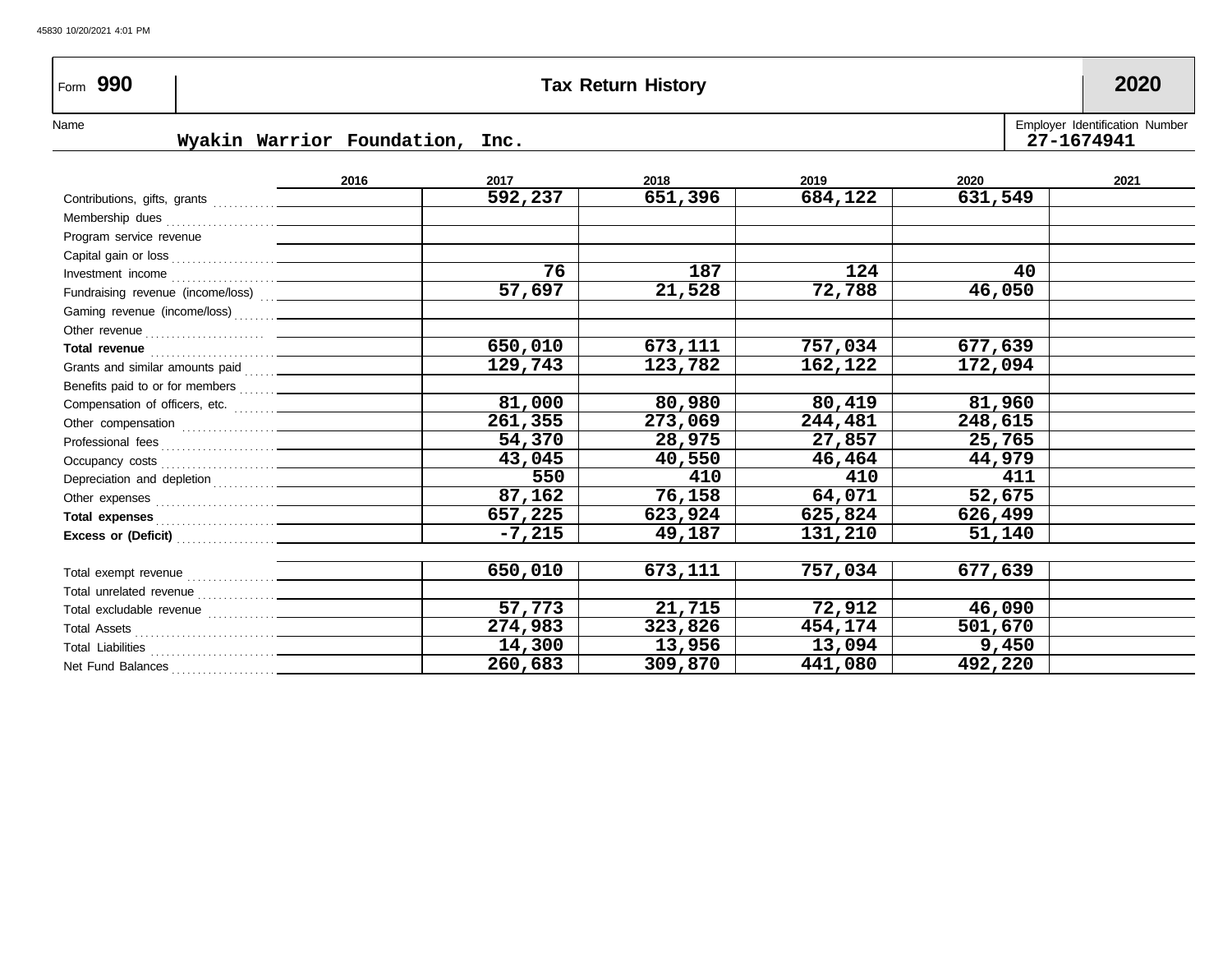|                                                                      |  | Form 990, Part IX, Line 11g - Other Fees for Service (Non-employee) |                |  |
|----------------------------------------------------------------------|--|---------------------------------------------------------------------|----------------|--|
| $\tau$ <sub>otal</sub><br>Proaram<br>Daaarintian<br>O <sub>max</sub> |  | Management &<br>$\bigcap$ and $\bigcap$                             | Fund<br>Daisis |  |

| Descriptior                          | ∟xpenses                        | <b>San<i>ira</i></b> | ieneral | $\overline{\phantom{0}}$<br><b>Doicing</b><br>vaiðil lu |
|--------------------------------------|---------------------------------|----------------------|---------|---------------------------------------------------------|
| Other<br>Fees                        | ---                             | $\sim$ $\sim$<br>ب⊥ت | 600     | 1QF                                                     |
| $T \cap$ $\vdash$ $\supset$<br>⊥∪ca⊥ | $\overline{\phantom{a}}$<br>ᅩᅩ◡ | .<br>◡∸ ◡            | 600     | 1 Q F                                                   |